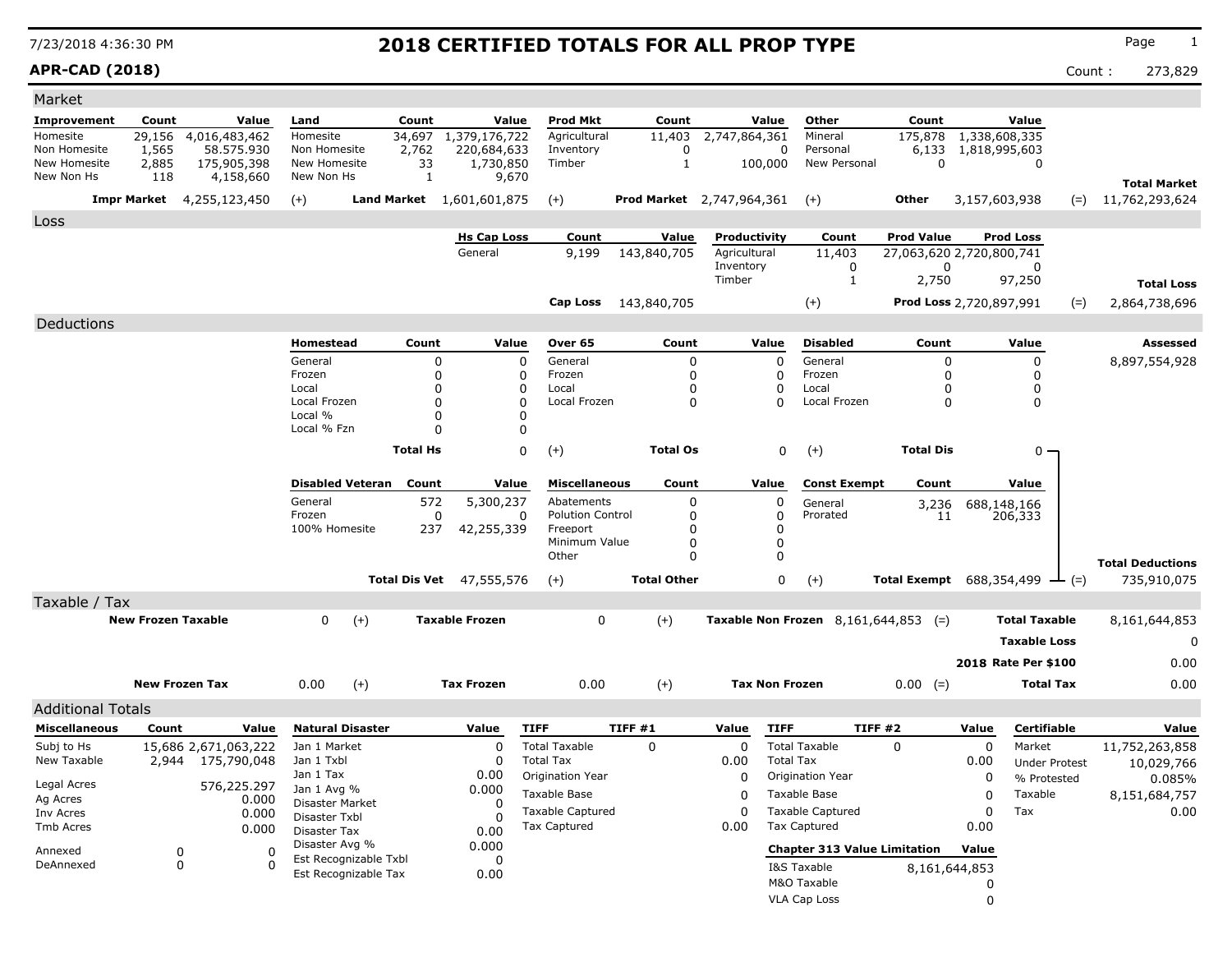### **CAL-CITY OF ALVORD (2018)** Count : 1,205

| Market                   |                           |            |                                  |                         |                      |                       |                         |                    |                           |                  |                                     |                     |             |                             |                         |
|--------------------------|---------------------------|------------|----------------------------------|-------------------------|----------------------|-----------------------|-------------------------|--------------------|---------------------------|------------------|-------------------------------------|---------------------|-------------|-----------------------------|-------------------------|
| <b>Improvement</b>       | Count                     | Value      | Land                             |                         | Count                | Value                 | <b>Prod Mkt</b>         | Count              |                           | Value            | Other                               | Count               |             | Value                       |                         |
| Homesite                 | 571                       | 59,765,096 | Homesite                         |                         | 654                  | 9,133,170             | Agricultural            | 17                 |                           | 734,160          | Mineral                             | 336                 |             | 333,721                     |                         |
| Non Homesite             | 10                        | 599.560    | Non Homesite                     |                         | 23                   | 1,233,500             | Inventory               | $\Omega$           |                           | 0                | Personal                            | 97                  |             | 4,289,451                   |                         |
| New Homesite             | 77                        | 677,230    | New Homesite                     |                         | $\overline{2}$       | 28,700                | Timber                  | $\mathbf 0$        |                           | $\mathbf 0$      | New Personal                        | 0                   |             | 0                           |                         |
| New Non Hs               | 2                         | 100,980    | New Non Hs                       |                         | $\mathbf 0$          | $\Omega$              |                         |                    |                           |                  |                                     |                     |             |                             | <b>Total Market</b>     |
|                          | <b>Impr Market</b>        | 61,142,866 | $(+)$                            | <b>Land Market</b>      |                      | 10,395,370            | $(+)$                   | <b>Prod Market</b> |                           | 734,160          | $(+)$                               | Other               |             | 4,623,172<br>$(=)$          | 76,895,568              |
| Loss                     |                           |            |                                  |                         |                      |                       |                         |                    |                           |                  |                                     |                     |             |                             |                         |
|                          |                           |            |                                  |                         |                      | <b>Hs Cap Loss</b>    | Count                   | <b>Value</b>       | Productivity              |                  | Count                               | <b>Prod Value</b>   |             | <b>Prod Loss</b>            |                         |
|                          |                           |            |                                  |                         |                      | General               | 79                      | 483,960            | Agricultural              |                  | 17                                  | 6,120               |             | 728,040                     |                         |
|                          |                           |            |                                  |                         |                      |                       |                         |                    | Inventory                 |                  | 0                                   | 0                   |             | 0                           |                         |
|                          |                           |            |                                  |                         |                      |                       |                         |                    | Timber                    |                  | $\mathbf 0$                         | 0                   |             | 0                           | <b>Total Loss</b>       |
|                          |                           |            |                                  |                         |                      |                       | <b>Cap Loss</b>         | 483,960            |                           |                  | $(+)$                               | <b>Prod Loss</b>    |             | 728,040<br>$(=)$            | 1,212,000               |
| Deductions               |                           |            |                                  |                         |                      |                       |                         |                    |                           |                  |                                     |                     |             |                             |                         |
|                          |                           |            | Homestead                        |                         | Count                | Value                 | Over 65                 | Count              |                           | Value            | <b>Disabled</b>                     | Count               |             | Value                       | Assessed                |
|                          |                           |            | General                          |                         | $\mathbf 0$          | 0                     | General                 | 0                  |                           | $\Omega$         | General                             | 0                   |             | 0                           | 75,683,568              |
|                          |                           |            | Frozen                           |                         | 0                    | 0                     | Frozen                  | 0                  |                           | 0                | Frozen                              | 0                   |             | 0                           |                         |
|                          |                           |            | Local                            |                         | 0                    | 0                     | Local                   | 0                  |                           | 0                | Local                               | 0                   |             | 0                           |                         |
|                          |                           |            | Local Frozen                     |                         | 0                    | 0                     | Local Frozen            | 0                  |                           | O                | Local Frozen                        | $\mathbf 0$         |             | $\mathbf 0$                 |                         |
|                          |                           |            | Local %                          |                         | 0                    | 0                     |                         |                    |                           |                  |                                     |                     |             |                             |                         |
|                          |                           |            | Local % Fzn                      |                         | $\Omega$             | 0                     |                         |                    |                           |                  |                                     |                     |             |                             |                         |
|                          |                           |            |                                  |                         | <b>Total Hs</b>      | 0                     | $(+)$                   | <b>Total Os</b>    |                           | 0                | $(+)$                               | <b>Total Dis</b>    |             | $0 -$                       |                         |
|                          |                           |            |                                  | <b>Disabled Veteran</b> | Count                | Value                 | <b>Miscellaneous</b>    | Count              |                           | Value            | <b>Const Exempt</b>                 | Count               |             | Value                       |                         |
|                          |                           |            | General                          |                         | 5                    | 44,500                | Abatements              | 0                  |                           | 0                | General                             | 44                  |             | 6,797,081                   |                         |
|                          |                           |            | Frozen                           |                         | $\overline{4}$       | 39,700                | <b>Polution Control</b> | 0                  |                           | 0                | Prorated                            | $\Omega$            |             | 0                           |                         |
|                          |                           |            | 100% Homesite                    |                         | 5                    | 539,210               | Freeport                | 0                  |                           | 0                |                                     |                     |             |                             |                         |
|                          |                           |            |                                  |                         |                      |                       | Minimum Value<br>Other  | 297<br>0           |                           | 11,796<br>0      |                                     |                     |             |                             |                         |
|                          |                           |            |                                  |                         |                      |                       |                         |                    |                           |                  |                                     |                     |             |                             | <b>Total Deductions</b> |
|                          |                           |            |                                  |                         | <b>Total Dis Vet</b> | 623,410               | $(+)$                   | <b>Total Other</b> |                           | 11,796           | $(+)$                               | <b>Total Exempt</b> |             | 6,797,081 $\rightarrow$ (=) | 7,432,287               |
| Taxable / Tax            |                           |            |                                  |                         |                      |                       |                         |                    |                           |                  |                                     |                     |             |                             |                         |
|                          | <b>New Frozen Taxable</b> |            | 24,040                           | $(+)$                   |                      | <b>Taxable Frozen</b> | 10,951,240              | $(+)$              | <b>Taxable Non Frozen</b> |                  |                                     | $57,276,001$ (=)    |             | <b>Total Taxable</b>        | 68,251,281              |
|                          |                           |            |                                  |                         |                      |                       |                         |                    |                           |                  |                                     |                     |             | <b>Taxable Loss</b>         | 2,081,442               |
|                          |                           |            |                                  |                         |                      |                       |                         |                    |                           |                  |                                     |                     |             | 2018 Rate Per \$100         | 0.00601517              |
|                          | <b>New Frozen Tax</b>     |            | 144.61                           | $(+)$                   |                      | <b>Tax Frozen</b>     | 53,353.31               | $^{(+)}$           | <b>Tax Non Frozen</b>     |                  |                                     | $344,524.91$ (=)    |             | Total Tax                   | 398,022.83              |
|                          |                           |            |                                  |                         |                      |                       |                         |                    |                           |                  |                                     |                     |             |                             |                         |
| <b>Additional Totals</b> |                           |            |                                  |                         |                      |                       |                         |                    |                           |                  |                                     |                     |             |                             |                         |
| <b>Miscellaneous</b>     | Count                     | Value      | <b>Natural Disaster</b>          |                         |                      | Value                 | <b>TIFF</b>             | TIFF#1             | Value                     | <b>TIFF</b>      | TIFF #2                             |                     | Value       | Certifiable                 | Value                   |
| Subj to Hs               | 280                       | 33,538,571 | Jan 1 Market                     |                         |                      | 0                     | <b>Total Taxable</b>    | 0                  | 0                         |                  | <b>Total Taxable</b>                | 0                   | 0           | Market                      | 76,895,568              |
| New Taxable              | 77                        | 801,870    | Jan 1 Txbl                       |                         |                      | 0                     | <b>Total Tax</b>        |                    | 0.00                      | <b>Total Tax</b> |                                     |                     | 0.00        | <b>Under Protest</b>        | 0                       |
| Legal Acres              |                           | 637.524    | Jan 1 Tax                        |                         |                      | 0.00                  | Origination Year        |                    | 0                         |                  | Origination Year                    |                     | 0           | % Protested                 | $0\%$                   |
| Ag Acres                 |                           | 0.000      | Jan 1 Avg %                      |                         |                      | 0.000                 | Taxable Base            |                    | 0                         |                  | Taxable Base                        |                     | 0           | Taxable                     | 68,251,281              |
| Inv Acres                |                           | 0.000      | Disaster Market<br>Disaster Txbl |                         |                      | 0<br>$\Omega$         | <b>Taxable Captured</b> |                    | 0                         |                  | <b>Taxable Captured</b>             |                     | 0           | Tax                         | 398,022.83              |
| Tmb Acres                |                           | 0.000      | Disaster Tax                     |                         |                      | 0.00                  | Tax Captured            |                    | 0.00                      |                  | Tax Captured                        |                     | 0.00        |                             |                         |
| Annexed                  | 0                         | $\Omega$   | Disaster Avg %                   |                         |                      | 0.000                 |                         |                    |                           |                  | <b>Chapter 313 Value Limitation</b> |                     | Value       |                             |                         |
| DeAnnexed                | 0                         | $\Omega$   |                                  | Est Recognizable Txbl   |                      | 0                     |                         |                    |                           |                  | I&S Taxable                         |                     | 68,251,281  |                             |                         |
|                          |                           |            |                                  | Est Recognizable Tax    |                      | 0.00                  |                         |                    |                           |                  | M&O Taxable                         |                     | 68,251,281  |                             |                         |
|                          |                           |            |                                  |                         |                      |                       |                         |                    |                           |                  | VLA Cap Loss                        |                     | $\mathbf 0$ |                             |                         |
|                          |                           |            |                                  |                         |                      |                       |                         |                    |                           |                  |                                     |                     |             |                             |                         |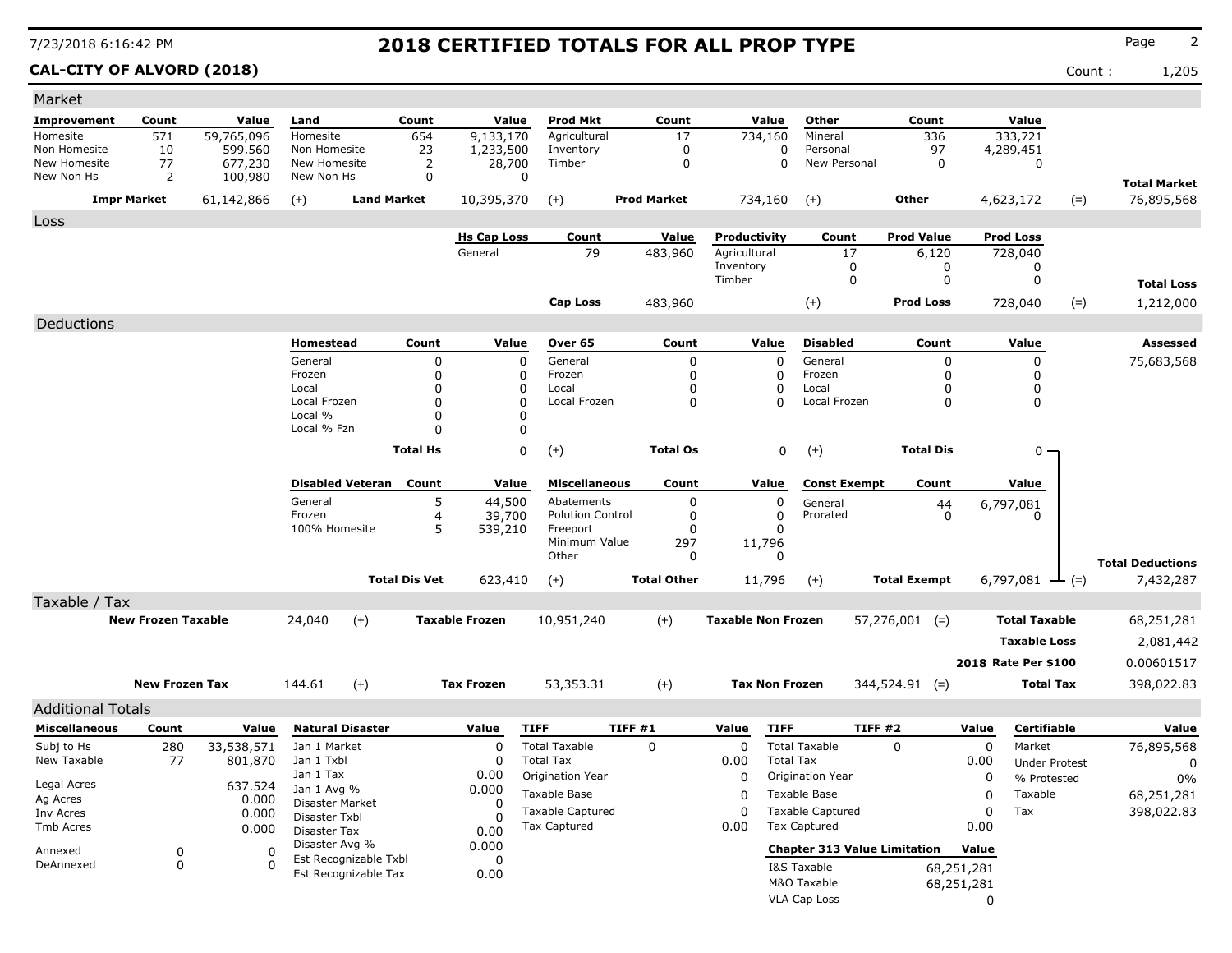### **CAU-CITY OF AURORA (2018)** Count : 3,002

| <b>Prod Mkt</b><br>Other<br>Value<br>Value<br>Land<br>Count<br>Value<br>Count<br>Value<br>Count<br>Count<br>3,105,518<br>509<br>87,411,897<br>561<br>26,181,282<br>Agricultural<br>104<br>15,459,300<br>Mineral<br>1,917<br>Homesite<br>Non Homesite<br>370.620<br>Non Homesite<br>48<br>3,503,859<br>Inventory<br>0<br>0<br>Personal<br>80<br>9,967,787<br>16<br>New Homesite<br>New Homesite<br>2<br>Timber<br>0<br>0<br>New Personal<br>$\mathbf 0$<br>54<br>3,480,756<br>52,100<br>0<br>0<br>0<br>New Non Hs<br>0<br>0<br><b>Total Market</b><br><b>Land Market</b><br>149,533,119<br><b>Impr Market</b><br>91,263,273<br>$(+)$<br>29,737,241<br><b>Prod Market</b><br>15,459,300<br>Other<br>13,073,305<br>$(+)$<br>$(+)$<br>$(=)$<br>Loss<br><b>Hs Cap Loss</b><br>Count<br>Value<br>Productivity<br><b>Prod Value</b><br><b>Prod Loss</b><br>Count<br>159<br>General<br>2,933,261<br>Agricultural<br>104<br>79,340<br>15,379,960<br>Inventory<br>0<br>0<br>0<br>$\mathbf 0$<br>0<br>Timber<br>0<br><b>Total Loss</b><br>2,933,261<br>$(+)$<br><b>Prod Loss</b><br>15,379,960<br>18,313,221<br><b>Cap Loss</b><br>$(=)$<br>Homestead<br>Count<br>Value<br>Over 65<br>Count<br>Value<br><b>Disabled</b><br>Count<br>Value<br>Assessed<br>General<br>0<br>$\mathbf 0$<br>General<br>$\pmb{0}$<br>$\mathbf 0$<br>General<br>0<br>0<br>131,219,898<br>Frozen<br>$\Omega$<br>0<br>Frozen<br>0<br>Frozen<br>0<br>0<br>0<br>7<br>Local<br>$\Omega$<br>Local<br>0<br>Local<br>42,000<br>1<br>6,000<br>Local Frozen<br>$\Omega$<br>0<br>Local Frozen<br>99<br>556,400<br>Local Frozen<br>12<br>48,600<br>Local %<br>$\Omega$<br>0<br>Local % Fzn<br>$\Omega$<br>0<br>0<br><b>Total Hs</b><br><b>Total Dis</b><br>$(+)$<br><b>Total Os</b><br>598,400<br>$(+)$<br>$54,600 -$<br><b>Disabled Veteran</b><br>Count<br><b>Miscellaneous</b><br><b>Const Exempt</b><br>Value<br>Count<br>Value<br>Count<br>Value<br>General<br>10<br>0<br>$\mathbf 0$<br>88,000<br>Abatements<br>General<br>33<br>3,180,176<br>$\Omega$<br>Frozen<br>6<br>60,000<br><b>Polution Control</b><br>0<br>0<br>Prorated<br><sup>0</sup><br>$\mathbf 0$<br>100% Homesite<br>2<br>Freeport<br>745,879<br>0<br>Minimum Value<br>579<br>24,589<br>Other<br>$\Omega$<br>0<br><b>Total Deductions</b><br><b>Total Dis Vet</b><br>893,879<br><b>Total Other</b><br>24,589<br>$(+)$<br><b>Total Exempt</b><br>3,180,176 $\rightarrow$ (=)<br>4,751,644<br>$(+)$<br>Taxable / Tax<br>$(+)$<br><b>Taxable Frozen</b><br>$(+)$<br><b>Taxable Non Frozen</b><br><b>Total Taxable</b><br><b>New Frozen Taxable</b><br>199,970<br>18,385,852<br>$107,882,432$ (=)<br>126,468,254<br><b>Taxable Loss</b><br>5,585,011<br>2018 Rate Per \$100<br>0.002963<br><b>New Frozen Tax</b><br>592.50<br>$(+)$<br><b>Tax Frozen</b><br>$(+)$<br><b>Tax Non Frozen</b><br>$319,655.65$ (=)<br><b>Total Tax</b><br>358,177.05<br>37,928.90<br><b>Additional Totals</b><br><b>TIFF #1</b><br><b>TIFF #2</b><br><b>TIFF</b><br><b>TIFF</b><br>Certifiable<br><b>Miscellaneous</b><br>Count<br><b>Natural Disaster</b><br>Value<br>Value<br>Value<br>Value<br>Value<br><b>Total Taxable</b><br><b>Total Taxable</b><br>$\mathbf 0$<br>$\mathbf 0$<br>Market<br>Subj to Hs<br>338<br>85,835,073<br>Jan 1 Market<br>0<br>0<br>0<br>149,531,951<br>56<br>New Taxable<br><b>Total Tax</b><br>0.00<br><b>Total Tax</b><br>3,532,856<br>Jan 1 Txbl<br>0<br>0.00<br><b>Under Protest</b><br>1,168<br>Jan 1 Tax<br>0.00<br>Origination Year<br>0<br>Origination Year<br>0<br>% Protested<br>0.001%<br>Legal Acres<br>2,326.255<br>0.000<br>Jan 1 Avg %<br>Taxable Base<br>0<br>Taxable Base<br>0<br>Taxable<br>126,468,254<br>Ag Acres<br>0.000<br>Disaster Market<br>0<br><b>Taxable Captured</b><br><b>Taxable Captured</b><br>Tax<br>358,177.05<br>0<br>0<br>Inv Acres<br>0.000<br>Disaster Txbl<br>n<br><b>Tax Captured</b><br><b>Tax Captured</b><br>0.00<br>0.00<br>Tmb Acres<br>0.000<br>Disaster Tax<br>0.00<br>Disaster Avg %<br>0.000<br><b>Chapter 313 Value Limitation</b><br>Value<br>Annexed<br>0<br>0<br>Est Recognizable Txbl<br>0<br>DeAnnexed<br>0<br>$\Omega$<br>I&S Taxable<br>126,468,254<br>Est Recognizable Tax<br>0.00<br>M&O Taxable<br>126,468,254 | Market      |  |  |  |  |  |  |  |  |  |
|----------------------------------------------------------------------------------------------------------------------------------------------------------------------------------------------------------------------------------------------------------------------------------------------------------------------------------------------------------------------------------------------------------------------------------------------------------------------------------------------------------------------------------------------------------------------------------------------------------------------------------------------------------------------------------------------------------------------------------------------------------------------------------------------------------------------------------------------------------------------------------------------------------------------------------------------------------------------------------------------------------------------------------------------------------------------------------------------------------------------------------------------------------------------------------------------------------------------------------------------------------------------------------------------------------------------------------------------------------------------------------------------------------------------------------------------------------------------------------------------------------------------------------------------------------------------------------------------------------------------------------------------------------------------------------------------------------------------------------------------------------------------------------------------------------------------------------------------------------------------------------------------------------------------------------------------------------------------------------------------------------------------------------------------------------------------------------------------------------------------------------------------------------------------------------------------------------------------------------------------------------------------------------------------------------------------------------------------------------------------------------------------------------------------------------------------------------------------------------------------------------------------------------------------------------------------------------------------------------------------------------------------------------------------------------------------------------------------------------------------------------------------------------------------------------------------------------------------------------------------------------------------------------------------------------------------------------------------------------------------------------------------------------------------------------------------------------------------------------------------------------------------------------------------------------------------------------------------------------------------------------------------------------------------------------------------------------------------------------------------------------------------------------------------------------------------------------------------------------------------------------------------------------------------------------------------------------------------------------------------------------------------------------------------------------------------------------------------------------------------------------------------------------------------------------------------------------------------------------------------------------------------------------------------------------------------------------------------------------------------------------------------------------------------------------------------------------------------------------------------------------------------------------------------------------------------------------|-------------|--|--|--|--|--|--|--|--|--|
|                                                                                                                                                                                                                                                                                                                                                                                                                                                                                                                                                                                                                                                                                                                                                                                                                                                                                                                                                                                                                                                                                                                                                                                                                                                                                                                                                                                                                                                                                                                                                                                                                                                                                                                                                                                                                                                                                                                                                                                                                                                                                                                                                                                                                                                                                                                                                                                                                                                                                                                                                                                                                                                                                                                                                                                                                                                                                                                                                                                                                                                                                                                                                                                                                                                                                                                                                                                                                                                                                                                                                                                                                                                                                                                                                                                                                                                                                                                                                                                                                                                                                                                                                                                                          | Improvement |  |  |  |  |  |  |  |  |  |
|                                                                                                                                                                                                                                                                                                                                                                                                                                                                                                                                                                                                                                                                                                                                                                                                                                                                                                                                                                                                                                                                                                                                                                                                                                                                                                                                                                                                                                                                                                                                                                                                                                                                                                                                                                                                                                                                                                                                                                                                                                                                                                                                                                                                                                                                                                                                                                                                                                                                                                                                                                                                                                                                                                                                                                                                                                                                                                                                                                                                                                                                                                                                                                                                                                                                                                                                                                                                                                                                                                                                                                                                                                                                                                                                                                                                                                                                                                                                                                                                                                                                                                                                                                                                          | Homesite    |  |  |  |  |  |  |  |  |  |
|                                                                                                                                                                                                                                                                                                                                                                                                                                                                                                                                                                                                                                                                                                                                                                                                                                                                                                                                                                                                                                                                                                                                                                                                                                                                                                                                                                                                                                                                                                                                                                                                                                                                                                                                                                                                                                                                                                                                                                                                                                                                                                                                                                                                                                                                                                                                                                                                                                                                                                                                                                                                                                                                                                                                                                                                                                                                                                                                                                                                                                                                                                                                                                                                                                                                                                                                                                                                                                                                                                                                                                                                                                                                                                                                                                                                                                                                                                                                                                                                                                                                                                                                                                                                          |             |  |  |  |  |  |  |  |  |  |
|                                                                                                                                                                                                                                                                                                                                                                                                                                                                                                                                                                                                                                                                                                                                                                                                                                                                                                                                                                                                                                                                                                                                                                                                                                                                                                                                                                                                                                                                                                                                                                                                                                                                                                                                                                                                                                                                                                                                                                                                                                                                                                                                                                                                                                                                                                                                                                                                                                                                                                                                                                                                                                                                                                                                                                                                                                                                                                                                                                                                                                                                                                                                                                                                                                                                                                                                                                                                                                                                                                                                                                                                                                                                                                                                                                                                                                                                                                                                                                                                                                                                                                                                                                                                          | New Non Hs  |  |  |  |  |  |  |  |  |  |
|                                                                                                                                                                                                                                                                                                                                                                                                                                                                                                                                                                                                                                                                                                                                                                                                                                                                                                                                                                                                                                                                                                                                                                                                                                                                                                                                                                                                                                                                                                                                                                                                                                                                                                                                                                                                                                                                                                                                                                                                                                                                                                                                                                                                                                                                                                                                                                                                                                                                                                                                                                                                                                                                                                                                                                                                                                                                                                                                                                                                                                                                                                                                                                                                                                                                                                                                                                                                                                                                                                                                                                                                                                                                                                                                                                                                                                                                                                                                                                                                                                                                                                                                                                                                          |             |  |  |  |  |  |  |  |  |  |
|                                                                                                                                                                                                                                                                                                                                                                                                                                                                                                                                                                                                                                                                                                                                                                                                                                                                                                                                                                                                                                                                                                                                                                                                                                                                                                                                                                                                                                                                                                                                                                                                                                                                                                                                                                                                                                                                                                                                                                                                                                                                                                                                                                                                                                                                                                                                                                                                                                                                                                                                                                                                                                                                                                                                                                                                                                                                                                                                                                                                                                                                                                                                                                                                                                                                                                                                                                                                                                                                                                                                                                                                                                                                                                                                                                                                                                                                                                                                                                                                                                                                                                                                                                                                          |             |  |  |  |  |  |  |  |  |  |
|                                                                                                                                                                                                                                                                                                                                                                                                                                                                                                                                                                                                                                                                                                                                                                                                                                                                                                                                                                                                                                                                                                                                                                                                                                                                                                                                                                                                                                                                                                                                                                                                                                                                                                                                                                                                                                                                                                                                                                                                                                                                                                                                                                                                                                                                                                                                                                                                                                                                                                                                                                                                                                                                                                                                                                                                                                                                                                                                                                                                                                                                                                                                                                                                                                                                                                                                                                                                                                                                                                                                                                                                                                                                                                                                                                                                                                                                                                                                                                                                                                                                                                                                                                                                          |             |  |  |  |  |  |  |  |  |  |
|                                                                                                                                                                                                                                                                                                                                                                                                                                                                                                                                                                                                                                                                                                                                                                                                                                                                                                                                                                                                                                                                                                                                                                                                                                                                                                                                                                                                                                                                                                                                                                                                                                                                                                                                                                                                                                                                                                                                                                                                                                                                                                                                                                                                                                                                                                                                                                                                                                                                                                                                                                                                                                                                                                                                                                                                                                                                                                                                                                                                                                                                                                                                                                                                                                                                                                                                                                                                                                                                                                                                                                                                                                                                                                                                                                                                                                                                                                                                                                                                                                                                                                                                                                                                          |             |  |  |  |  |  |  |  |  |  |
|                                                                                                                                                                                                                                                                                                                                                                                                                                                                                                                                                                                                                                                                                                                                                                                                                                                                                                                                                                                                                                                                                                                                                                                                                                                                                                                                                                                                                                                                                                                                                                                                                                                                                                                                                                                                                                                                                                                                                                                                                                                                                                                                                                                                                                                                                                                                                                                                                                                                                                                                                                                                                                                                                                                                                                                                                                                                                                                                                                                                                                                                                                                                                                                                                                                                                                                                                                                                                                                                                                                                                                                                                                                                                                                                                                                                                                                                                                                                                                                                                                                                                                                                                                                                          |             |  |  |  |  |  |  |  |  |  |
|                                                                                                                                                                                                                                                                                                                                                                                                                                                                                                                                                                                                                                                                                                                                                                                                                                                                                                                                                                                                                                                                                                                                                                                                                                                                                                                                                                                                                                                                                                                                                                                                                                                                                                                                                                                                                                                                                                                                                                                                                                                                                                                                                                                                                                                                                                                                                                                                                                                                                                                                                                                                                                                                                                                                                                                                                                                                                                                                                                                                                                                                                                                                                                                                                                                                                                                                                                                                                                                                                                                                                                                                                                                                                                                                                                                                                                                                                                                                                                                                                                                                                                                                                                                                          |             |  |  |  |  |  |  |  |  |  |
|                                                                                                                                                                                                                                                                                                                                                                                                                                                                                                                                                                                                                                                                                                                                                                                                                                                                                                                                                                                                                                                                                                                                                                                                                                                                                                                                                                                                                                                                                                                                                                                                                                                                                                                                                                                                                                                                                                                                                                                                                                                                                                                                                                                                                                                                                                                                                                                                                                                                                                                                                                                                                                                                                                                                                                                                                                                                                                                                                                                                                                                                                                                                                                                                                                                                                                                                                                                                                                                                                                                                                                                                                                                                                                                                                                                                                                                                                                                                                                                                                                                                                                                                                                                                          |             |  |  |  |  |  |  |  |  |  |
|                                                                                                                                                                                                                                                                                                                                                                                                                                                                                                                                                                                                                                                                                                                                                                                                                                                                                                                                                                                                                                                                                                                                                                                                                                                                                                                                                                                                                                                                                                                                                                                                                                                                                                                                                                                                                                                                                                                                                                                                                                                                                                                                                                                                                                                                                                                                                                                                                                                                                                                                                                                                                                                                                                                                                                                                                                                                                                                                                                                                                                                                                                                                                                                                                                                                                                                                                                                                                                                                                                                                                                                                                                                                                                                                                                                                                                                                                                                                                                                                                                                                                                                                                                                                          | Deductions  |  |  |  |  |  |  |  |  |  |
|                                                                                                                                                                                                                                                                                                                                                                                                                                                                                                                                                                                                                                                                                                                                                                                                                                                                                                                                                                                                                                                                                                                                                                                                                                                                                                                                                                                                                                                                                                                                                                                                                                                                                                                                                                                                                                                                                                                                                                                                                                                                                                                                                                                                                                                                                                                                                                                                                                                                                                                                                                                                                                                                                                                                                                                                                                                                                                                                                                                                                                                                                                                                                                                                                                                                                                                                                                                                                                                                                                                                                                                                                                                                                                                                                                                                                                                                                                                                                                                                                                                                                                                                                                                                          |             |  |  |  |  |  |  |  |  |  |
|                                                                                                                                                                                                                                                                                                                                                                                                                                                                                                                                                                                                                                                                                                                                                                                                                                                                                                                                                                                                                                                                                                                                                                                                                                                                                                                                                                                                                                                                                                                                                                                                                                                                                                                                                                                                                                                                                                                                                                                                                                                                                                                                                                                                                                                                                                                                                                                                                                                                                                                                                                                                                                                                                                                                                                                                                                                                                                                                                                                                                                                                                                                                                                                                                                                                                                                                                                                                                                                                                                                                                                                                                                                                                                                                                                                                                                                                                                                                                                                                                                                                                                                                                                                                          |             |  |  |  |  |  |  |  |  |  |
|                                                                                                                                                                                                                                                                                                                                                                                                                                                                                                                                                                                                                                                                                                                                                                                                                                                                                                                                                                                                                                                                                                                                                                                                                                                                                                                                                                                                                                                                                                                                                                                                                                                                                                                                                                                                                                                                                                                                                                                                                                                                                                                                                                                                                                                                                                                                                                                                                                                                                                                                                                                                                                                                                                                                                                                                                                                                                                                                                                                                                                                                                                                                                                                                                                                                                                                                                                                                                                                                                                                                                                                                                                                                                                                                                                                                                                                                                                                                                                                                                                                                                                                                                                                                          |             |  |  |  |  |  |  |  |  |  |
|                                                                                                                                                                                                                                                                                                                                                                                                                                                                                                                                                                                                                                                                                                                                                                                                                                                                                                                                                                                                                                                                                                                                                                                                                                                                                                                                                                                                                                                                                                                                                                                                                                                                                                                                                                                                                                                                                                                                                                                                                                                                                                                                                                                                                                                                                                                                                                                                                                                                                                                                                                                                                                                                                                                                                                                                                                                                                                                                                                                                                                                                                                                                                                                                                                                                                                                                                                                                                                                                                                                                                                                                                                                                                                                                                                                                                                                                                                                                                                                                                                                                                                                                                                                                          |             |  |  |  |  |  |  |  |  |  |
|                                                                                                                                                                                                                                                                                                                                                                                                                                                                                                                                                                                                                                                                                                                                                                                                                                                                                                                                                                                                                                                                                                                                                                                                                                                                                                                                                                                                                                                                                                                                                                                                                                                                                                                                                                                                                                                                                                                                                                                                                                                                                                                                                                                                                                                                                                                                                                                                                                                                                                                                                                                                                                                                                                                                                                                                                                                                                                                                                                                                                                                                                                                                                                                                                                                                                                                                                                                                                                                                                                                                                                                                                                                                                                                                                                                                                                                                                                                                                                                                                                                                                                                                                                                                          |             |  |  |  |  |  |  |  |  |  |
|                                                                                                                                                                                                                                                                                                                                                                                                                                                                                                                                                                                                                                                                                                                                                                                                                                                                                                                                                                                                                                                                                                                                                                                                                                                                                                                                                                                                                                                                                                                                                                                                                                                                                                                                                                                                                                                                                                                                                                                                                                                                                                                                                                                                                                                                                                                                                                                                                                                                                                                                                                                                                                                                                                                                                                                                                                                                                                                                                                                                                                                                                                                                                                                                                                                                                                                                                                                                                                                                                                                                                                                                                                                                                                                                                                                                                                                                                                                                                                                                                                                                                                                                                                                                          |             |  |  |  |  |  |  |  |  |  |
|                                                                                                                                                                                                                                                                                                                                                                                                                                                                                                                                                                                                                                                                                                                                                                                                                                                                                                                                                                                                                                                                                                                                                                                                                                                                                                                                                                                                                                                                                                                                                                                                                                                                                                                                                                                                                                                                                                                                                                                                                                                                                                                                                                                                                                                                                                                                                                                                                                                                                                                                                                                                                                                                                                                                                                                                                                                                                                                                                                                                                                                                                                                                                                                                                                                                                                                                                                                                                                                                                                                                                                                                                                                                                                                                                                                                                                                                                                                                                                                                                                                                                                                                                                                                          |             |  |  |  |  |  |  |  |  |  |
|                                                                                                                                                                                                                                                                                                                                                                                                                                                                                                                                                                                                                                                                                                                                                                                                                                                                                                                                                                                                                                                                                                                                                                                                                                                                                                                                                                                                                                                                                                                                                                                                                                                                                                                                                                                                                                                                                                                                                                                                                                                                                                                                                                                                                                                                                                                                                                                                                                                                                                                                                                                                                                                                                                                                                                                                                                                                                                                                                                                                                                                                                                                                                                                                                                                                                                                                                                                                                                                                                                                                                                                                                                                                                                                                                                                                                                                                                                                                                                                                                                                                                                                                                                                                          |             |  |  |  |  |  |  |  |  |  |
|                                                                                                                                                                                                                                                                                                                                                                                                                                                                                                                                                                                                                                                                                                                                                                                                                                                                                                                                                                                                                                                                                                                                                                                                                                                                                                                                                                                                                                                                                                                                                                                                                                                                                                                                                                                                                                                                                                                                                                                                                                                                                                                                                                                                                                                                                                                                                                                                                                                                                                                                                                                                                                                                                                                                                                                                                                                                                                                                                                                                                                                                                                                                                                                                                                                                                                                                                                                                                                                                                                                                                                                                                                                                                                                                                                                                                                                                                                                                                                                                                                                                                                                                                                                                          |             |  |  |  |  |  |  |  |  |  |
|                                                                                                                                                                                                                                                                                                                                                                                                                                                                                                                                                                                                                                                                                                                                                                                                                                                                                                                                                                                                                                                                                                                                                                                                                                                                                                                                                                                                                                                                                                                                                                                                                                                                                                                                                                                                                                                                                                                                                                                                                                                                                                                                                                                                                                                                                                                                                                                                                                                                                                                                                                                                                                                                                                                                                                                                                                                                                                                                                                                                                                                                                                                                                                                                                                                                                                                                                                                                                                                                                                                                                                                                                                                                                                                                                                                                                                                                                                                                                                                                                                                                                                                                                                                                          |             |  |  |  |  |  |  |  |  |  |
|                                                                                                                                                                                                                                                                                                                                                                                                                                                                                                                                                                                                                                                                                                                                                                                                                                                                                                                                                                                                                                                                                                                                                                                                                                                                                                                                                                                                                                                                                                                                                                                                                                                                                                                                                                                                                                                                                                                                                                                                                                                                                                                                                                                                                                                                                                                                                                                                                                                                                                                                                                                                                                                                                                                                                                                                                                                                                                                                                                                                                                                                                                                                                                                                                                                                                                                                                                                                                                                                                                                                                                                                                                                                                                                                                                                                                                                                                                                                                                                                                                                                                                                                                                                                          |             |  |  |  |  |  |  |  |  |  |
|                                                                                                                                                                                                                                                                                                                                                                                                                                                                                                                                                                                                                                                                                                                                                                                                                                                                                                                                                                                                                                                                                                                                                                                                                                                                                                                                                                                                                                                                                                                                                                                                                                                                                                                                                                                                                                                                                                                                                                                                                                                                                                                                                                                                                                                                                                                                                                                                                                                                                                                                                                                                                                                                                                                                                                                                                                                                                                                                                                                                                                                                                                                                                                                                                                                                                                                                                                                                                                                                                                                                                                                                                                                                                                                                                                                                                                                                                                                                                                                                                                                                                                                                                                                                          |             |  |  |  |  |  |  |  |  |  |
|                                                                                                                                                                                                                                                                                                                                                                                                                                                                                                                                                                                                                                                                                                                                                                                                                                                                                                                                                                                                                                                                                                                                                                                                                                                                                                                                                                                                                                                                                                                                                                                                                                                                                                                                                                                                                                                                                                                                                                                                                                                                                                                                                                                                                                                                                                                                                                                                                                                                                                                                                                                                                                                                                                                                                                                                                                                                                                                                                                                                                                                                                                                                                                                                                                                                                                                                                                                                                                                                                                                                                                                                                                                                                                                                                                                                                                                                                                                                                                                                                                                                                                                                                                                                          |             |  |  |  |  |  |  |  |  |  |
|                                                                                                                                                                                                                                                                                                                                                                                                                                                                                                                                                                                                                                                                                                                                                                                                                                                                                                                                                                                                                                                                                                                                                                                                                                                                                                                                                                                                                                                                                                                                                                                                                                                                                                                                                                                                                                                                                                                                                                                                                                                                                                                                                                                                                                                                                                                                                                                                                                                                                                                                                                                                                                                                                                                                                                                                                                                                                                                                                                                                                                                                                                                                                                                                                                                                                                                                                                                                                                                                                                                                                                                                                                                                                                                                                                                                                                                                                                                                                                                                                                                                                                                                                                                                          |             |  |  |  |  |  |  |  |  |  |
|                                                                                                                                                                                                                                                                                                                                                                                                                                                                                                                                                                                                                                                                                                                                                                                                                                                                                                                                                                                                                                                                                                                                                                                                                                                                                                                                                                                                                                                                                                                                                                                                                                                                                                                                                                                                                                                                                                                                                                                                                                                                                                                                                                                                                                                                                                                                                                                                                                                                                                                                                                                                                                                                                                                                                                                                                                                                                                                                                                                                                                                                                                                                                                                                                                                                                                                                                                                                                                                                                                                                                                                                                                                                                                                                                                                                                                                                                                                                                                                                                                                                                                                                                                                                          |             |  |  |  |  |  |  |  |  |  |
|                                                                                                                                                                                                                                                                                                                                                                                                                                                                                                                                                                                                                                                                                                                                                                                                                                                                                                                                                                                                                                                                                                                                                                                                                                                                                                                                                                                                                                                                                                                                                                                                                                                                                                                                                                                                                                                                                                                                                                                                                                                                                                                                                                                                                                                                                                                                                                                                                                                                                                                                                                                                                                                                                                                                                                                                                                                                                                                                                                                                                                                                                                                                                                                                                                                                                                                                                                                                                                                                                                                                                                                                                                                                                                                                                                                                                                                                                                                                                                                                                                                                                                                                                                                                          |             |  |  |  |  |  |  |  |  |  |
|                                                                                                                                                                                                                                                                                                                                                                                                                                                                                                                                                                                                                                                                                                                                                                                                                                                                                                                                                                                                                                                                                                                                                                                                                                                                                                                                                                                                                                                                                                                                                                                                                                                                                                                                                                                                                                                                                                                                                                                                                                                                                                                                                                                                                                                                                                                                                                                                                                                                                                                                                                                                                                                                                                                                                                                                                                                                                                                                                                                                                                                                                                                                                                                                                                                                                                                                                                                                                                                                                                                                                                                                                                                                                                                                                                                                                                                                                                                                                                                                                                                                                                                                                                                                          |             |  |  |  |  |  |  |  |  |  |
|                                                                                                                                                                                                                                                                                                                                                                                                                                                                                                                                                                                                                                                                                                                                                                                                                                                                                                                                                                                                                                                                                                                                                                                                                                                                                                                                                                                                                                                                                                                                                                                                                                                                                                                                                                                                                                                                                                                                                                                                                                                                                                                                                                                                                                                                                                                                                                                                                                                                                                                                                                                                                                                                                                                                                                                                                                                                                                                                                                                                                                                                                                                                                                                                                                                                                                                                                                                                                                                                                                                                                                                                                                                                                                                                                                                                                                                                                                                                                                                                                                                                                                                                                                                                          |             |  |  |  |  |  |  |  |  |  |
|                                                                                                                                                                                                                                                                                                                                                                                                                                                                                                                                                                                                                                                                                                                                                                                                                                                                                                                                                                                                                                                                                                                                                                                                                                                                                                                                                                                                                                                                                                                                                                                                                                                                                                                                                                                                                                                                                                                                                                                                                                                                                                                                                                                                                                                                                                                                                                                                                                                                                                                                                                                                                                                                                                                                                                                                                                                                                                                                                                                                                                                                                                                                                                                                                                                                                                                                                                                                                                                                                                                                                                                                                                                                                                                                                                                                                                                                                                                                                                                                                                                                                                                                                                                                          |             |  |  |  |  |  |  |  |  |  |
|                                                                                                                                                                                                                                                                                                                                                                                                                                                                                                                                                                                                                                                                                                                                                                                                                                                                                                                                                                                                                                                                                                                                                                                                                                                                                                                                                                                                                                                                                                                                                                                                                                                                                                                                                                                                                                                                                                                                                                                                                                                                                                                                                                                                                                                                                                                                                                                                                                                                                                                                                                                                                                                                                                                                                                                                                                                                                                                                                                                                                                                                                                                                                                                                                                                                                                                                                                                                                                                                                                                                                                                                                                                                                                                                                                                                                                                                                                                                                                                                                                                                                                                                                                                                          |             |  |  |  |  |  |  |  |  |  |
|                                                                                                                                                                                                                                                                                                                                                                                                                                                                                                                                                                                                                                                                                                                                                                                                                                                                                                                                                                                                                                                                                                                                                                                                                                                                                                                                                                                                                                                                                                                                                                                                                                                                                                                                                                                                                                                                                                                                                                                                                                                                                                                                                                                                                                                                                                                                                                                                                                                                                                                                                                                                                                                                                                                                                                                                                                                                                                                                                                                                                                                                                                                                                                                                                                                                                                                                                                                                                                                                                                                                                                                                                                                                                                                                                                                                                                                                                                                                                                                                                                                                                                                                                                                                          |             |  |  |  |  |  |  |  |  |  |
|                                                                                                                                                                                                                                                                                                                                                                                                                                                                                                                                                                                                                                                                                                                                                                                                                                                                                                                                                                                                                                                                                                                                                                                                                                                                                                                                                                                                                                                                                                                                                                                                                                                                                                                                                                                                                                                                                                                                                                                                                                                                                                                                                                                                                                                                                                                                                                                                                                                                                                                                                                                                                                                                                                                                                                                                                                                                                                                                                                                                                                                                                                                                                                                                                                                                                                                                                                                                                                                                                                                                                                                                                                                                                                                                                                                                                                                                                                                                                                                                                                                                                                                                                                                                          |             |  |  |  |  |  |  |  |  |  |
|                                                                                                                                                                                                                                                                                                                                                                                                                                                                                                                                                                                                                                                                                                                                                                                                                                                                                                                                                                                                                                                                                                                                                                                                                                                                                                                                                                                                                                                                                                                                                                                                                                                                                                                                                                                                                                                                                                                                                                                                                                                                                                                                                                                                                                                                                                                                                                                                                                                                                                                                                                                                                                                                                                                                                                                                                                                                                                                                                                                                                                                                                                                                                                                                                                                                                                                                                                                                                                                                                                                                                                                                                                                                                                                                                                                                                                                                                                                                                                                                                                                                                                                                                                                                          |             |  |  |  |  |  |  |  |  |  |
|                                                                                                                                                                                                                                                                                                                                                                                                                                                                                                                                                                                                                                                                                                                                                                                                                                                                                                                                                                                                                                                                                                                                                                                                                                                                                                                                                                                                                                                                                                                                                                                                                                                                                                                                                                                                                                                                                                                                                                                                                                                                                                                                                                                                                                                                                                                                                                                                                                                                                                                                                                                                                                                                                                                                                                                                                                                                                                                                                                                                                                                                                                                                                                                                                                                                                                                                                                                                                                                                                                                                                                                                                                                                                                                                                                                                                                                                                                                                                                                                                                                                                                                                                                                                          |             |  |  |  |  |  |  |  |  |  |
|                                                                                                                                                                                                                                                                                                                                                                                                                                                                                                                                                                                                                                                                                                                                                                                                                                                                                                                                                                                                                                                                                                                                                                                                                                                                                                                                                                                                                                                                                                                                                                                                                                                                                                                                                                                                                                                                                                                                                                                                                                                                                                                                                                                                                                                                                                                                                                                                                                                                                                                                                                                                                                                                                                                                                                                                                                                                                                                                                                                                                                                                                                                                                                                                                                                                                                                                                                                                                                                                                                                                                                                                                                                                                                                                                                                                                                                                                                                                                                                                                                                                                                                                                                                                          |             |  |  |  |  |  |  |  |  |  |
|                                                                                                                                                                                                                                                                                                                                                                                                                                                                                                                                                                                                                                                                                                                                                                                                                                                                                                                                                                                                                                                                                                                                                                                                                                                                                                                                                                                                                                                                                                                                                                                                                                                                                                                                                                                                                                                                                                                                                                                                                                                                                                                                                                                                                                                                                                                                                                                                                                                                                                                                                                                                                                                                                                                                                                                                                                                                                                                                                                                                                                                                                                                                                                                                                                                                                                                                                                                                                                                                                                                                                                                                                                                                                                                                                                                                                                                                                                                                                                                                                                                                                                                                                                                                          |             |  |  |  |  |  |  |  |  |  |
|                                                                                                                                                                                                                                                                                                                                                                                                                                                                                                                                                                                                                                                                                                                                                                                                                                                                                                                                                                                                                                                                                                                                                                                                                                                                                                                                                                                                                                                                                                                                                                                                                                                                                                                                                                                                                                                                                                                                                                                                                                                                                                                                                                                                                                                                                                                                                                                                                                                                                                                                                                                                                                                                                                                                                                                                                                                                                                                                                                                                                                                                                                                                                                                                                                                                                                                                                                                                                                                                                                                                                                                                                                                                                                                                                                                                                                                                                                                                                                                                                                                                                                                                                                                                          |             |  |  |  |  |  |  |  |  |  |
|                                                                                                                                                                                                                                                                                                                                                                                                                                                                                                                                                                                                                                                                                                                                                                                                                                                                                                                                                                                                                                                                                                                                                                                                                                                                                                                                                                                                                                                                                                                                                                                                                                                                                                                                                                                                                                                                                                                                                                                                                                                                                                                                                                                                                                                                                                                                                                                                                                                                                                                                                                                                                                                                                                                                                                                                                                                                                                                                                                                                                                                                                                                                                                                                                                                                                                                                                                                                                                                                                                                                                                                                                                                                                                                                                                                                                                                                                                                                                                                                                                                                                                                                                                                                          |             |  |  |  |  |  |  |  |  |  |
|                                                                                                                                                                                                                                                                                                                                                                                                                                                                                                                                                                                                                                                                                                                                                                                                                                                                                                                                                                                                                                                                                                                                                                                                                                                                                                                                                                                                                                                                                                                                                                                                                                                                                                                                                                                                                                                                                                                                                                                                                                                                                                                                                                                                                                                                                                                                                                                                                                                                                                                                                                                                                                                                                                                                                                                                                                                                                                                                                                                                                                                                                                                                                                                                                                                                                                                                                                                                                                                                                                                                                                                                                                                                                                                                                                                                                                                                                                                                                                                                                                                                                                                                                                                                          |             |  |  |  |  |  |  |  |  |  |
| VLA Cap Loss<br>0                                                                                                                                                                                                                                                                                                                                                                                                                                                                                                                                                                                                                                                                                                                                                                                                                                                                                                                                                                                                                                                                                                                                                                                                                                                                                                                                                                                                                                                                                                                                                                                                                                                                                                                                                                                                                                                                                                                                                                                                                                                                                                                                                                                                                                                                                                                                                                                                                                                                                                                                                                                                                                                                                                                                                                                                                                                                                                                                                                                                                                                                                                                                                                                                                                                                                                                                                                                                                                                                                                                                                                                                                                                                                                                                                                                                                                                                                                                                                                                                                                                                                                                                                                                        |             |  |  |  |  |  |  |  |  |  |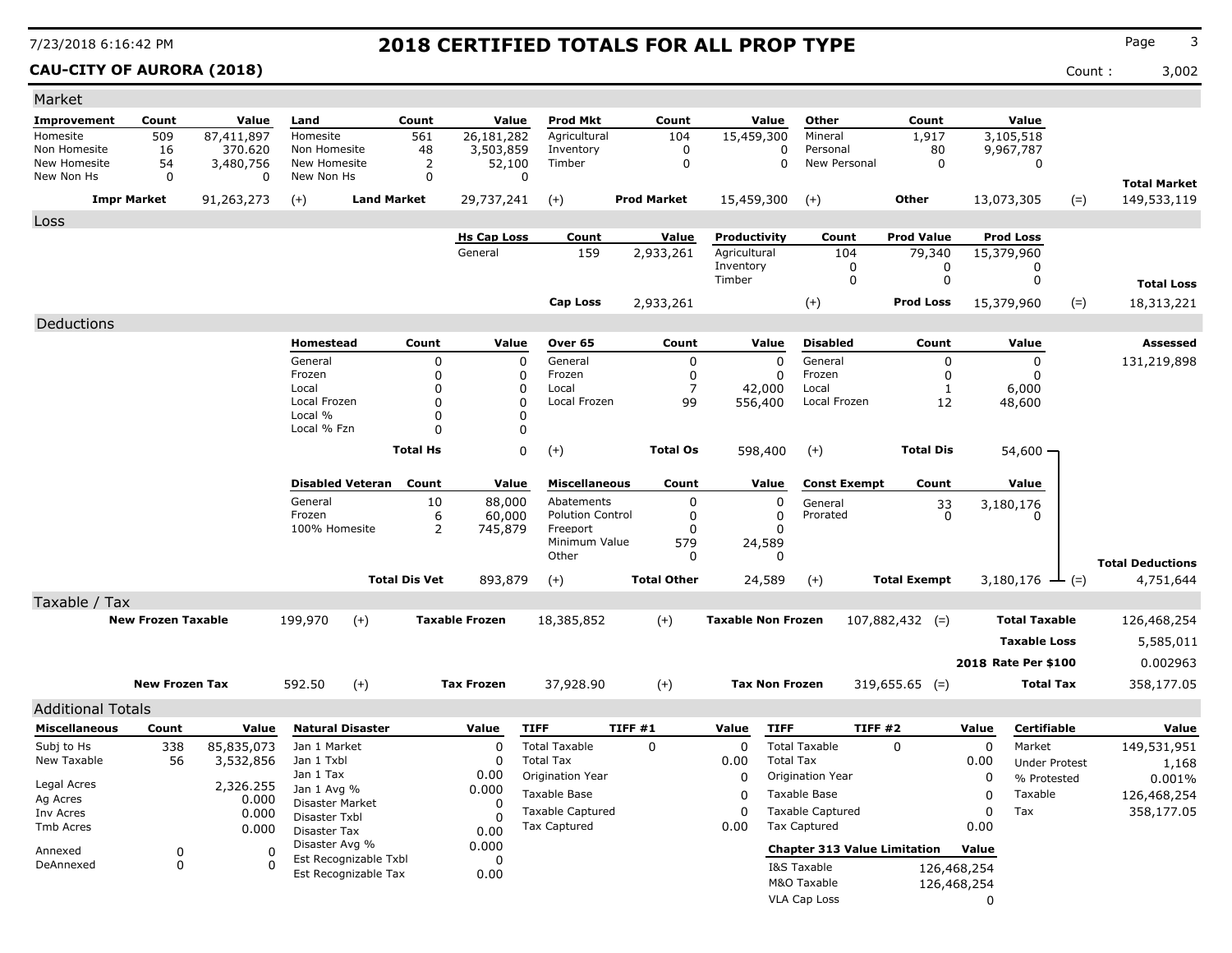## 7/23/2018 6:16:43 PM **2018 CERTIFIED TOTALS FOR ALL PROP TYPE** Page <sup>4</sup>

### **CBO-CITY OF BOYD (2018)** Count : 12,181

| Market                       |                           |                     |                                |                         |                      |                       |                                          |                    |                   |                           |                                          |                     |                  |                             |       |                                       |
|------------------------------|---------------------------|---------------------|--------------------------------|-------------------------|----------------------|-----------------------|------------------------------------------|--------------------|-------------------|---------------------------|------------------------------------------|---------------------|------------------|-----------------------------|-------|---------------------------------------|
| Improvement                  | Count                     | Value               | Land                           |                         | Count                | Value                 | <b>Prod Mkt</b>                          |                    | Count             | Value                     | Other                                    | Count               |                  | Value                       |       |                                       |
| Homesite                     | 634                       | 82,607,954          | Homesite                       |                         | 724                  | 19,342,176            | Agricultural                             |                    | 56                | 13,782,200                | Mineral                                  | 9,306               |                  | 25,336,038                  |       |                                       |
| Non Homesite<br>New Homesite | 15                        | 627.480             | Non Homesite<br>New Homesite   |                         | 33<br>$\mathbf 0$    | 2,732,370             | Inventory<br>Timber                      |                    | 0                 | 0<br>0                    | Personal<br>New Personal                 | 177                 |                  | 17,110,152                  |       |                                       |
| New Non Hs                   | 25<br>$\mathbf{1}$        | 2,201,680<br>24,750 | New Non Hs                     |                         | $\mathbf 0$          |                       | $\mathbf 0$<br>$\mathbf 0$               |                    | $\mathbf 0$       |                           |                                          | $\mathbf 0$         |                  | $\mathbf 0$                 |       |                                       |
|                              |                           |                     |                                |                         |                      |                       |                                          |                    |                   |                           |                                          |                     |                  |                             |       | <b>Total Market</b>                   |
|                              | <b>Impr Market</b>        | 85,461,864          | $(+)$                          | <b>Land Market</b>      |                      | 22,074,546            | $(+)$                                    | <b>Prod Market</b> |                   | 13,782,200                | $(+)$                                    | Other               |                  | 42,446,190                  | $(=)$ | 163,764,800                           |
| Loss                         |                           |                     |                                |                         |                      |                       |                                          |                    |                   |                           |                                          |                     |                  |                             |       |                                       |
|                              |                           |                     |                                |                         |                      | <b>Hs Cap Loss</b>    | Count                                    |                    | Value             | Productivity              | Count                                    | <b>Prod Value</b>   |                  | <b>Prod Loss</b>            |       |                                       |
|                              |                           |                     |                                |                         |                      | General               | 95                                       | 1,130,770          |                   | Agricultural              | 56                                       | 140,310             |                  | 13,641,890                  |       |                                       |
|                              |                           |                     |                                |                         |                      |                       |                                          |                    |                   | Inventory<br>Timber       | 0<br>0                                   | 0<br>0              |                  | 0<br>0                      |       |                                       |
|                              |                           |                     |                                |                         |                      |                       |                                          |                    |                   |                           |                                          |                     |                  |                             |       | <b>Total Loss</b>                     |
|                              |                           |                     |                                |                         |                      |                       | <b>Cap Loss</b>                          | 1,130,770          |                   |                           | $(+)$                                    | <b>Prod Loss</b>    |                  | 13,641,890                  | $(=)$ | 14,772,660                            |
| Deductions                   |                           |                     |                                |                         |                      |                       |                                          |                    |                   |                           |                                          |                     |                  |                             |       |                                       |
|                              |                           |                     | Homestead                      |                         | Count                | Value                 | Over 65                                  |                    | Count             | Value                     | <b>Disabled</b>                          | Count               |                  | Value                       |       | <b>Assessed</b>                       |
|                              |                           |                     | General                        |                         | $\Omega$             | 0                     | General                                  |                    | 0                 | $\Omega$                  | General                                  | 0                   |                  | 0                           |       | 148,992,140                           |
|                              |                           |                     | Frozen                         |                         | $\Omega$             | $\mathbf 0$           | Frozen                                   |                    | $\mathbf 0$       | $\Omega$                  | Frozen                                   | $\mathbf 0$         |                  | $\mathbf 0$                 |       |                                       |
|                              |                           |                     | Local<br>Local Frozen          |                         | $\Omega$<br>$\Omega$ | 0<br>$\mathbf 0$      | Local<br>Local Frozen                    |                    | 0<br>$\Omega$     | 0<br>$\Omega$             | Local<br>Local Frozen                    | 0<br>$\mathbf{0}$   |                  | 0<br>$\Omega$               |       |                                       |
|                              |                           |                     | Local %                        |                         | $\mathbf 0$          | $\mathbf 0$           |                                          |                    |                   |                           |                                          |                     |                  |                             |       |                                       |
|                              |                           |                     | Local % Fzn                    |                         | $\Omega$             | 0                     |                                          |                    |                   |                           |                                          |                     |                  |                             |       |                                       |
|                              |                           |                     |                                |                         | <b>Total Hs</b>      | $\Omega$              | $(+)$                                    |                    | <b>Total Os</b>   | 0                         | $(+)$                                    | <b>Total Dis</b>    |                  | 0                           |       |                                       |
|                              |                           |                     |                                |                         |                      |                       |                                          |                    |                   |                           |                                          |                     |                  |                             |       |                                       |
|                              |                           |                     |                                | <b>Disabled Veteran</b> | Count                | Value                 | <b>Miscellaneous</b>                     |                    | Count             | Value                     | <b>Const Exempt</b>                      | Count               |                  | Value                       |       |                                       |
|                              |                           |                     | General                        |                         | $\mathbf{2}$         | 15,000                | Abatements                               |                    | $\mathbf 0$       | $\mathbf 0$               | General                                  | 74                  |                  | 13,858,535                  |       |                                       |
|                              |                           |                     | Frozen                         |                         | 5                    | 60,000                | <b>Polution Control</b>                  |                    | 1                 | 77,505                    | Prorated                                 | $\Omega$            |                  | $\Omega$                    |       |                                       |
|                              |                           |                     | 100% Homesite                  |                         | 5                    | 953,140               | Freeport<br>Minimum Value                |                    | $\Omega$<br>2,313 | $\Omega$<br>80,980        |                                          |                     |                  |                             |       |                                       |
|                              |                           |                     |                                |                         |                      |                       | Other                                    |                    | 0                 | $\Omega$                  |                                          |                     |                  |                             |       |                                       |
|                              |                           |                     |                                |                         | <b>Total Dis Vet</b> | 1,028,140             | $(+)$                                    | <b>Total Other</b> |                   | 158,485                   | $(+)$                                    | <b>Total Exempt</b> |                  | $13,858,535 \leftarrow (=)$ |       | <b>Total Deductions</b><br>15,045,160 |
|                              |                           |                     |                                |                         |                      |                       |                                          |                    |                   |                           |                                          |                     |                  |                             |       |                                       |
| Taxable / Tax                | <b>New Frozen Taxable</b> |                     | 16,480                         | $(+)$                   |                      | <b>Taxable Frozen</b> | 11,498,308                               | $(+)$              |                   | <b>Taxable Non Frozen</b> |                                          | $122,432,192$ (=)   |                  | <b>Total Taxable</b>        |       | 133,946,980                           |
|                              |                           |                     |                                |                         |                      |                       |                                          |                    |                   |                           |                                          |                     |                  |                             |       |                                       |
|                              |                           |                     |                                |                         |                      |                       |                                          |                    |                   |                           |                                          |                     |                  | <b>Taxable Loss</b>         |       | 3,487,002                             |
|                              |                           |                     |                                |                         |                      |                       |                                          |                    |                   |                           |                                          |                     |                  | 2018 Rate Per \$100         |       | 0.00554014                            |
|                              | <b>New Frozen Tax</b>     |                     | 91.30                          | $(+)$                   |                      | <b>Tax Frozen</b>     | 44,383.59                                | $(+)$              |                   | <b>Tax Non Frozen</b>     |                                          | $678,291.65$ (=)    |                  | <b>Total Tax</b>            |       | 722,766.54                            |
|                              |                           |                     |                                |                         |                      |                       |                                          |                    |                   |                           |                                          |                     |                  |                             |       |                                       |
| <b>Additional Totals</b>     |                           |                     |                                |                         |                      |                       |                                          |                    |                   |                           |                                          |                     |                  |                             |       |                                       |
| <b>Miscellaneous</b>         | Count                     | Value               |                                | <b>Natural Disaster</b> |                      | Value                 | <b>TIFF</b>                              | TIFF #1            |                   | Value<br><b>TIFF</b>      |                                          | <b>TIFF #2</b>      | Value            | Certifiable                 |       | Value                                 |
| Subj to Hs<br>New Taxable    | 279<br>26                 | 40,360,552          | Jan 1 Market<br>Jan 1 Txbl     |                         |                      | $\mathbf 0$<br>0      | <b>Total Taxable</b><br><b>Total Tax</b> | $\Omega$           |                   | $\Omega$<br>0.00          | <b>Total Taxable</b><br><b>Total Tax</b> | $\Omega$            | $\Omega$<br>0.00 | Market                      |       | 163,752,759                           |
|                              |                           | 2,226,430           | Jan 1 Tax                      |                         |                      | 0.00                  | Origination Year                         |                    |                   | 0                         | Origination Year                         |                     | 0                | <b>Under Protest</b>        |       | 12,041                                |
| Legal Acres                  |                           | 3,052.702           | Jan 1 Avg %                    |                         |                      | 0.000                 | <b>Taxable Base</b>                      |                    |                   | $\Omega$                  | Taxable Base                             |                     | 0                | % Protested<br>Taxable      |       | 0.007%<br>133,935,149                 |
| Ag Acres                     |                           | 0.000               | Disaster Market                |                         |                      | $\Omega$              | <b>Taxable Captured</b>                  |                    |                   | 0                         | <b>Taxable Captured</b>                  |                     | $\Omega$         | Tax                         |       | 722,700.99                            |
| Inv Acres<br>Tmb Acres       |                           | 0.000<br>0.000      | Disaster Txbl                  |                         |                      | $\Omega$              | Tax Captured                             |                    |                   | 0.00                      | Tax Captured                             |                     | 0.00             |                             |       |                                       |
|                              |                           |                     | Disaster Tax<br>Disaster Avg % |                         |                      | 0.00                  |                                          |                    |                   |                           |                                          |                     |                  |                             |       |                                       |
| Annexed                      | 0                         | 0                   |                                | Est Recognizable Txbl   |                      | 0.000<br>$\mathbf 0$  |                                          |                    |                   |                           | <b>Chapter 313 Value Limitation</b>      |                     | Value            |                             |       |                                       |
| DeAnnexed                    | $\Omega$                  | $\Omega$            |                                | Est Recognizable Tax    |                      | 0.00                  |                                          |                    |                   |                           | I&S Taxable                              |                     | 133,946,980      |                             |       |                                       |
|                              |                           |                     |                                |                         |                      |                       |                                          |                    |                   |                           | M&O Taxable                              |                     | 133,946,980      |                             |       |                                       |
|                              |                           |                     |                                |                         |                      |                       |                                          |                    |                   |                           | <b>VLA Cap Loss</b>                      |                     | $\Omega$         |                             |       |                                       |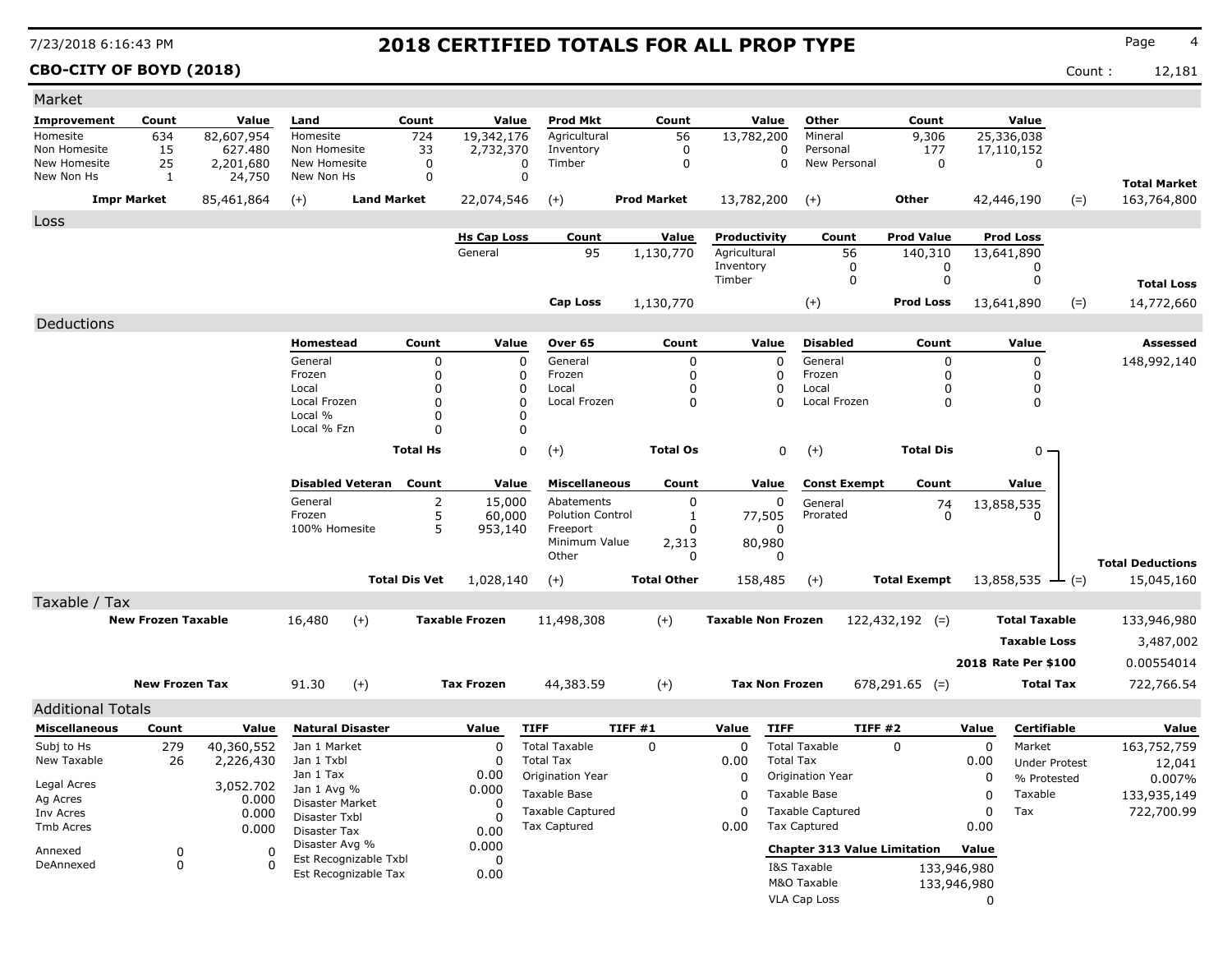## 7/23/2018 6:16:45 PM **2018 CERTIFIED TOTALS FOR ALL PROP TYPE** Page <sup>5</sup>

### **CBR-CITY OF BRIDGEPORT (2018)** Count : 4,913

| Market                     |                           |                    |                               |                         |                      |                         |                         |                    |                         |                           |                  |                                     |                     |                  |                     |                      |       |                         |
|----------------------------|---------------------------|--------------------|-------------------------------|-------------------------|----------------------|-------------------------|-------------------------|--------------------|-------------------------|---------------------------|------------------|-------------------------------------|---------------------|------------------|---------------------|----------------------|-------|-------------------------|
| Improvement                | Count                     | Value              | Land                          |                         | Count                | Value                   | <b>Prod Mkt</b>         |                    | Count                   |                           | Value            | Other                               |                     | Count            |                     | Value                |       |                         |
| Homesite                   | 1,988                     | 307,433,647        | Homesite                      |                         | 2,257                | 70,064,360              | Agricultural            |                    | 32                      | 5,733,180                 |                  | Mineral                             |                     | 1,276            | 1,707,764           |                      |       |                         |
| Non Homesite               | 10                        | 260.680            | Non Homesite                  |                         | 41                   | 11,865,990              | Inventory               |                    | $\mathbf 0$             |                           | 0                | Personal                            |                     | 472              | 73,226,057          |                      |       |                         |
| New Homesite<br>New Non Hs | 71<br>$\Omega$            | 4,874,790<br>0     | New Homesite<br>New Non Hs    |                         | 1<br>0               | 30,140<br>$\mathbf 0$   | Timber                  |                    | $\mathbf 0$             |                           | 0                | New Personal                        |                     | $\mathbf 0$      |                     | $\mathbf 0$          |       |                         |
|                            |                           |                    |                               |                         |                      |                         |                         |                    |                         |                           |                  |                                     |                     |                  |                     |                      |       | <b>Total Market</b>     |
| <b>Impr Market</b>         |                           | 312,569,117        | $(+)$                         | <b>Land Market</b>      |                      | 81,960,490              | $(+)$                   | <b>Prod Market</b> |                         | 5,733,180                 |                  | $(+)$                               | Other               |                  | 74,933,821          |                      | $(=)$ | 475,196,608             |
| Loss                       |                           |                    |                               |                         |                      |                         |                         |                    |                         |                           |                  |                                     |                     |                  |                     |                      |       |                         |
|                            |                           |                    |                               |                         |                      | <b>Hs Cap Loss</b>      | Count                   |                    | Value                   | Productivity              |                  | Count                               | <b>Prod Value</b>   |                  | <b>Prod Loss</b>    |                      |       |                         |
|                            |                           |                    |                               |                         |                      | General                 | 332                     |                    | 3,315,974               | Agricultural<br>Inventory |                  | 32<br>0                             |                     | 42,820<br>0      | 5,690,360           | 0                    |       |                         |
|                            |                           |                    |                               |                         |                      |                         |                         |                    |                         | Timber                    |                  | $\Omega$                            |                     | $\mathbf 0$      |                     | 0                    |       | <b>Total Loss</b>       |
|                            |                           |                    |                               |                         |                      |                         | <b>Cap Loss</b>         |                    | 3,315,974               |                           |                  |                                     | <b>Prod Loss</b>    |                  | 5,690,360           |                      |       | 9,006,334               |
|                            |                           |                    |                               |                         |                      |                         |                         |                    |                         |                           |                  | $(+)$                               |                     |                  |                     |                      | $(=)$ |                         |
| Deductions                 |                           |                    |                               |                         |                      |                         |                         |                    |                         |                           |                  |                                     |                     |                  |                     |                      |       |                         |
|                            |                           |                    | Homestead                     |                         | Count                | Value                   | Over 65                 |                    | Count                   | Value                     |                  | <b>Disabled</b>                     |                     | Count            |                     | Value                |       | <b>Assessed</b>         |
|                            |                           |                    | General<br>Frozen             |                         | $\Omega$<br>$\Omega$ | $\mathbf 0$<br>$\Omega$ | General<br>Frozen       |                    | $\Omega$<br>$\mathbf 0$ |                           | 0<br>$\Omega$    | General<br>Frozen                   |                     | 0<br>$\Omega$    |                     | 0<br>$\Omega$        |       | 466,190,274             |
|                            |                           |                    | Local                         |                         | $\Omega$             | $\mathbf 0$             | Local                   |                    | 289                     | 5,503,348                 |                  | Local                               |                     | 20               | 400,000             |                      |       |                         |
|                            |                           |                    | Local Frozen                  |                         | $\Omega$             | 0                       | Local Frozen            |                    | $\mathbf{0}$            |                           | $\Omega$         | Local Frozen                        |                     | $\Omega$         |                     | 0                    |       |                         |
|                            |                           |                    | Local %<br>Local % Fzn        |                         | $\Omega$<br>$\Omega$ | $\mathbf 0$             |                         |                    |                         |                           |                  |                                     |                     |                  |                     |                      |       |                         |
|                            |                           |                    |                               |                         |                      | 0                       |                         |                    |                         |                           |                  |                                     |                     |                  |                     |                      |       |                         |
|                            |                           |                    |                               |                         | <b>Total Hs</b>      | 0                       | $(+)$                   |                    | <b>Total Os</b>         | 5,503,348                 |                  | $(+)$                               |                     | <b>Total Dis</b> | $400,000 -$         |                      |       |                         |
|                            |                           |                    |                               | <b>Disabled Veteran</b> | Count                | Value                   | <b>Miscellaneous</b>    |                    | Count                   | Value                     |                  | <b>Const Exempt</b>                 |                     | Count            |                     | Value                |       |                         |
|                            |                           |                    | General                       |                         | 31                   | 311,500                 | Abatements              |                    | $\mathbf 0$             |                           | 0                | General                             |                     | 176              | 71,546,075          |                      |       |                         |
|                            |                           |                    | Frozen                        |                         | $\mathbf 0$          | 0                       | <b>Polution Control</b> |                    | 1                       | 122,404                   |                  | Prorated                            |                     | 3                | 20,770              |                      |       |                         |
|                            |                           |                    | 100% Homesite                 |                         | $\overline{7}$       | 406,310                 | Freeport                |                    | $\mathbf{1}$            | 9,503                     |                  |                                     |                     |                  |                     |                      |       |                         |
|                            |                           |                    |                               |                         |                      |                         | Minimum Value<br>Other  |                    | 697<br>1                | 36,388<br>41,699          |                  |                                     |                     |                  |                     |                      |       |                         |
|                            |                           |                    |                               | <b>Total Dis Vet</b>    |                      |                         |                         |                    | <b>Total Other</b>      |                           |                  |                                     |                     |                  |                     |                      |       | <b>Total Deductions</b> |
|                            |                           |                    |                               |                         |                      | 717,810                 | $(+)$                   |                    |                         | 209,994                   |                  | $(+)$                               | <b>Total Exempt</b> |                  | 71,566,845          | $ (=)$               |       | 78,397,997              |
| Taxable / Tax              |                           |                    |                               |                         |                      |                         |                         |                    |                         |                           |                  |                                     |                     |                  |                     |                      |       |                         |
|                            | <b>New Frozen Taxable</b> |                    | $\Omega$                      | $(+)$                   |                      | <b>Taxable Frozen</b>   | $\mathbf 0$             |                    | $(+)$                   | <b>Taxable Non Frozen</b> |                  |                                     | $387,792,277$ (=)   |                  |                     | <b>Total Taxable</b> |       | 387,792,277             |
|                            |                           |                    |                               |                         |                      |                         |                         |                    |                         |                           |                  |                                     |                     |                  |                     | <b>Taxable Loss</b>  |       | 5                       |
|                            |                           |                    |                               |                         |                      |                         |                         |                    |                         |                           |                  |                                     |                     |                  | 2018 Rate Per \$100 |                      |       | 0.00639                 |
|                            | <b>New Frozen Tax</b>     |                    | 0.00                          | $(+)$                   |                      | <b>Tax Frozen</b>       | 0.00                    |                    | $(+)$                   | <b>Tax Non Frozen</b>     |                  | $2,477,992.62$ (=)                  |                     |                  |                     | <b>Total Tax</b>     |       | 2,477,992.62            |
| <b>Additional Totals</b>   |                           |                    |                               |                         |                      |                         |                         |                    |                         |                           |                  |                                     |                     |                  |                     |                      |       |                         |
| <b>Miscellaneous</b>       | Count                     | Value              | <b>Natural Disaster</b>       |                         |                      | Value                   | <b>TIFF</b>             | <b>TIFF #1</b>     |                         | Value                     | <b>TIFF</b>      | <b>TIFF #2</b>                      |                     |                  | Value               | Certifiable          |       | Value                   |
| Subj to Hs                 | 873                       | 111,599,769        | Jan 1 Market                  |                         |                      | $\mathbf 0$             | <b>Total Taxable</b>    | -1                 |                         | 54,561,845                |                  | <b>Total Taxable</b>                | 2                   | 3,510,540        |                     | Market               |       | 470,406,266             |
| New Taxable                | 69                        | 4,902,870          | Jan 1 Txbl                    |                         |                      | $\Omega$                | <b>Total Tax</b>        |                    |                         | 348,650.21                | <b>Total Tax</b> |                                     |                     | 22,432.34        |                     | <b>Under Protest</b> |       | 4,790,342               |
|                            |                           |                    | Jan 1 Tax                     |                         |                      | 0.00                    | Origination Year        |                    |                         | 2007                      |                  | Origination Year                    |                     |                  | 2010                | % Protested          |       | 1.008%                  |
| Legal Acres<br>Ag Acres    |                           | 4,061.209<br>0.000 | Jan 1 Avg %                   |                         |                      | 0.000                   | <b>Taxable Base</b>     |                    |                         | 31,442,920                |                  | Taxable Base                        |                     | 2,642,360        |                     | Taxable              |       | 383,001,939             |
| Inv Acres                  |                           | 0.000              | Disaster Market               |                         |                      | $\Omega$<br>O           | <b>Taxable Captured</b> |                    |                         | 23,118,925                |                  | <b>Taxable Captured</b>             |                     |                  | 868,180             | Tax                  |       | 2,447,382.36            |
| Tmb Acres                  |                           | 0.000              | Disaster Txbl<br>Disaster Tax |                         |                      | 0.00                    | <b>Tax Captured</b>     |                    |                         | 147,729.93                |                  | <b>Tax Captured</b>                 |                     |                  | 5,547.67            |                      |       |                         |
| Annexed                    | 0                         | 0                  | Disaster Avg %                |                         |                      | 0.000                   |                         |                    |                         |                           |                  | <b>Chapter 313 Value Limitation</b> |                     |                  | Value               |                      |       |                         |
| DeAnnexed                  | $\Omega$                  | $\Omega$           |                               | Est Recognizable Txbl   |                      | 0                       |                         |                    |                         |                           |                  | I&S Taxable                         |                     | 387,792,277      |                     |                      |       |                         |
|                            |                           |                    |                               | Est Recognizable Tax    |                      | 0.00                    |                         |                    |                         |                           |                  | M&O Taxable                         |                     | 387,792,277      |                     |                      |       |                         |
|                            |                           |                    |                               |                         |                      |                         |                         |                    |                         |                           |                  | <b>VLA Cap Loss</b>                 |                     |                  | $\Omega$            |                      |       |                         |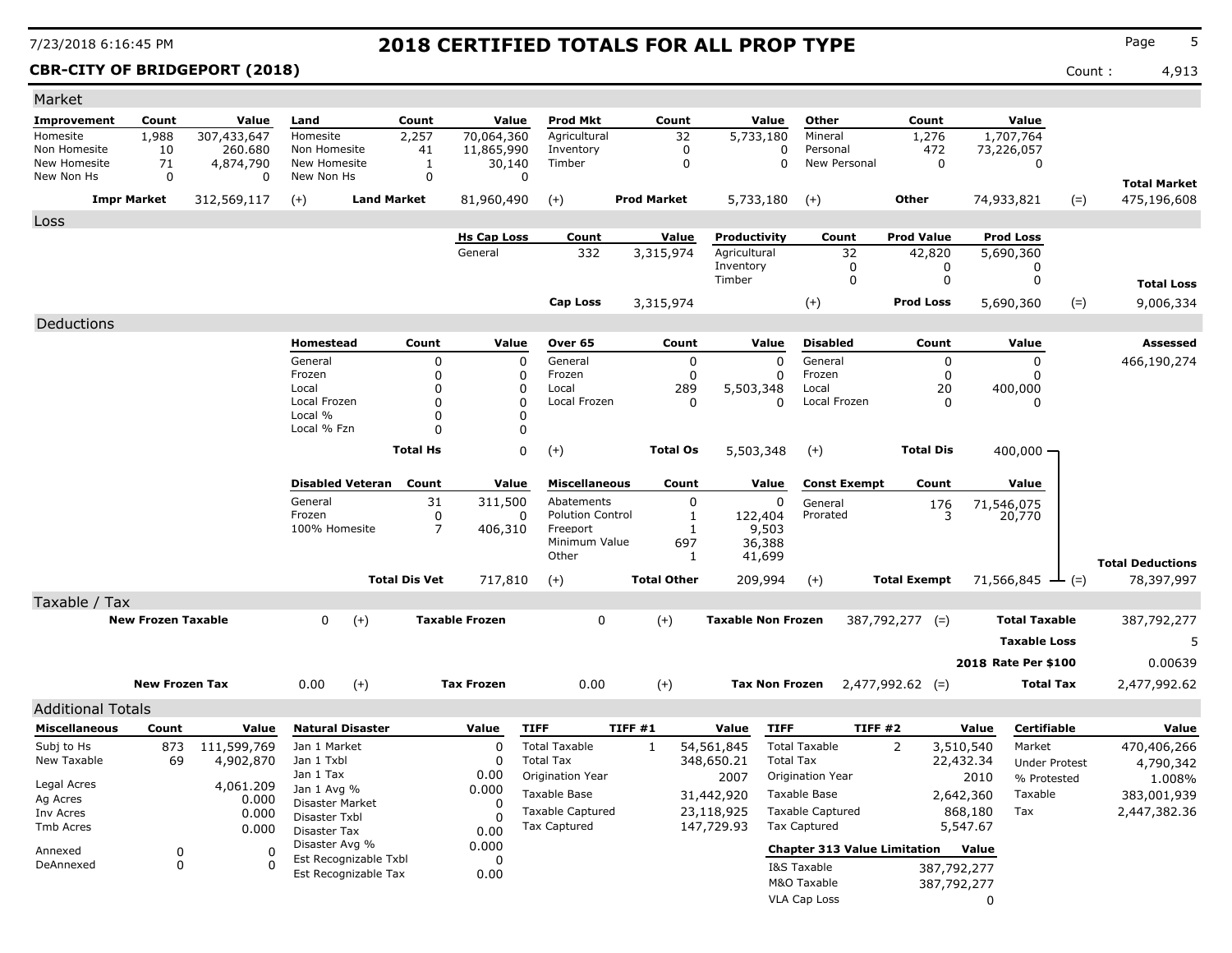## 7/23/2018 6:16:45 PM **2018 CERTIFIED TOTALS FOR ALL PROP TYPE** Page <sup>6</sup>

**CCH-CITY OF CHICO (2018)** Count : 904

| Market                   |                           |            |                                               |                      |                       |                                       |                    |                           |                  |                                     |                     |             |                             |       |                         |
|--------------------------|---------------------------|------------|-----------------------------------------------|----------------------|-----------------------|---------------------------------------|--------------------|---------------------------|------------------|-------------------------------------|---------------------|-------------|-----------------------------|-------|-------------------------|
| Improvement              | Count                     | Value      | Land                                          | Count                | Value                 | <b>Prod Mkt</b>                       | Count              | Value                     |                  | Other                               | Count               |             | Value                       |       |                         |
| Homesite                 | 464                       | 38,850,972 | Homesite                                      | 523                  | 7,613,180             | Agricultural                          | 18                 | 910,000                   |                  | Mineral                             | 24                  |             | 3,522                       |       |                         |
| Non Homesite             | 2                         | 129,170    | Non Homesite                                  | 14                   | 903,900               | Inventory                             | $\mathbf 0$        |                           | 0                | Personal                            | 92                  |             | 7,000,391                   |       |                         |
| New Homesite             | 67                        | 498,710    | New Homesite                                  | 0                    | 0                     | Timber                                | $\mathbf 0$        |                           | 0                | New Personal                        | $\mathbf 0$         |             | $\mathbf 0$                 |       |                         |
| New Non Hs               | 0                         | 0          | New Non Hs                                    | 0                    | $\mathbf 0$           |                                       |                    |                           |                  |                                     |                     |             |                             |       | <b>Total Market</b>     |
|                          | <b>Impr Market</b>        | 39,478,852 | <b>Land Market</b><br>$(+)$                   |                      | 8,517,080             | $(+)$                                 | <b>Prod Market</b> | 910,000                   |                  | $(+)$                               | Other               |             | 7,003,913                   | $(=)$ | 55,909,845              |
| Loss                     |                           |            |                                               |                      |                       |                                       |                    |                           |                  |                                     |                     |             |                             |       |                         |
|                          |                           |            |                                               |                      | <b>Hs Cap Loss</b>    | Count                                 | Value              | Productivity              |                  | Count                               | <b>Prod Value</b>   |             | <b>Prod Loss</b>            |       |                         |
|                          |                           |            |                                               |                      | General               | 128                                   | 698,480            | Agricultural              |                  | 18                                  | 8,490               |             | 901,510                     |       |                         |
|                          |                           |            |                                               |                      |                       |                                       |                    | Inventory                 |                  | 0                                   | 0                   |             | 0                           |       |                         |
|                          |                           |            |                                               |                      |                       |                                       |                    | Timber                    |                  | 0                                   | 0                   |             | 0                           |       | <b>Total Loss</b>       |
|                          |                           |            |                                               |                      |                       | Cap Loss                              | 698,480            |                           |                  | $(+)$                               | <b>Prod Loss</b>    |             | 901,510                     | $(=)$ | 1,599,990               |
| Deductions               |                           |            |                                               |                      |                       |                                       |                    |                           |                  |                                     |                     |             |                             |       |                         |
|                          |                           |            | Homestead                                     | Count                | Value                 | Over 65                               | Count              | Value                     |                  | <b>Disabled</b>                     | Count               |             | Value                       |       | Assessed                |
|                          |                           |            | General                                       | $\mathbf 0$          | 0                     | General                               | 0                  |                           | $\Omega$         | General                             | 0                   |             | 0                           |       | 54,309,855              |
|                          |                           |            | Frozen                                        | $\mathbf 0$          | 0                     | Frozen                                | 0                  |                           | 0                | Frozen                              | O                   |             | 0                           |       |                         |
|                          |                           |            | Local                                         | $\mathbf 0$          | 0                     | Local                                 | O                  |                           | 0                | Local                               | O                   |             | 0                           |       |                         |
|                          |                           |            | Local Frozen                                  | $\mathbf 0$          | $\Omega$              | Local Frozen                          | $\mathbf 0$        |                           | $\Omega$         | Local Frozen                        | $\mathbf 0$         |             | 0                           |       |                         |
|                          |                           |            | Local %                                       | $\mathbf 0$          | 0                     |                                       |                    |                           |                  |                                     |                     |             |                             |       |                         |
|                          |                           |            | Local % Fzn                                   | $\Omega$             | 0                     |                                       |                    |                           |                  |                                     |                     |             |                             |       |                         |
|                          |                           |            |                                               | <b>Total Hs</b>      | 0                     | $^{(+)}$                              | <b>Total Os</b>    |                           | 0                | $(+)$                               | <b>Total Dis</b>    |             | $0 -$                       |       |                         |
|                          |                           |            |                                               |                      |                       |                                       |                    |                           |                  |                                     |                     |             |                             |       |                         |
|                          |                           |            | <b>Disabled Veteran</b>                       | Count                | Value                 | <b>Miscellaneous</b>                  | Count              | Value                     |                  | <b>Const Exempt</b>                 | Count               |             | Value                       |       |                         |
|                          |                           |            | General<br>Frozen                             | 4<br>0               | 41,000<br>0           | Abatements<br><b>Polution Control</b> | 0<br>0             |                           | 0<br>0           | General<br>Prorated                 | 39<br>0             |             | 4,972,118                   |       |                         |
|                          |                           |            | 100% Homesite                                 | 4                    | 487,750               | Freeport                              | 0                  |                           | $\Omega$         |                                     |                     |             | 0                           |       |                         |
|                          |                           |            |                                               |                      |                       | Minimum Value                         | 30                 | 2,346                     |                  |                                     |                     |             |                             |       |                         |
|                          |                           |            |                                               |                      |                       | Other                                 | $\Omega$           |                           | 0                |                                     |                     |             |                             |       | <b>Total Deductions</b> |
|                          |                           |            |                                               | <b>Total Dis Vet</b> | 528,750               | $(+)$                                 | <b>Total Other</b> |                           | 2,346            | $(+)$                               | <b>Total Exempt</b> |             | 4,972,118 $\rightarrow$ (=) |       | 5,503,214               |
| Taxable / Tax            |                           |            |                                               |                      |                       |                                       |                    |                           |                  |                                     |                     |             |                             |       |                         |
|                          | <b>New Frozen Taxable</b> |            | $\mathbf{0}$                                  |                      | <b>Taxable Frozen</b> | 0                                     | $(+)$              | <b>Taxable Non Frozen</b> |                  |                                     |                     |             | <b>Total Taxable</b>        |       |                         |
|                          |                           |            | $(+)$                                         |                      |                       |                                       |                    |                           |                  |                                     | $48,806,641$ (=)    |             |                             |       | 48,806,641              |
|                          |                           |            |                                               |                      |                       |                                       |                    |                           |                  |                                     |                     |             | <b>Taxable Loss</b>         |       | 21                      |
|                          |                           |            |                                               |                      |                       |                                       |                    |                           |                  |                                     |                     |             | 2018 Rate Per \$100         |       | 0.006015                |
|                          | <b>New Frozen Tax</b>     |            | 0.00<br>$(+)$                                 |                      | <b>Tax Frozen</b>     | 0.00                                  | $(+)$              | <b>Tax Non Frozen</b>     |                  |                                     | $293,571.82$ (=)    |             | <b>Total Tax</b>            |       | 293,571.82              |
|                          |                           |            |                                               |                      |                       |                                       |                    |                           |                  |                                     |                     |             |                             |       |                         |
| <b>Additional Totals</b> |                           |            |                                               |                      |                       |                                       |                    |                           |                  |                                     |                     |             |                             |       |                         |
| <b>Miscellaneous</b>     | Count                     | Value      | <b>Natural Disaster</b>                       |                      | Value                 | <b>TIFF</b>                           | <b>TIFF #1</b>     | Value                     | <b>TIFF</b>      | <b>TIFF #2</b>                      |                     | Value       | <b>Certifiable</b>          |       | Value                   |
| Subj to Hs               | 199                       | 17,577,889 | Jan 1 Market                                  |                      | $\mathbf 0$           | <b>Total Taxable</b>                  | $\Omega$           | $\mathbf 0$               |                  | <b>Total Taxable</b>                | $\Omega$            | $\mathbf 0$ | Market                      |       | 55,909,845              |
| New Taxable              | 62                        | 446,700    | Jan 1 Txbl<br>Jan 1 Tax                       |                      | 0                     | <b>Total Tax</b>                      |                    | 0.00                      | <b>Total Tax</b> |                                     |                     | 0.00        | <b>Under Protest</b>        |       | 0                       |
| Legal Acres              |                           | 698.100    | Jan 1 Avg %                                   |                      | 0.00<br>0.000         | Origination Year                      |                    | 0                         |                  | Origination Year                    |                     | 0           | % Protested                 |       | 0%                      |
| Ag Acres                 |                           | 0.000      | Disaster Market                               |                      | $\Omega$              | Taxable Base                          |                    | 0                         |                  | Taxable Base                        |                     | 0           | Taxable                     |       | 48,806,641              |
| Inv Acres                |                           | 0.000      | Disaster Txbl                                 |                      | O                     | <b>Taxable Captured</b>               |                    | $\Omega$                  |                  | <b>Taxable Captured</b>             |                     | 0           | Tax                         |       | 293,571.82              |
| Tmb Acres                |                           | 0.000      | Disaster Tax                                  |                      | 0.00                  | Tax Captured                          |                    | 0.00                      |                  | <b>Tax Captured</b>                 |                     | 0.00        |                             |       |                         |
| Annexed                  | 0                         | 0          | Disaster Avg %                                |                      | 0.000                 |                                       |                    |                           |                  | <b>Chapter 313 Value Limitation</b> |                     | Value       |                             |       |                         |
| DeAnnexed                | 0                         | 0          | Est Recognizable Txbl<br>Est Recognizable Tax |                      | 0                     |                                       |                    |                           |                  | I&S Taxable                         |                     | 48,806,641  |                             |       |                         |
|                          |                           |            |                                               |                      | 0.00                  |                                       |                    |                           |                  | M&O Taxable                         |                     | 48,806,641  |                             |       |                         |
|                          |                           |            |                                               |                      |                       |                                       |                    |                           |                  | VLA Cap Loss                        |                     | n           |                             |       |                         |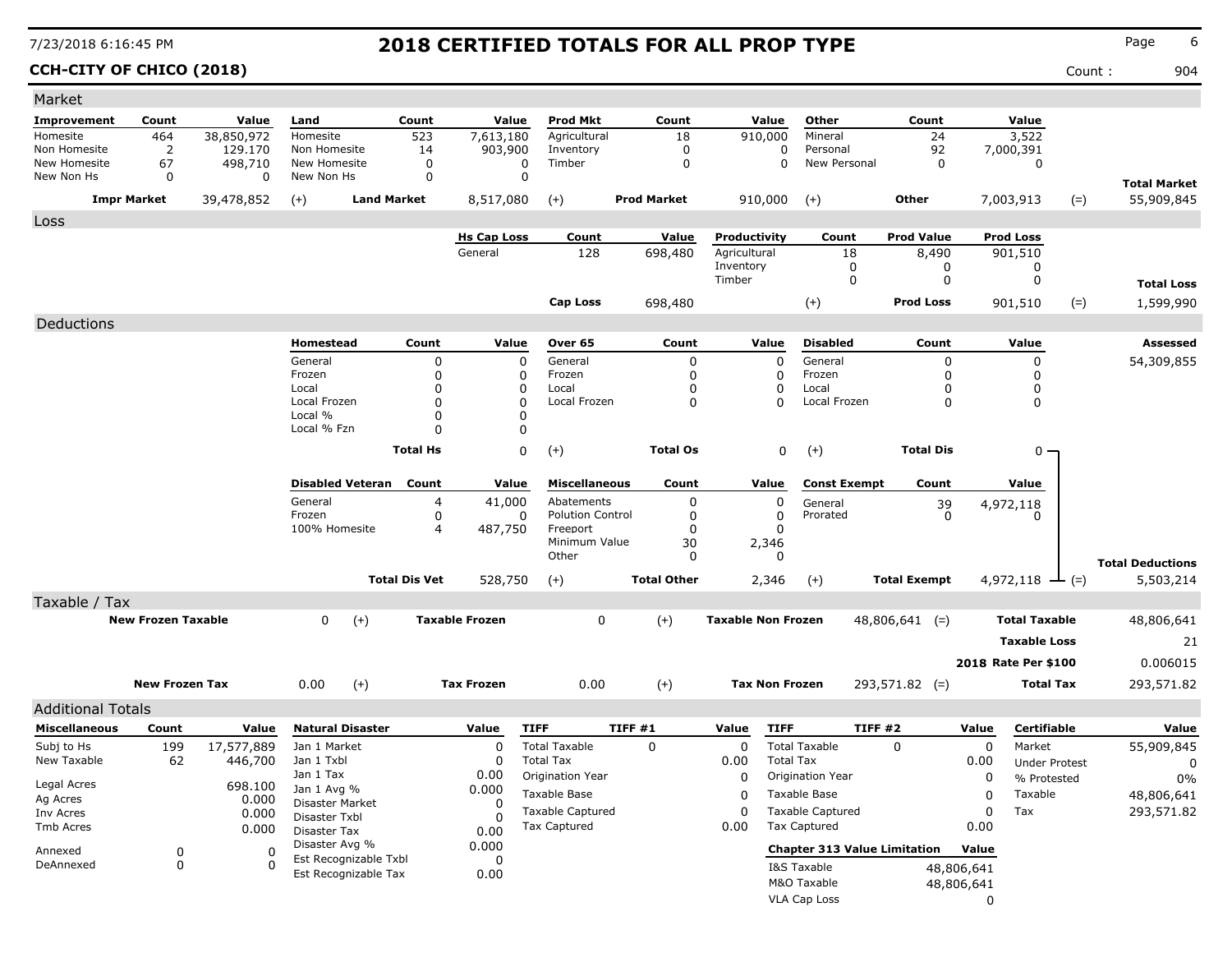## 7/23/2018 6:16:45 PM **2018 CERTIFIED TOTALS FOR ALL PROP TYPE** Page <sup>7</sup>

### **CDE-CITY OF DECATUR (2018)** Count : 5,759

| Market                     |                           |                    |                                  |                         |                      |                          |                                     |         |                     |                           |                          |                                     |                                              |             |                      |       |                         |
|----------------------------|---------------------------|--------------------|----------------------------------|-------------------------|----------------------|--------------------------|-------------------------------------|---------|---------------------|---------------------------|--------------------------|-------------------------------------|----------------------------------------------|-------------|----------------------|-------|-------------------------|
| Improvement                | Count                     | Value              | Land                             | Count                   |                      | Value                    | <b>Prod Mkt</b>                     |         | Count               |                           | Value                    | Other                               | Count                                        |             | Value                |       |                         |
| Homesite                   | 2,485                     | 548,042,294        | Homesite                         | 2,893                   |                      | 167,497,083              | Agricultural                        |         | 103                 |                           | 29,229,890               | Mineral                             | 1,535                                        |             | 16,349,761           |       |                         |
| Non Homesite               | 12                        | 487.630            | Non Homesite                     |                         | 41                   | 7,743,890                | Inventory                           |         | 0                   |                           | 0                        | Personal                            | 770                                          |             | 140,262,932          |       |                         |
| New Homesite<br>New Non Hs | 127<br>$\Omega$           | 17,757,860<br>0    | New Homesite<br>New Non Hs       |                         | 0<br>0               | $\mathbf 0$<br>$\pmb{0}$ | Timber                              |         | $\mathbf 0$         |                           | 0                        | New Personal                        | $\mathbf 0$                                  |             | $\mathbf 0$          |       |                         |
|                            |                           |                    |                                  |                         |                      |                          |                                     |         |                     |                           |                          |                                     |                                              |             |                      |       | <b>Total Market</b>     |
|                            | <b>Impr Market</b>        | 566,287,784        | $(+)$                            | <b>Land Market</b>      |                      | 175,240,973              | $(+)$                               |         | <b>Prod Market</b>  |                           | 29,229,890               | $(+)$                               | <b>Other</b>                                 |             | 156,612,693          | $(=)$ | 927,371,340             |
| Loss                       |                           |                    |                                  |                         |                      |                          |                                     |         |                     |                           |                          |                                     |                                              |             |                      |       |                         |
|                            |                           |                    |                                  |                         |                      | <b>Hs Cap Loss</b>       | Count                               |         | Value               | Productivity              |                          | Count                               | <b>Prod Value</b>                            |             | <b>Prod Loss</b>     |       |                         |
|                            |                           |                    |                                  |                         |                      | General                  | 695                                 |         | 8,493,830           | Agricultural<br>Inventory |                          | 103<br>0                            | 102,090<br>0                                 |             | 29,127,800<br>0      |       |                         |
|                            |                           |                    |                                  |                         |                      |                          |                                     |         |                     | Timber                    |                          | 0                                   | 0                                            |             | 0                    |       | <b>Total Loss</b>       |
|                            |                           |                    |                                  |                         |                      |                          |                                     |         |                     |                           |                          |                                     |                                              |             |                      |       |                         |
|                            |                           |                    |                                  |                         |                      |                          | <b>Cap Loss</b>                     |         | 8,493,830           |                           |                          | $(+)$                               | <b>Prod Loss</b>                             |             | 29,127,800           | $(=)$ | 37,621,630              |
| Deductions                 |                           |                    |                                  |                         |                      |                          |                                     |         |                     |                           |                          |                                     |                                              |             |                      |       |                         |
|                            |                           |                    | Homestead                        |                         | Count                | Value                    | Over 65                             |         | Count               |                           | Value                    | <b>Disabled</b>                     | Count                                        |             | Value                |       | <b>Assessed</b>         |
|                            |                           |                    | General                          |                         | $\Omega$             | $\mathbf 0$              | General                             |         | $\Omega$            |                           | $\Omega$                 | General                             | $\Omega$                                     |             | 0                    |       | 889,749,710             |
|                            |                           |                    | Frozen<br>Local                  |                         | $\Omega$<br>$\Omega$ | 0<br>0                   | Frozen<br>Local                     |         | $\mathbf 0$<br>489  |                           | $\mathbf 0$<br>2,885,641 | Frozen<br>Local                     | $\Omega$<br>0                                |             | 0<br>0               |       |                         |
|                            |                           |                    | Local Frozen                     |                         | $\Omega$             | $\Omega$                 | Local Frozen                        |         | $\mathbf{0}$        |                           | $\Omega$                 | Local Frozen                        | $\Omega$                                     |             | $\Omega$             |       |                         |
|                            |                           |                    | Local %                          |                         | 0                    | $\mathbf 0$              |                                     |         |                     |                           |                          |                                     |                                              |             |                      |       |                         |
|                            |                           |                    | Local % Fzn                      |                         | $\Omega$             | 0                        |                                     |         |                     |                           |                          |                                     |                                              |             |                      |       |                         |
|                            |                           |                    |                                  | <b>Total Hs</b>         |                      | 0                        | $(+)$                               |         | <b>Total Os</b>     |                           | 2,885,641                | $(+)$                               | <b>Total Dis</b>                             |             | 0                    |       |                         |
|                            |                           |                    |                                  |                         |                      |                          |                                     |         |                     |                           |                          |                                     |                                              |             |                      |       |                         |
|                            |                           |                    |                                  | <b>Disabled Veteran</b> | Count                | Value                    | <b>Miscellaneous</b>                |         | Count               |                           | Value                    | <b>Const Exempt</b>                 | Count                                        |             | Value                |       |                         |
|                            |                           |                    | General                          |                         | 36                   | 367,500                  | Abatements                          |         | 0                   |                           | $\mathbf 0$              | General                             | 226                                          |             | 143,019,306          |       |                         |
|                            |                           |                    | Frozen<br>100% Homesite          |                         | 0<br>13              | 0<br>2,521,833           | <b>Polution Control</b><br>Freeport |         | 0<br>$\overline{2}$ | 18,508,866                | 0                        | Prorated                            | 1                                            |             | 39,250               |       |                         |
|                            |                           |                    |                                  |                         |                      |                          | Minimum Value                       |         | 414                 |                           | 41,393                   |                                     |                                              |             |                      |       |                         |
|                            |                           |                    |                                  |                         |                      |                          | Other                               |         | $\mathbf 0$         |                           | 0                        |                                     |                                              |             |                      |       | <b>Total Deductions</b> |
|                            |                           |                    |                                  | <b>Total Dis Vet</b>    |                      | 2,889,333                | $(+)$                               |         | <b>Total Other</b>  | 18,550,259                |                          | $(+)$                               | Total Exempt $143,058,556$ $\rightarrow$ (=) |             |                      |       | 167,383,789             |
| Taxable / Tax              |                           |                    |                                  |                         |                      |                          |                                     |         |                     |                           |                          |                                     |                                              |             |                      |       |                         |
|                            | <b>New Frozen Taxable</b> |                    | $\Omega$                         | $(+)$                   |                      | <b>Taxable Frozen</b>    | $\mathbf 0$                         |         | $(+)$               | <b>Taxable Non Frozen</b> |                          |                                     | $722,365,921$ (=)                            |             | <b>Total Taxable</b> |       | 722,365,921             |
|                            |                           |                    |                                  |                         |                      |                          |                                     |         |                     |                           |                          |                                     |                                              |             | <b>Taxable Loss</b>  |       |                         |
|                            |                           |                    |                                  |                         |                      |                          |                                     |         |                     |                           |                          |                                     |                                              |             |                      |       | 42                      |
|                            |                           |                    |                                  |                         |                      |                          |                                     |         |                     |                           |                          |                                     |                                              |             | 2018 Rate Per \$100  |       | 0.00703                 |
|                            | <b>New Frozen Tax</b>     |                    | 0.00                             | $(+)$                   |                      | <b>Tax Frozen</b>        | 0.00                                |         | $(+)$               |                           | <b>Tax Non Frozen</b>    |                                     | $5,078,232.13$ (=)                           |             | <b>Total Tax</b>     |       | 5,078,232.13            |
| <b>Additional Totals</b>   |                           |                    |                                  |                         |                      |                          |                                     |         |                     |                           |                          |                                     |                                              |             |                      |       |                         |
| <b>Miscellaneous</b>       | Count                     | Value              | <b>Natural Disaster</b>          |                         |                      | Value                    | <b>TIFF</b>                         | TIFF #1 |                     | Value                     | <b>TIFF</b>              | TIFF #2                             |                                              | Value       | Certifiable          |       | Value                   |
| Subj to Hs                 | 1,186                     | 196,021,978        | Jan 1 Market                     |                         |                      | $\Omega$                 | <b>Total Taxable</b>                |         | $\Omega$            | $\Omega$                  |                          | <b>Total Taxable</b>                | $\Omega$                                     | $\Omega$    | Market               |       | 927,371,321             |
| New Taxable                | 121                       | 14,043,960         | Jan 1 Txbl                       |                         |                      | 0                        | <b>Total Tax</b>                    |         |                     | 0.00                      | <b>Total Tax</b>         |                                     |                                              | 0.00        | <b>Under Protest</b> |       | 19                      |
| Legal Acres                |                           |                    | Jan 1 Tax                        |                         |                      | 0.00                     | Origination Year                    |         |                     | 0                         |                          | Origination Year                    |                                              | 0           | % Protested          |       | $0.000\%$               |
| Ag Acres                   |                           | 4,689.147<br>0.000 | Jan 1 Avg %                      |                         |                      | 0.000                    | <b>Taxable Base</b>                 |         |                     | $\Omega$                  |                          | Taxable Base                        |                                              | $\Omega$    | Taxable              |       | 722,365,921             |
| Inv Acres                  |                           | 0.000              | Disaster Market<br>Disaster Txbl |                         |                      | $\Omega$<br>$\Omega$     | Taxable Captured                    |         |                     | $\Omega$                  |                          | <b>Taxable Captured</b>             |                                              | $\Omega$    | Tax                  |       | 5,078,232.13            |
| Tmb Acres                  |                           | 0.000              | Disaster Tax                     |                         |                      | 0.00                     | <b>Tax Captured</b>                 |         |                     | 0.00                      |                          | <b>Tax Captured</b>                 |                                              | 0.00        |                      |       |                         |
| Annexed                    | 0                         | 0                  | Disaster Avg %                   |                         |                      | 0.000                    |                                     |         |                     |                           |                          | <b>Chapter 313 Value Limitation</b> |                                              | Value       |                      |       |                         |
| DeAnnexed                  | $\Omega$                  | $\Omega$           |                                  | Est Recognizable Txbl   |                      | 0                        |                                     |         |                     |                           |                          | I&S Taxable                         |                                              | 722,365,921 |                      |       |                         |
|                            |                           |                    |                                  | Est Recognizable Tax    |                      | 0.00                     |                                     |         |                     |                           |                          | M&O Taxable                         |                                              | 722,365,921 |                      |       |                         |
|                            |                           |                    |                                  |                         |                      |                          |                                     |         |                     |                           |                          | <b>VLA Cap Loss</b>                 |                                              | $\Omega$    |                      |       |                         |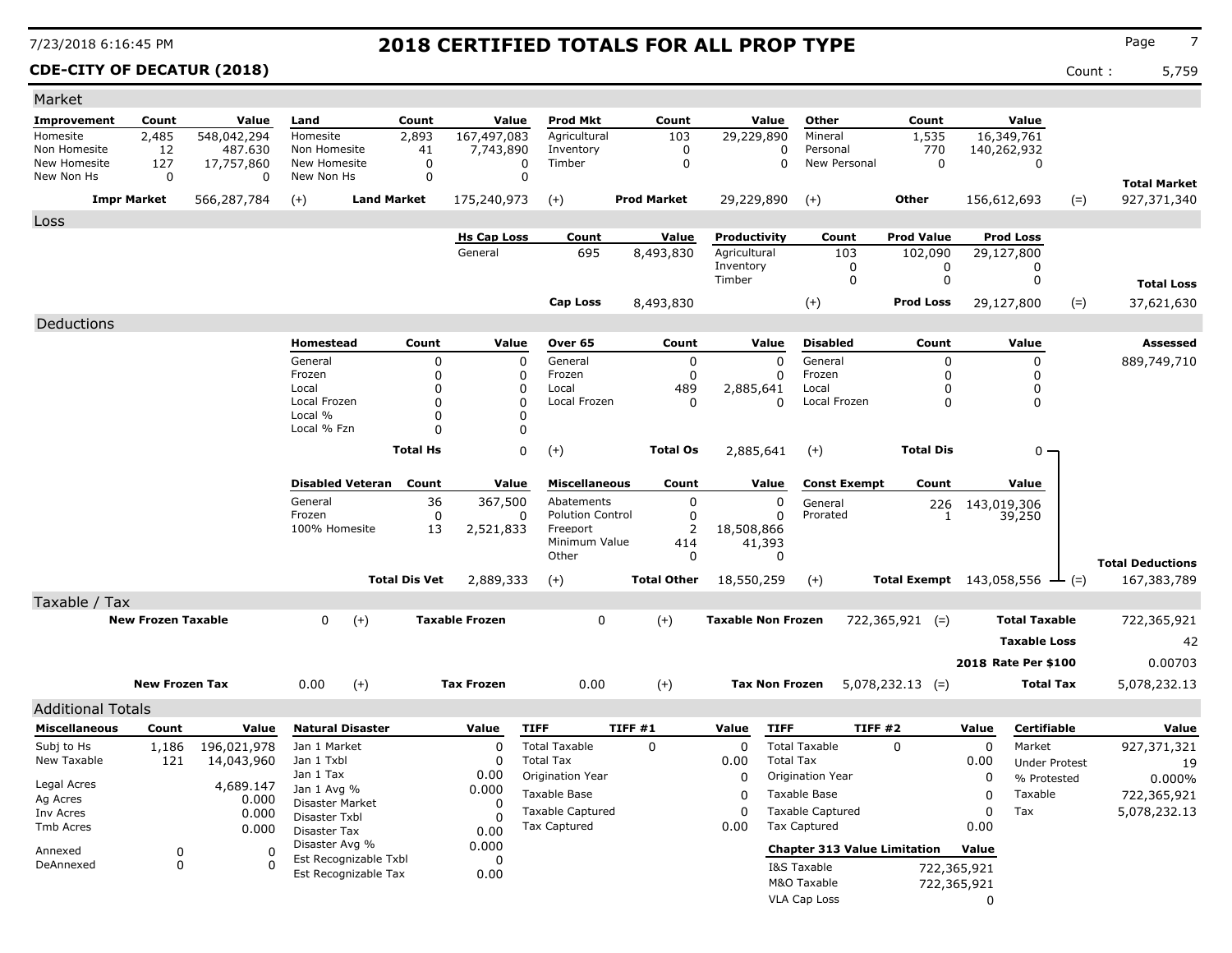## 7/23/2018 6:16:46 PM **2018 CERTIFIED TOTALS FOR ALL PROP TYPE** Page 8

### **CFW-CITY OF FT WORTH (2018)** Count : 83

| Market                     |                           |               |                                               |                       |                      |                           |                    |                           |                  |                                     |                     |           |                      |             |                                  |
|----------------------------|---------------------------|---------------|-----------------------------------------------|-----------------------|----------------------|---------------------------|--------------------|---------------------------|------------------|-------------------------------------|---------------------|-----------|----------------------|-------------|----------------------------------|
| Improvement                | Count                     | Value         | Land                                          | Count                 | Value                | Prod Mkt                  | Count              | Value                     |                  | Other                               | Count               |           | Value                |             |                                  |
| Homesite                   | 0                         | $\Omega$      | Homesite                                      | 0                     | $\mathbf 0$          | Agricultural              | $\mathbf{1}$       | 2,325,000                 |                  | Mineral                             | 70                  |           | 1,841,848            |             |                                  |
| Non Homesite               | 0                         | 0             | Non Homesite                                  | 1                     | 19,510               | Inventory                 | 0                  |                           | 0                | Personal                            | 11                  |           | 776,511              |             |                                  |
| New Homesite<br>New Non Hs | 0<br>0                    | $\Omega$<br>0 | New Homesite<br>New Non Hs                    | 0<br>$\Omega$         | 0<br>0               | Timber                    | 0                  |                           | $\Omega$         | New Personal                        | $\mathbf 0$         |           | $\mathbf 0$          |             |                                  |
|                            | <b>Impr Market</b>        | 0             | <b>Land Market</b><br>$(+)$                   |                       | 19,510               | $(+)$                     | <b>Prod Market</b> | 2,325,000                 |                  | $(+)$                               | Other               |           | 2,618,359            | $(=)$       | <b>Total Market</b><br>4,962,869 |
| Loss                       |                           |               |                                               |                       |                      |                           |                    |                           |                  |                                     |                     |           |                      |             |                                  |
|                            |                           |               |                                               |                       | <b>Hs Cap Loss</b>   | Count                     | Value              | Productivity              |                  | Count                               | <b>Prod Value</b>   |           | <b>Prod Loss</b>     |             |                                  |
|                            |                           |               |                                               |                       | General              | 0                         | $\Omega$           | Agricultural              |                  | 1                                   | 16,120              |           | 2,308,880            |             |                                  |
|                            |                           |               |                                               |                       |                      |                           |                    | Inventory                 |                  | 0                                   | 0                   |           | 0                    |             |                                  |
|                            |                           |               |                                               |                       |                      |                           |                    | Timber                    |                  | 0                                   | 0                   |           | 0                    |             | <b>Total Loss</b>                |
|                            |                           |               |                                               |                       |                      | <b>Cap Loss</b>           | 0                  |                           |                  | $(+)$                               | <b>Prod Loss</b>    |           | 2,308,880            | $(=)$       | 2,308,880                        |
| Deductions                 |                           |               |                                               |                       |                      |                           |                    |                           |                  |                                     |                     |           |                      |             |                                  |
|                            |                           |               | Homestead                                     | Count                 | Value                | Over 65                   | Count              | Value                     |                  | <b>Disabled</b>                     | Count               |           | Value                |             | Assessed                         |
|                            |                           |               | General                                       | 0                     | 0                    | General                   | 0                  |                           | 0                | General                             | 0                   |           | 0                    |             | 2,653,989                        |
|                            |                           |               | Frozen                                        | 0                     | 0                    | Frozen                    | 0                  |                           | 0                | Frozen                              | 0                   |           | 0                    |             |                                  |
|                            |                           |               | Local<br>Local Frozen                         | 0<br>0                | 0<br>0               | Local<br>Local Frozen     | 0<br>0             |                           | 0<br>0           | Local<br>Local Frozen               | $\Omega$<br>0       |           | $\mathbf 0$<br>0     |             |                                  |
|                            |                           |               | Local %                                       | 0                     | 0                    |                           |                    |                           |                  |                                     |                     |           |                      |             |                                  |
|                            |                           |               | Local % Fzn                                   | $\Omega$              | 0                    |                           |                    |                           |                  |                                     |                     |           |                      |             |                                  |
|                            |                           |               |                                               | <b>Total Hs</b>       | 0                    | $(+)$                     | <b>Total Os</b>    |                           | 0                | $(+)$                               | <b>Total Dis</b>    |           | $0 -$                |             |                                  |
|                            |                           |               |                                               |                       |                      |                           |                    |                           |                  |                                     |                     |           |                      |             |                                  |
|                            |                           |               | <b>Disabled Veteran</b>                       | Count                 | Value                | <b>Miscellaneous</b>      | Count              | Value                     |                  | <b>Const Exempt</b>                 | Count               |           | Value                |             |                                  |
|                            |                           |               | General                                       | 0                     | 0                    | Abatements                | 0                  |                           | 0                | General                             | 0                   |           | 0                    |             |                                  |
|                            |                           |               | Frozen                                        | 0                     | 0                    | <b>Polution Control</b>   | 0                  |                           | 0                | Prorated                            | 0                   |           | 0                    |             |                                  |
|                            |                           |               | 100% Homesite                                 | 0                     | $\Omega$             | Freeport<br>Minimum Value | 0<br>0             |                           | 0<br>0           |                                     |                     |           |                      |             |                                  |
|                            |                           |               |                                               |                       |                      | Other                     | 0                  |                           | 0                |                                     |                     |           |                      |             |                                  |
|                            |                           |               |                                               | <b>Total Dis Vet</b>  | 0                    | $(+)$                     | <b>Total Other</b> |                           | 0                | $(+)$                               | <b>Total Exempt</b> |           | 0<br>ᅩ               | $\cdot$ (=) | <b>Total Deductions</b><br>0     |
| Taxable / Tax              |                           |               |                                               |                       |                      |                           |                    |                           |                  |                                     |                     |           |                      |             |                                  |
|                            | <b>New Frozen Taxable</b> |               | 0<br>$(+)$                                    | <b>Taxable Frozen</b> |                      | 0                         | $(+)$              | <b>Taxable Non Frozen</b> |                  |                                     | $2,653,989$ (=)     |           | <b>Total Taxable</b> |             | 2,653,989                        |
|                            |                           |               |                                               |                       |                      |                           |                    |                           |                  |                                     |                     |           | <b>Taxable Loss</b>  |             | 4                                |
|                            |                           |               |                                               |                       |                      |                           |                    |                           |                  |                                     |                     |           | 2018 Rate Per \$100  |             | 0.00805                          |
|                            |                           |               |                                               |                       |                      |                           |                    |                           |                  |                                     |                     |           |                      |             |                                  |
|                            | <b>New Frozen Tax</b>     |               | 0.00<br>$(+)$                                 |                       | <b>Tax Frozen</b>    | 0.00                      | $(+)$              | <b>Tax Non Frozen</b>     |                  |                                     | $21,364.58$ (=)     |           | <b>Total Tax</b>     |             | 21,364.58                        |
| <b>Additional Totals</b>   |                           |               |                                               |                       |                      |                           |                    |                           |                  |                                     |                     |           |                      |             |                                  |
| <b>Miscellaneous</b>       | Count                     | Value         | <b>Natural Disaster</b>                       |                       | <b>TIFF</b><br>Value |                           | TIFF #1            | Value                     | <b>TIFF</b>      | TIFF #2                             |                     | Value     | Certifiable          |             | Value                            |
| Subj to Hs                 | 0                         | 0             | Jan 1 Market                                  |                       | 0                    | <b>Total Taxable</b>      | $\Omega$           | $\mathbf 0$               |                  | <b>Total Taxable</b>                | $\Omega$            | 0         | Market               |             | 4,962,869                        |
| New Taxable                | 0                         | 0             | Jan 1 Txbl                                    |                       | 0                    | <b>Total Tax</b>          |                    | 0.00                      | <b>Total Tax</b> |                                     |                     | 0.00      | <b>Under Protest</b> |             | 0                                |
| Legal Acres                |                           | 312.601       | Jan 1 Tax                                     |                       | 0.00                 | Origination Year          |                    | 0                         |                  | Origination Year                    |                     | 0         | % Protested          |             | 0%                               |
| Ag Acres                   |                           | 0.000         | Jan 1 Avg %<br>Disaster Market                |                       | 0.000<br>0           | Taxable Base              |                    | 0                         |                  | Taxable Base                        |                     | 0         | Taxable              |             | 2,653,989                        |
| Inv Acres                  |                           | 0.000         | Disaster Txbl                                 |                       | $\Omega$             | <b>Taxable Captured</b>   |                    | 0                         |                  | <b>Taxable Captured</b>             |                     | 0         | Tax                  |             | 21,364.58                        |
| Tmb Acres                  |                           | 0.000         | Disaster Tax                                  |                       | 0.00                 | Tax Captured              |                    | 0.00                      |                  | Tax Captured                        |                     | 0.00      |                      |             |                                  |
| Annexed                    | 0                         | 0             | Disaster Avg %                                |                       | 0.000                |                           |                    |                           |                  | <b>Chapter 313 Value Limitation</b> |                     | Value     |                      |             |                                  |
| DeAnnexed                  | 0                         | O             | Est Recognizable Txbl<br>Est Recognizable Tax |                       | 0<br>0.00            |                           |                    |                           |                  | I&S Taxable                         |                     | 2,653,989 |                      |             |                                  |
|                            |                           |               |                                               |                       |                      |                           |                    |                           |                  | M&O Taxable                         |                     | 2,653,989 |                      |             |                                  |
|                            |                           |               |                                               |                       |                      |                           |                    |                           |                  | VLA Cap Loss                        |                     | 0         |                      |             |                                  |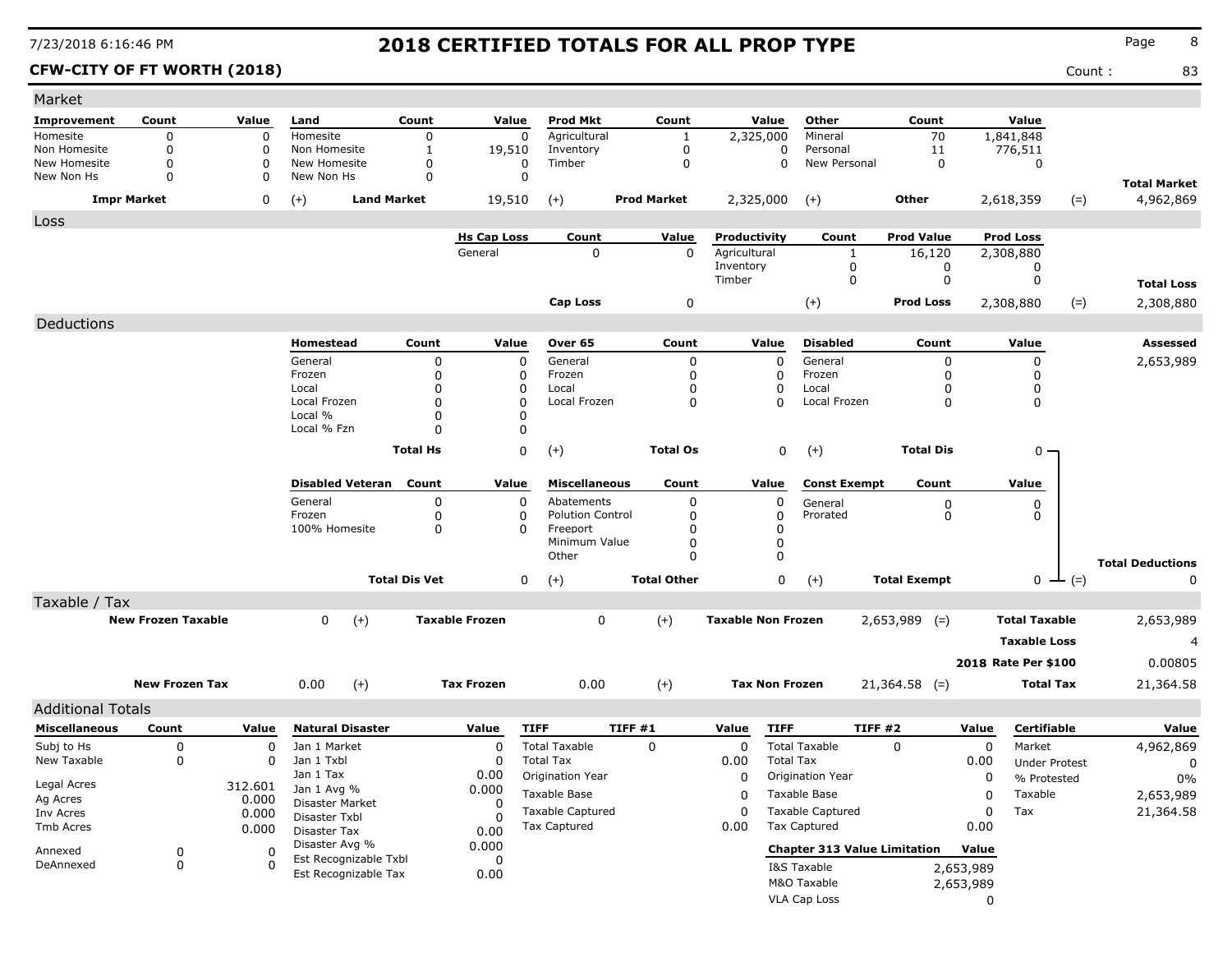## 7/23/2018 6:16:46 PM **2018 CERTIFIED TOTALS FOR ALL PROP TYPE** Page 9

### **CNE-CITY OF NEWARK (2018)** Count : 991

| Market                     |                           |                  |                                  |                      |                       |                           |                    |                           |                                     |                     |            |                               |                                   |
|----------------------------|---------------------------|------------------|----------------------------------|----------------------|-----------------------|---------------------------|--------------------|---------------------------|-------------------------------------|---------------------|------------|-------------------------------|-----------------------------------|
| Improvement                | Count                     | Value            | Land                             | Count                | Value                 | Prod Mkt                  | Count              | Value                     | Other                               | Count               |            | Value                         |                                   |
| Homesite                   | 452                       | 45,681,813       | Homesite                         | 494                  | 9,168,950             | Agricultural              |                    | 343,310                   | Mineral                             | 322                 |            | 2,295,475                     |                                   |
| Non Homesite               | 11                        | 200.830          | Non Homesite                     | 7                    | 323,610               | Inventory                 | 0                  |                           | 0<br>Personal                       | 65                  |            | 3,829,310                     |                                   |
| New Homesite<br>New Non Hs | 25<br>$\mathbf 0$         | 1,303,190<br>0   | New Homesite<br>New Non Hs       | 0<br>0               | 0<br>$\mathbf 0$      | Timber                    | 0                  |                           | 0<br>New Personal                   | 0                   |            | 0                             |                                   |
|                            | <b>Impr Market</b>        | 47,185,833       | <b>Land Market</b><br>$(+)$      |                      | 9,492,560             | $(+)$                     | <b>Prod Market</b> | 343,310                   | $(+)$                               | Other               |            | $(=)$<br>6,124,785            | <b>Total Market</b><br>63,146,488 |
| Loss                       |                           |                  |                                  |                      |                       |                           |                    |                           |                                     |                     |            |                               |                                   |
|                            |                           |                  |                                  |                      | <b>Hs Cap Loss</b>    | Count                     | Value              | Productivity              | Count                               | <b>Prod Value</b>   |            | <b>Prod Loss</b>              |                                   |
|                            |                           |                  |                                  |                      | General               | 63                        | 716,050            | Agricultural              | 7                                   | 2,230               |            | 341,080                       |                                   |
|                            |                           |                  |                                  |                      |                       |                           |                    | Inventory                 | 0                                   | 0                   |            | 0                             |                                   |
|                            |                           |                  |                                  |                      |                       |                           |                    | Timber                    | 0                                   | 0                   |            | 0                             | <b>Total Loss</b>                 |
|                            |                           |                  |                                  |                      |                       | <b>Cap Loss</b>           | 716,050            |                           | $(+)$                               | <b>Prod Loss</b>    |            | $(=)$<br>341,080              | 1,057,130                         |
| Deductions                 |                           |                  |                                  |                      |                       |                           |                    |                           |                                     |                     |            |                               |                                   |
|                            |                           |                  | Homestead                        | Count                | Value                 | Over 65                   | Count              | Value                     | <b>Disabled</b>                     | Count               |            | Value                         | Assessed                          |
|                            |                           |                  | General                          | 0                    | 0                     | General                   | 0                  | $\Omega$                  | General                             | 0                   |            | 0                             | 62,089,358                        |
|                            |                           |                  | Frozen                           | $\mathbf 0$          | 0                     | Frozen                    | 0                  | 0                         | Frozen                              | 0                   |            | 0                             |                                   |
|                            |                           |                  | Local<br>Local Frozen            | $\Omega$<br>$\Omega$ | 0<br>0                | Local<br>Local Frozen     | 0<br>0             | 0<br>$\Omega$             | Local<br>Local Frozen               | 0<br>$\mathbf 0$    |            | 0<br>0                        |                                   |
|                            |                           |                  | Local %                          | 0                    | 0                     |                           |                    |                           |                                     |                     |            |                               |                                   |
|                            |                           |                  | Local % Fzn                      | $\Omega$             | 0                     |                           |                    |                           |                                     |                     |            |                               |                                   |
|                            |                           |                  |                                  | <b>Total Hs</b>      | 0                     | $(+)$                     | <b>Total Os</b>    |                           | 0<br>$(+)$                          | <b>Total Dis</b>    |            | $0 -$                         |                                   |
|                            |                           |                  |                                  |                      |                       |                           |                    |                           |                                     |                     |            |                               |                                   |
|                            |                           |                  | <b>Disabled Veteran</b>          | Count                | Value                 | <b>Miscellaneous</b>      | Count              | Value                     | <b>Const Exempt</b>                 | Count               |            | Value                         |                                   |
|                            |                           |                  | General                          | 8                    | 65,500                | Abatements                | 0                  | 0                         | General                             | 23                  |            | 1,785,874                     |                                   |
|                            |                           |                  | Frozen<br>100% Homesite          | 0<br>3               | 0                     | <b>Polution Control</b>   | 0                  | 0<br>$\Omega$             | Prorated                            | 0                   |            | 0                             |                                   |
|                            |                           |                  |                                  |                      | 433,480               | Freeport<br>Minimum Value | 0<br>56            | 3,048                     |                                     |                     |            |                               |                                   |
|                            |                           |                  |                                  |                      |                       | Other                     | 0                  | $\mathbf{0}$              |                                     |                     |            |                               | <b>Total Deductions</b>           |
|                            |                           |                  |                                  | <b>Total Dis Vet</b> | 498,980               | $(+)$                     | <b>Total Other</b> | 3,048                     | $(+)$                               | <b>Total Exempt</b> |            | $1,785,874$ $\rightarrow$ (=) | 2,287,902                         |
| Taxable / Tax              |                           |                  |                                  |                      |                       |                           |                    |                           |                                     |                     |            |                               |                                   |
|                            | <b>New Frozen Taxable</b> |                  | $(+)$<br>$\mathbf{0}$            |                      | <b>Taxable Frozen</b> | 0                         | $(+)$              | <b>Taxable Non Frozen</b> |                                     | $59,801,456$ (=)    |            | <b>Total Taxable</b>          | 59,801,456                        |
|                            |                           |                  |                                  |                      |                       |                           |                    |                           |                                     |                     |            | <b>Taxable Loss</b>           |                                   |
|                            |                           |                  |                                  |                      |                       |                           |                    |                           |                                     |                     |            |                               | $-26$                             |
|                            |                           |                  |                                  |                      |                       |                           |                    |                           |                                     |                     |            | 2018 Rate Per \$100           | 0.006079                          |
|                            | <b>New Frozen Tax</b>     |                  | 0.00<br>$(+)$                    |                      | <b>Tax Frozen</b>     | 0.00                      | $(+)$              | <b>Tax Non Frozen</b>     |                                     | $363,533.21$ (=)    |            | <b>Total Tax</b>              | 363,533.21                        |
| <b>Additional Totals</b>   |                           |                  |                                  |                      |                       |                           |                    |                           |                                     |                     |            |                               |                                   |
| <b>Miscellaneous</b>       | Count                     | Value            | <b>Natural Disaster</b>          |                      | Value                 | <b>TIFF</b>               | TIFF #1            | <b>TIFF</b><br>Value      |                                     | TIFF#2              | Value      | Certifiable                   | Value                             |
| Subj to Hs                 | 201                       | 35,054,260       | Jan 1 Market                     |                      | 0                     | <b>Total Taxable</b>      | 0                  | 0                         | <b>Total Taxable</b>                | $\Omega$            | 0          | Market                        | 63,146,488                        |
| New Taxable                | 25                        | 1,303,190        | Jan 1 Txbl                       |                      | 0                     | <b>Total Tax</b>          |                    | 0.00                      | <b>Total Tax</b>                    |                     | 0.00       | <b>Under Protest</b>          | 0                                 |
|                            |                           |                  | Jan 1 Tax                        |                      | 0.00                  | <b>Origination Year</b>   |                    | 0                         | Origination Year                    |                     | 0          | % Protested                   | $0\%$                             |
| Legal Acres<br>Ag Acres    |                           | 353.535<br>0.000 | Jan 1 Avg %                      |                      | 0.000                 | Taxable Base              |                    | 0                         | Taxable Base                        |                     | 0          | Taxable                       | 59,801,456                        |
| Inv Acres                  |                           | 0.000            | Disaster Market<br>Disaster Txbl |                      | 0<br>$\Omega$         | <b>Taxable Captured</b>   |                    | 0                         | <b>Taxable Captured</b>             |                     | 0          | Tax                           | 363,533.21                        |
| Tmb Acres                  |                           | 0.000            | Disaster Tax                     |                      | 0.00                  | Tax Captured              |                    | 0.00                      | <b>Tax Captured</b>                 |                     | 0.00       |                               |                                   |
| Annexed                    | 0                         | 0                | Disaster Avg %                   |                      | 0.000                 |                           |                    |                           | <b>Chapter 313 Value Limitation</b> |                     | Value      |                               |                                   |
| DeAnnexed                  | 0                         | 0                | Est Recognizable Txbl            |                      | 0                     |                           |                    |                           | I&S Taxable                         |                     | 59,801,456 |                               |                                   |
|                            |                           |                  | Est Recognizable Tax             |                      | 0.00                  |                           |                    |                           | M&O Taxable                         |                     | 59,801,456 |                               |                                   |
|                            |                           |                  |                                  |                      |                       |                           |                    |                           | VLA Cap Loss                        |                     | 0          |                               |                                   |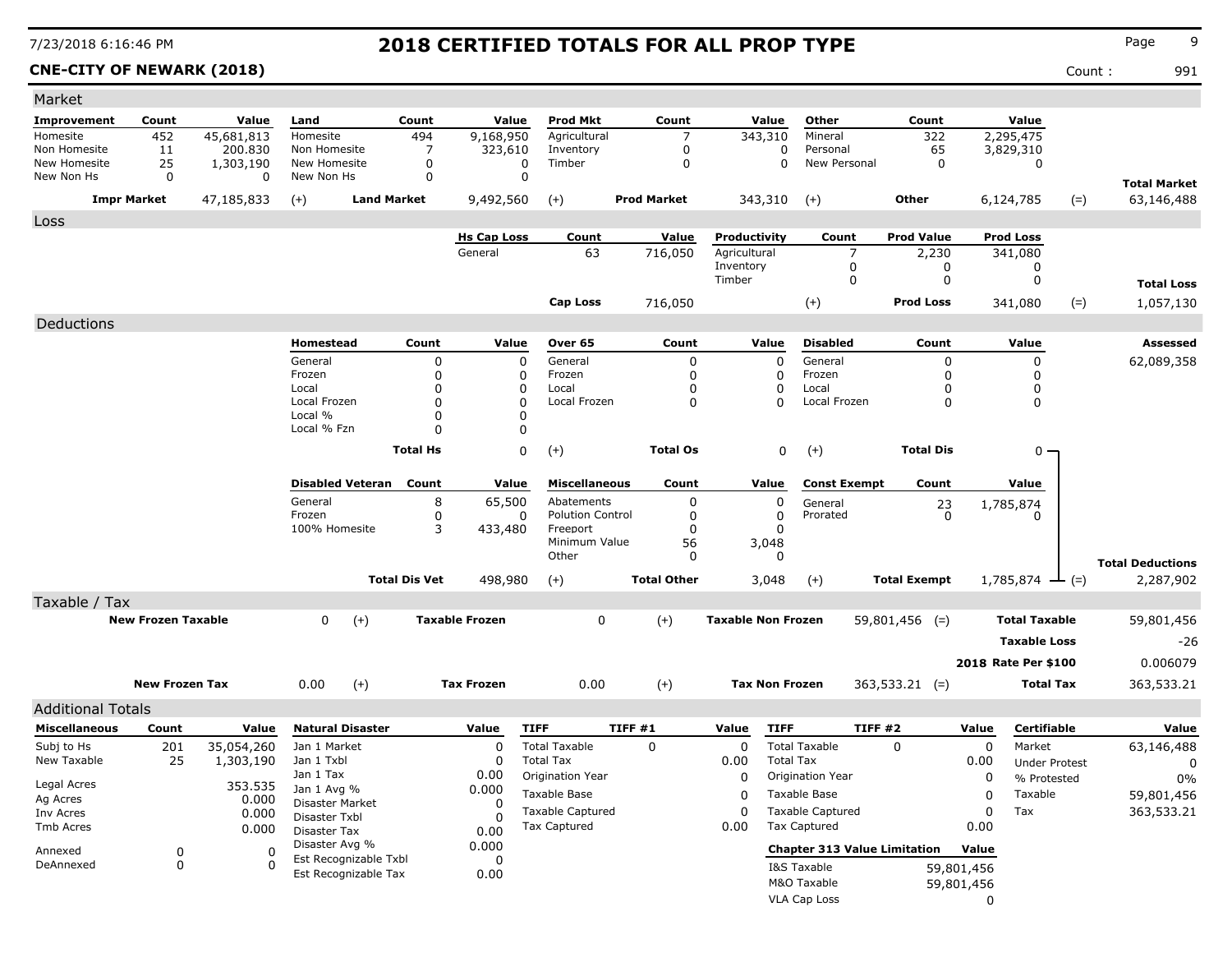## 7/23/2018 6:16:46 PM **2018 CERTIFIED TOTALS FOR ALL PROP TYPE** Page <sup>10</sup>

### **CNF-CITY NEW FAIRVIEW (2018)** Count : 6,454

| Market                       |                           |                |                                         |                      |                               |                              |                    |                           |                       |                                     |                     |             |                      |       |                         |
|------------------------------|---------------------------|----------------|-----------------------------------------|----------------------|-------------------------------|------------------------------|--------------------|---------------------------|-----------------------|-------------------------------------|---------------------|-------------|----------------------|-------|-------------------------|
| Improvement                  | Count                     | Value          | Land                                    | Count                | Value                         | <b>Prod Mkt</b>              | Count              |                           | Value                 | Other                               | Count               |             | Value                |       |                         |
| Homesite                     | 464                       | 49,278,899     | Homesite                                | 507                  | 19,123,030                    | Agricultural                 | 105                | 55,835,110                |                       | Mineral                             | 4,924               |             | 65,040,975           |       |                         |
| Non Homesite<br>New Homesite | 11<br>54                  | 275.710        | Non Homesite<br>New Homesite            | 24<br>$\mathbf 0$    | 2,223,980                     | Inventory<br>Timber          | 0<br>0             |                           | 0<br>$\mathbf 0$      | Personal<br>New Personal            | 174<br>$\mathbf 0$  |             | 12,802,334<br>0      |       |                         |
| New Non Hs                   | 0                         | 1,243,350<br>0 | New Non Hs                              | $\mathbf 0$          |                               | 0<br>0                       |                    |                           |                       |                                     |                     |             |                      |       |                         |
|                              |                           |                |                                         | <b>Land Market</b>   |                               |                              | <b>Prod Market</b> |                           |                       |                                     | <b>Other</b>        |             |                      |       | <b>Total Market</b>     |
|                              | <b>Impr Market</b>        | 50,797,959     | $(+)$                                   |                      | 21,347,010                    | $(+)$                        |                    | 55,835,110                |                       | $(+)$                               |                     |             | 77,843,309           | $(=)$ | 205,823,388             |
| Loss                         |                           |                |                                         |                      |                               |                              |                    |                           |                       |                                     |                     |             |                      |       |                         |
|                              |                           |                |                                         |                      | <b>Hs Cap Loss</b><br>General | Count                        | Value              | Productivity              |                       | Count                               | <b>Prod Value</b>   |             | <b>Prod Loss</b>     |       |                         |
|                              |                           |                |                                         |                      |                               | 227                          | 3,641,313          | Agricultural<br>Inventory |                       | 105<br>0                            | 453,420<br>0        |             | 55,381,690<br>0      |       |                         |
|                              |                           |                |                                         |                      |                               |                              |                    | Timber                    |                       | 0                                   | 0                   |             | 0                    |       | <b>Total Loss</b>       |
|                              |                           |                |                                         |                      |                               | <b>Cap Loss</b>              | 3,641,313          |                           |                       | $(+)$                               | <b>Prod Loss</b>    |             | 55,381,690           | $(=)$ | 59,023,003              |
| Deductions                   |                           |                |                                         |                      |                               |                              |                    |                           |                       |                                     |                     |             |                      |       |                         |
|                              |                           |                | Homestead                               | Count                | Value                         | Over 65                      | Count              |                           | Value                 | <b>Disabled</b>                     | Count               |             | Value                |       | Assessed                |
|                              |                           |                | General                                 |                      | 0                             | 0<br>General                 | $\mathbf 0$        |                           | $\mathbf 0$           | General                             | $\Omega$            |             | 0                    |       |                         |
|                              |                           |                | Frozen                                  |                      | 0                             | $\mathbf 0$<br>Frozen        | $\mathbf 0$        |                           | $\mathbf 0$           | Frozen                              | 0                   |             | 0                    |       | 146,800,385             |
|                              |                           |                | Local                                   |                      | 0                             | 0<br>Local                   | 0                  |                           | 0                     | Local                               | $\Omega$            |             | 0                    |       |                         |
|                              |                           |                | Local Frozen                            |                      | $\Omega$                      | $\Omega$<br>Local Frozen     | $\Omega$           |                           | $\Omega$              | Local Frozen                        | 0                   |             | 0                    |       |                         |
|                              |                           |                | Local %<br>Local % Fzn                  |                      | 0<br>0                        | $\Omega$<br>0                |                    |                           |                       |                                     |                     |             |                      |       |                         |
|                              |                           |                |                                         |                      |                               | $\mathbf 0$                  |                    |                           |                       |                                     | <b>Total Dis</b>    |             |                      |       |                         |
|                              |                           |                |                                         | <b>Total Hs</b>      |                               | $(+)$                        | <b>Total Os</b>    |                           | 0                     | $(+)$                               |                     |             | 0                    |       |                         |
|                              |                           |                | <b>Disabled Veteran</b>                 | Count                | Value                         | <b>Miscellaneous</b>         | Count              |                           | Value                 | <b>Const Exempt</b>                 | Count               |             | Value                |       |                         |
|                              |                           |                | General                                 |                      | 8<br>71,187                   | Abatements                   | $\mathbf 0$        |                           | $\boldsymbol{0}$      | General                             | 21                  |             | 2,837,810            |       |                         |
|                              |                           |                | Frozen                                  |                      | 0                             | <b>Polution Control</b><br>0 | 0                  |                           | $\mathbf 0$           | Prorated                            | 0                   |             | 0                    |       |                         |
|                              |                           |                | 100% Homesite                           |                      | 3<br>538,168                  | Freeport<br>Minimum Value    | $\mathbf 0$<br>774 |                           | $\Omega$<br>30,775    |                                     |                     |             |                      |       |                         |
|                              |                           |                |                                         |                      |                               | Other                        | $\Omega$           |                           | $\Omega$              |                                     |                     |             |                      |       | <b>Total Deductions</b> |
|                              |                           |                |                                         | <b>Total Dis Vet</b> | 609,355                       | $(+)$                        | <b>Total Other</b> |                           | 30,775                | $(+)$                               | <b>Total Exempt</b> |             | $2,837,810$ $-$      | $(=)$ | 3,477,940               |
| Taxable / Tax                |                           |                |                                         |                      |                               |                              |                    |                           |                       |                                     |                     |             |                      |       |                         |
|                              | <b>New Frozen Taxable</b> |                | $\Omega$                                | $(+)$                | <b>Taxable Frozen</b>         | $\mathbf 0$                  | $(+)$              | <b>Taxable Non Frozen</b> |                       |                                     | $143,322,445$ (=)   |             | <b>Total Taxable</b> |       | 143,322,445             |
|                              |                           |                |                                         |                      |                               |                              |                    |                           |                       |                                     |                     |             | <b>Taxable Loss</b>  |       | 0                       |
|                              |                           |                |                                         |                      |                               |                              |                    |                           |                       |                                     |                     |             |                      |       |                         |
|                              |                           |                |                                         |                      |                               |                              |                    |                           |                       |                                     |                     |             | 2018 Rate Per \$100  |       | 0.00                    |
|                              | <b>New Frozen Tax</b>     |                | 0.00                                    | $(+)$                | <b>Tax Frozen</b>             | 0.00                         | $(+)$              |                           | <b>Tax Non Frozen</b> |                                     | $0.00 (=)$          |             | <b>Total Tax</b>     |       | 0.00                    |
| <b>Additional Totals</b>     |                           |                |                                         |                      |                               |                              |                    |                           |                       |                                     |                     |             |                      |       |                         |
| <b>Miscellaneous</b>         | Count                     | Value          | <b>Natural Disaster</b>                 |                      | Value                         | <b>TIFF</b>                  | TIFF #1            | Value                     | <b>TIFF</b>           | <b>TIFF #2</b>                      |                     | Value       | Certifiable          |       | Value                   |
| Subj to Hs                   | 260                       | 34,227,387     | Jan 1 Market                            |                      | $\Omega$                      | <b>Total Taxable</b>         | $\mathbf 0$        | $\mathbf 0$               |                       | <b>Total Taxable</b>                | $\Omega$            | $\mathbf 0$ | Market               |       | 205,751,148             |
| New Taxable                  | 54                        | 1,243,350      | Jan 1 Txbl                              |                      | $\Omega$                      | <b>Total Tax</b>             |                    | 0.00                      | <b>Total Tax</b>      |                                     |                     | 0.00        | <b>Under Protest</b> |       | 72,240                  |
| Legal Acres                  |                           | 8,664.502      | Jan 1 Tax                               |                      | 0.00                          | Origination Year             |                    | 0                         |                       | Origination Year                    |                     | $\Omega$    | % Protested          |       | 0.035%                  |
| Ag Acres                     |                           | 0.000          | Jan 1 Avg %<br>Disaster Market          |                      | 0.000<br>n                    | Taxable Base                 |                    | $\Omega$                  |                       | Taxable Base                        |                     | $\mathbf 0$ | Taxable              |       | 143,250,205             |
| Inv Acres                    |                           | 0.000          | Disaster Txbl                           |                      | n                             | Taxable Captured             |                    | $\Omega$                  |                       | Taxable Captured                    |                     | $\mathbf 0$ | Tax                  |       | 0.00                    |
| Tmb Acres                    |                           | 0.000          | Disaster Tax                            |                      | 0.00                          | <b>Tax Captured</b>          |                    | 0.00                      |                       | <b>Tax Captured</b>                 |                     | 0.00        |                      |       |                         |
| Annexed                      | $\mathbf 0$               | $\Omega$       | Disaster Avg %<br>Est Recognizable Txbl |                      | 0.000<br>$\Omega$             |                              |                    |                           |                       | <b>Chapter 313 Value Limitation</b> |                     | Value       |                      |       |                         |
| DeAnnexed                    | $\mathbf 0$               | $\Omega$       | Est Recognizable Tax                    |                      | 0.00                          |                              |                    |                           | I&S Taxable           |                                     |                     | 143,322,445 |                      |       |                         |
|                              |                           |                |                                         |                      |                               |                              |                    |                           |                       | M&O Taxable                         |                     | 0           |                      |       |                         |
|                              |                           |                |                                         |                      |                               |                              |                    |                           |                       | <b>VLA Cap Loss</b>                 |                     | $\Omega$    |                      |       |                         |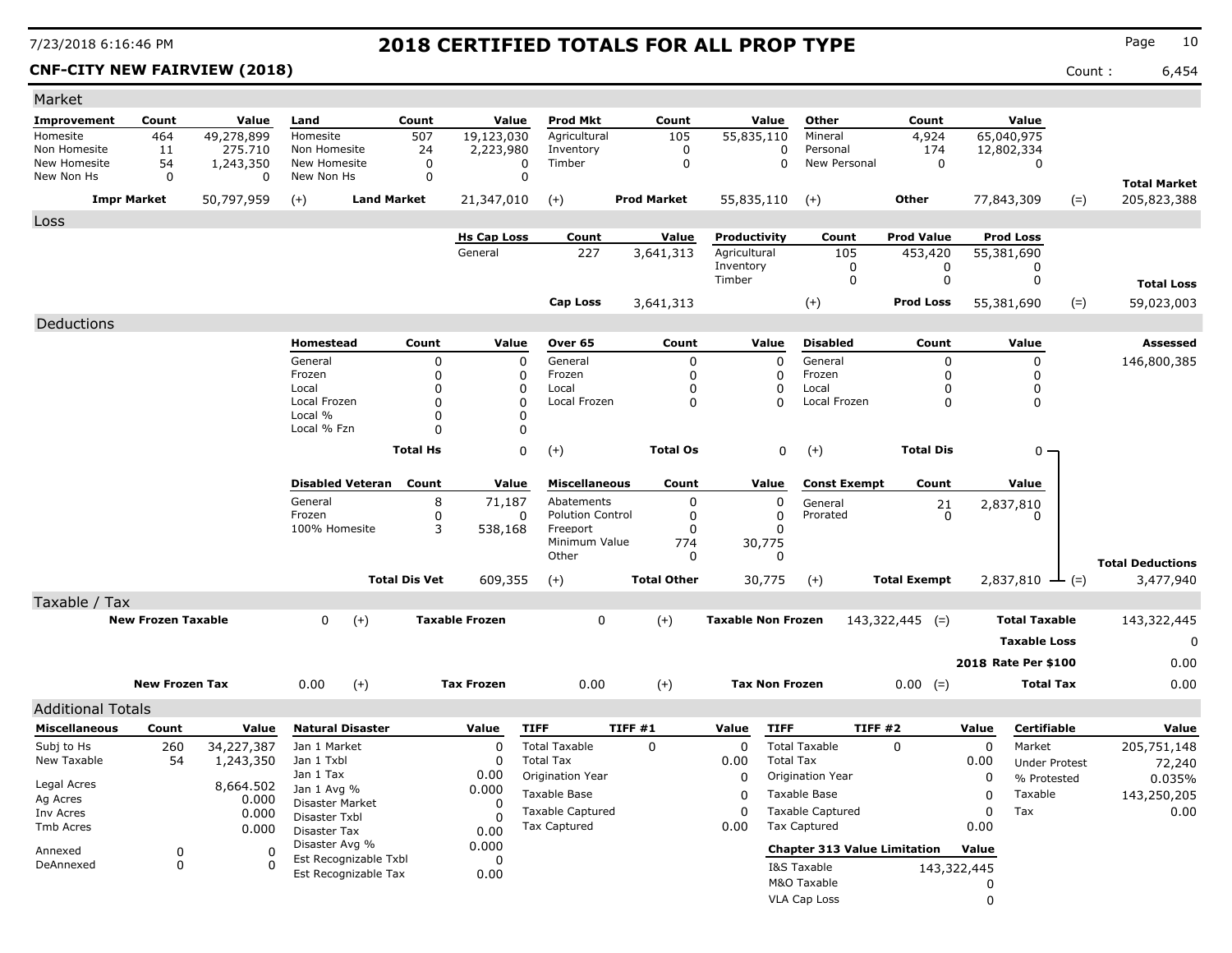## 7/23/2018 6:16:47 PM **2018 CERTIFIED TOTALS FOR ALL PROP TYPE** Page <sup>11</sup>

### **CPA-CITY OF PARADISE (2018)** Count : 1,352

| Market                     |                           |                |                                |                                  |                               |                                                |                    |                           |                                                |                                     |                  |                      |       |                         |
|----------------------------|---------------------------|----------------|--------------------------------|----------------------------------|-------------------------------|------------------------------------------------|--------------------|---------------------------|------------------------------------------------|-------------------------------------|------------------|----------------------|-------|-------------------------|
| Improvement                | Count                     | Value          | Land                           | Count                            | Value                         | <b>Prod Mkt</b>                                | Count              | Value                     | Other                                          | Count                               |                  | Value                |       |                         |
| Homesite                   | 264                       | 46,177,980     | Homesite                       | 300                              | 7,672,070                     | Agricultural                                   | 43                 | 5,633,250                 | Mineral                                        | 708                                 |                  | 1,742,042            |       |                         |
| Non Homesite               | 3                         | 76.980         | Non Homesite                   | 26                               | 1,374,350                     | Inventory                                      | $\mathbf 0$        |                           | Personal<br>0                                  | 65                                  |                  | 3,736,028            |       |                         |
| New Homesite<br>New Non Hs | 22<br>$\mathbf 0$         | 2,004,930<br>0 | New Homesite<br>New Non Hs     | $\mathbf 0$<br>0                 | 0<br>$\mathbf 0$              | Timber                                         | $\mathbf 0$        |                           | New Personal<br>0                              | $\mathbf 0$                         |                  | 0                    |       |                         |
|                            |                           |                |                                |                                  |                               |                                                |                    |                           |                                                |                                     |                  |                      |       | <b>Total Market</b>     |
|                            | <b>Impr Market</b>        | 48,259,890     | <b>Land Market</b><br>$(+)$    |                                  | 9,046,420                     | $(+)$                                          | <b>Prod Market</b> | 5,633,250                 | $(+)$                                          | <b>Other</b>                        |                  | 5,478,070            | $(=)$ | 68,417,630              |
| Loss                       |                           |                |                                |                                  |                               |                                                |                    |                           |                                                |                                     |                  |                      |       |                         |
|                            |                           |                |                                |                                  | <b>Hs Cap Loss</b><br>General | Count                                          | Value              | Productivity              | Count                                          | <b>Prod Value</b>                   |                  | <b>Prod Loss</b>     |       |                         |
|                            |                           |                |                                |                                  |                               | 80                                             | 959,900            | Agricultural<br>Inventory | 43<br>0                                        | 48,230<br>0                         |                  | 5,585,020<br>0       |       |                         |
|                            |                           |                |                                |                                  |                               |                                                |                    | Timber                    | $\Omega$                                       | $\mathbf 0$                         |                  | $\mathbf 0$          |       | <b>Total Loss</b>       |
|                            |                           |                |                                |                                  |                               | <b>Cap Loss</b>                                | 959,900            |                           | $(+)$                                          | <b>Prod Loss</b>                    |                  | 5,585,020            | $(=)$ | 6,544,920               |
| Deductions                 |                           |                |                                |                                  |                               |                                                |                    |                           |                                                |                                     |                  |                      |       |                         |
|                            |                           |                | Homestead                      | Count                            | Value                         | Over 65                                        | Count              | Value                     | <b>Disabled</b>                                | Count                               |                  | Value                |       | Assessed                |
|                            |                           |                | General                        | 0                                | $\mathbf 0$                   | General                                        | $\mathbf 0$        | $\Omega$                  | General                                        | $\Omega$                            |                  | $\Omega$             |       | 61,872,710              |
|                            |                           |                | Frozen                         | $\Omega$                         | 0                             | Frozen                                         | $\mathbf 0$        | $\mathbf 0$               | Frozen                                         | 0                                   |                  | 0                    |       |                         |
|                            |                           |                | Local                          | $\Omega$                         | 0                             | Local                                          | 0                  | 0                         | Local                                          | O                                   |                  | $\mathbf 0$          |       |                         |
|                            |                           |                | Local Frozen<br>Local %        | $\Omega$<br>$\Omega$             | 0<br>0                        | Local Frozen                                   | $\Omega$           | $\Omega$                  | Local Frozen                                   | 0                                   |                  | 0                    |       |                         |
|                            |                           |                | Local % Fzn                    | $\Omega$                         | $\mathbf 0$                   |                                                |                    |                           |                                                |                                     |                  |                      |       |                         |
|                            |                           |                |                                | <b>Total Hs</b>                  | 0                             | $(+)$                                          | <b>Total Os</b>    |                           | 0<br>$(+)$                                     | <b>Total Dis</b>                    |                  | $0 \cdot$            |       |                         |
|                            |                           |                |                                |                                  |                               |                                                |                    |                           |                                                |                                     |                  |                      |       |                         |
|                            |                           |                | <b>Disabled Veteran</b>        | Count                            | Value                         | <b>Miscellaneous</b>                           | Count              | Value                     | <b>Const Exempt</b>                            | Count                               |                  | Value                |       |                         |
|                            |                           |                | General                        | $\mathsf{2}\,$                   | 19,500                        | Abatements                                     | $\mathbf 0$        | $\mathbf 0$               | General                                        | 44                                  |                  | 24,915,054           |       |                         |
|                            |                           |                | Frozen<br>100% Homesite        | $\overline{2}$<br>$\overline{2}$ | 24,000                        | <b>Polution Control</b><br>Freeport            | 0<br>0             | $\mathbf 0$<br>$\Omega$   | Prorated                                       | 1                                   |                  | 19,645               |       |                         |
|                            |                           |                |                                |                                  | 366,220                       | Minimum Value                                  | 413                | 24,038                    |                                                |                                     |                  |                      |       |                         |
|                            |                           |                |                                |                                  |                               | Other                                          | 0                  | $\Omega$                  |                                                |                                     |                  |                      |       | <b>Total Deductions</b> |
|                            |                           |                |                                | <b>Total Dis Vet</b>             | 409,720                       | $(+)$                                          | <b>Total Other</b> | 24,038                    | $(+)$                                          | <b>Total Exempt</b>                 |                  | $24,934,699$ — (=)   |       | 25,368,457              |
| Taxable / Tax              |                           |                |                                |                                  |                               |                                                |                    |                           |                                                |                                     |                  |                      |       |                         |
|                            | <b>New Frozen Taxable</b> |                | $(+)$<br>1,070                 |                                  | <b>Taxable Frozen</b>         | 5,395,730                                      | $(+)$              | <b>Taxable Non Frozen</b> |                                                | $31,107,453$ (=)                    |                  | <b>Total Taxable</b> |       | 36,504,253              |
|                            |                           |                |                                |                                  |                               |                                                |                    |                           |                                                |                                     |                  | <b>Taxable Loss</b>  |       | 1,802,977               |
|                            |                           |                |                                |                                  |                               |                                                |                    |                           |                                                |                                     |                  | 2018 Rate Per \$100  |       | 0.0034                  |
|                            | <b>New Frozen Tax</b>     |                |                                |                                  | <b>Tax Frozen</b>             |                                                |                    | <b>Tax Non Frozen</b>     |                                                |                                     |                  | <b>Total Tax</b>     |       |                         |
|                            |                           |                | 3.64<br>$(+)$                  |                                  |                               | 12,215.37                                      | $(+)$              |                           |                                                | $105,765.33$ (=)                    |                  |                      |       | 117,984.34              |
| <b>Additional Totals</b>   |                           |                |                                |                                  |                               |                                                |                    |                           |                                                |                                     |                  |                      |       |                         |
| <b>Miscellaneous</b>       | Count                     | Value          | <b>Natural Disaster</b>        |                                  | Value                         | <b>TIFF</b>                                    | TIFF #1            | Value<br><b>TIFF</b>      |                                                | <b>TIFF #2</b>                      | Value            | Certifiable          |       | Value                   |
| Subj to Hs                 | 117                       | 15,315,120     | Jan 1 Market                   |                                  | 0                             | <b>Total Taxable</b>                           | 0                  | 0                         | <b>Total Taxable</b>                           | 0                                   | 0                | Market               |       | 68,375,010              |
| New Taxable                | 22                        | 2,004,930      | Jan 1 Txbl<br>Jan 1 Tax        |                                  | 0<br>0.00                     | <b>Total Tax</b>                               |                    | 0.00                      | <b>Total Tax</b>                               |                                     | 0.00             | <b>Under Protest</b> |       | 42,620                  |
| Legal Acres                |                           | 1,203.989      | Jan 1 Avg %                    |                                  | 0.000                         | Origination Year                               |                    | 0                         | Origination Year                               |                                     | 0                | % Protested          |       | 0.062%                  |
| Ag Acres                   |                           | 0.000          | <b>Disaster Market</b>         |                                  | $\Omega$                      | Taxable Base                                   |                    | $\Omega$                  | Taxable Base                                   |                                     | $\mathbf 0$      | Taxable              |       | 36,461,633              |
| Inv Acres<br>Tmb Acres     |                           | 0.000          | Disaster Txbl                  |                                  | 0                             | <b>Taxable Captured</b><br><b>Tax Captured</b> |                    | $\Omega$<br>0.00          | <b>Taxable Captured</b><br><b>Tax Captured</b> |                                     | $\Omega$<br>0.00 | Tax                  |       | 117,839.43              |
|                            |                           | 0.000          | Disaster Tax<br>Disaster Avg % |                                  | 0.00<br>0.000                 |                                                |                    |                           |                                                |                                     |                  |                      |       |                         |
| Annexed                    | 0                         | $\Omega$       | Est Recognizable Txbl          |                                  | $\mathbf 0$                   |                                                |                    |                           |                                                | <b>Chapter 313 Value Limitation</b> | Value            |                      |       |                         |
| DeAnnexed                  | $\mathbf 0$               | $\Omega$       | Est Recognizable Tax           |                                  | 0.00                          |                                                |                    |                           | I&S Taxable                                    |                                     | 36,504,253       |                      |       |                         |
|                            |                           |                |                                |                                  |                               |                                                |                    |                           | M&O Taxable                                    |                                     | 36,504,253       |                      |       |                         |
|                            |                           |                |                                |                                  |                               |                                                |                    |                           | VLA Cap Loss                                   |                                     | $\Omega$         |                      |       |                         |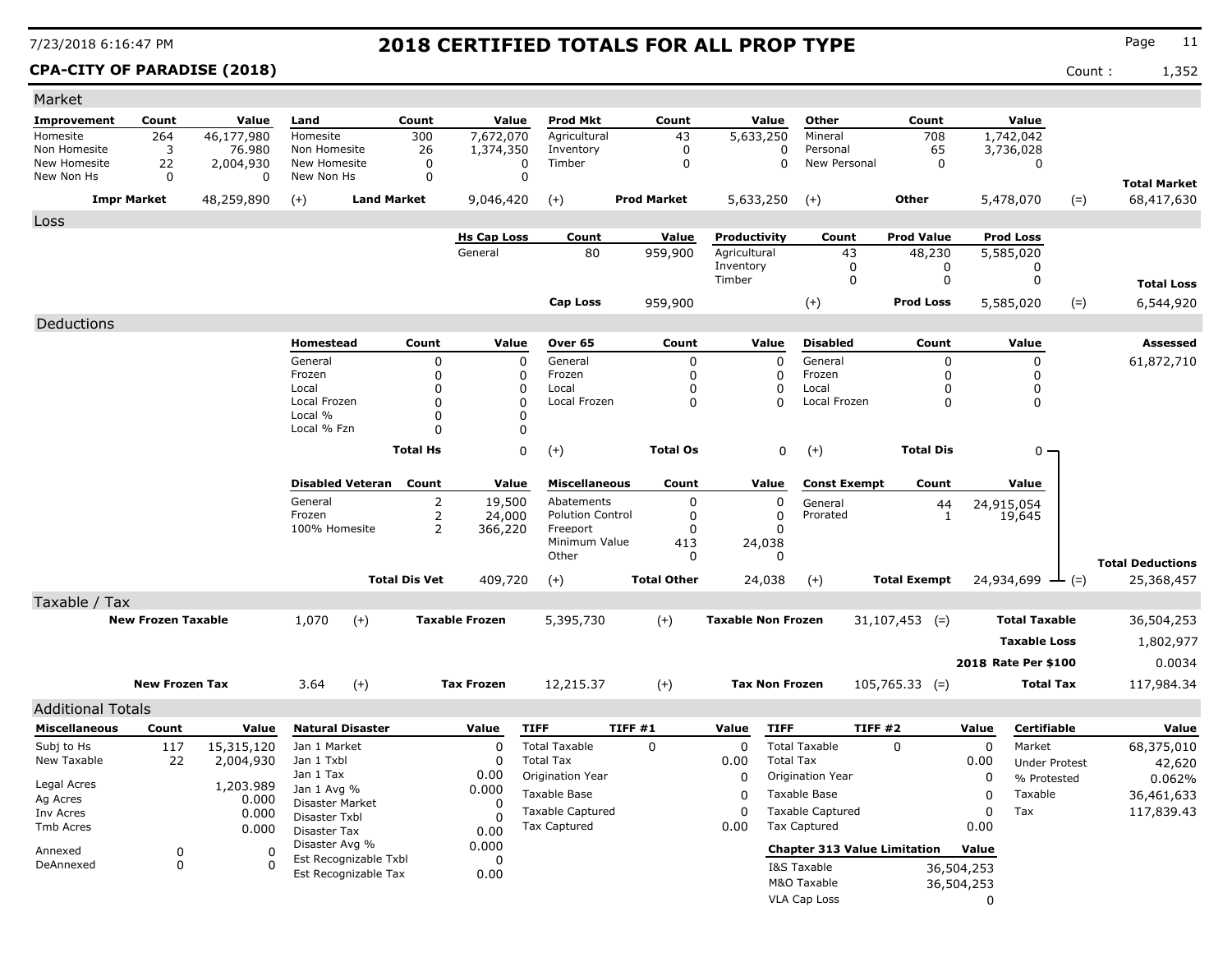## 7/23/2018 6:16:47 PM **2018 CERTIFIED TOTALS FOR ALL PROP TYPE** Page <sup>12</sup>

### **CRH-CITY OF RHOME (2018)** Count : 14,643

| Market                   |                           |                    |                                         |                            |                       |                                     |                    |                           |                       |                                     |                     |              |                      |                         |
|--------------------------|---------------------------|--------------------|-----------------------------------------|----------------------------|-----------------------|-------------------------------------|--------------------|---------------------------|-----------------------|-------------------------------------|---------------------|--------------|----------------------|-------------------------|
| <b>Improvement</b>       | Count                     | Value              | Land                                    | Count                      | Value                 | <b>Prod Mkt</b>                     | Count              |                           | Value                 | Other                               | Count               |              | Value                |                         |
| Homesite                 | 614                       | 96,283,892         | Homesite                                | 733                        | 22,603,180            | Agricultural                        | 99                 |                           | 8,961,790             | Mineral                             | 10,377              |              | 21,363,374           |                         |
| Non Homesite             | 8                         | 422,150            | Non Homesite                            | 7                          | 1,930,740             | Inventory                           | $\mathbf 0$        |                           | 0                     | Personal                            | 130                 |              | 13,524,486           |                         |
| New Homesite             | 44                        | 3,538,500          | New Homesite                            | 0<br>$\mathbf 0$           | 0<br>0                | Timber                              | $\Omega$           |                           | 0                     | New Personal                        | $\mathbf 0$         |              | $\mathbf 0$          |                         |
| New Non Hs               | 0                         | 0                  | New Non Hs                              |                            |                       |                                     |                    |                           |                       |                                     |                     |              |                      | <b>Total Market</b>     |
|                          | <b>Impr Market</b>        | 100,244,542        | $(+)$                                   | <b>Land Market</b>         | 24,533,920            | $(+)$                               | <b>Prod Market</b> |                           | 8,961,790             | $(+)$                               | <b>Other</b>        |              | 34,887,860<br>$(=)$  | 168,628,112             |
| Loss                     |                           |                    |                                         |                            |                       |                                     |                    |                           |                       |                                     |                     |              |                      |                         |
|                          |                           |                    |                                         |                            | <b>Hs Cap Loss</b>    | Count                               | Value              | Productivity              |                       | Count                               | <b>Prod Value</b>   |              | <b>Prod Loss</b>     |                         |
|                          |                           |                    |                                         |                            | General               | 204                                 | 2,974,260          | Agricultural              |                       | 99                                  | 66,270              |              | 8,895,520            |                         |
|                          |                           |                    |                                         |                            |                       |                                     |                    | Inventory<br>Timber       |                       | $\mathbf 0$<br>$\mathbf 0$          | 0<br>$\mathbf 0$    |              | 0<br>$\mathbf 0$     |                         |
|                          |                           |                    |                                         |                            |                       |                                     |                    |                           |                       |                                     |                     |              |                      | <b>Total Loss</b>       |
|                          |                           |                    |                                         |                            |                       | <b>Cap Loss</b>                     | 2,974,260          |                           |                       | $(+)$                               | <b>Prod Loss</b>    |              | 8,895,520<br>$(=)$   | 11,869,780              |
| Deductions               |                           |                    |                                         |                            |                       |                                     |                    |                           |                       |                                     |                     |              |                      |                         |
|                          |                           |                    | Homestead                               | Count                      | Value                 | Over 65                             | Count              |                           | Value                 | <b>Disabled</b>                     | Count               |              | Value                | <b>Assessed</b>         |
|                          |                           |                    | General                                 | $\mathbf 0$                | $\mathbf 0$           | General                             | $\mathbf 0$        |                           | $\mathbf 0$           | General                             | $\mathbf 0$         |              | 0                    | 156,758,332             |
|                          |                           |                    | Frozen<br>Local                         | $\mathbf 0$<br>$\mathbf 0$ | 0<br>$\mathbf 0$      | Frozen<br>Local                     | $\mathbf 0$<br>102 |                           | $\mathbf 0$           | Frozen<br>Local                     | $\mathbf 0$<br>8    |              | 0                    |                         |
|                          |                           |                    | Local Frozen                            | $\mathbf 0$                | $\mathbf 0$           | Local Frozen                        | $\mathbf 0$        | 4,080,000                 | $\mathbf 0$           | Local Frozen                        | $\Omega$            |              | 300,000<br>$\Omega$  |                         |
|                          |                           |                    | Local %                                 | 0                          | 0                     |                                     |                    |                           |                       |                                     |                     |              |                      |                         |
|                          |                           |                    | Local % Fzn                             | $\Omega$                   | $\mathbf 0$           |                                     |                    |                           |                       |                                     |                     |              |                      |                         |
|                          |                           |                    |                                         | <b>Total Hs</b>            | $\mathbf 0$           | $(+)$                               | <b>Total Os</b>    | 4,080,000                 |                       | $(+)$                               | <b>Total Dis</b>    |              | 300,000              |                         |
|                          |                           |                    |                                         |                            |                       |                                     |                    |                           |                       |                                     |                     |              |                      |                         |
|                          |                           |                    | <b>Disabled Veteran</b>                 | Count                      | Value                 | <b>Miscellaneous</b>                | Count              |                           | Value                 | <b>Const Exempt</b>                 | Count               |              | Value                |                         |
|                          |                           |                    | General                                 | 11                         | 118,000               | Abatements                          | 0                  |                           | 0                     | General                             | 47                  |              | 5,619,308            |                         |
|                          |                           |                    | Frozen<br>100% Homesite                 | 0<br>$\overline{4}$        | 0<br>439,300          | <b>Polution Control</b><br>Freeport | 1<br>$\mathbf 0$   |                           | 160,753               | Prorated                            | $\mathbf{1}$        |              | 19,096               |                         |
|                          |                           |                    |                                         |                            |                       | Minimum Value                       | 640                |                           | 17,023                |                                     |                     |              |                      |                         |
|                          |                           |                    |                                         |                            |                       | Other                               | $\Omega$           |                           | $\Omega$              |                                     |                     |              |                      | <b>Total Deductions</b> |
|                          |                           |                    |                                         | <b>Total Dis Vet</b>       | 557,300               | $(+)$                               | <b>Total Other</b> |                           | 177,776               | $(+)$                               | <b>Total Exempt</b> |              | $5,638,404$ — (=)    | 10,753,480              |
| Taxable / Tax            |                           |                    |                                         |                            |                       |                                     |                    |                           |                       |                                     |                     |              |                      |                         |
|                          | <b>New Frozen Taxable</b> |                    | $\Omega$<br>$(+)$                       |                            | <b>Taxable Frozen</b> | $\mathbf 0$                         | $(+)$              | <b>Taxable Non Frozen</b> |                       |                                     | $146,004,852$ (=)   |              | <b>Total Taxable</b> | 146,004,852             |
|                          |                           |                    |                                         |                            |                       |                                     |                    |                           |                       |                                     |                     |              |                      |                         |
|                          |                           |                    |                                         |                            |                       |                                     |                    |                           |                       |                                     |                     |              | <b>Taxable Loss</b>  | 305                     |
|                          |                           |                    |                                         |                            |                       |                                     |                    |                           |                       |                                     |                     |              | 2018 Rate Per \$100  | 0.005234                |
|                          | <b>New Frozen Tax</b>     |                    | 0.00<br>$(+)$                           |                            | <b>Tax Frozen</b>     | 0.00                                | $(+)$              |                           | <b>Tax Non Frozen</b> |                                     | $764,187.80$ (=)    |              | <b>Total Tax</b>     | 764,187.80              |
| <b>Additional Totals</b> |                           |                    |                                         |                            |                       |                                     |                    |                           |                       |                                     |                     |              |                      |                         |
| <b>Miscellaneous</b>     | Count                     | Value              | <b>Natural Disaster</b>                 |                            | Value                 | <b>TIFF</b>                         | TIFF #1            | Value                     | <b>TIFF</b>           | <b>TIFF #2</b>                      |                     | Value        | Certifiable          | Value                   |
| Subj to Hs               | 358                       | 59,477,049         | Jan 1 Market                            |                            | $\mathbf 0$           | <b>Total Taxable</b>                | $\mathbf 0$        | $\mathbf 0$               |                       | <b>Total Taxable</b>                | 0                   | $\mathsf 0$  | Market               | 168,627,908             |
| New Taxable              | 42                        | 3,534,040          | Jan 1 Txbl                              |                            | $\Omega$              | <b>Total Tax</b>                    |                    | 0.00                      | <b>Total Tax</b>      |                                     |                     | 0.00         | <b>Under Protest</b> | 204                     |
|                          |                           |                    | Jan 1 Tax                               |                            | 0.00                  | Origination Year                    |                    | 0                         |                       | Origination Year                    |                     | 0            | % Protested          | 0.000%                  |
| Legal Acres<br>Ag Acres  |                           | 1,821.988<br>0.000 | Jan 1 Avg %                             |                            | 0.000                 | <b>Taxable Base</b>                 |                    | $\Omega$                  |                       | Taxable Base                        |                     | $\Omega$     | Taxable              | 146,004,852             |
| Inv Acres                |                           | 0.000              | <b>Disaster Market</b><br>Disaster Txbl |                            | $\Omega$<br>$\cap$    | <b>Taxable Captured</b>             |                    | $\Omega$                  |                       | <b>Taxable Captured</b>             |                     | $\Omega$     | Tax                  | 764,187.80              |
| <b>Tmb Acres</b>         |                           | 0.000              | Disaster Tax                            |                            | 0.00                  | <b>Tax Captured</b>                 |                    | 0.00                      |                       | <b>Tax Captured</b>                 |                     | 0.00         |                      |                         |
| Annexed                  | $\mathbf 0$               | $\Omega$           | Disaster Avg %                          |                            | 0.000                 |                                     |                    |                           |                       | <b>Chapter 313 Value Limitation</b> |                     | Value        |                      |                         |
| DeAnnexed                | $\mathbf 0$               | $\Omega$           | Est Recognizable Txbl                   |                            | $\Omega$              |                                     |                    |                           |                       | I&S Taxable                         |                     | 146,004,852  |                      |                         |
|                          |                           |                    | Est Recognizable Tax                    |                            | 0.00                  |                                     |                    |                           |                       | M&O Taxable                         |                     | 146,004,852  |                      |                         |
|                          |                           |                    |                                         |                            |                       |                                     |                    |                           |                       | <b>VLA Cap Loss</b>                 |                     | $\mathbf{0}$ |                      |                         |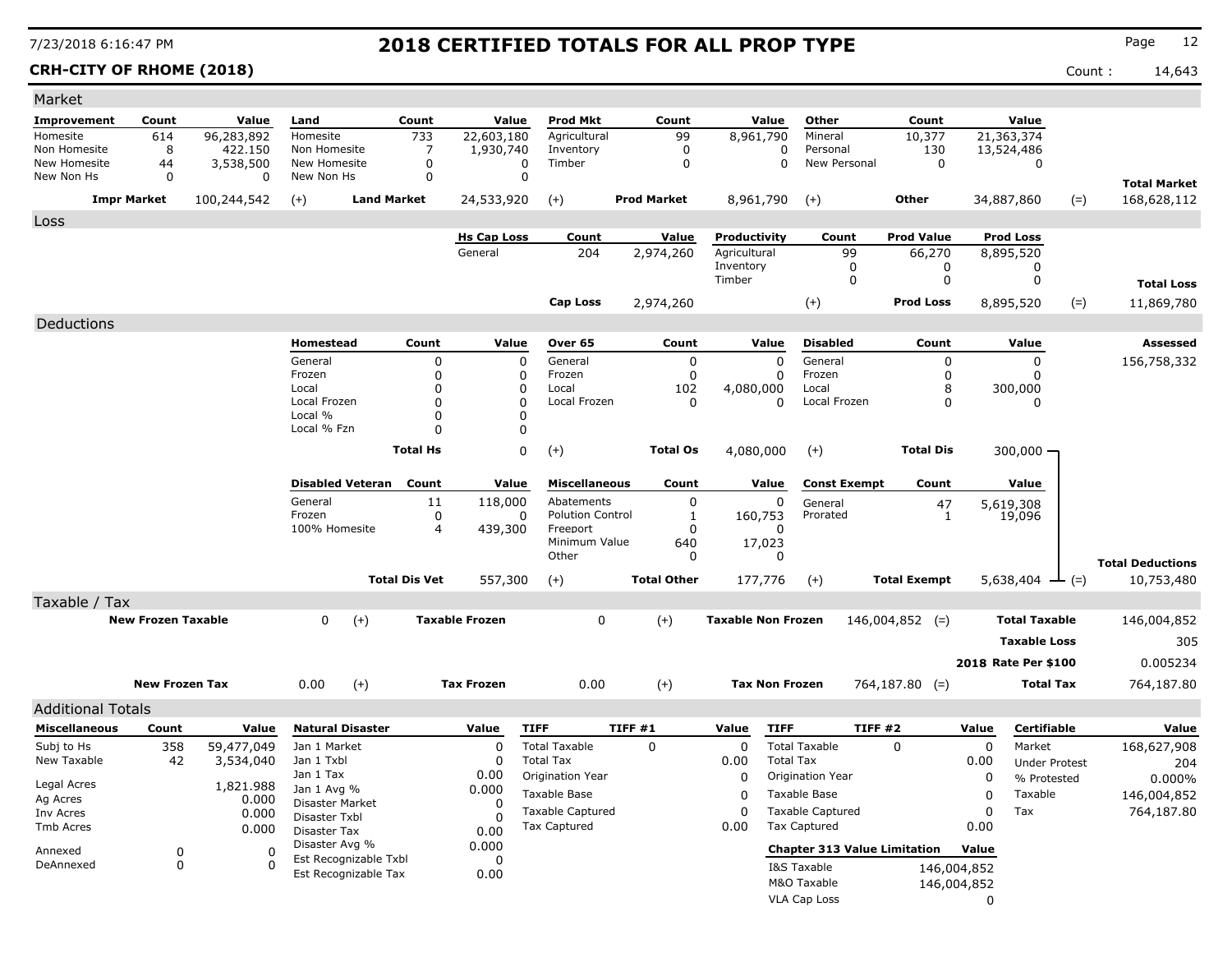## 7/23/2018 6:16:50 PM **2018 CERTIFIED TOTALS FOR ALL PROP TYPE** Page <sup>13</sup>

**CRU-CITY OF RUNAWAY BAY (2018)** Count : 2,442

| Market                     |                           |                   |                               |                         |                      |                               |                           |                    |                    |                           |                  |                                     |                     |             |                              |       |                                      |
|----------------------------|---------------------------|-------------------|-------------------------------|-------------------------|----------------------|-------------------------------|---------------------------|--------------------|--------------------|---------------------------|------------------|-------------------------------------|---------------------|-------------|------------------------------|-------|--------------------------------------|
| Improvement                | Count                     | Value             | Land                          |                         | Count                | Value                         | <b>Prod Mkt</b>           |                    | Count              |                           | Value            | Other                               | Count               |             | Value                        |       |                                      |
| Homesite                   | 762                       | 118,643,242       | Homesite                      |                         | 2,223                | 23,828,910                    | Agricultural              |                    | $\pmb{0}$          |                           | 0                | Mineral                             | 123                 |             | 675,950                      |       |                                      |
| Non Homesite               | 2                         | 310.000           | Non Homesite                  |                         | 2                    | 12,790                        | Inventory                 |                    | $\mathbf 0$        |                           | 0                | Personal                            | 71                  |             | 2,316,730                    |       |                                      |
| New Homesite<br>New Non Hs | 31<br>1                   | 729,150<br>13,610 | New Homesite<br>New Non Hs    |                         | $\mathbf{1}$<br>0    | 5,730                         | Timber<br>$\Omega$        |                    | $\Omega$           |                           | $\Omega$         | New Personal                        | $\mathbf 0$         |             | $\mathbf 0$                  |       |                                      |
|                            |                           |                   |                               |                         |                      |                               |                           |                    |                    |                           |                  |                                     |                     |             |                              |       | <b>Total Market</b>                  |
|                            | <b>Impr Market</b>        | 119,696,002       | $(+)$                         | <b>Land Market</b>      |                      | 23,847,430                    | $(+)$                     | <b>Prod Market</b> |                    |                           | $\mathbf 0$      | $(+)$                               | Other               |             | 2,992,680                    | $(=)$ | 146,536,112                          |
| Loss                       |                           |                   |                               |                         |                      |                               |                           |                    |                    |                           |                  |                                     |                     |             |                              |       |                                      |
|                            |                           |                   |                               |                         |                      | <b>Hs Cap Loss</b><br>General | Count                     |                    | Value              | Productivity              |                  | Count                               | <b>Prod Value</b>   |             | <b>Prod Loss</b><br>$\Omega$ |       |                                      |
|                            |                           |                   |                               |                         |                      |                               | 144                       |                    | 1,634,123          | Agricultural<br>Inventory |                  | $\mathbf 0$<br>0                    |                     | 0<br>0      | 0                            |       |                                      |
|                            |                           |                   |                               |                         |                      |                               |                           |                    |                    | Timber                    |                  | $\mathbf 0$                         |                     | $\mathbf 0$ | 0                            |       | <b>Total Loss</b>                    |
|                            |                           |                   |                               |                         |                      |                               | <b>Cap Loss</b>           |                    | 1,634,123          |                           |                  | $(+)$                               | <b>Prod Loss</b>    |             | $\mathbf{0}$                 | $(=)$ | 1,634,123                            |
| Deductions                 |                           |                   |                               |                         |                      |                               |                           |                    |                    |                           |                  |                                     |                     |             |                              |       |                                      |
|                            |                           |                   | <b>Homestead</b>              |                         | Count                | Value                         | Over 65                   |                    | Count              |                           | Value            | <b>Disabled</b>                     | Count               |             | Value                        |       | Assessed                             |
|                            |                           |                   | General                       |                         | $\mathbf 0$          |                               | $\mathbf 0$<br>General    |                    | 0                  |                           | $\mathbf{0}$     | General                             |                     | $\mathbf 0$ | 0                            |       | 144,901,989                          |
|                            |                           |                   | Frozen                        |                         | $\mathbf 0$          |                               | 0<br>Frozen               |                    | $\mathbf 0$        |                           | 0                | Frozen                              |                     | $\mathbf 0$ | 0                            |       |                                      |
|                            |                           |                   | Local                         |                         | 266                  | 1,187,011                     | Local                     |                    | 0                  |                           | 0                | Local                               |                     | 0           | $\mathbf 0$                  |       |                                      |
|                            |                           |                   | Local Frozen                  |                         | 224                  | 1,067,500                     | Local Frozen              |                    | 0                  |                           | $\Omega$         | Local Frozen                        |                     | $\mathbf 0$ | $\Omega$                     |       |                                      |
|                            |                           |                   | Local %<br>Local % Fzn        |                         | 0<br>0               |                               | 0<br>0                    |                    |                    |                           |                  |                                     |                     |             |                              |       |                                      |
|                            |                           |                   |                               |                         |                      |                               |                           |                    | <b>Total Os</b>    |                           |                  |                                     | <b>Total Dis</b>    |             |                              |       |                                      |
|                            |                           |                   |                               |                         | <b>Total Hs</b>      | 2,254,511                     | $(+)$                     |                    |                    |                           | 0                | $(+)$                               |                     |             | $0 \cdot$                    |       |                                      |
|                            |                           |                   |                               | <b>Disabled Veteran</b> | Count                | Value                         | <b>Miscellaneous</b>      |                    | Count              |                           | Value            | <b>Const Exempt</b>                 | Count               |             | Value                        |       |                                      |
|                            |                           |                   | General                       |                         | $\overline{7}$       | 60,000                        | Abatements                |                    | 0                  |                           | 0                | General                             | 61                  |             | 2,123,182                    |       |                                      |
|                            |                           |                   | Frozen                        |                         | 11                   | 132,000                       | <b>Polution Control</b>   |                    | 0                  |                           | $\mathbf 0$      | Prorated                            |                     | 2           | 3,152                        |       |                                      |
|                            |                           |                   | 100% Homesite                 |                         | 8                    | 1,286,045                     | Freeport<br>Minimum Value |                    | 0<br>41            | 5,200                     | O                |                                     |                     |             |                              |       |                                      |
|                            |                           |                   |                               |                         |                      |                               | Other                     |                    | 0                  |                           | $\Omega$         |                                     |                     |             |                              |       |                                      |
|                            |                           |                   |                               |                         | <b>Total Dis Vet</b> | 1,478,045                     |                           |                    | <b>Total Other</b> |                           | 5,200            |                                     | <b>Total Exempt</b> |             | $2,126,334$ — (=)            |       | <b>Total Deductions</b><br>5,864,090 |
|                            |                           |                   |                               |                         |                      |                               | $(+)$                     |                    |                    |                           |                  | $(+)$                               |                     |             |                              |       |                                      |
| Taxable / Tax              |                           |                   |                               |                         |                      |                               |                           |                    |                    |                           |                  |                                     |                     |             |                              |       |                                      |
|                            | <b>New Frozen Taxable</b> |                   | 22,360                        | $(+)$                   |                      | <b>Taxable Frozen</b>         | 40,029,075                |                    | $(+)$              | <b>Taxable Non Frozen</b> |                  |                                     | $98,986,464$ (=)    |             | <b>Total Taxable</b>         |       | 139,037,899                          |
|                            |                           |                   |                               |                         |                      |                               |                           |                    |                    |                           |                  |                                     |                     |             | <b>Taxable Loss</b>          |       | 10,011,000                           |
|                            |                           |                   |                               |                         |                      |                               |                           |                    |                    |                           |                  |                                     |                     |             | 2018 Rate Per \$100          |       | 0.006595                             |
|                            | <b>New Frozen Tax</b>     |                   | 147.46                        | $(+)$                   |                      | <b>Tax Frozen</b>             | 197,969.37                |                    | $(+)$              | <b>Tax Non Frozen</b>     |                  |                                     | $652,815.57$ (=)    |             | <b>Total Tax</b>             |       | 850,932.40                           |
| <b>Additional Totals</b>   |                           |                   |                               |                         |                      |                               |                           |                    |                    |                           |                  |                                     |                     |             |                              |       |                                      |
| <b>Miscellaneous</b>       | Count                     | Value             |                               | <b>Natural Disaster</b> |                      | Value                         | <b>TIFF</b>               | TIFF#1             |                    | Value                     | <b>TIFF</b>      |                                     | <b>TIFF #2</b>      | Value       | <b>Certifiable</b>           |       | Value                                |
| Subj to Hs                 | 491                       | 88,490,689        | Jan 1 Market                  |                         |                      | 0                             | <b>Total Taxable</b>      | $\mathbf 0$        |                    | $\mathbf 0$               |                  | <b>Total Taxable</b>                | $\Omega$            | $\mathbf 0$ | Market                       |       | 146,536,112                          |
| New Taxable                | 32                        | 731,370           | Jan 1 Txbl                    |                         |                      | 0                             | <b>Total Tax</b>          |                    |                    | 0.00                      | <b>Total Tax</b> |                                     |                     | 0.00        | <b>Under Protest</b>         |       | 0                                    |
|                            |                           |                   | Jan 1 Tax                     |                         |                      | 0.00                          | Origination Year          |                    |                    | 0                         |                  | Origination Year                    |                     | 0           | % Protested                  |       | 0%                                   |
| Legal Acres<br>Ag Acres    |                           | 1,057.384         | Jan 1 Avg %                   |                         |                      | 0.000                         | <b>Taxable Base</b>       |                    |                    | $\Omega$                  |                  | <b>Taxable Base</b>                 |                     | 0           | Taxable                      |       | 139,037,899                          |
| Inv Acres                  |                           | 0.000<br>0.000    | Disaster Market               |                         |                      | $\Omega$                      | <b>Taxable Captured</b>   |                    |                    | 0                         |                  | <b>Taxable Captured</b>             |                     | 0           | Tax                          |       | 850,932.40                           |
| Tmb Acres                  |                           | 0.000             | Disaster Txbl<br>Disaster Tax |                         |                      | $\Omega$<br>0.00              | Tax Captured              |                    |                    | 0.00                      |                  | <b>Tax Captured</b>                 |                     | 0.00        |                              |       |                                      |
| Annexed                    | 0                         | $\Omega$          | Disaster Avg %                |                         |                      | 0.000                         |                           |                    |                    |                           |                  | <b>Chapter 313 Value Limitation</b> |                     | Value       |                              |       |                                      |
| DeAnnexed                  | 0                         | $\Omega$          |                               | Est Recognizable Txbl   |                      | 0                             |                           |                    |                    |                           |                  | I&S Taxable                         |                     | 139,037,899 |                              |       |                                      |
|                            |                           |                   |                               | Est Recognizable Tax    |                      | 0.00                          |                           |                    |                    |                           |                  | M&O Taxable                         |                     | 139,037,899 |                              |       |                                      |
|                            |                           |                   |                               |                         |                      |                               |                           |                    |                    |                           |                  | <b>VLA Cap Loss</b>                 |                     | $\Omega$    |                              |       |                                      |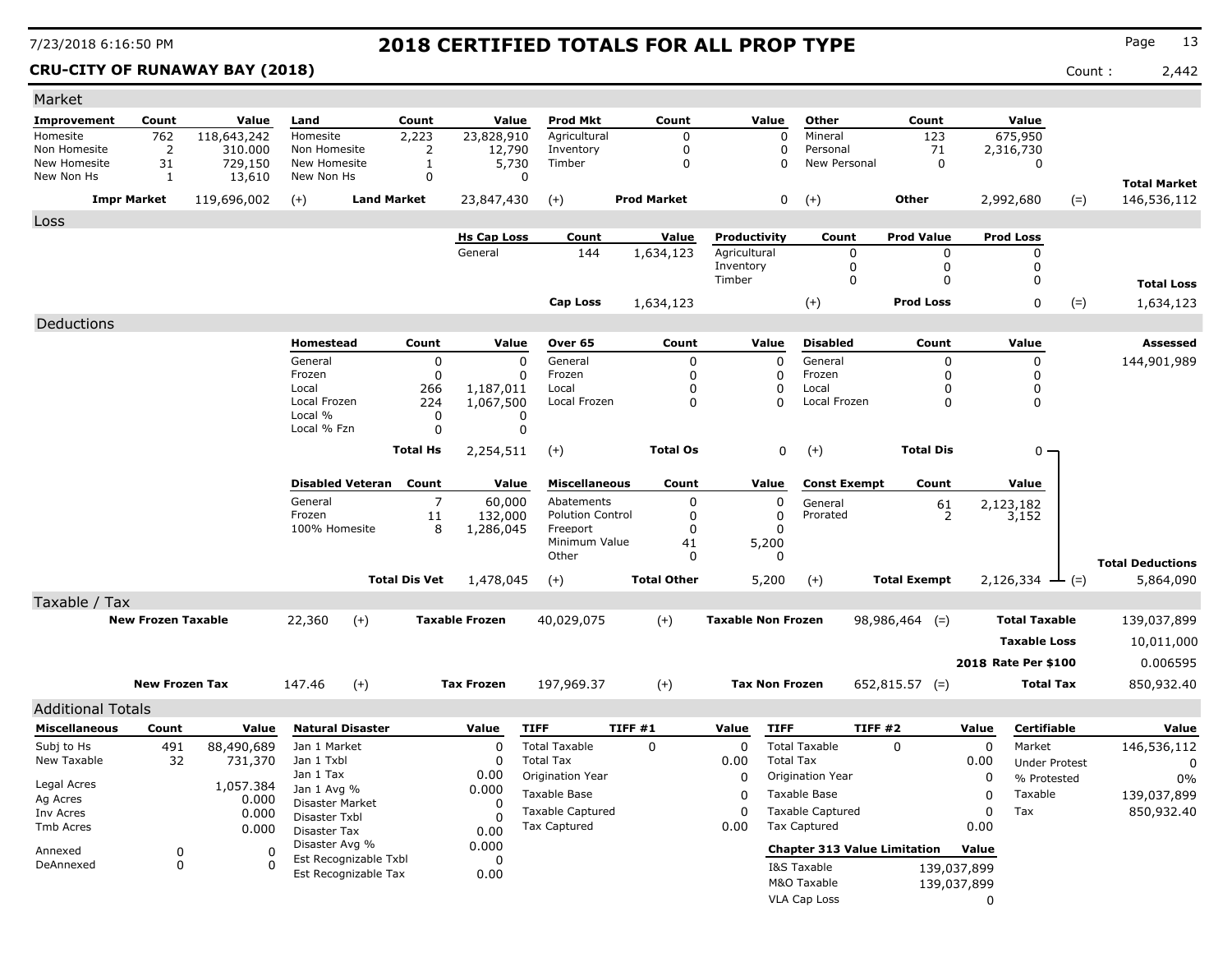## 7/23/2018 6:16:50 PM **2018 CERTIFIED TOTALS FOR ALL PROP TYPE** Page <sup>14</sup>

### **F01-FIRE DISTRICT #1 (2018)** Count : 48,549

| Market                       |                           |                         |                              |                         |                      |                            |                           |                      |                           |                  |                                     |                              |             |                              |       |                                       |
|------------------------------|---------------------------|-------------------------|------------------------------|-------------------------|----------------------|----------------------------|---------------------------|----------------------|---------------------------|------------------|-------------------------------------|------------------------------|-------------|------------------------------|-------|---------------------------------------|
| Improvement                  | Count                     | Value                   | Land                         |                         | Count                | Value                      | <b>Prod Mkt</b>           | Count                |                           | Value            | Other                               | Count                        |             | Value                        |       |                                       |
| Homesite                     | 3,676                     | 379,857,908             | Homesite                     |                         | 3,520                | 139,409,998                | Agricultural              | 1,344                | 261,737,898               |                  | Mineral                             | 33,894                       |             | 138,468,379                  |       |                                       |
| Non Homesite<br>New Homesite | 308<br>301                | 9.709.250<br>18,399,333 | Non Homesite<br>New Homesite |                         | 367<br>9             | 26,231,866<br>609,610      | Inventory<br>Timber       | 0<br>$\mathbf 0$     |                           | 0<br>$\mathbf 0$ | Personal<br>New Personal            | 734<br>$\mathbf 0$           |             | 113,156,195<br>$\mathbf 0$   |       |                                       |
| New Non Hs                   | 20                        | 1,271,790               | New Non Hs                   |                         | $\mathbf 0$          | 0                          |                           |                      |                           |                  |                                     |                              |             |                              |       |                                       |
|                              | <b>Impr Market</b>        | 409,238,281             | $(+)$                        | <b>Land Market</b>      |                      | 166,251,474                | $(+)$                     | <b>Prod Market</b>   | 261,737,898               |                  | $(+)$                               | <b>Other</b>                 |             | 251,624,574                  | $(=)$ | <b>Total Market</b><br>1,088,852,227  |
|                              |                           |                         |                              |                         |                      |                            |                           |                      |                           |                  |                                     |                              |             |                              |       |                                       |
| Loss                         |                           |                         |                              |                         |                      | <b>Hs Cap Loss</b>         | Count                     | Value                | Productivity              |                  | Count                               | <b>Prod Value</b>            |             | <b>Prod Loss</b>             |       |                                       |
|                              |                           |                         |                              |                         |                      | General                    | 1,301                     | 22,664,785           | Agricultural              |                  | 1,344                               | 2,303,000                    |             | 259,434,898                  |       |                                       |
|                              |                           |                         |                              |                         |                      |                            |                           |                      | Inventory                 |                  | 0                                   | 0                            |             | 0                            |       |                                       |
|                              |                           |                         |                              |                         |                      |                            |                           |                      | Timber                    |                  | 0                                   | 0                            |             | 0                            |       | <b>Total Loss</b>                     |
|                              |                           |                         |                              |                         |                      |                            | <b>Cap Loss</b>           | 22,664,785           |                           |                  | $(+)$                               | <b>Prod Loss</b> 259,434,898 |             |                              | $(=)$ | 282,099,683                           |
| Deductions                   |                           |                         |                              |                         |                      |                            |                           |                      |                           |                  |                                     |                              |             |                              |       |                                       |
|                              |                           |                         | Homestead                    |                         | Count                | Value                      | Over 65                   | Count                |                           | Value            | <b>Disabled</b>                     | Count                        |             | Value                        |       | <b>Assessed</b>                       |
|                              |                           |                         | General                      |                         | 0                    | $\mathbf 0$                | General                   | $\mathbf 0$          |                           | $\Omega$         | General                             | $\mathbf 0$                  |             | 0                            |       | 806,752,544                           |
|                              |                           |                         | Frozen<br>Local              |                         | $\Omega$             | $\mathbf 0$                | Frozen<br>Local           | $\Omega$             |                           | $\Omega$         | Frozen                              | $\mathbf{0}$                 |             | $\Omega$                     |       |                                       |
|                              |                           |                         | Local Frozen                 |                         | $\Omega$<br>$\Omega$ | $\mathbf 0$<br>$\mathbf 0$ | Local Frozen              | $\Omega$<br>$\Omega$ |                           | $\Omega$<br>0    | Local<br>Local Frozen               | $\mathbf{0}$<br>$\mathbf{0}$ |             | 0<br>0                       |       |                                       |
|                              |                           |                         | Local %                      |                         | 0                    | $\Omega$                   |                           |                      |                           |                  |                                     |                              |             |                              |       |                                       |
|                              |                           |                         | Local % Fzn                  |                         | $\Omega$             | $\mathbf 0$                |                           |                      |                           |                  |                                     |                              |             |                              |       |                                       |
|                              |                           |                         |                              |                         | <b>Total Hs</b>      | $\Omega$                   | $^{(+)}$                  | <b>Total Os</b>      |                           | 0                | $(+)$                               | <b>Total Dis</b>             |             | $0 \cdot$                    |       |                                       |
|                              |                           |                         |                              | <b>Disabled Veteran</b> | Count                | Value                      | <b>Miscellaneous</b>      | Count                |                           | Value            | <b>Const Exempt</b>                 | Count                        |             | Value                        |       |                                       |
|                              |                           |                         | General                      |                         | 70                   | 690,910                    | Abatements                | $\mathbf 0$          |                           | $\mathbf 0$      | General                             | 344                          |             | 33,974,815                   |       |                                       |
|                              |                           |                         | Frozen                       |                         | $\mathbf 0$          | 0                          | <b>Polution Control</b>   | 1                    | 77,505                    |                  | Prorated                            | $\Omega$                     |             | <sup>0</sup>                 |       |                                       |
|                              |                           |                         | 100% Homesite                |                         | 29                   | 5,564,407                  | Freeport<br>Minimum Value | 1<br>4,584           | 213,132                   | 2,352            |                                     |                              |             |                              |       |                                       |
|                              |                           |                         |                              |                         |                      |                            | Other                     | $\mathbf 0$          |                           | $\mathbf 0$      |                                     |                              |             |                              |       |                                       |
|                              |                           |                         |                              |                         | <b>Total Dis Vet</b> | 6,255,317                  | $(+)$                     | <b>Total Other</b>   | 292,989                   |                  | $(+)$                               | <b>Total Exempt</b>          |             | 33,974,815 $\rightarrow$ (=) |       | <b>Total Deductions</b><br>40,523,121 |
| Taxable / Tax                |                           |                         |                              |                         |                      |                            |                           |                      |                           |                  |                                     |                              |             |                              |       |                                       |
|                              | <b>New Frozen Taxable</b> |                         | $\Omega$                     | $(+)$                   |                      | <b>Taxable Frozen</b>      | $\mathbf 0$               | $(+)$                | <b>Taxable Non Frozen</b> |                  |                                     | $766,229,423$ (=)            |             | <b>Total Taxable</b>         |       | 766,229,423                           |
|                              |                           |                         |                              |                         |                      |                            |                           |                      |                           |                  |                                     |                              |             | <b>Taxable Loss</b>          |       | 5,390                                 |
|                              |                           |                         |                              |                         |                      |                            |                           |                      |                           |                  |                                     |                              |             |                              |       |                                       |
|                              |                           |                         |                              |                         |                      |                            |                           |                      |                           |                  |                                     |                              |             | 2018 Rate Per \$100          |       | 0.0003                                |
|                              | <b>New Frozen Tax</b>     |                         | 0.00                         | $(+)$                   |                      | <b>Tax Frozen</b>          | 0.00                      | $(+)$                | <b>Tax Non Frozen</b>     |                  |                                     | $229,867.21$ (=)             |             | <b>Total Tax</b>             |       | 229,867.21                            |
| <b>Additional Totals</b>     |                           |                         |                              |                         |                      |                            |                           |                      |                           |                  |                                     |                              |             |                              |       |                                       |
| <b>Miscellaneous</b>         | Count                     | Value                   |                              | <b>Natural Disaster</b> |                      | Value                      | <b>TIFF</b>               | TIFF #1              | Value                     | <b>TIFF</b>      | <b>TIFF #2</b>                      |                              | Value       | <b>Certifiable</b>           |       | Value                                 |
| Subj to Hs                   | 2,001                     | 301,468,098             | Jan 1 Market                 |                         |                      | 0                          | <b>Total Taxable</b>      | $\Omega$             | $\Omega$                  |                  | <b>Total Taxable</b>                | $\Omega$                     | $\Omega$    | Market                       |       | 1,088,777,562                         |
| New Taxable                  | 319                       | 20,280,733              | Jan 1 Txbl                   |                         |                      | 0                          | <b>Total Tax</b>          |                      | 0.00                      | <b>Total Tax</b> |                                     |                              | 0.00        | <b>Under Protest</b>         |       | 74,665                                |
| Legal Acres                  |                           | 47,039.711              | Jan 1 Tax<br>Jan 1 Avg %     |                         |                      | 0.00<br>0.000              | Origination Year          |                      | 0                         |                  | Origination Year                    |                              | 0           | % Protested                  |       | 0.007%                                |
| Ag Acres                     |                           | 0.000                   | Disaster Market              |                         |                      | $\Omega$                   | Taxable Base              |                      | 0                         |                  | Taxable Base                        |                              | 0           | Taxable                      |       | 766,154,968                           |
| Inv Acres                    |                           | 0.000                   | Disaster Txbl                |                         |                      | $\Omega$                   | <b>Taxable Captured</b>   |                      | 0                         |                  | <b>Taxable Captured</b>             |                              | $\Omega$    | Tax                          |       | 229,844.86                            |
| Tmb Acres                    |                           | 0.000                   | Disaster Tax                 |                         |                      | 0.00                       | <b>Tax Captured</b>       |                      | 0.00                      |                  | Tax Captured                        |                              | 0.00        |                              |       |                                       |
| Annexed                      | $\Omega$                  | $\Omega$                | Disaster Avg %               | Est Recognizable Txbl   |                      | 0.000                      |                           |                      |                           |                  | <b>Chapter 313 Value Limitation</b> |                              | Value       |                              |       |                                       |
| DeAnnexed                    | $\mathbf 0$               | $\Omega$                |                              | Est Recognizable Tax    |                      | 0<br>0.00                  |                           |                      |                           |                  | I&S Taxable                         |                              | 766,229,423 |                              |       |                                       |
|                              |                           |                         |                              |                         |                      |                            |                           |                      |                           |                  | M&O Taxable                         |                              | 766,229,423 |                              |       |                                       |
|                              |                           |                         |                              |                         |                      |                            |                           |                      |                           |                  | <b>VLA Cap Loss</b>                 |                              | $\Omega$    |                              |       |                                       |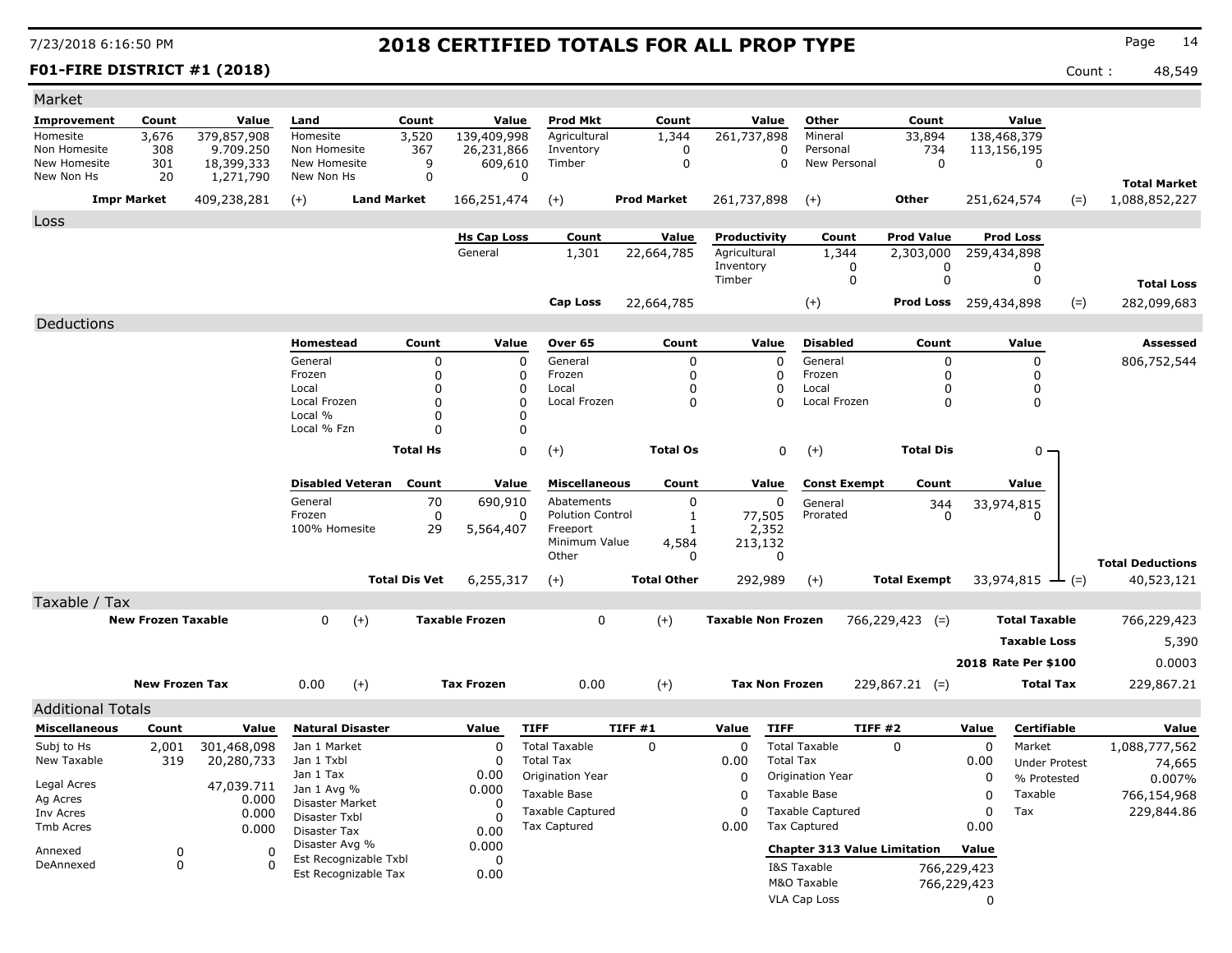## 7/23/2018 6:17:39 PM **2018 CERTIFIED TOTALS FOR ALL PROP TYPE** Page <sup>15</sup>

### **LTR-WISE FM FLOOD-LATERA (2018)** Count : 272,855

| Market                       |                                     |                           |                                |                                  |                             |                                         |                    |                                  |                                                |                          |                           |                                                 |                         |
|------------------------------|-------------------------------------|---------------------------|--------------------------------|----------------------------------|-----------------------------|-----------------------------------------|--------------------|----------------------------------|------------------------------------------------|--------------------------|---------------------------|-------------------------------------------------|-------------------------|
| Improvement                  | Count                               | Value                     | Land                           | Count                            | Value                       | Prod Mkt                                | Count              | Value                            | Other                                          | Count                    |                           | Value                                           |                         |
| Homesite                     | 3,945,120,716<br>29,156             |                           | Homesite                       | 34,696                           | 1,377,062,350               | Agricultural                            | 11,402             | 2,747,848,611                    | Mineral                                        | 175,192                  | 1,213,547,290             |                                                 |                         |
| Non Homesite<br>New Homesite | 1,565<br>2,885                      | 58.575.930<br>175,905,398 | Non Homesite<br>New Homesite   | 2,762<br>33                      | 220,684,633<br>1,730,850    | Inventory<br>Timber                     | 0<br>$\mathbf{1}$  | 100,000                          | 0<br>Personal<br>New Personal                  | 6,114<br>$\Omega$        | 1,817,444,676             | $\mathbf 0$                                     |                         |
| New Non Hs                   | 118                                 | 4,158,660                 | New Non Hs                     | 1                                | 9,670                       |                                         |                    |                                  |                                                |                          |                           |                                                 | <b>Total Market</b>     |
|                              | <b>Impr Market</b><br>4,183,760,704 |                           | $(+)$                          | <b>Land Market</b> 1,599,487,503 |                             | $(+)$                                   |                    | <b>Prod Market</b> 2,747,948,611 | $(+)$                                          | Other                    | 3,030,991,966             | $(=)$                                           | 11,562,188,784          |
|                              |                                     |                           |                                |                                  |                             |                                         |                    |                                  |                                                |                          |                           |                                                 |                         |
| Loss                         |                                     |                           |                                |                                  | <b>Hs Cap Loss</b>          | Count                                   | Value              | Productivity                     | Count                                          | <b>Prod Value</b>        |                           | <b>Prod Loss</b>                                |                         |
|                              |                                     |                           |                                |                                  | General                     | 9,199                                   | 143,840,705        | Agricultural                     | 11,402                                         | 27,063,430 2,720,785,181 |                           |                                                 |                         |
|                              |                                     |                           |                                |                                  |                             |                                         |                    | Inventory                        | 0                                              | 0                        |                           | $\Omega$                                        |                         |
|                              |                                     |                           |                                |                                  |                             |                                         |                    | Timber                           | $\mathbf{1}$                                   | 2,750                    |                           | 97,250                                          | <b>Total Loss</b>       |
|                              |                                     |                           |                                |                                  |                             | Cap Loss                                | 143,840,705        |                                  | $(+)$                                          | Prod Loss 2,720,882,431  |                           | $(=)$                                           | 2,864,723,136           |
| Deductions                   |                                     |                           |                                |                                  |                             |                                         |                    |                                  |                                                |                          |                           |                                                 |                         |
|                              |                                     |                           | <b>Homestead</b>               | Count                            | Value                       | Over <sub>65</sub>                      | Count              | Value                            | <b>Disabled</b>                                | Count                    |                           | Value                                           | <b>Assessed</b>         |
|                              |                                     |                           | General                        | $\mathbf 0$                      |                             | $\mathbf 0$<br>General                  | $\mathbf 0$        | $\Omega$                         | General                                        | $\Omega$                 |                           | 0                                               | 8,697,465,648           |
|                              |                                     |                           | Frozen                         | $\Omega$                         |                             | Frozen<br>$\Omega$                      | $\mathbf 0$        | $\Omega$                         | Frozen                                         | $\Omega$                 |                           | 0                                               |                         |
|                              |                                     |                           | Local<br>Local Frozen          | 10,066<br>5,596                  | 28,274,397<br>15,756,947    | Local<br>Local Frozen                   | 479<br>5,220       | 2,939,684<br>34,466,416          | Local<br>Local Frozen                          | $\Omega$<br>0            |                           | 0<br>0                                          |                         |
|                              |                                     |                           | Local %                        |                                  | 9,982 361,179,063           |                                         |                    |                                  |                                                |                          |                           |                                                 |                         |
|                              |                                     |                           | Local % Fzn                    |                                  | 5,418 164,694,286           |                                         |                    |                                  |                                                |                          |                           |                                                 |                         |
|                              |                                     |                           |                                |                                  | <b>Total Hs</b> 569,904,693 | $(+)$                                   | <b>Total Os</b>    | 37,406,100                       | $(+)$                                          | <b>Total Dis</b>         |                           | $0 \cdot$                                       |                         |
|                              |                                     |                           |                                |                                  |                             |                                         |                    |                                  |                                                |                          |                           |                                                 |                         |
|                              |                                     |                           | <b>Disabled Veteran</b>        | Count                            | Value                       | <b>Miscellaneous</b>                    | Count              | Value                            | <b>Const Exempt</b>                            | Count                    |                           | Value                                           |                         |
|                              |                                     |                           | General<br>Frozen              | 307<br>264                       | 2,443,100<br>2,837,918      | Abatements<br><b>Polution Control</b>   | $\mathbf 0$<br>40  | 0<br>53,640,718                  | General<br>Prorated                            | 3,234<br>11              | 662,851,880               |                                                 |                         |
|                              |                                     |                           | 100% Homesite                  | 237                              | 40,045,646                  | Freeport                                | 16                 | 30,059,248                       |                                                |                          |                           | 206,333                                         |                         |
|                              |                                     |                           |                                |                                  |                             | Minimum Value                           | 19,196             | 1,299,191                        |                                                |                          |                           |                                                 |                         |
|                              |                                     |                           |                                |                                  |                             | Other                                   | 22                 | 104,699                          |                                                |                          |                           |                                                 | <b>Total Deductions</b> |
|                              |                                     |                           |                                | <b>Total Dis Vet</b>             | 45,326,664                  | $(+)$                                   | <b>Total Other</b> | 85,103,856                       | $(+)$                                          |                          |                           | <b>Total Exempt</b> $663,058,213$ <b>-4</b> (=) | 1,400,799,526           |
| Taxable / Tax                |                                     |                           |                                |                                  |                             |                                         |                    |                                  |                                                |                          |                           |                                                 |                         |
|                              | <b>New Frozen Taxable</b>           |                           | 3,688,245                      | $(+)$                            | <b>Taxable Frozen</b>       | 602,773,287                             | $(+)$              |                                  | Taxable Non Frozen $6,690,204,590$ (=)         |                          |                           | <b>Total Taxable</b>                            | 7,296,666,122           |
|                              |                                     |                           |                                |                                  |                             |                                         |                    |                                  |                                                |                          |                           | <b>Taxable Loss</b>                             | 20,547,537              |
|                              |                                     |                           |                                |                                  |                             |                                         |                    |                                  |                                                |                          |                           | 2018 Rate Per \$100                             | 0.000325                |
|                              |                                     |                           |                                |                                  |                             |                                         |                    |                                  |                                                |                          |                           |                                                 |                         |
|                              | <b>New Frozen Tax</b>               |                           | 1,187.25                       | $(+)$                            | <b>Tax Frozen</b>           | 189,477.86                              | $(+)$              | <b>Tax Non Frozen</b>            |                                                | $2,174,073.43$ (=)       |                           | <b>Total Tax</b>                                | 2,364,738.54            |
| <b>Additional Totals</b>     |                                     |                           |                                |                                  |                             |                                         |                    |                                  |                                                |                          |                           |                                                 |                         |
| <b>Miscellaneous</b>         | Count                               | Value                     | <b>Natural Disaster</b>        |                                  | Value                       | <b>TIFF</b>                             | TIFF#1             | Value<br><b>TIFF</b>             |                                                | TIFF #2                  | Value                     | Certifiable                                     | Value                   |
| Subj to Hs                   | 15,686 2,671,063,222                |                           | Jan 1 Market                   |                                  | $\Omega$                    | <b>Total Taxable</b>                    | $\Omega$           | $\Omega$                         | <b>Total Taxable</b>                           | $\Omega$                 | $\Omega$                  | Market                                          | 11,552,829,649          |
| New Taxable                  | 2,942                               | 171,070,809               | Jan 1 Txbl<br>Jan 1 Tax        |                                  | $\Omega$<br>0.00            | <b>Total Tax</b>                        |                    | 0.00                             | <b>Total Tax</b>                               |                          | 0.00                      | <b>Under Protest</b>                            | 9,359,135               |
| Legal Acres                  |                                     | 576,222.136               | Jan 1 Avg %                    |                                  | 0.000                       | Origination Year                        |                    | 0                                | Origination Year                               |                          | $\Omega$                  | % Protested                                     | 0.081%                  |
| Ag Acres                     |                                     | 0.000                     | Disaster Market                |                                  | $\Omega$                    | <b>Taxable Base</b>                     |                    | $\Omega$                         | Taxable Base                                   |                          | $\Omega$                  | Taxable                                         | 7,287,424,281           |
| Inv Acres                    |                                     | 0.000                     | Disaster Txbl                  |                                  | $\Omega$                    | <b>Taxable Captured</b><br>Tax Captured |                    | $\Omega$<br>0.00                 | <b>Taxable Captured</b><br><b>Tax Captured</b> |                          | $\mathbf 0$<br>0.00       | Tax                                             | 2,361,734.71            |
| Tmb Acres                    |                                     | 0.000                     | Disaster Tax<br>Disaster Avg % |                                  | 0.00<br>0.000               |                                         |                    |                                  |                                                |                          |                           |                                                 |                         |
| Annexed<br>DeAnnexed         | 0<br>$\mathbf 0$                    | 0<br>$\Omega$             | Est Recognizable Txbl          |                                  | $\Omega$                    |                                         |                    |                                  | <b>Chapter 313 Value Limitation</b>            |                          | Value                     |                                                 |                         |
|                              |                                     |                           | Est Recognizable Tax           |                                  | 0.00                        |                                         |                    |                                  | I&S Taxable<br>M&O Taxable                     |                          | 7,296,666,122             |                                                 |                         |
|                              |                                     |                           |                                |                                  |                             |                                         |                    |                                  | VLA Cap Loss                                   |                          | 7,296,666,122<br>$\Omega$ |                                                 |                         |
|                              |                                     |                           |                                |                                  |                             |                                         |                    |                                  |                                                |                          |                           |                                                 |                         |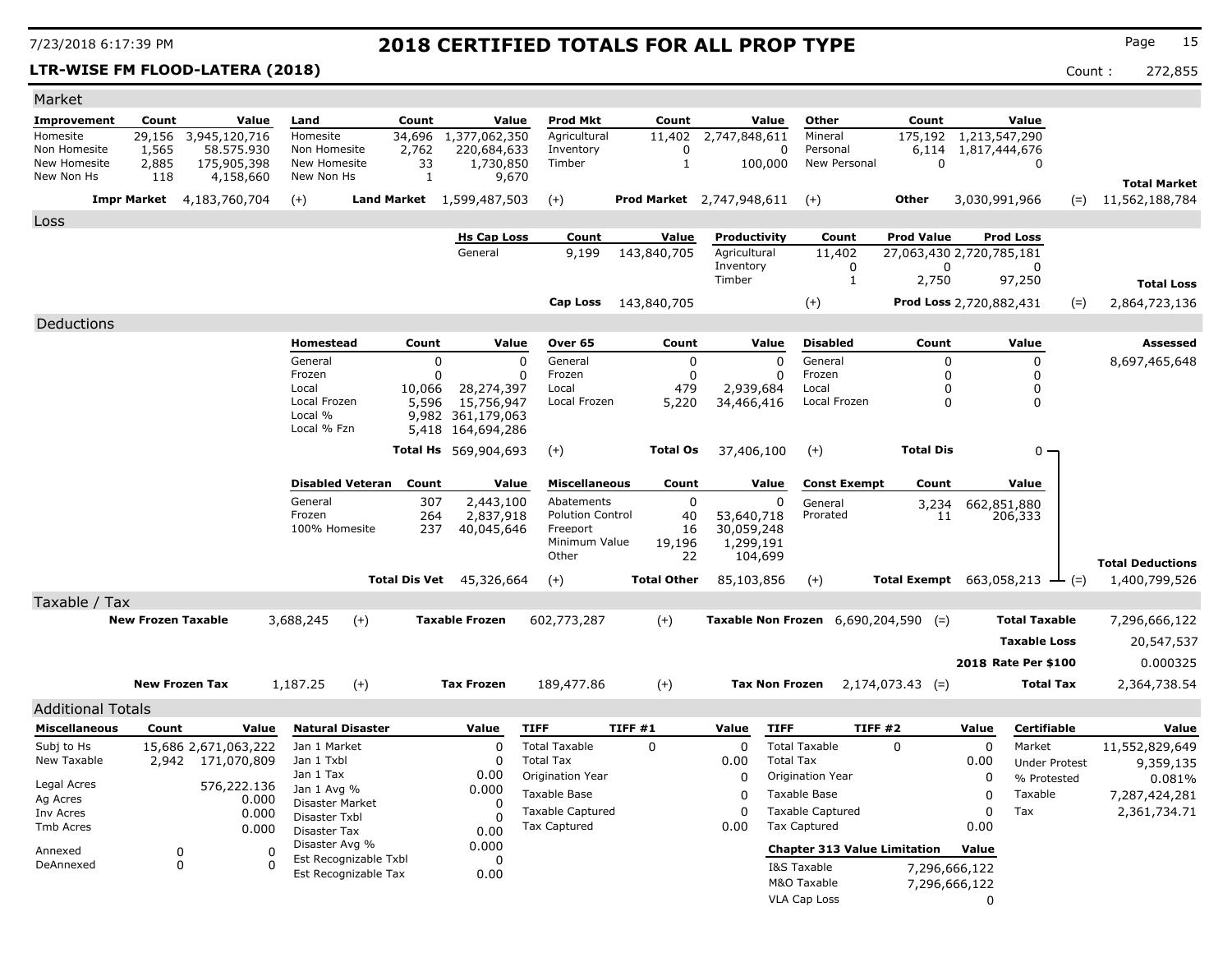## 7/23/2018 7:57:06 PM **2018 CERTIFIED TOTALS FOR ALL PROP TYPE** Page <sup>16</sup>

### **MUD1-FAR NORTH FORT WORTH MUD #1 (2018)** Count : 4

| Market                   |                           |                      |                                  |                         |                       |                         |                    |                           |                       |                                     |                     |              |                      |               |                         |
|--------------------------|---------------------------|----------------------|----------------------------------|-------------------------|-----------------------|-------------------------|--------------------|---------------------------|-----------------------|-------------------------------------|---------------------|--------------|----------------------|---------------|-------------------------|
| Improvement              | Count                     | Value                | Land                             | Count                   | Value                 | Prod Mkt                | Count              |                           | Value                 | Other                               | Count               |              | Value                |               |                         |
| Homesite                 | 1                         | 173,630              | Homesite                         | 1                       | 15,430                | Agricultural            | 4                  | 2,652,550                 |                       | Mineral                             | $\mathbf 0$         |              | $\mathbf 0$          |               |                         |
| Non Homesite             | $\mathbf 0$               | $\Omega$             | Non Homesite                     | $\Omega$                | 0                     | Inventory               | $\mathbf 0$        |                           | 0                     | Personal                            | $\mathbf 0$         |              | 0                    |               |                         |
| New Homesite             | $\Omega$<br>0             | 0<br>0               | New Homesite                     | $\Omega$<br>$\mathbf 0$ | 0<br>$\mathbf 0$      | Timber                  | $\Omega$           |                           | $\mathbf 0$           | New Personal                        | $\Omega$            |              | $\Omega$             |               |                         |
| New Non Hs               |                           |                      | New Non Hs                       |                         |                       |                         |                    |                           |                       |                                     |                     |              |                      |               | <b>Total Market</b>     |
|                          | <b>Impr Market</b>        | 173,630              | <b>Land Market</b><br>$(+)$      |                         | 15,430                | $(+)$                   | <b>Prod Market</b> | 2,652,550                 |                       | $(+)$                               | Other               |              | 0                    | $(=)$         | 2,841,610               |
| Loss                     |                           |                      |                                  |                         |                       |                         |                    |                           |                       |                                     |                     |              |                      |               |                         |
|                          |                           |                      |                                  |                         | <b>Hs Cap Loss</b>    | Count                   | Value              | Productivity              |                       | Count                               | <b>Prod Value</b>   |              | <b>Prod Loss</b>     |               |                         |
|                          |                           |                      |                                  |                         | General               | $\Omega$                | $\Omega$           | Agricultural              |                       | $\overline{4}$                      | 18,020              |              | 2,634,530            |               |                         |
|                          |                           |                      |                                  |                         |                       |                         |                    | Inventory<br>Timber       |                       | $\mathbf 0$<br>$\mathbf 0$          | 0<br>$\mathbf 0$    |              | 0<br>$\mathbf 0$     |               |                         |
|                          |                           |                      |                                  |                         |                       |                         |                    |                           |                       |                                     |                     |              |                      |               | <b>Total Loss</b>       |
|                          |                           |                      |                                  |                         |                       | <b>Cap Loss</b>         | 0                  |                           |                       | $(+)$                               | <b>Prod Loss</b>    |              | 2,634,530            | $(=)$         | 2,634,530               |
| Deductions               |                           |                      |                                  |                         |                       |                         |                    |                           |                       |                                     |                     |              |                      |               |                         |
|                          |                           |                      | Homestead                        | Count                   | Value                 | Over 65                 | Count              |                           | Value                 | <b>Disabled</b>                     | Count               |              | Value                |               | <b>Assessed</b>         |
|                          |                           |                      | General                          | 0                       | $\mathbf 0$           | General                 | $\mathbf 0$        |                           | $\mathbf 0$           | General                             | 0                   |              | $\mathbf 0$          |               | 207,080                 |
|                          |                           |                      | Frozen                           | 0                       | $\mathbf 0$           | Frozen                  | $\Omega$           |                           | $\Omega$              | Frozen                              | 0                   |              | $\mathbf{0}$         |               |                         |
|                          |                           |                      | Local                            | 0                       | $\mathbf 0$           | Local                   | $\Omega$           |                           | $\Omega$              | Local                               | $\mathbf 0$         |              | $\mathbf 0$          |               |                         |
|                          |                           |                      | Local Frozen                     | $\Omega$                | $\mathbf 0$           | Local Frozen            | 0                  |                           | $\Omega$              | Local Frozen                        | $\mathbf 0$         |              | 0                    |               |                         |
|                          |                           |                      | Local %<br>Local % Fzn           | 0<br>0                  | 0<br>$\mathbf 0$      |                         |                    |                           |                       |                                     |                     |              |                      |               |                         |
|                          |                           |                      |                                  |                         |                       |                         |                    |                           |                       |                                     |                     |              |                      |               |                         |
|                          |                           |                      |                                  | <b>Total Hs</b>         | $\Omega$              | $(+)$                   | <b>Total Os</b>    |                           | 0                     | $(+)$                               | <b>Total Dis</b>    |              | $0 -$                |               |                         |
|                          |                           |                      | <b>Disabled Veteran</b>          | Count                   | Value                 | <b>Miscellaneous</b>    | Count              |                           | Value                 | <b>Const Exempt</b>                 | Count               |              | Value                |               |                         |
|                          |                           |                      | General                          | 0                       | 0                     | Abatements              | 0                  |                           | 0                     | General                             | $\pmb{0}$           |              | $\Omega$             |               |                         |
|                          |                           |                      | Frozen                           | 0                       | 0                     | <b>Polution Control</b> | 0                  |                           | $\Omega$              | Prorated                            | 0                   |              | 0                    |               |                         |
|                          |                           |                      | 100% Homesite                    | 0                       | $\mathbf 0$           | Freeport                | 0                  |                           | 0                     |                                     |                     |              |                      |               |                         |
|                          |                           |                      |                                  |                         |                       | Minimum Value<br>Other  | 0<br>$\mathbf{0}$  |                           | 0<br>$\Omega$         |                                     |                     |              |                      |               |                         |
|                          |                           |                      |                                  |                         |                       |                         |                    |                           |                       |                                     |                     |              |                      |               | <b>Total Deductions</b> |
|                          |                           |                      |                                  | <b>Total Dis Vet</b>    | 0                     | $(+)$                   | <b>Total Other</b> |                           | $\mathbf 0$           | $(+)$                               | <b>Total Exempt</b> |              |                      | $0 \perp (=)$ | $\Omega$                |
| Taxable / Tax            |                           |                      |                                  |                         |                       |                         |                    |                           |                       |                                     |                     |              |                      |               |                         |
|                          | <b>New Frozen Taxable</b> |                      | $\mathbf 0$<br>$(+)$             |                         | <b>Taxable Frozen</b> | $\mathbf 0$             | $(+)$              | <b>Taxable Non Frozen</b> |                       |                                     | $207,080$ (=)       |              | <b>Total Taxable</b> |               | 207,080                 |
|                          |                           |                      |                                  |                         |                       |                         |                    |                           |                       |                                     |                     |              | <b>Taxable Loss</b>  |               | $\mathbf 0$             |
|                          |                           |                      |                                  |                         |                       |                         |                    |                           |                       |                                     |                     |              | 2018 Rate Per \$100  |               | 0.00                    |
|                          |                           |                      |                                  |                         |                       |                         |                    |                           |                       |                                     |                     |              |                      |               |                         |
|                          | <b>New Frozen Tax</b>     |                      | 0.00<br>$(+)$                    |                         | <b>Tax Frozen</b>     | 0.00                    | $(+)$              |                           | <b>Tax Non Frozen</b> |                                     | $0.00 (=)$          |              | <b>Total Tax</b>     |               | 0.00                    |
| <b>Additional Totals</b> |                           |                      |                                  |                         |                       |                         |                    |                           |                       |                                     |                     |              |                      |               |                         |
| <b>Miscellaneous</b>     | Count                     | Value                | <b>Natural Disaster</b>          |                         | Value                 | <b>TIFF</b>             | TIFF#1             | Value                     | <b>TIFF</b>           |                                     | <b>TIFF #2</b>      | Value        | Certifiable          |               | Value                   |
| Subj to Hs               | 0                         | 0                    | Jan 1 Market                     |                         | $\mathbf 0$           | <b>Total Taxable</b>    | $\mathbf 0$        | 0                         |                       | <b>Total Taxable</b>                | $\Omega$            | 0            | Market               |               | 2,841,610               |
| New Taxable              | 0                         | 0                    | Jan 1 Txbl                       |                         | $\Omega$              | <b>Total Tax</b>        |                    | 0.00                      | <b>Total Tax</b>      |                                     |                     | 0.00         | <b>Under Protest</b> |               | $\overline{0}$          |
| Legal Acres              |                           | 348.470              | Jan 1 Tax                        |                         | 0.00                  | Origination Year        |                    | 0                         |                       | Origination Year                    |                     | 0            | % Protested          |               | 0%                      |
| Ag Acres                 |                           | 0.000                | Jan 1 Avg %                      |                         | 0.000                 | <b>Taxable Base</b>     |                    | $\Omega$                  |                       | Taxable Base                        |                     | $\Omega$     | Taxable              |               | 207,080                 |
| Inv Acres                |                           | 0.000                | Disaster Market<br>Disaster Txbl |                         | 0<br>0                | <b>Taxable Captured</b> |                    | 0                         |                       | Taxable Captured                    |                     | 0            | Tax                  |               | 0.00                    |
| Tmb Acres                |                           | 0.000                | Disaster Tax                     |                         | 0.00                  | <b>Tax Captured</b>     |                    | 0.00                      |                       | Tax Captured                        |                     | 0.00         |                      |               |                         |
|                          |                           |                      | Disaster Avg %                   |                         | 0.000                 |                         |                    |                           |                       | <b>Chapter 313 Value Limitation</b> |                     | Value        |                      |               |                         |
| Annexed<br>DeAnnexed     | 0<br>$\mathbf 0$          | $\Omega$<br>$\Omega$ | Est Recognizable Txbl            |                         | 0                     |                         |                    |                           |                       | I&S Taxable                         |                     |              |                      |               |                         |
|                          |                           |                      | Est Recognizable Tax             |                         | 0.00                  |                         |                    |                           |                       | M&O Taxable                         |                     | 207,080<br>0 |                      |               |                         |
|                          |                           |                      |                                  |                         |                       |                         |                    |                           |                       | VLA Cap Loss                        |                     | $\Omega$     |                      |               |                         |
|                          |                           |                      |                                  |                         |                       |                         |                    |                           |                       |                                     |                     |              |                      |               |                         |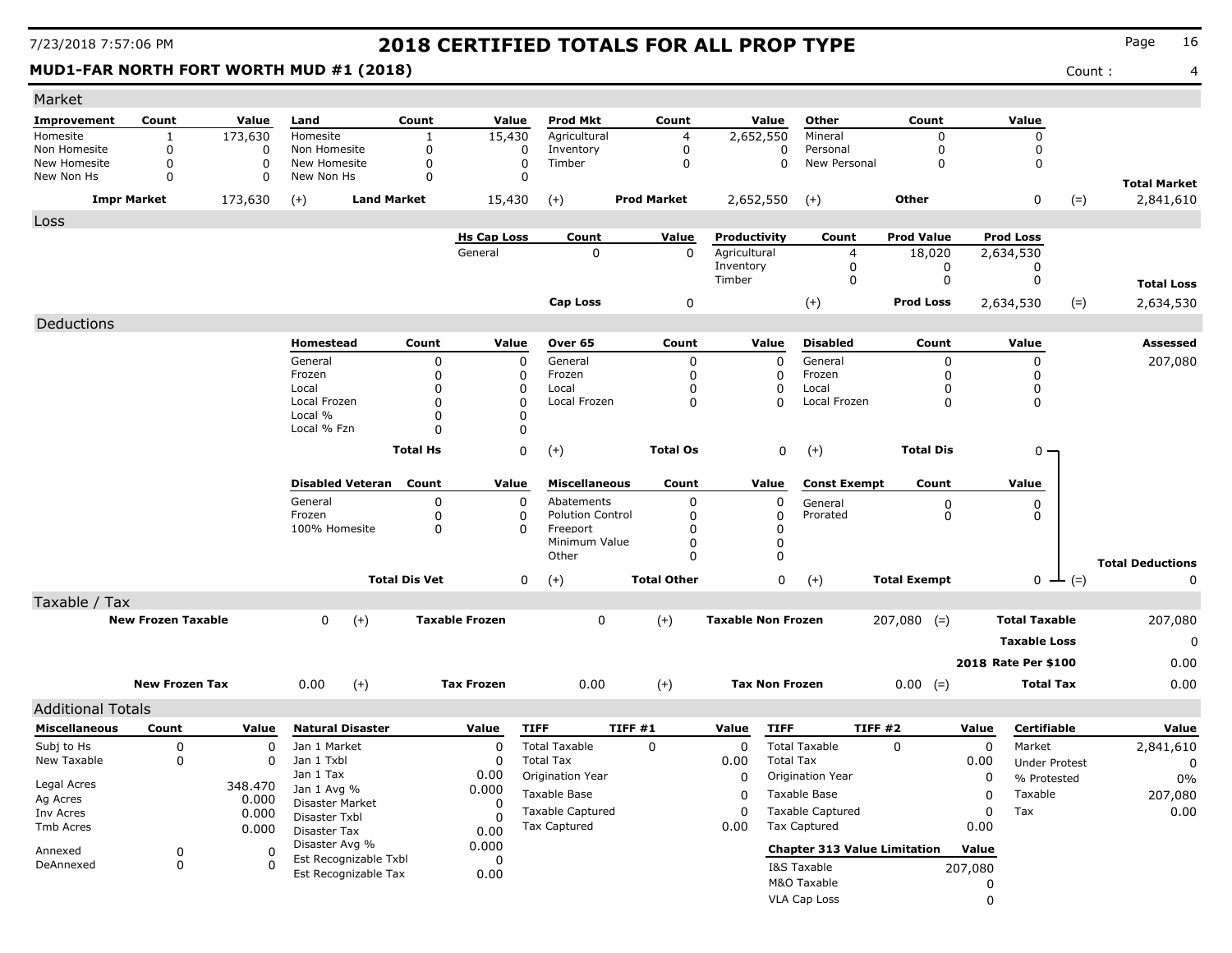## 7/23/2018 7:57:06 PM **2018 CERTIFIED TOTALS FOR ALL PROP TYPE** Page <sup>17</sup>

**SAL-ALVORD ISD (2018)** Count : 15,032

| Market                       |                           |                      |                               |                         |                 |                               |                                      |                    |               |                               |                                     |                                |             |                                 |       |                                    |
|------------------------------|---------------------------|----------------------|-------------------------------|-------------------------|-----------------|-------------------------------|--------------------------------------|--------------------|---------------|-------------------------------|-------------------------------------|--------------------------------|-------------|---------------------------------|-------|------------------------------------|
| Improvement                  | Count                     | Value                | Land                          |                         | Count           | Value                         | <b>Prod Mkt</b>                      | Count              |               | Value                         | Other                               | Count                          |             | Value                           |       |                                    |
| Homesite                     | 1,931                     | 200,548,422          | Homesite                      |                         | 2,004           | 118,376,061                   | Agricultural                         | 1,156              |               | 273,289,107                   | Mineral                             | 8,063                          |             | 65,263,128                      |       |                                    |
| Non Homesite<br>New Homesite | 179<br>257                | 6.915.680            | Non Homesite<br>New Homesite  |                         | 264<br>5        | 16,314,278                    | Inventory<br>Timber                  |                    | 0<br>$\Omega$ | 0<br>$\Omega$                 | Personal<br>New Personal            | 399<br>$\Omega$                |             | 72,405,395<br>$\mathbf 0$       |       |                                    |
| New Non Hs                   | 14                        | 5,904,969<br>279,890 | New Non Hs                    |                         | $\mathbf 0$     | 220,290                       | $\Omega$                             |                    |               |                               |                                     |                                |             |                                 |       |                                    |
|                              | <b>Impr Market</b>        | 213,648,961          | $(+)$                         | <b>Land Market</b>      |                 | 134,910,629                   | $(+)$                                | <b>Prod Market</b> |               | 273,289,107                   | $(+)$                               | Other                          |             | 137,668,523                     | $(=)$ | <b>Total Market</b><br>759,517,220 |
|                              |                           |                      |                               |                         |                 |                               |                                      |                    |               |                               |                                     |                                |             |                                 |       |                                    |
| Loss                         |                           |                      |                               |                         |                 |                               |                                      |                    |               |                               |                                     |                                |             |                                 |       |                                    |
|                              |                           |                      |                               |                         |                 | <b>Hs Cap Loss</b><br>General | Count<br>423                         | Value<br>4,017,394 |               | Productivity<br>Agricultural  | Count<br>1,156                      | <b>Prod Value</b><br>2,821,800 |             | <b>Prod Loss</b><br>270,467,307 |       |                                    |
|                              |                           |                      |                               |                         |                 |                               |                                      |                    |               | Inventory                     | 0                                   | 0                              |             | 0                               |       |                                    |
|                              |                           |                      |                               |                         |                 |                               |                                      |                    |               | Timber                        | $\mathbf 0$                         | $\mathbf 0$                    |             | 0                               |       | <b>Total Loss</b>                  |
|                              |                           |                      |                               |                         |                 |                               | <b>Cap Loss</b>                      | 4,017,394          |               |                               | $(+)$                               | Prod Loss 270,467,307          |             |                                 | $(=)$ | 274,484,701                        |
| Deductions                   |                           |                      |                               |                         |                 |                               |                                      |                    |               |                               |                                     |                                |             |                                 |       |                                    |
|                              |                           |                      | <b>Homestead</b>              |                         | Count           | Value                         | Over <sub>65</sub>                   | Count              |               | Value                         | <b>Disabled</b>                     | Count                          |             | Value                           |       | <b>Assessed</b>                    |
|                              |                           |                      | General                       |                         | 644             | 14,833,514                    | General                              |                    | 46            | 368,980                       | General                             | $\mathbf{1}$                   |             | 10,000                          |       | 485,032,519                        |
|                              |                           |                      | Frozen<br>Local               |                         | 346<br>0        | 8,173,310                     | Frozen<br>Local<br>0                 |                    | 318<br>0      | 2,984,695<br>$\Omega$         | Frozen<br>Local                     | 20<br>0                        |             | 182,960<br>0                    |       |                                    |
|                              |                           |                      | Local Frozen                  |                         | $\Omega$        |                               | $\Omega$<br>Local Frozen             |                    | $\Omega$      | $\Omega$                      | Local Frozen                        | $\mathbf 0$                    |             | 0                               |       |                                    |
|                              |                           |                      | Local %                       |                         | $\Omega$        |                               | $\Omega$                             |                    |               |                               |                                     |                                |             |                                 |       |                                    |
|                              |                           |                      | Local % Fzn                   |                         | $\mathbf 0$     |                               | 0                                    |                    |               |                               |                                     |                                |             |                                 |       |                                    |
|                              |                           |                      |                               |                         | <b>Total Hs</b> | 23,006,824                    | $(+)$                                | <b>Total Os</b>    |               | 3,353,675                     | $(+)$                               | <b>Total Dis</b>               |             | 192,960 -                       |       |                                    |
|                              |                           |                      |                               | <b>Disabled Veteran</b> | Count           | Value                         | <b>Miscellaneous</b>                 | Count              |               | Value                         | <b>Const Exempt</b>                 | Count                          |             | Value                           |       |                                    |
|                              |                           |                      | General                       |                         | 19              | 133,660                       | Abatements                           |                    | 0             | 0                             | General                             | 336                            |             | 91,057,273                      |       |                                    |
|                              |                           |                      | Frozen                        |                         | 19              | 179,450                       | <b>Polution Control</b>              |                    | 3             | 345,452                       | Prorated                            | n                              |             | $\Omega$                        |       |                                    |
|                              |                           |                      | 100% Homesite                 |                         | 16              | 1,984,221                     | Freeport<br>Minimum Value            | 2,392              | $\Omega$      | $\Omega$<br>216,507           |                                     |                                |             |                                 |       |                                    |
|                              |                           |                      |                               |                         |                 |                               | Other                                |                    | 0             | $\Omega$                      |                                     |                                |             |                                 |       | <b>Total Deductions</b>            |
|                              |                           |                      |                               | <b>Total Dis Vet</b>    |                 | 2,297,331                     | $(+)$                                | <b>Total Other</b> |               | 561,959                       | $(+)$                               | <b>Total Exempt</b>            |             | 91,057,273 — $(=)$              |       | 120,470,022                        |
| Taxable / Tax                |                           |                      |                               |                         |                 |                               |                                      |                    |               |                               |                                     |                                |             |                                 |       |                                    |
|                              | <b>New Frozen Taxable</b> |                      | 360,150                       | $(+)$                   |                 | <b>Taxable Frozen</b>         | 35,755,285                           | $(+)$              |               | <b>Taxable Non Frozen</b>     |                                     | 328,447,062 (=)                |             | <b>Total Taxable</b>            |       | 364,562,497                        |
|                              |                           |                      |                               |                         |                 |                               |                                      |                    |               |                               |                                     |                                |             | <b>Taxable Loss</b>             |       | 11,159,125                         |
|                              |                           |                      |                               |                         |                 |                               |                                      |                    |               |                               |                                     |                                |             | 2018 Rate Per \$100             |       | 0.01354                            |
|                              | <b>New Frozen Tax</b>     |                      |                               |                         |                 | <b>Tax Frozen</b>             |                                      |                    |               | <b>Tax Non Frozen</b>         |                                     |                                |             | <b>Total Tax</b>                |       |                                    |
|                              |                           |                      | 4,876.43                      | $(+)$                   |                 |                               | 336,628.10                           | $(+)$              |               |                               |                                     | $4,443,577.13$ (=)             |             |                                 |       | 4,785,081.66                       |
| <b>Additional Totals</b>     |                           |                      |                               |                         |                 |                               |                                      |                    |               |                               |                                     |                                |             |                                 |       |                                    |
| <b>Miscellaneous</b>         | Count                     | Value                |                               | <b>Natural Disaster</b> |                 | Value                         | <b>TIFF</b>                          | TIFF#1             |               | Value<br><b>TIFF</b>          |                                     | <b>TIFF #2</b>                 | Value       | <b>Certifiable</b>              |       | Value                              |
| Subi to Hs                   | 991                       | 146,200,041          | Jan 1 Market                  |                         |                 | 0                             | <b>Total Taxable</b>                 | $\Omega$           |               | $\Omega$                      | <b>Total Taxable</b>                | $\Omega$                       | $\Omega$    | Market                          |       | 759,445,392                        |
| New Taxable                  | 264                       | 6,311,687            | Jan 1 Txbl<br>Jan 1 Tax       |                         |                 | 0<br>0.00                     | <b>Total Tax</b><br>Origination Year |                    |               | 0.00<br><b>Total Tax</b><br>0 | Origination Year                    |                                | 0.00<br>0   | <b>Under Protest</b>            |       | 71,828                             |
| Legal Acres                  |                           | 66,662.074           | Jan 1 Avg %                   |                         |                 | 0.000                         | <b>Taxable Base</b>                  |                    |               | $\Omega$                      | Taxable Base                        |                                | 0           | % Protested<br>Taxable          |       | 0.009%<br>364,490,751              |
| Ag Acres                     |                           | 0.000                | Disaster Market               |                         |                 | 0                             | <b>Taxable Captured</b>              |                    |               | 0                             | <b>Taxable Captured</b>             |                                | $\Omega$    | Tax                             |       | 4,784,110.24                       |
| Inv Acres<br>Tmb Acres       |                           | 0.000<br>0.000       | Disaster Txbl<br>Disaster Tax |                         |                 | $\Omega$                      | Tax Captured                         |                    |               | 0.00                          | <b>Tax Captured</b>                 |                                | 0.00        |                                 |       |                                    |
|                              |                           |                      | Disaster Avg %                |                         |                 | 0.00<br>0.000                 |                                      |                    |               |                               | <b>Chapter 313 Value Limitation</b> |                                | Value       |                                 |       |                                    |
| Annexed<br>DeAnnexed         | $\Omega$<br>$\mathbf 0$   | $\Omega$<br>$\Omega$ |                               | Est Recognizable Txbl   |                 | 0                             |                                      |                    |               |                               | I&S Taxable                         |                                | 364,562,497 |                                 |       |                                    |
|                              |                           |                      |                               | Est Recognizable Tax    |                 | 0.00                          |                                      |                    |               |                               | M&O Taxable                         |                                | 364,562,497 |                                 |       |                                    |
|                              |                           |                      |                               |                         |                 |                               |                                      |                    |               |                               | <b>VLA Cap Loss</b>                 |                                | $\Omega$    |                                 |       |                                    |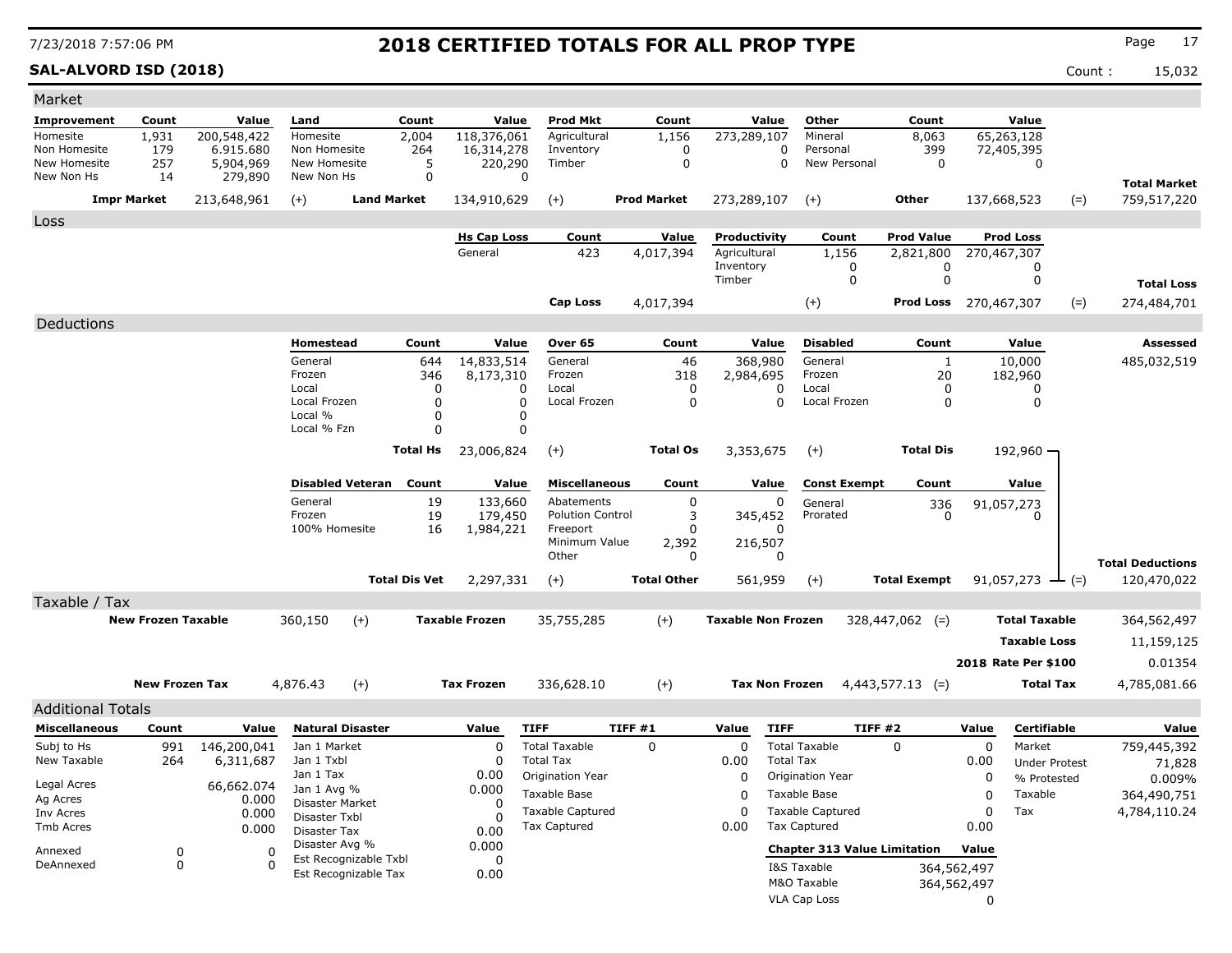**SAZ-AZLE ISD (2018)** Count : 956

| Market                       |                           |                    |                                |                                               |                 |                               |                           |        |                         |                              |                       |                                     |                     |             |                             |       |                                      |
|------------------------------|---------------------------|--------------------|--------------------------------|-----------------------------------------------|-----------------|-------------------------------|---------------------------|--------|-------------------------|------------------------------|-----------------------|-------------------------------------|---------------------|-------------|-----------------------------|-------|--------------------------------------|
| Improvement                  | Count                     | Value              | Land                           |                                               | Count           | Value                         | <b>Prod Mkt</b>           |        | Count                   |                              | Value                 | Other                               | Count               |             | Value                       |       |                                      |
| Homesite                     | 315                       | 26,120,991         | Homesite                       |                                               | 334             | 12,539,620                    | Agricultural              |        | 19                      |                              | 3,016,350             | Mineral                             | 549                 |             | 4,601,985                   |       |                                      |
| Non Homesite<br>New Homesite | 13<br>20                  | 310.930<br>762,900 | Non Homesite<br>New Homesite   |                                               | 18<br>0         | 1,078,260<br>$\mathbf 0$      | Inventory<br>Timber       |        | 0<br>$\mathbf 0$        |                              | 0<br>0                | Personal<br>New Personal            | 19<br>$\mathbf 0$   |             | 1,007,586<br>$\mathbf 0$    |       |                                      |
| New Non Hs                   | $\mathbf 0$               | 0                  | New Non Hs                     |                                               | $\mathbf 0$     | $\mathbf 0$                   |                           |        |                         |                              |                       |                                     |                     |             |                             |       |                                      |
|                              | <b>Impr Market</b>        |                    |                                | <b>Land Market</b>                            |                 |                               |                           |        | <b>Prod Market</b>      |                              |                       |                                     | Other               |             |                             |       | <b>Total Market</b><br>49,438,622    |
|                              |                           | 27,194,821         | $(+)$                          |                                               |                 | 13,617,880                    | $(+)$                     |        |                         | 3,016,350                    |                       | $(+)$                               |                     |             | 5,609,571                   | $(=)$ |                                      |
| <b>Loss</b>                  |                           |                    |                                |                                               |                 |                               |                           |        |                         |                              |                       |                                     |                     |             |                             |       |                                      |
|                              |                           |                    |                                |                                               |                 | <b>Hs Cap Loss</b><br>General | Count                     |        | Value                   | Productivity<br>Agricultural |                       | Count                               | <b>Prod Value</b>   |             | <b>Prod Loss</b>            |       |                                      |
|                              |                           |                    |                                |                                               |                 |                               | 136                       |        | 2,431,674               | Inventory                    |                       | 19<br>0                             | 26,910<br>0         |             | 2,989,440<br>0              |       |                                      |
|                              |                           |                    |                                |                                               |                 |                               |                           |        |                         | Timber                       |                       | $\mathbf 0$                         | $\mathbf 0$         |             | 0                           |       | <b>Total Loss</b>                    |
|                              |                           |                    |                                |                                               |                 |                               | <b>Cap Loss</b>           |        | 2,431,674               |                              |                       | $(+)$                               | <b>Prod Loss</b>    |             | 2,989,440                   | $(=)$ | 5,421,114                            |
|                              |                           |                    |                                |                                               |                 |                               |                           |        |                         |                              |                       |                                     |                     |             |                             |       |                                      |
| Deductions                   |                           |                    |                                |                                               |                 |                               |                           |        |                         |                              |                       | <b>Disabled</b>                     |                     |             |                             |       |                                      |
|                              |                           |                    | Homestead                      |                                               | Count           | Value                         | Over 65                   |        | Count<br>$\overline{4}$ |                              | Value                 |                                     | Count               |             | Value                       |       | <b>Assessed</b>                      |
|                              |                           |                    | General<br>Frozen              |                                               | 105<br>78       | 2,382,692<br>1,767,950        | General<br>Frozen         |        | 68                      |                              | 40,000<br>600,030     | General<br>Frozen                   | $\mathbf 0$<br>8    |             | 0<br>80,000                 |       | 44,017,508                           |
|                              |                           |                    | Local                          |                                               | $\Omega$        | 0                             | Local                     |        | 0                       |                              | 0                     | Local                               | $\Omega$            |             | 0                           |       |                                      |
|                              |                           |                    | Local Frozen                   |                                               | $\Omega$        | 0                             | Local Frozen              |        | $\mathbf 0$             |                              | 0                     | Local Frozen                        | $\mathbf 0$         |             | 0                           |       |                                      |
|                              |                           |                    | Local %<br>Local % Fzn         |                                               | 0<br>$\Omega$   | 0<br>0                        |                           |        |                         |                              |                       |                                     |                     |             |                             |       |                                      |
|                              |                           |                    |                                |                                               |                 |                               |                           |        |                         |                              |                       |                                     |                     |             |                             |       |                                      |
|                              |                           |                    |                                |                                               | <b>Total Hs</b> | 4,150,642                     | $(+)$                     |        | <b>Total Os</b>         |                              | 640,030               | $(+)$                               | <b>Total Dis</b>    |             | 80,000                      |       |                                      |
|                              |                           |                    |                                | <b>Disabled Veteran</b>                       | Count           | Value                         | <b>Miscellaneous</b>      |        | Count                   |                              | Value                 | <b>Const Exempt</b>                 | Count               |             | Value                       |       |                                      |
|                              |                           |                    | General                        |                                               | 6               | 40,692                        | Abatements                |        | 0                       |                              | 0                     | General                             | 20                  |             | 1,735,125                   |       |                                      |
|                              |                           |                    | Frozen                         |                                               | $\mathbf{3}$    | 36,000                        | <b>Polution Control</b>   |        | 0                       |                              | 0                     | Prorated                            | $\Omega$            |             | U                           |       |                                      |
|                              |                           |                    | 100% Homesite                  |                                               | $\overline{4}$  | 232,080                       | Freeport<br>Minimum Value |        | 0<br>129                |                              | O<br>9,437            |                                     |                     |             |                             |       |                                      |
|                              |                           |                    |                                |                                               |                 |                               | Other                     |        | 0                       |                              | $\mathbf{0}$          |                                     |                     |             |                             |       |                                      |
|                              |                           |                    |                                | <b>Total Dis Vet</b>                          |                 | 308,772                       | $(+)$                     |        | <b>Total Other</b>      |                              | 9,437                 | $(+)$                               | <b>Total Exempt</b> |             | 1,735,125 $\rightarrow$ (=) |       | <b>Total Deductions</b><br>6,924,006 |
| Taxable / Tax                |                           |                    |                                |                                               |                 |                               |                           |        |                         |                              |                       |                                     |                     |             |                             |       |                                      |
|                              | <b>New Frozen Taxable</b> |                    | 16,060                         | $(+)$                                         |                 | <b>Taxable Frozen</b>         | 5,155,320                 |        | $(+)$                   | <b>Taxable Non Frozen</b>    |                       |                                     | $31,922,122$ (=)    |             | <b>Total Taxable</b>        |       | 37,093,502                           |
|                              |                           |                    |                                |                                               |                 |                               |                           |        |                         |                              |                       |                                     |                     |             | <b>Taxable Loss</b>         |       | 2,099,618                            |
|                              |                           |                    |                                |                                               |                 |                               |                           |        |                         |                              |                       |                                     |                     |             |                             |       |                                      |
|                              |                           |                    |                                |                                               |                 |                               |                           |        |                         |                              |                       |                                     |                     |             | 2018 Rate Per \$100         |       | 0.01329                              |
|                              | <b>New Frozen Tax</b>     |                    | 213.43                         | $(+)$                                         |                 | <b>Tax Frozen</b>             | 41,174.34                 |        | $(+)$                   |                              | <b>Tax Non Frozen</b> |                                     | $423,680.95$ (=)    |             | <b>Total Tax</b>            |       | 465,068.72                           |
| <b>Additional Totals</b>     |                           |                    |                                |                                               |                 |                               |                           |        |                         |                              |                       |                                     |                     |             |                             |       |                                      |
| <b>Miscellaneous</b>         | Count                     | Value              | <b>Natural Disaster</b>        |                                               |                 | Value                         | <b>TIFF</b>               | TIFF#1 |                         | Value                        | <b>TIFF</b>           |                                     | <b>TIFF #2</b>      | Value       | Certifiable                 |       | Value                                |
| Subj to Hs                   | 183                       | 20,071,237         | Jan 1 Market                   |                                               |                 | 0                             | <b>Total Taxable</b>      |        | $\mathbf 0$             | $\mathbf 0$                  |                       | <b>Total Taxable</b>                | $\Omega$            | 0           | Market                      |       | 49,438,622                           |
| New Taxable                  | 20                        | 762,900            | Jan 1 Txbl                     |                                               |                 | 0                             | <b>Total Tax</b>          |        |                         | 0.00                         | <b>Total Tax</b>      |                                     |                     | 0.00        | <b>Under Protest</b>        |       | $\mathbf 0$                          |
| Legal Acres                  |                           | 1,177.090          | Jan 1 Tax                      |                                               |                 | 0.00                          | Origination Year          |        |                         | 0                            |                       | Origination Year                    |                     | 0           | % Protested                 |       | 0%                                   |
| Ag Acres                     |                           | 0.000              | Jan 1 Avg %<br>Disaster Market |                                               |                 | 0.000<br>0                    | Taxable Base              |        |                         | 0                            |                       | Taxable Base                        |                     | 0           | Taxable                     |       | 37,093,502                           |
| Inv Acres                    |                           | 0.000              | Disaster Txbl                  |                                               |                 | 0                             | <b>Taxable Captured</b>   |        |                         | 0                            |                       | <b>Taxable Captured</b>             |                     | $\mathbf 0$ | Tax                         |       | 465,068.72                           |
| Tmb Acres                    |                           | 0.000              | Disaster Tax                   |                                               |                 | 0.00                          | <b>Tax Captured</b>       |        |                         | 0.00                         |                       | <b>Tax Captured</b>                 |                     | 0.00        |                             |       |                                      |
| Annexed                      | 0                         | $\Omega$           | Disaster Avg %                 |                                               |                 | 0.000                         |                           |        |                         |                              |                       | <b>Chapter 313 Value Limitation</b> |                     | Value       |                             |       |                                      |
| DeAnnexed                    | $\mathbf 0$               | $\Omega$           |                                | Est Recognizable Txbl<br>Est Recognizable Tax |                 | $\mathbf 0$<br>0.00           |                           |        |                         |                              |                       | I&S Taxable                         |                     | 37,093,502  |                             |       |                                      |
|                              |                           |                    |                                |                                               |                 |                               |                           |        |                         |                              |                       | M&O Taxable                         |                     | 37,093,502  |                             |       |                                      |
|                              |                           |                    |                                |                                               |                 |                               |                           |        |                         |                              |                       | VLA Cap Loss                        |                     | $\Omega$    |                             |       |                                      |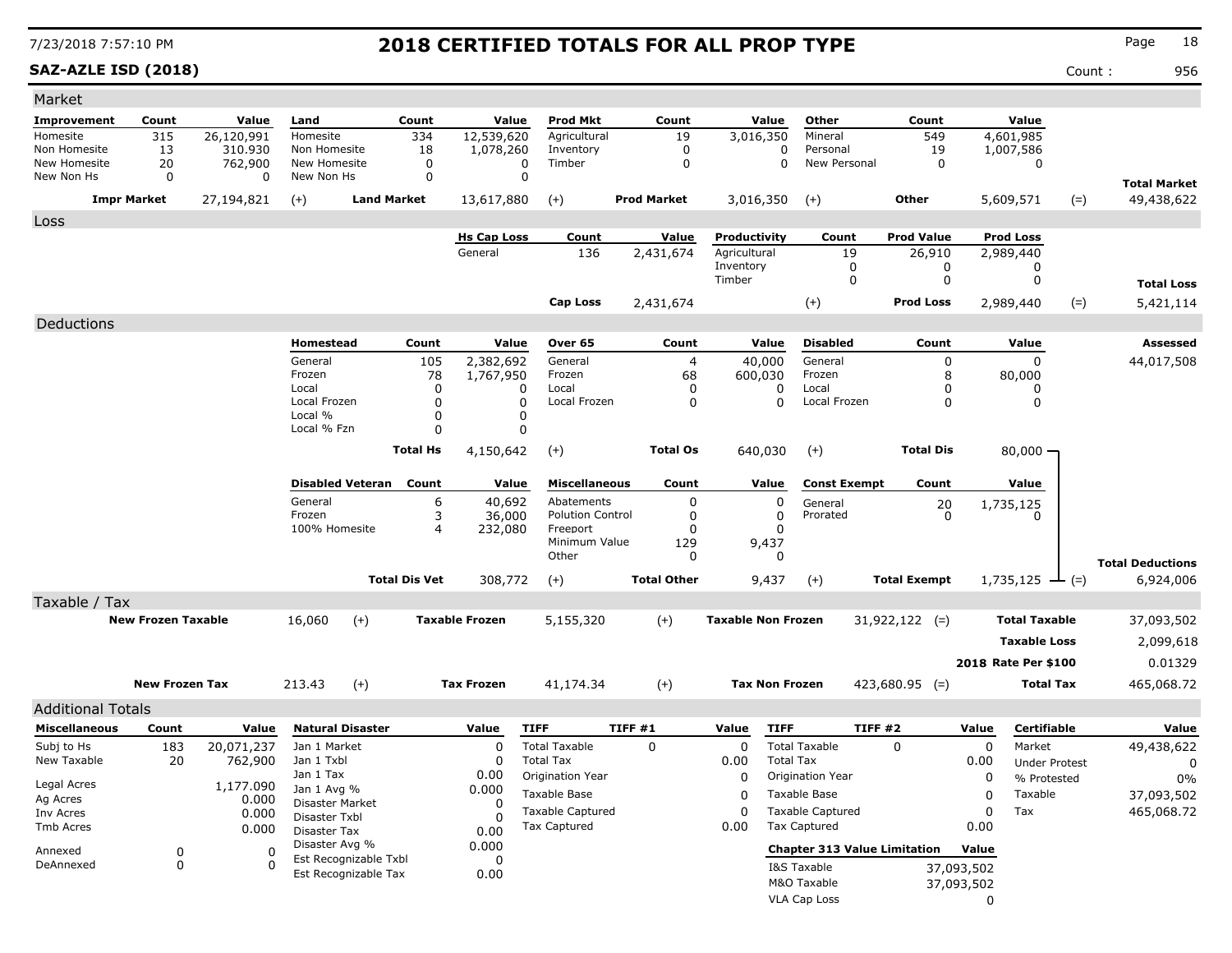**SBO-BOYD ISD (2018)** Count : 56,220

| Market                       |                           |                         |                                |                         |                 |                       |                                      |                    |                              |                         |                                     |                       |                     |                              |       |                                      |
|------------------------------|---------------------------|-------------------------|--------------------------------|-------------------------|-----------------|-----------------------|--------------------------------------|--------------------|------------------------------|-------------------------|-------------------------------------|-----------------------|---------------------|------------------------------|-------|--------------------------------------|
| Improvement                  | Count                     | Value                   | Land                           |                         | Count           | Value                 | Prod Mkt                             | Count              |                              | Value                   | Other                               | Count                 |                     | Value                        |       |                                      |
| Homesite                     | 3,002                     | 310,941,002             | Homesite                       |                         | 2,874           | 114,528,878           | Agricultural                         | 1,107              | 240,321,116                  |                         | Mineral                             | 41,860                |                     | 230,073,989                  |       |                                      |
| Non Homesite<br>New Homesite | 265<br>249                | 8.356.110               | Non Homesite<br>New Homesite   |                         | 317<br>8        | 23,308,536            | Inventory<br>Timber                  | 0<br>$\mathbf 0$   |                              | $\mathbf 0$<br>$\Omega$ | Personal<br>New Personal            | 641<br>$\Omega$       |                     | 107,992,120<br>$\mathbf 0$   |       |                                      |
| New Non Hs                   | 22                        | 15,609,173<br>1,465,160 | New Non Hs                     |                         | $\mathbf 0$     | 506,110               | $\mathbf 0$                          |                    |                              |                         |                                     |                       |                     |                              |       |                                      |
|                              | <b>Impr Market</b>        | 336,371,445             | $(+)$                          | <b>Land Market</b>      |                 | 138,343,524           | $(+)$                                | <b>Prod Market</b> | 240,321,116                  |                         | $(+)$                               | <b>Other</b>          |                     | 338,066,109                  | $(=)$ | <b>Total Market</b><br>1,053,102,194 |
|                              |                           |                         |                                |                         |                 |                       |                                      |                    |                              |                         |                                     |                       |                     |                              |       |                                      |
| Loss                         |                           |                         |                                |                         |                 | <b>Hs Cap Loss</b>    | Count                                | Value              |                              |                         |                                     | <b>Prod Value</b>     |                     | <b>Prod Loss</b>             |       |                                      |
|                              |                           |                         |                                |                         |                 | General               | 1,025                                | 18,033,771         | Productivity<br>Agricultural |                         | Count<br>1,107                      | 2,140,840             |                     | 238,180,276                  |       |                                      |
|                              |                           |                         |                                |                         |                 |                       |                                      |                    | Inventory                    |                         | 0                                   | 0                     |                     | 0                            |       |                                      |
|                              |                           |                         |                                |                         |                 |                       |                                      |                    | Timber                       |                         | $\mathbf 0$                         | $\mathbf 0$           |                     | $\mathbf 0$                  |       | <b>Total Loss</b>                    |
|                              |                           |                         |                                |                         |                 |                       | <b>Cap Loss</b>                      | 18,033,771         |                              |                         | $(+)$                               | Prod Loss 238,180,276 |                     |                              | $(=)$ | 256,214,047                          |
| Deductions                   |                           |                         |                                |                         |                 |                       |                                      |                    |                              |                         |                                     |                       |                     |                              |       |                                      |
|                              |                           |                         | Homestead                      |                         | Count           | Value                 | Over 65                              | Count              |                              | Value                   | <b>Disabled</b>                     | Count                 |                     | Value                        |       | Assessed                             |
|                              |                           |                         | General                        |                         | 962             | 21,967,901            | General                              | 40                 | 353,333                      |                         | General                             | $\mathbf{3}$          |                     | 25,000                       |       | 796,888,147                          |
|                              |                           |                         | Frozen<br>Local                |                         | 651<br>$\Omega$ | 15,121,969            | Frozen<br>Local<br>0                 | 574<br>40          | 5,422,692<br>106,000         |                         | Frozen<br>Local                     | 39<br>0               |                     | 330,666<br>0                 |       |                                      |
|                              |                           |                         | Local Frozen                   |                         | $\Omega$        |                       | $\Omega$<br>Local Frozen             | 560                | 1,600,087                    |                         | Local Frozen                        | $\mathbf 0$           |                     | $\Omega$                     |       |                                      |
|                              |                           |                         | Local %                        |                         | $\Omega$        |                       | 0                                    |                    |                              |                         |                                     |                       |                     |                              |       |                                      |
|                              |                           |                         | Local % Fzn                    |                         | 0               |                       | $\mathbf 0$                          |                    |                              |                         |                                     |                       |                     |                              |       |                                      |
|                              |                           |                         |                                |                         | <b>Total Hs</b> | 37,089,870            | $(+)$                                | <b>Total Os</b>    | 7,482,112                    |                         | $(+)$                               | <b>Total Dis</b>      |                     | $355,666 -$                  |       |                                      |
|                              |                           |                         |                                | <b>Disabled Veteran</b> | Count           | Value                 | <b>Miscellaneous</b>                 | Count              |                              | Value                   | <b>Const Exempt</b>                 | Count                 |                     | Value                        |       |                                      |
|                              |                           |                         | General                        |                         | 19              | 165,808               | Abatements                           | 0                  |                              | $\Omega$                | General                             | 398                   |                     | 33,272,187                   |       |                                      |
|                              |                           |                         | Frozen                         |                         | 36              | 377,387               | <b>Polution Control</b>              | 1                  |                              | 77,505                  | Prorated                            | $\Omega$              |                     |                              |       |                                      |
|                              |                           |                         | 100% Homesite                  |                         | 21              | 3,506,273             | Freeport<br>Minimum Value            | 1<br>4,311         | 212,245                      | 2,352                   |                                     |                       |                     |                              |       |                                      |
|                              |                           |                         |                                |                         |                 |                       | Other                                | 0                  |                              | $\Omega$                |                                     |                       |                     |                              |       | <b>Total Deductions</b>              |
|                              |                           |                         |                                | <b>Total Dis Vet</b>    |                 | 4,049,468             | $(+)$                                | <b>Total Other</b> |                              | 292,102                 | $(+)$                               | <b>Total Exempt</b>   |                     | $33,272,187 \rightarrow$ (=) |       | 82,541,405                           |
| Taxable / Tax                |                           |                         |                                |                         |                 |                       |                                      |                    |                              |                         |                                     |                       |                     |                              |       |                                      |
|                              | <b>New Frozen Taxable</b> |                         | 402,009                        | $(+)$                   |                 | <b>Taxable Frozen</b> | 61,474,496                           | $(+)$              | <b>Taxable Non Frozen</b>    |                         |                                     | $652,470,237$ (=)     |                     | <b>Total Taxable</b>         |       | 714,346,742                          |
|                              |                           |                         |                                |                         |                 |                       |                                      |                    |                              |                         |                                     |                       |                     | <b>Taxable Loss</b>          |       | 25,228,209                           |
|                              |                           |                         |                                |                         |                 |                       |                                      |                    |                              |                         |                                     |                       |                     | 2018 Rate Per \$100          |       | 0.0131                               |
|                              | <b>New Frozen Tax</b>     |                         |                                | $(+)$                   |                 | <b>Tax Frozen</b>     |                                      | $(+)$              | <b>Tax Non Frozen</b>        |                         |                                     |                       |                     | <b>Total Tax</b>             |       | 9,027,452.78                         |
|                              |                           |                         | 5,266.33                       |                         |                 |                       | 482,440.26                           |                    |                              |                         |                                     | $8,539,746.19$ (=)    |                     |                              |       |                                      |
| <b>Additional Totals</b>     |                           |                         |                                |                         |                 |                       |                                      |                    |                              |                         |                                     |                       |                     |                              |       |                                      |
| <b>Miscellaneous</b>         | Count                     | Value                   |                                | <b>Natural Disaster</b> |                 | Value                 | <b>TIFF</b>                          | TIFF#1             | Value                        | <b>TIFF</b>             | TIFF #2                             |                       | Value               | <b>Certifiable</b>           |       | Value                                |
| Subi to Hs                   | 1,613                     | 242,390,221             | Jan 1 Market                   |                         |                 | 0                     | <b>Total Taxable</b>                 | $\Omega$           | $\Omega$                     |                         | <b>Total Taxable</b>                | $\Omega$              | $\Omega$            | Market                       |       | 1,052,961,576                        |
| New Taxable                  | 263                       | 17,340,519              | Jan 1 Txbl<br>Jan 1 Tax        |                         |                 | 0<br>0.00             | <b>Total Tax</b><br>Origination Year |                    | 0.00<br>$\mathbf 0$          | <b>Total Tax</b>        | Origination Year                    |                       | 0.00<br>$\mathbf 0$ | <b>Under Protest</b>         |       | 140,618                              |
| Legal Acres                  |                           | 43,529.769              | Jan 1 Avg %                    |                         |                 | 0.000                 | <b>Taxable Base</b>                  |                    | $\mathbf 0$                  |                         | Taxable Base                        |                       | $\mathbf 0$         | % Protested<br>Taxable       |       | 0.013%<br>714,206,334                |
| Ag Acres<br>Inv Acres        |                           | 0.000<br>0.000          | Disaster Market                |                         |                 | $\Omega$              | <b>Taxable Captured</b>              |                    | $\Omega$                     |                         | <b>Taxable Captured</b>             |                       | $\Omega$            | Tax                          |       | 9,025,613.45                         |
| Tmb Acres                    |                           | 0.000                   | Disaster Txbl                  |                         |                 | $\Omega$              | <b>Tax Captured</b>                  |                    | 0.00                         |                         | <b>Tax Captured</b>                 |                       | 0.00                |                              |       |                                      |
|                              |                           |                         | Disaster Tax<br>Disaster Avg % |                         |                 | 0.00<br>0.000         |                                      |                    |                              |                         | <b>Chapter 313 Value Limitation</b> |                       | Value               |                              |       |                                      |
| Annexed<br>DeAnnexed         | 0<br>0                    | $\Omega$<br>$\Omega$    |                                | Est Recognizable Txbl   |                 | 0                     |                                      |                    |                              |                         | I&S Taxable                         |                       |                     |                              |       |                                      |
|                              |                           |                         |                                | Est Recognizable Tax    |                 | 0.00                  |                                      |                    |                              |                         | M&O Taxable                         | 714,346,742           | 714,346,742         |                              |       |                                      |
|                              |                           |                         |                                |                         |                 |                       |                                      |                    |                              |                         | <b>VLA Cap Loss</b>                 |                       | $\Omega$            |                              |       |                                      |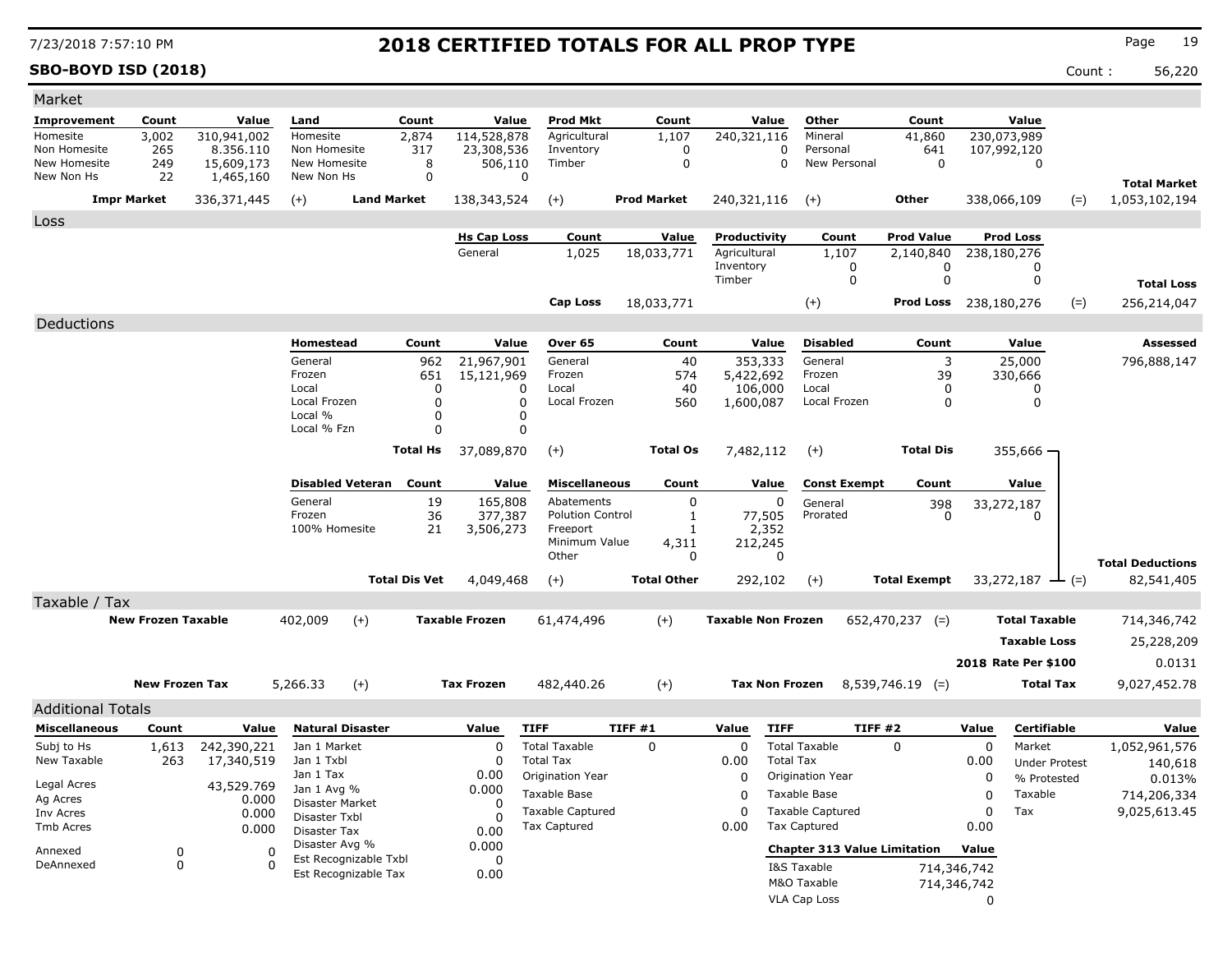## 7/23/2018 7:58:33 PM **2018 CERTIFIED TOTALS FOR ALL PROP TYPE** Page <sup>20</sup>

### **SBR-BRIDGEPORT ISD (2018)** Count : 39,381

| Market                       |                           |                           |                               |                         |                       |                            |                                          |                         |                  |                  |                                        |                                 |                     |                                     |        |                                      |
|------------------------------|---------------------------|---------------------------|-------------------------------|-------------------------|-----------------------|----------------------------|------------------------------------------|-------------------------|------------------|------------------|----------------------------------------|---------------------------------|---------------------|-------------------------------------|--------|--------------------------------------|
| Improvement                  | Count                     | Value                     | Land                          | Count                   |                       | Value                      | <b>Prod Mkt</b>                          | Count                   |                  | Value            | Other                                  | Count                           |                     | Value                               |        |                                      |
| Homesite                     | 5,617                     | 752,155,148               | Homesite                      | 8,632                   |                       | 227,914,185                | Agricultural                             | 1,405                   | 345,876,845      |                  | Mineral                                | 20,827                          |                     | 63,320,438                          |        |                                      |
| Non Homesite<br>New Homesite | 170<br>284                | 6.945.910<br>13,412,330   | Non Homesite<br>New Homesite  |                         | 429<br>$\overline{2}$ | 41,572,570<br>35,870       | Inventory<br>Timber                      | $\Omega$<br>$\mathbf 0$ |                  | 0<br>0           | Personal<br>New Personal               | 1,138<br>$\mathbf 0$            |                     | 550,368,301<br>0                    |        |                                      |
| New Non Hs                   | 5                         | 35,200                    | New Non Hs                    |                         | $\mathbf 0$           |                            | 0                                        |                         |                  |                  |                                        |                                 |                     |                                     |        |                                      |
|                              | <b>Impr Market</b>        | 772,548,588               | $(+)$                         | <b>Land Market</b>      |                       | 269,522,625                | $(+)$                                    | <b>Prod Market</b>      | 345,876,845      |                  | $(+)$                                  | <b>Other</b>                    |                     | 613,688,739                         | $(=)$  | <b>Total Market</b><br>2,001,636,797 |
|                              |                           |                           |                               |                         |                       |                            |                                          |                         |                  |                  |                                        |                                 |                     |                                     |        |                                      |
| Loss                         |                           |                           |                               |                         |                       | <b>Hs Cap Loss</b>         | Count                                    | Value                   | Productivity     |                  | Count                                  | <b>Prod Value</b>               |                     | <b>Prod Loss</b>                    |        |                                      |
|                              |                           |                           |                               |                         |                       | General                    | 1,390                                    | 20,129,569              | Agricultural     |                  | 1,405                                  | 3,894,510                       |                     | 341,982,335                         |        |                                      |
|                              |                           |                           |                               |                         |                       |                            |                                          |                         | Inventory        |                  | 0                                      | 0                               |                     | 0                                   |        |                                      |
|                              |                           |                           |                               |                         |                       |                            |                                          |                         | Timber           |                  | $\mathbf 0$                            | $\mathbf 0$                     |                     | $\mathbf 0$                         |        | <b>Total Loss</b>                    |
|                              |                           |                           |                               |                         |                       |                            | <b>Cap Loss</b>                          | 20,129,569              |                  |                  | $(+)$                                  | Prod Loss 341,982,335           |                     |                                     | $(=)$  | 362,111,904                          |
| Deductions                   |                           |                           |                               |                         |                       |                            |                                          |                         |                  |                  |                                        |                                 |                     |                                     |        |                                      |
|                              |                           |                           | <b>Homestead</b>              |                         | Count                 | Value                      | Over 65                                  | Count                   |                  | Value            | <b>Disabled</b>                        | Count                           |                     | Value                               |        | <b>Assessed</b>                      |
|                              |                           |                           | General                       |                         | 1,697                 | 39,177,006                 | General                                  | 100                     | 803,958          |                  | General                                | 16                              |                     | 59,965                              |        | 1,639,524,893                        |
|                              |                           |                           | Frozen<br>Local               |                         | 1,078<br>$\mathbf 0$  | 24,930,872<br>$\mathbf{0}$ | Frozen<br>Local                          | 972<br>$\mathbf 0$      | 9,030,827        | $\Omega$         | Frozen<br>Local                        | 61<br>$\mathbf 0$               |                     | 588,350<br>0                        |        |                                      |
|                              |                           |                           | Local Frozen                  |                         | $\mathbf 0$           |                            | 0<br>Local Frozen                        | $\mathbf 0$             |                  | $\mathbf 0$      | Local Frozen                           | 0                               |                     | 0                                   |        |                                      |
|                              |                           |                           | Local %                       |                         | 1,633                 | 7,628,255                  |                                          |                         |                  |                  |                                        |                                 |                     |                                     |        |                                      |
|                              |                           |                           | Local % Fzn                   |                         | 974                   | 4,609,993                  |                                          |                         |                  |                  |                                        |                                 |                     |                                     |        |                                      |
|                              |                           |                           |                               | <b>Total Hs</b>         |                       | 76,346,126                 | $(+)$                                    | <b>Total Os</b>         | 9,834,785        |                  | $(+)$                                  | <b>Total Dis</b>                |                     | $648,315 -$                         |        |                                      |
|                              |                           |                           |                               | <b>Disabled Veteran</b> | Count                 | Value                      | <b>Miscellaneous</b>                     | Count                   |                  | Value            | <b>Const Exempt</b>                    | Count                           |                     | Value                               |        |                                      |
|                              |                           |                           | General                       |                         | 53                    | 422,613                    | Abatements                               | $\mathbf 0$             |                  | $\Omega$         | General                                | 792                             |                     | 129,474,212                         |        |                                      |
|                              |                           |                           | Frozen<br>100% Homesite       |                         | 45<br>50              | 464,026<br>4,632,205       | <b>Polution Control</b><br>Freeport      | 5<br>$\Omega$           | 41,330,392       | $\Omega$         | Prorated                               | 6                               |                     | 24,451                              |        |                                      |
|                              |                           |                           |                               |                         |                       |                            | Minimum Value                            | 5,839                   | 399,910          |                  |                                        |                                 |                     |                                     |        |                                      |
|                              |                           |                           |                               |                         |                       |                            | Other                                    | -1                      |                  | 41,699           |                                        |                                 |                     |                                     |        | <b>Total Deductions</b>              |
|                              |                           |                           |                               | <b>Total Dis Vet</b>    |                       | 5,518,844                  | $(+)$                                    | <b>Total Other</b>      | 41,772,001       |                  | $(+)$                                  | <b>Total Exempt</b> 129,498,663 |                     |                                     | $-(-)$ | 263,618,734                          |
| Taxable / Tax                |                           |                           |                               |                         |                       |                            |                                          |                         |                  |                  |                                        |                                 |                     |                                     |        |                                      |
|                              | <b>New Frozen Taxable</b> |                           | 183,050                       | $(+)$                   |                       | <b>Taxable Frozen</b>      | 117,383,260                              | $(+)$                   |                  |                  | Taxable Non Frozen $1,258,339,849$ (=) |                                 |                     | <b>Total Taxable</b>                |        | 1,375,906,159                        |
|                              |                           |                           |                               |                         |                       |                            |                                          |                         |                  |                  |                                        |                                 |                     | <b>Taxable Loss</b>                 |        | 40,943,095                           |
|                              |                           |                           |                               |                         |                       |                            |                                          |                         |                  |                  |                                        |                                 |                     | 2018 Rate Per \$100                 |        | 0.012482                             |
|                              | <b>New Frozen Tax</b>     |                           | 2,284.85                      | $(+)$                   |                       | <b>Tax Frozen</b>          | 968,434.12                               | $(+)$                   |                  |                  | Tax Non Frozen $15,692,289.99$ (=)     |                                 |                     | <b>Total Tax</b>                    |        | 16,663,008.96                        |
|                              |                           |                           |                               |                         |                       |                            |                                          |                         |                  |                  |                                        |                                 |                     |                                     |        |                                      |
| <b>Additional Totals</b>     |                           |                           |                               |                         |                       |                            |                                          |                         |                  |                  |                                        |                                 |                     |                                     |        |                                      |
| <b>Miscellaneous</b>         | Count                     | Value                     | <b>Natural Disaster</b>       |                         |                       | Value                      | <b>TIFF</b>                              | TIFF #1                 | Value            | <b>TIFF</b>      | TIFF#2                                 |                                 | Value               | Certifiable                         |        | Value                                |
| Subj to Hs<br>New Taxable    | 2,780<br>282              | 418,036,895<br>13,235,850 | Jan 1 Market<br>Jan 1 Txbl    |                         |                       | 0<br>$\Omega$              | <b>Total Taxable</b><br><b>Total Tax</b> | $\Omega$                | $\Omega$<br>0.00 | <b>Total Tax</b> | <b>Total Taxable</b>                   | $\Omega$                        | $\mathbf 0$<br>0.00 | Market                              |        | 1,996,286,682                        |
|                              |                           |                           | Jan 1 Tax                     |                         |                       | 0.00                       | Origination Year                         |                         | $\Omega$         |                  | Origination Year                       |                                 | 0                   | <b>Under Protest</b><br>% Protested |        | 5,350,115<br>0.267%                  |
| Legal Acres                  |                           | 88,954.162                | Jan 1 Avg %                   |                         |                       | 0.000                      | Taxable Base                             |                         | $\Omega$         |                  | Taxable Base                           |                                 | $\Omega$            | Taxable                             |        | 1,370,557,580                        |
| Ag Acres<br>Inv Acres        |                           | 0.000<br>0.000            | Disaster Market               |                         |                       | $\Omega$                   | <b>Taxable Captured</b>                  |                         | $\Omega$         |                  | <b>Taxable Captured</b>                |                                 | $\mathbf 0$         | Tax                                 |        | 16,596,247.97                        |
| Tmb Acres                    |                           | 0.000                     | Disaster Txbl<br>Disaster Tax |                         |                       | O<br>0.00                  | <b>Tax Captured</b>                      |                         | 0.00             |                  | <b>Tax Captured</b>                    |                                 | 0.00                |                                     |        |                                      |
| Annexed                      | 0                         | $\mathbf 0$               | Disaster Avg %                |                         |                       | 0.000                      |                                          |                         |                  |                  | <b>Chapter 313 Value Limitation</b>    |                                 | Value               |                                     |        |                                      |
| DeAnnexed                    | $\Omega$                  | $\Omega$                  |                               | Est Recognizable Txbl   |                       | $\mathbf 0$                |                                          |                         |                  |                  | I&S Taxable                            | 1,375,906,159                   |                     |                                     |        |                                      |
|                              |                           |                           |                               | Est Recognizable Tax    |                       | 0.00                       |                                          |                         |                  |                  | M&O Taxable                            | 1,375,906,159                   |                     |                                     |        |                                      |
|                              |                           |                           |                               |                         |                       |                            |                                          |                         |                  |                  | VLA Cap Loss                           |                                 | 0                   |                                     |        |                                      |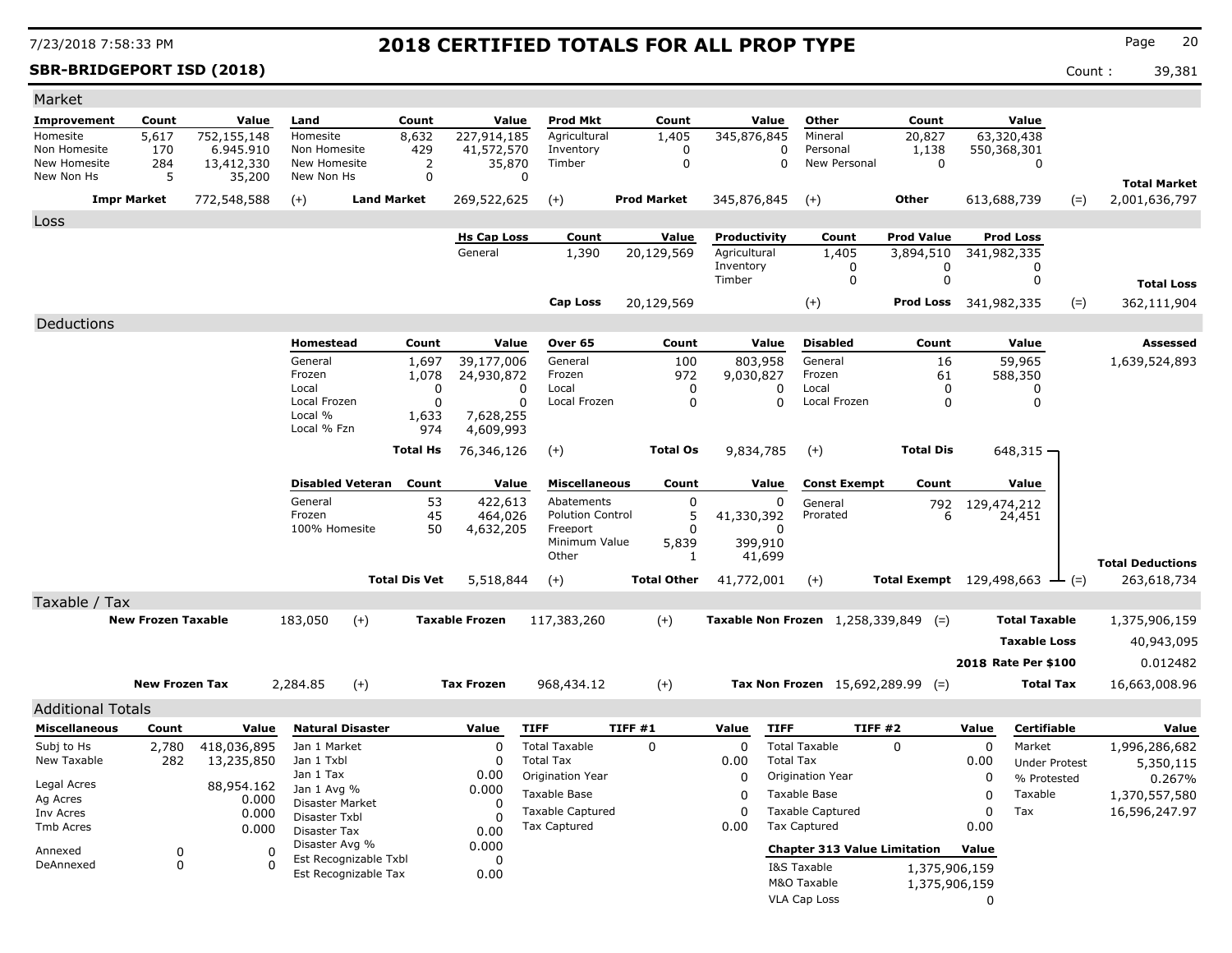## 7/23/2018 7:58:55 PM **2018 CERTIFIED TOTALS FOR ALL PROP TYPE** Page <sup>21</sup>

**SCH-CHICO ISD (2018)** Count : 20,522

| Market                       |                           |                        |                               |                         |                      |                               |                                          |        |                         |                              |                        |                                     |                                |             |                                     |       |                                    |
|------------------------------|---------------------------|------------------------|-------------------------------|-------------------------|----------------------|-------------------------------|------------------------------------------|--------|-------------------------|------------------------------|------------------------|-------------------------------------|--------------------------------|-------------|-------------------------------------|-------|------------------------------------|
| Improvement                  | Count                     | Value                  | Land                          |                         | Count                | Value                         | <b>Prod Mkt</b>                          |        | Count                   |                              | Value                  | Other                               | Count                          |             | Value                               |       |                                    |
| Homesite                     | 2,219                     | 231,275,435            | Homesite                      |                         | 2,839                | 101,383,026                   | Agricultural                             |        | 1,246                   | 266,017,475                  |                        | Mineral                             | 10,783                         |             | 44,950,653                          |       |                                    |
| Non Homesite<br>New Homesite | 141<br>295                | 4.515.830<br>6,387,600 | Non Homesite<br>New Homesite  |                         | 292<br>$1\,$         | 20,109,160<br>27,050          | Inventory<br>Timber                      |        | 0<br>$\mathbf{1}$       |                              | $\mathbf 0$<br>100,000 | Personal<br>New Personal            | 451<br>$\mathbf 0$             |             | 263,513,415<br>$\mathbf 0$          |       |                                    |
| New Non Hs                   | 13                        | 255,400                | New Non Hs                    |                         | 0                    |                               | 0                                        |        |                         |                              |                        |                                     |                                |             |                                     |       |                                    |
|                              | <b>Impr Market</b>        | 242,434,265            | $(+)$                         | <b>Land Market</b>      |                      | 121,519,236                   | $(+)$                                    |        | <b>Prod Market</b>      | 266,117,475                  |                        | $(+)$                               | <b>Other</b>                   |             | 308,464,068                         | $(=)$ | <b>Total Market</b><br>938,535,044 |
|                              |                           |                        |                               |                         |                      |                               |                                          |        |                         |                              |                        |                                     |                                |             |                                     |       |                                    |
| Loss                         |                           |                        |                               |                         |                      |                               |                                          |        |                         |                              |                        |                                     |                                |             |                                     |       |                                    |
|                              |                           |                        |                               |                         |                      | <b>Hs Cap Loss</b><br>General | Count<br>527                             |        | Value<br>4,203,458      | Productivity<br>Agricultural |                        | Count<br>1,246                      | <b>Prod Value</b><br>3,297,750 |             | <b>Prod Loss</b><br>262,719,725     |       |                                    |
|                              |                           |                        |                               |                         |                      |                               |                                          |        |                         | Inventory                    |                        | 0                                   | $\Omega$                       |             | 0                                   |       |                                    |
|                              |                           |                        |                               |                         |                      |                               |                                          |        |                         | Timber                       |                        | $\mathbf{1}$                        | 2,750                          |             | 97,250                              |       | <b>Total Loss</b>                  |
|                              |                           |                        |                               |                         |                      |                               | <b>Cap Loss</b>                          |        | 4,203,458               |                              |                        | $(+)$                               | <b>Prod Loss</b>               |             | 262,816,975                         | $(=)$ | 267,020,433                        |
| Deductions                   |                           |                        |                               |                         |                      |                               |                                          |        |                         |                              |                        |                                     |                                |             |                                     |       |                                    |
|                              |                           |                        | <b>Homestead</b>              |                         | Count                | Value                         | Over 65                                  |        | Count                   |                              | Value                  | <b>Disabled</b>                     | Count                          |             | Value                               |       | <b>Assessed</b>                    |
|                              |                           |                        | General                       |                         | 581                  | 12,945,475                    | General                                  |        | 25                      | 206,597                      |                        | General                             | 3                              |             | 15,861                              |       | 671,514,611                        |
|                              |                           |                        | Frozen                        |                         | 397                  | 8,771,690                     | Frozen                                   |        | 350                     | 3,145,120                    |                        | Frozen                              | 24                             |             | 140,001                             |       |                                    |
|                              |                           |                        | Local<br>Local Frozen         |                         | $\Omega$<br>$\Omega$ | 0<br>0                        | Local<br>Local Frozen                    |        | $\Omega$<br>$\mathbf 0$ |                              | 0<br>0                 | Local<br>Local Frozen               | 0<br>$\mathbf 0$               |             | 0<br>$\mathbf 0$                    |       |                                    |
|                              |                           |                        | Local %                       |                         | 0                    | 0                             |                                          |        |                         |                              |                        |                                     |                                |             |                                     |       |                                    |
|                              |                           |                        | Local % Fzn                   |                         | $\Omega$             | 0                             |                                          |        |                         |                              |                        |                                     |                                |             |                                     |       |                                    |
|                              |                           |                        |                               |                         | <b>Total Hs</b>      | 21,717,165                    | $(+)$                                    |        | <b>Total Os</b>         | 3,351,717                    |                        | $(+)$                               | <b>Total Dis</b>               |             | $155,862 -$                         |       |                                    |
|                              |                           |                        |                               |                         |                      |                               |                                          |        |                         |                              |                        |                                     |                                |             |                                     |       |                                    |
|                              |                           |                        | General                       | Disabled Veteran Count  |                      | Value                         | <b>Miscellaneous</b>                     |        | Count                   |                              | Value                  | <b>Const Exempt</b>                 | Count                          |             | Value                               |       |                                    |
|                              |                           |                        | Frozen                        |                         | 12<br>15             | 81,000<br>169,580             | Abatements<br><b>Polution Control</b>    |        | $\mathbf 0$<br>13       | 6,334,043                    | $\Omega$               | General<br>Prorated                 | 267<br>1                       |             | 35,257,167<br>90,055                |       |                                    |
|                              |                           |                        | 100% Homesite                 |                         | 18                   | 3,061,500                     | Freeport                                 |        | $\overline{2}$          |                              | 30,525                 |                                     |                                |             |                                     |       |                                    |
|                              |                           |                        |                               |                         |                      |                               | Minimum Value                            |        | 2,872                   |                              | 249,129                |                                     |                                |             |                                     |       |                                    |
|                              |                           |                        |                               |                         |                      |                               | Other                                    |        | $\mathbf 0$             |                              | 0                      |                                     |                                |             |                                     |       | <b>Total Deductions</b>            |
|                              |                           |                        |                               | <b>Total Dis Vet</b>    |                      | 3,312,080                     | $(+)$                                    |        | <b>Total Other</b>      | 6,613,697                    |                        | $(+)$                               | <b>Total Exempt</b>            |             | 35,347,222 $\rightarrow$ (=)        |       | 70,497,743                         |
| Taxable / Tax                |                           |                        |                               |                         |                      |                               |                                          |        |                         |                              |                        |                                     |                                |             |                                     |       |                                    |
|                              | <b>New Frozen Taxable</b> |                        | 101,430                       | $(+)$                   |                      | <b>Taxable Frozen</b>         | 38,385,047                               |        | $(+)$                   | <b>Taxable Non Frozen</b>    |                        |                                     | $562,530,391$ (=)              |             | <b>Total Taxable</b>                |       | 601,016,868                        |
|                              |                           |                        |                               |                         |                      |                               |                                          |        |                         |                              |                        |                                     |                                |             | <b>Taxable Loss</b>                 |       | 14,677,279                         |
|                              |                           |                        |                               |                         |                      |                               |                                          |        |                         |                              |                        |                                     |                                |             | 2018 Rate Per \$100                 |       | 0.0129                             |
|                              | <b>New Frozen Tax</b>     |                        | 1,209.76                      | $(+)$                   |                      | <b>Tax Frozen</b>             | 305,967.96                               |        | $(+)$                   |                              | <b>Tax Non Frozen</b>  |                                     | $7,256,602.98$ (=)             |             | <b>Total Tax</b>                    |       | 7,563,780.70                       |
|                              |                           |                        |                               |                         |                      |                               |                                          |        |                         |                              |                        |                                     |                                |             |                                     |       |                                    |
| <b>Additional Totals</b>     |                           |                        |                               |                         |                      |                               |                                          |        |                         |                              |                        |                                     |                                |             |                                     |       |                                    |
| <b>Miscellaneous</b>         | Count                     | Value                  |                               | <b>Natural Disaster</b> |                      | Value                         | <b>TIFF</b>                              | TIFF#1 |                         | Value                        | <b>TIFF</b>            | <b>TIFF #2</b>                      |                                | Value       | Certifiable                         |       | Value                              |
| Subj to Hs<br>New Taxable    | 979                       | 132,897,498            | Jan 1 Market<br>Jan 1 Txbl    |                         |                      | 0<br>0                        | <b>Total Taxable</b><br><b>Total Tax</b> |        | $\Omega$                | $\Omega$                     | <b>Total Tax</b>       | <b>Total Taxable</b>                | $\Omega$                       | $\Omega$    | Market                              |       | 938,527,499                        |
|                              | 299                       | 6,522,581              | Jan 1 Tax                     |                         |                      | 0.00                          | Origination Year                         |        |                         | 0.00<br>0                    |                        | Origination Year                    |                                | 0.00<br>0   | <b>Under Protest</b><br>% Protested |       | 7,545                              |
| Legal Acres                  |                           | 70,054.991             | Jan 1 Avg %                   |                         |                      | 0.000                         | Taxable Base                             |        |                         | $\Omega$                     |                        | Taxable Base                        |                                | $\mathbf 0$ | Taxable                             |       | 0.001%<br>601,009,666              |
| Ag Acres<br>Inv Acres        |                           | 0.000<br>0.000         | Disaster Market               |                         |                      | 0                             | <b>Taxable Captured</b>                  |        |                         | 0                            |                        | <b>Taxable Captured</b>             |                                | 0           | Tax                                 |       | 7,563,687.80                       |
| Tmb Acres                    |                           | 0.000                  | Disaster Txbl<br>Disaster Tax |                         |                      | 0<br>0.00                     | <b>Tax Captured</b>                      |        |                         | 0.00                         |                        | <b>Tax Captured</b>                 |                                | 0.00        |                                     |       |                                    |
|                              |                           |                        | Disaster Avg %                |                         |                      | 0.000                         |                                          |        |                         |                              |                        | <b>Chapter 313 Value Limitation</b> |                                | Value       |                                     |       |                                    |
| Annexed<br>DeAnnexed         | 0<br>$\mathbf 0$          |                        | $\Omega$<br>$\Omega$          | Est Recognizable Txbl   |                      | 0                             |                                          |        |                         |                              |                        | I&S Taxable                         |                                | 601,016,868 |                                     |       |                                    |
|                              |                           |                        |                               | Est Recognizable Tax    |                      | 0.00                          |                                          |        |                         |                              |                        | M&O Taxable                         |                                | 601,016,868 |                                     |       |                                    |
|                              |                           |                        |                               |                         |                      |                               |                                          |        |                         |                              |                        | <b>VLA Cap Loss</b>                 |                                | $\Omega$    |                                     |       |                                    |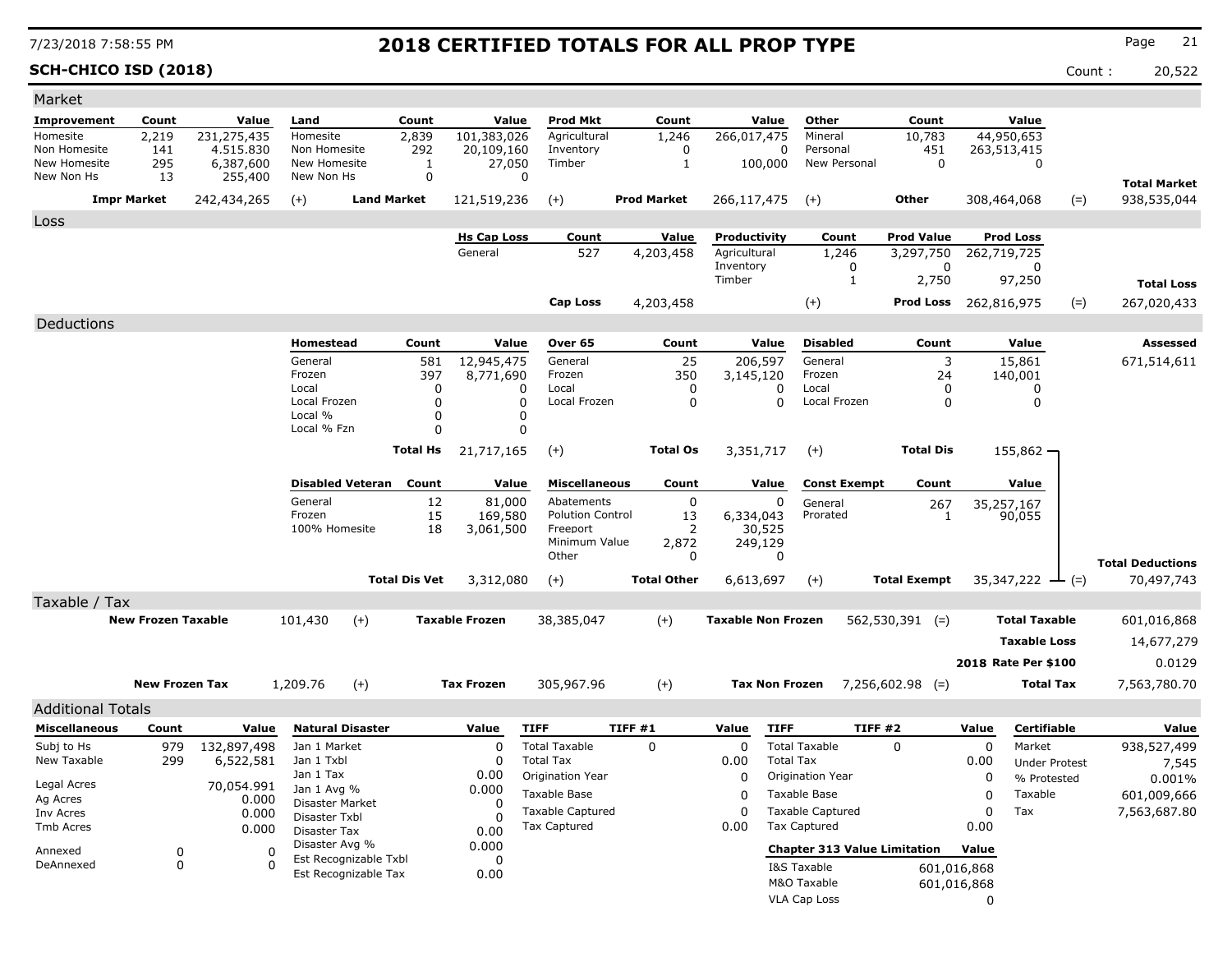**SDE-DECATUR ISD (2018)** Count : 70,350

| Market                       |                           |                                  |                                  |                                  |                                |                                          |                         |                     |                                               |                                 |             |                                |                         |
|------------------------------|---------------------------|----------------------------------|----------------------------------|----------------------------------|--------------------------------|------------------------------------------|-------------------------|---------------------|-----------------------------------------------|---------------------------------|-------------|--------------------------------|-------------------------|
| Improvement                  | Count                     | Value                            | Land                             | Count                            | Value                          | <b>Prod Mkt</b>                          | Count                   | Value               | Other                                         | Count                           |             | Value                          |                         |
| Homesite                     | 7,220                     | 1,298,549,049                    | Homesite                         | 8,179                            | 403,325,288                    | Agricultural                             | 2,774                   | 757,139,611         | Mineral                                       | 48,080                          |             | 407,330,461                    |                         |
| Non Homesite<br>New Homesite | 352<br>942                | 14.664.950<br>75,433,210         | Non Homesite<br>New Homesite     | 623<br>10                        | 54,559,702<br>662,780          | Inventory<br>Timber                      | $\Omega$<br>$\mathbf 0$ |                     | Personal<br>0<br>0<br>New Personal            | 1,744<br>$\mathbf 0$            |             | 467,795,206<br>0               |                         |
| New Non Hs                   | 39                        | 1,122,520                        | New Non Hs                       | $\mathbf 0$                      |                                | $\Omega$                                 |                         |                     |                                               |                                 |             |                                | <b>Total Market</b>     |
|                              |                           | <b>Impr Market</b> 1,389,769,729 | $(+)$                            | <b>Land Market</b>               | 458,547,770                    | $(+)$                                    | <b>Prod Market</b>      | 757,139,611         | $(+)$                                         | Other                           |             | 875,125,667<br>$(=)$           | 3,480,582,777           |
| Loss                         |                           |                                  |                                  |                                  |                                |                                          |                         |                     |                                               |                                 |             |                                |                         |
|                              |                           |                                  |                                  |                                  | <b>Hs Cap Loss</b>             | Count                                    | Value                   | Productivity        | Count                                         | <b>Prod Value</b>               |             | <b>Prod Loss</b>               |                         |
|                              |                           |                                  |                                  |                                  | General                        | 2,511                                    | 40,726,436              | Agricultural        | 2,774                                         | 6,551,440                       |             | 750,588,171                    |                         |
|                              |                           |                                  |                                  |                                  |                                |                                          |                         | Inventory           | 0                                             | 0                               |             | 0                              |                         |
|                              |                           |                                  |                                  |                                  |                                |                                          |                         | Timber              | $\Omega$                                      | $\mathbf 0$                     |             | $\mathbf 0$                    | <b>Total Loss</b>       |
|                              |                           |                                  |                                  |                                  |                                | <b>Cap Loss</b>                          | 40,726,436              |                     | $(+)$                                         | <b>Prod Loss</b> 750,588,171    |             | $(=)$                          | 791,314,607             |
| Deductions                   |                           |                                  |                                  |                                  |                                |                                          |                         |                     |                                               |                                 |             |                                |                         |
|                              |                           |                                  | Homestead                        | Count                            | Value                          | Over 65                                  | Count                   | Value               | <b>Disabled</b>                               | Count                           |             | Value                          | Assessed                |
|                              |                           |                                  | General                          | 2,639                            | 62,231,299                     | General                                  | 132                     | 1,239,110           | General                                       | 10                              |             | 96,339                         | 2,689,268,170           |
|                              |                           |                                  | Frozen<br>Local                  | 1,330                            | 31,561,288                     | Frozen<br>Local                          | 1,240<br>$\mathbf 0$    | 11,826,507          | Frozen<br>$\mathbf 0$<br>Local                | 66                              |             | 604,821                        |                         |
|                              |                           |                                  | Local Frozen                     |                                  | 0<br>$\Omega$                  | 0<br>0<br>Local Frozen                   | $\mathbf 0$             |                     | $\Omega$<br>Local Frozen                      | 0<br>0                          |             | 0<br>$\mathbf 0$               |                         |
|                              |                           |                                  | Local %                          |                                  | $\Omega$                       | 0                                        |                         |                     |                                               |                                 |             |                                |                         |
|                              |                           |                                  | Local % Fzn                      |                                  | $\mathbf 0$                    | 0                                        |                         |                     |                                               |                                 |             |                                |                         |
|                              |                           |                                  |                                  | <b>Total Hs</b>                  | 93,792,587                     | $(+)$                                    | <b>Total Os</b>         | 13,065,617          | $(+)$                                         | <b>Total Dis</b>                |             | 701,160 -                      |                         |
|                              |                           |                                  |                                  |                                  |                                |                                          |                         |                     |                                               |                                 |             |                                |                         |
|                              |                           |                                  | General                          | <b>Disabled Veteran</b><br>Count | Value                          | <b>Miscellaneous</b><br>Abatements       | Count                   | Value               | <b>Const Exempt</b><br>$\Omega$               | Count                           |             | Value                          |                         |
|                              |                           |                                  | Frozen                           |                                  | 81<br>679,480<br>65<br>709,699 | <b>Polution Control</b>                  | $\mathbf 0$<br>10       | 2,908,850           | General<br>Prorated                           | 764                             |             | 241,171,675<br>53,086          |                         |
|                              |                           |                                  | 100% Homesite                    |                                  | 42<br>8,555,042                | Freeport                                 | 6                       | 22,673,434          |                                               |                                 |             |                                |                         |
|                              |                           |                                  |                                  |                                  |                                | Minimum Value<br>Other                   | 6,608<br>$\Omega$       | 304,792             | $\mathbf 0$                                   |                                 |             |                                |                         |
|                              |                           |                                  |                                  |                                  |                                |                                          |                         |                     |                                               |                                 |             |                                | <b>Total Deductions</b> |
|                              |                           |                                  |                                  | <b>Total Dis Vet</b>             | 9,944,221                      | $(+)$                                    | <b>Total Other</b>      | 25,887,076          | $(+)$                                         | <b>Total Exempt</b> 241,224,761 |             | $-(-)$                         | 384,615,422             |
| Taxable / Tax                |                           |                                  |                                  |                                  |                                |                                          |                         |                     |                                               |                                 |             |                                |                         |
|                              | <b>New Frozen Taxable</b> |                                  | 1,232,370                        | $(+)$                            | <b>Taxable Frozen</b>          | 189,643,857                              | $(+)$                   |                     | <b>Taxable Non Frozen</b> $2,113,776,521$ (=) |                                 |             | <b>Total Taxable</b>           | 2,304,652,748           |
|                              |                           |                                  |                                  |                                  |                                |                                          |                         |                     |                                               |                                 |             | <b>Taxable Loss</b>            | 68,185,152              |
|                              |                           |                                  |                                  |                                  |                                |                                          |                         |                     |                                               |                                 |             | 2018 Rate Per \$100            | 0.0134                  |
|                              | <b>New Frozen Tax</b>     |                                  | 16,513.77                        | $(+)$                            | <b>Tax Frozen</b>              | 1,650,953.29                             | $(+)$                   |                     | Tax Non Frozen $28,301,198.72$ (=)            |                                 |             | <b>Total Tax</b>               | 29,968,665.78           |
|                              |                           |                                  |                                  |                                  |                                |                                          |                         |                     |                                               |                                 |             |                                |                         |
| <b>Additional Totals</b>     |                           |                                  |                                  |                                  |                                |                                          |                         |                     |                                               |                                 |             |                                |                         |
| <b>Miscellaneous</b>         | Count                     | Value                            | <b>Natural Disaster</b>          |                                  | Value                          | <b>TIFF</b>                              | TIFF#1                  | Value               | <b>TIFF</b>                                   | TIFF#2                          | Value       | Certifiable                    | Value                   |
| Subj to Hs<br>New Taxable    | 3,980<br>960              | 808,743,394<br>71,627,710        | Jan 1 Market<br>Jan 1 Txbl       |                                  | 0<br>0                         | <b>Total Taxable</b><br><b>Total Tax</b> | $\mathbf 0$             | $\mathbf 0$<br>0.00 | <b>Total Taxable</b><br><b>Total Tax</b>      | $\Omega$                        | 0<br>0.00   | Market<br><b>Under Protest</b> | 3,479,804,539           |
|                              |                           |                                  | Jan 1 Tax                        |                                  | 0.00                           | Origination Year                         |                         | $\Omega$            | Origination Year                              |                                 | $\Omega$    | % Protested                    | 778,238<br>0.022%       |
| Legal Acres<br>Ag Acres      |                           | 133,685.835<br>0.000             | Jan 1 Avg %                      |                                  | 0.000                          | Taxable Base                             |                         | $\Omega$            | Taxable Base                                  |                                 | $\Omega$    | Taxable                        | 2,303,957,743           |
| Inv Acres                    |                           | 0.000                            | Disaster Market<br>Disaster Txbl |                                  | 0<br>0                         | <b>Taxable Captured</b>                  |                         | $\mathbf 0$         | <b>Taxable Captured</b>                       |                                 | $\mathbf 0$ | Tax                            | 29,959,352.73           |
| Tmb Acres                    |                           | 0.000                            | Disaster Tax                     |                                  | 0.00                           | <b>Tax Captured</b>                      |                         | 0.00                | <b>Tax Captured</b>                           |                                 | 0.00        |                                |                         |
| Annexed                      | 0                         | $\Omega$                         | Disaster Avg %                   |                                  | 0.000                          |                                          |                         |                     | <b>Chapter 313 Value Limitation</b>           |                                 | Value       |                                |                         |
| DeAnnexed                    | $\Omega$                  | $\Omega$                         |                                  | Est Recognizable Txbl            | 0                              |                                          |                         |                     | I&S Taxable                                   | 2,304,652,748                   |             |                                |                         |
|                              |                           |                                  |                                  | Est Recognizable Tax             | 0.00                           |                                          |                         |                     | M&O Taxable                                   | 2,304,652,748                   |             |                                |                         |
|                              |                           |                                  |                                  |                                  |                                |                                          |                         |                     | VLA Cap Loss                                  |                                 | 0           |                                |                         |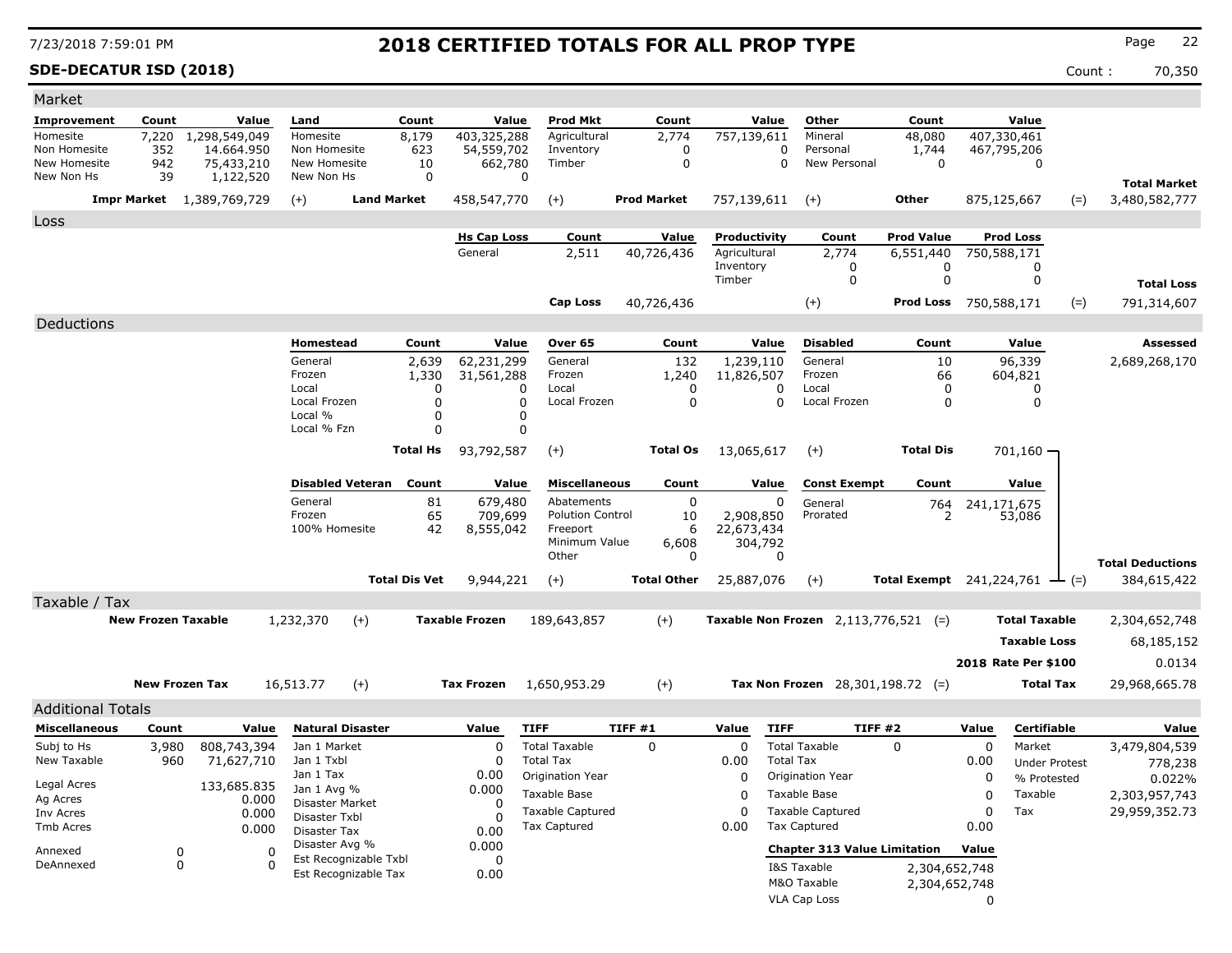## 7/23/2018 8:01:48 PM **2018 CERTIFIED TOTALS FOR ALL PROP TYPE** Page <sup>23</sup>

### **SJA-JACKSBORO ISD (2018)** Count : 1,486

| Market                     |                           |                |                                       |                      |                       |                                      |                    |                           |                                      |                     |                 |                              |                          |
|----------------------------|---------------------------|----------------|---------------------------------------|----------------------|-----------------------|--------------------------------------|--------------------|---------------------------|--------------------------------------|---------------------|-----------------|------------------------------|--------------------------|
| <b>Improvement</b>         | Count                     | Value          | Land                                  | Count                | Value                 | <b>Prod Mkt</b>                      | Count              | Value                     | Other                                | Count               |                 | Value                        |                          |
| Homesite                   | 132                       | 10,191,770     | Homesite                              | 739                  | 47,074,670            | Agricultural                         | 13                 | 11,354,050                | Mineral                              | 424                 |                 | 3,248,455                    |                          |
| Non Homesite               | 2                         | 17,980         | Non Homesite                          | 0                    | 0                     | Inventory                            | $\mathbf 0$        | 0                         | Personal                             | 40                  |                 | 1,160,242                    |                          |
| New Homesite<br>New Non Hs | 21<br>0                   | 957,770<br>0   | New Homesite<br>New Non Hs            | 0<br>0               | 0<br>0                | Timber                               | $\mathbf 0$        | 0                         | New Personal                         | 0                   |                 | 0                            |                          |
|                            |                           |                |                                       |                      |                       |                                      |                    |                           |                                      |                     |                 |                              | <b>Total Market</b>      |
|                            | <b>Impr Market</b>        | 11,167,520     | $(+)$                                 | <b>Land Market</b>   | 47,074,670            | $(+)$                                | <b>Prod Market</b> | 11,354,050                | $(+)$                                | Other               |                 | 4,408,697<br>$(=)$           | 74,004,937               |
| Loss                       |                           |                |                                       |                      |                       |                                      |                    |                           |                                      |                     |                 |                              |                          |
|                            |                           |                |                                       |                      | <b>Hs Cap Loss</b>    | Count                                | Value              | Productivity              | Count                                | <b>Prod Value</b>   |                 | <b>Prod Loss</b>             |                          |
|                            |                           |                |                                       |                      | General               | 21                                   | 280,680            | Agricultural<br>Inventory | 13<br>0                              | 150,300<br>0        |                 | 11,203,750<br>0              |                          |
|                            |                           |                |                                       |                      |                       |                                      |                    | Timber                    | 0                                    | 0                   |                 | 0                            | <b>Total Loss</b>        |
|                            |                           |                |                                       |                      |                       |                                      |                    |                           |                                      | <b>Prod Loss</b>    |                 |                              |                          |
|                            |                           |                |                                       |                      |                       | <b>Cap Loss</b>                      | 280,680            |                           | $(+)$                                |                     |                 | $(=)$<br>11,203,750          | 11,484,430               |
| Deductions                 |                           |                |                                       |                      |                       |                                      |                    |                           |                                      |                     |                 |                              |                          |
|                            |                           |                | Homestead                             | Count                | Value                 | Over 65                              | Count              | Value                     | <b>Disabled</b>                      | Count               |                 | Value                        | <b>Assessed</b>          |
|                            |                           |                | General                               | 23                   | 424,999               | General                              | 2                  | 20,000                    | General                              | 0                   |                 | 0                            | 62,520,507               |
|                            |                           |                | Frozen<br>Local                       | 18<br>$\Omega$       | 375,000<br>0          | Frozen<br>Local                      | 14<br>0            | 120,000<br>0              | Frozen<br>Local                      | 4<br><sup>0</sup>   |                 | 30,000<br>0                  |                          |
|                            |                           |                | Local Frozen                          | $\Omega$             | 0                     | Local Frozen                         | 0                  | $\Omega$                  | Local Frozen                         | 0                   |                 | 0                            |                          |
|                            |                           |                | Local %                               | 0                    | 0                     |                                      |                    |                           |                                      |                     |                 |                              |                          |
|                            |                           |                | Local % Fzn                           | $\Omega$             | 0                     |                                      |                    |                           |                                      |                     |                 |                              |                          |
|                            |                           |                |                                       | <b>Total Hs</b>      | 799,999               | $^{(+)}$                             | <b>Total Os</b>    | 140,000                   | $(+)$                                | <b>Total Dis</b>    |                 | $30,000 -$                   |                          |
|                            |                           |                | <b>Disabled Veteran</b> Count         |                      |                       | <b>Miscellaneous</b>                 | Count              | Value                     | <b>Const Exempt</b>                  | Count               |                 | Value                        |                          |
|                            |                           |                | General                               | 1                    | Value<br>12,000       | Abatements                           | 0                  | 0                         |                                      |                     |                 |                              |                          |
|                            |                           |                | Frozen                                | 0                    | 0                     | <b>Polution Control</b>              | 0                  | 0                         | General<br>Prorated                  | 112<br>0            |                 | 42,486,988<br>0              |                          |
|                            |                           |                | 100% Homesite                         | 2                    | 204,740               | Freeport                             | 0                  | 0                         |                                      |                     |                 |                              |                          |
|                            |                           |                |                                       |                      |                       | Minimum Value<br>Other               | 76<br>0            | 7,339<br>0                |                                      |                     |                 |                              |                          |
|                            |                           |                |                                       |                      |                       |                                      |                    |                           |                                      |                     |                 |                              | <b>Total Deductions</b>  |
|                            |                           |                |                                       | <b>Total Dis Vet</b> | 216,740               | $(+)$                                | <b>Total Other</b> | 7,339                     | $(+)$                                | <b>Total Exempt</b> |                 | 42,486,988 $\rightarrow$ (=) | 43,681,066               |
| Taxable / Tax              |                           |                |                                       |                      |                       |                                      |                    |                           |                                      |                     |                 |                              |                          |
|                            | <b>New Frozen Taxable</b> |                | $(+)$<br>160,320                      |                      | <b>Taxable Frozen</b> | 1,521,120                            | $(+)$              | <b>Taxable Non Frozen</b> |                                      | $17,158,001$ (=)    |                 | <b>Total Taxable</b>         | 18,839,441               |
|                            |                           |                |                                       |                      |                       |                                      |                    |                           |                                      |                     |                 | <b>Taxable Loss</b>          | 607,110                  |
|                            |                           |                |                                       |                      |                       |                                      |                    |                           |                                      |                     |                 | 2018 Rate Per \$100          | 0.015                    |
|                            | <b>New Frozen Tax</b>     |                | 2,404.80<br>$(+)$                     |                      | <b>Tax Frozen</b>     | 13,710.25                            | $(+)$              | <b>Tax Non Frozen</b>     |                                      | $257,369.92$ (=)    |                 | Total Tax                    | 273,484.97               |
|                            |                           |                |                                       |                      |                       |                                      |                    |                           |                                      |                     |                 |                              |                          |
| <b>Additional Totals</b>   |                           |                |                                       |                      |                       |                                      |                    |                           |                                      |                     |                 |                              |                          |
| <b>Miscellaneous</b>       | Count                     | Value          | <b>Natural Disaster</b>               |                      | Value                 | <b>TIFF</b>                          | TIFF #1            | Value<br><b>TIFF</b>      |                                      | <b>TIFF #2</b>      | Value           | Certifiable                  | Value                    |
| Subj to Hs                 | 41                        | 4,551,940      | Jan 1 Market                          |                      | $\Omega$              | <b>Total Taxable</b>                 | 0                  | 0                         | <b>Total Taxable</b>                 | 0                   | 0               | Market                       | 74,004,937               |
| New Taxable                | 21                        | 934,201        | Jan 1 Txbl<br>Jan 1 Tax               |                      | 0<br>0.00             | <b>Total Tax</b><br>Origination Year |                    | 0.00<br>0                 | <b>Total Tax</b><br>Origination Year |                     | 0.00            | <b>Under Protest</b>         | 0                        |
| Legal Acres                |                           | 11,200.632     | Jan 1 Avg %                           |                      | 0.000                 | Taxable Base                         |                    |                           | Taxable Base                         |                     | 0               | % Protested<br>Taxable       | 0%                       |
| Ag Acres                   |                           | 0.000          | Disaster Market                       |                      | 0                     | <b>Taxable Captured</b>              |                    | 0<br>0                    | <b>Taxable Captured</b>              |                     | 0<br>0          | Tax                          | 18,839,441<br>273,484.97 |
| Inv Acres<br>Tmb Acres     |                           | 0.000<br>0.000 | Disaster Txbl                         |                      | n                     | <b>Tax Captured</b>                  |                    | 0.00                      | <b>Tax Captured</b>                  |                     | 0.00            |                              |                          |
|                            |                           |                | <b>Disaster Tax</b><br>Disaster Avg % |                      | 0.00<br>0.000         |                                      |                    |                           |                                      |                     |                 |                              |                          |
| Annexed<br>DeAnnexed       | 0<br>0                    | 0<br>0         | Est Recognizable Txbl                 |                      | 0                     |                                      |                    |                           | <b>Chapter 313 Value Limitation</b>  |                     | Value           |                              |                          |
|                            |                           |                | Est Recognizable Tax                  |                      | 0.00                  |                                      |                    |                           | I&S Taxable<br>M&O Taxable           |                     | 18,839,441      |                              |                          |
|                            |                           |                |                                       |                      |                       |                                      |                    |                           | VLA Cap Loss                         |                     | 18,839,441<br>0 |                              |                          |
|                            |                           |                |                                       |                      |                       |                                      |                    |                           |                                      |                     |                 |                              |                          |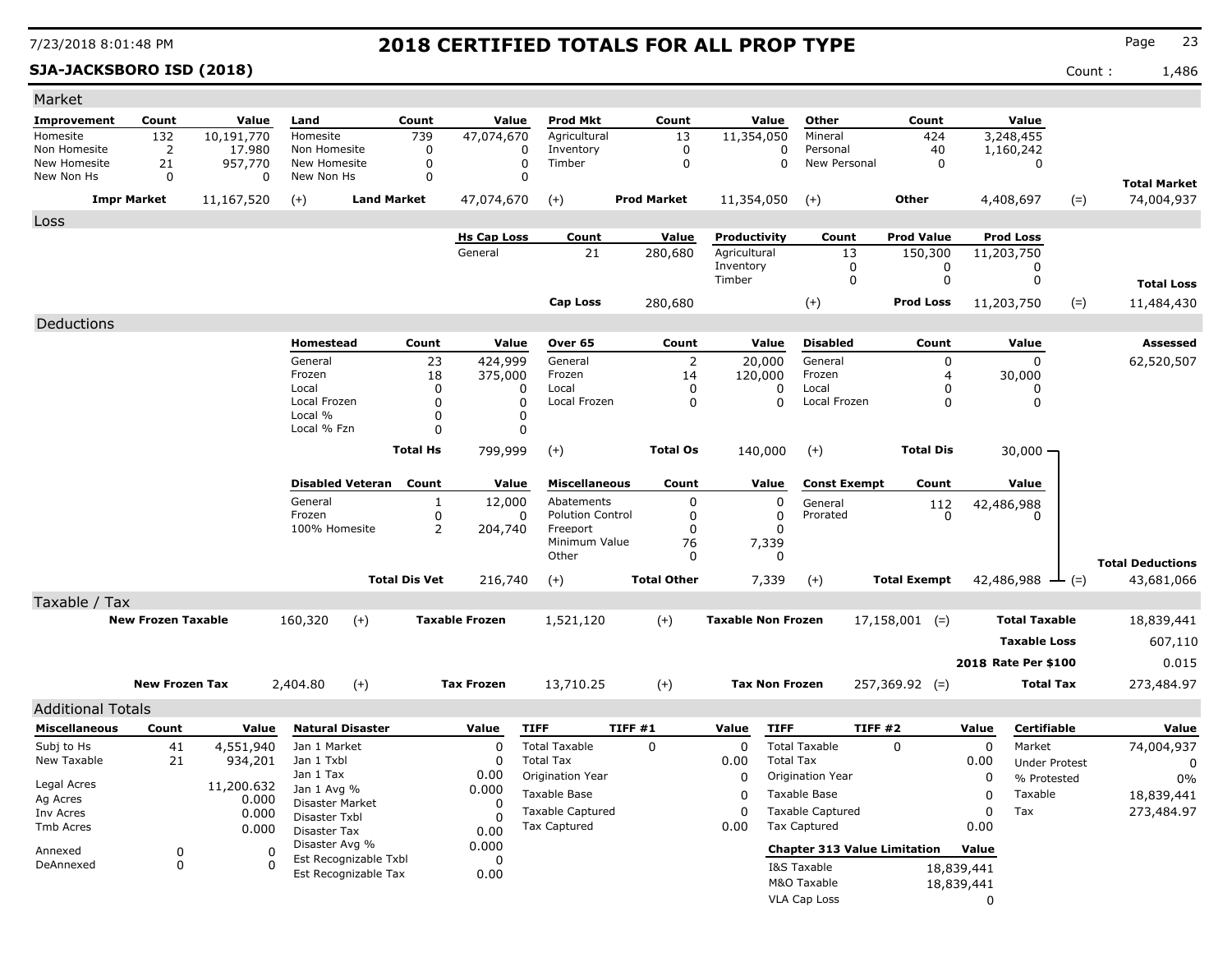## 7/23/2018 8:01:48 PM **2018 CERTIFIED TOTALS FOR ALL PROP TYPE** Page <sup>24</sup>

**SKR-KRUM ISD (2018)** Count : 93

| Market                     |                           |                |                                |                      |                         |                           |                      |                           |                                     |                     |                     |                      |                                   |
|----------------------------|---------------------------|----------------|--------------------------------|----------------------|-------------------------|---------------------------|----------------------|---------------------------|-------------------------------------|---------------------|---------------------|----------------------|-----------------------------------|
| Improvement                | Count                     | Value          | Land                           | Count                | Value                   | <b>Prod Mkt</b>           | Count                | Value                     | Other                               | Count               | Value               |                      |                                   |
| Homesite                   | 7                         | 415,590        | Homesite                       | 5                    | 47,760                  | Agricultural              | 24                   | 2,825,960                 | Mineral                             | $\overline{55}$     | 410,161             |                      |                                   |
| Non Homesite               | 1                         | 81,840         | Non Homesite                   | $\Omega$             | 0                       | Inventory                 | $\mathbf 0$          | 0                         | Personal                            | 13                  | 136,201             |                      |                                   |
| New Homesite<br>New Non Hs | 3<br>0                    | 210,010<br>0   | New Homesite<br>New Non Hs     | $\Omega$<br>$\Omega$ | $\mathbf 0$<br>$\Omega$ | Timber                    | $\mathbf 0$          | 0                         | New Personal                        | 0                   |                     | 0                    |                                   |
|                            |                           |                |                                |                      |                         |                           |                      |                           |                                     |                     |                     |                      | <b>Total Market</b>               |
|                            | <b>Impr Market</b>        | 707,440        | $(+)$                          | <b>Land Market</b>   | 47,760                  | $(+)$                     | <b>Prod Market</b>   | 2,825,960                 | $^{(+)}$                            | Other               | 546,362             | $(=)$                | 4,127,522                         |
| Loss                       |                           |                |                                |                      |                         |                           |                      |                           |                                     |                     |                     |                      |                                   |
|                            |                           |                |                                |                      | <b>Hs Cap Loss</b>      | Count                     | Value                | Productivity              | Count                               | <b>Prod Value</b>   | <b>Prod Loss</b>    |                      |                                   |
|                            |                           |                |                                |                      | General                 | $\mathbf{1}$              | 13,370               | Agricultural              | 24                                  | 22,270              | 2,803,690           |                      |                                   |
|                            |                           |                |                                |                      |                         |                           |                      | Inventory<br>Timber       | 0<br>0                              | 0<br>0              |                     | 0<br>0               |                                   |
|                            |                           |                |                                |                      |                         |                           |                      |                           |                                     |                     |                     |                      | <b>Total Loss</b>                 |
|                            |                           |                |                                |                      |                         | <b>Cap Loss</b>           | 13,370               |                           | $(+)$                               | <b>Prod Loss</b>    | 2,803,690           | $(=)$                | 2,817,060                         |
| Deductions                 |                           |                |                                |                      |                         |                           |                      |                           |                                     |                     |                     |                      |                                   |
|                            |                           |                | Homestead                      | Count                | Value                   | Over 65                   | Count                | Value                     | <b>Disabled</b>                     | Count               | Value               |                      | Assessed                          |
|                            |                           |                | General                        | 1                    | 25,000                  | General                   | 0                    | $\Omega$                  | General                             | 0                   |                     | 0                    | 1,310,462                         |
|                            |                           |                | Frozen<br>Local                | 1<br>0               | 25,000                  | Frozen<br>Local           | 1                    | 10,000                    | Frozen                              | 0                   |                     | 0                    |                                   |
|                            |                           |                | Local Frozen                   | 0                    | 0<br>$\Omega$           | Local Frozen              | $\Omega$<br>$\Omega$ | 0<br>$\Omega$             | Local<br>Local Frozen               | 0<br>0              |                     | 0<br>0               |                                   |
|                            |                           |                | Local %                        | 0                    | 0                       |                           |                      |                           |                                     |                     |                     |                      |                                   |
|                            |                           |                | Local % Fzn                    | 0                    | 0                       |                           |                      |                           |                                     |                     |                     |                      |                                   |
|                            |                           |                |                                | <b>Total Hs</b>      | 50,000                  | $(+)$                     | <b>Total Os</b>      | 10,000                    | $(+)$                               | <b>Total Dis</b>    |                     | 0 -                  |                                   |
|                            |                           |                |                                |                      |                         |                           |                      |                           |                                     |                     |                     |                      |                                   |
|                            |                           |                | <b>Disabled Veteran</b>        | Count                | Value                   | <b>Miscellaneous</b>      | Count                | Value                     | <b>Const Exempt</b>                 | Count               | Value               |                      |                                   |
|                            |                           |                | General                        | 0                    | 0                       | Abatements                | 0                    | 0                         | General                             | 0                   |                     | 0                    |                                   |
|                            |                           |                | Frozen                         | 0                    | 0                       | <b>Polution Control</b>   | $\Omega$             | 0                         | Prorated                            | 0                   |                     | 0                    |                                   |
|                            |                           |                | 100% Homesite                  | 0                    | $\Omega$                | Freeport<br>Minimum Value | $\Omega$<br>21       | 0<br>1,786                |                                     |                     |                     |                      |                                   |
|                            |                           |                |                                |                      |                         | Other                     | 0                    | $\Omega$                  |                                     |                     |                     |                      |                                   |
|                            |                           |                |                                | <b>Total Dis Vet</b> | 0                       | $(+)$                     | <b>Total Other</b>   | 1,786                     | $(+)$                               | <b>Total Exempt</b> |                     | $0 \perp (=)$        | <b>Total Deductions</b><br>61,786 |
| Taxable / Tax              |                           |                |                                |                      |                         |                           |                      |                           |                                     |                     |                     |                      |                                   |
|                            | <b>New Frozen Taxable</b> |                | $(+)$<br>0                     |                      | <b>Taxable Frozen</b>   | 9,330                     | $(+)$                | <b>Taxable Non Frozen</b> |                                     | $1,239,346$ (=)     |                     | <b>Total Taxable</b> | 1,248,676                         |
|                            |                           |                |                                |                      |                         |                           |                      |                           |                                     |                     |                     |                      |                                   |
|                            |                           |                |                                |                      |                         |                           |                      |                           |                                     |                     |                     | <b>Taxable Loss</b>  | -3                                |
|                            |                           |                |                                |                      |                         |                           |                      |                           |                                     |                     | 2018 Rate Per \$100 |                      | 0.0154                            |
|                            | <b>New Frozen Tax</b>     |                | 0.00<br>$(+)$                  |                      | <b>Tax Frozen</b>       | 143.68                    | $(+)$                | <b>Tax Non Frozen</b>     |                                     | $19,085.97$ (=)     |                     | <b>Total Tax</b>     | 19,229.65                         |
| <b>Additional Totals</b>   |                           |                |                                |                      |                         |                           |                      |                           |                                     |                     |                     |                      |                                   |
| <b>Miscellaneous</b>       | Count                     | Value          | <b>Natural Disaster</b>        |                      | Value                   | <b>TIFF</b>               | TIFF #1              | Value<br><b>TIFF</b>      |                                     | TIFF#2              | Value               | Certifiable          | Value                             |
| Subj to Hs                 | 2                         | 244,690        | Jan 1 Market                   |                      | 0                       | <b>Total Taxable</b>      | 0                    | 0                         | <b>Total Taxable</b>                | 0                   | 0                   | Market               | 4,127,522                         |
| New Taxable                | 3                         | 210,010        | Jan 1 Txbl                     |                      | 0                       | <b>Total Tax</b>          |                      | 0.00                      | <b>Total Tax</b>                    |                     | 0.00                | <b>Under Protest</b> | 0                                 |
|                            |                           |                | Jan 1 Tax                      |                      | 0.00                    | Origination Year          |                      | 0                         | Origination Year                    |                     | 0                   | % Protested          | $0\%$                             |
| Legal Acres                |                           | 373.686        | Jan 1 Avg %                    |                      | 0.000                   | Taxable Base              |                      | 0                         | Taxable Base                        |                     | 0                   | Taxable              | 1,248,676                         |
| Ag Acres<br>Inv Acres      |                           | 0.000<br>0.000 | Disaster Market                |                      | 0                       | <b>Taxable Captured</b>   |                      | 0                         | Taxable Captured                    |                     | Tax<br>0            |                      | 19,229.65                         |
| Tmb Acres                  |                           | 0.000          | Disaster Txbl                  |                      | <sup>0</sup>            | Tax Captured              |                      | 0.00                      | <b>Tax Captured</b>                 |                     | 0.00                |                      |                                   |
|                            |                           |                | Disaster Tax<br>Disaster Avg % |                      | 0.00<br>0.000           |                           |                      |                           |                                     |                     |                     |                      |                                   |
| Annexed                    | 0                         | 0              | Est Recognizable Txbl          |                      | 0                       |                           |                      |                           | <b>Chapter 313 Value Limitation</b> |                     | Value               |                      |                                   |
| DeAnnexed                  | 0                         | $\Omega$       | Est Recognizable Tax           |                      | 0.00                    |                           |                      |                           | I&S Taxable                         |                     | 1,248,676           |                      |                                   |
|                            |                           |                |                                |                      |                         |                           |                      |                           | M&O Taxable                         |                     | 1,248,676           |                      |                                   |
|                            |                           |                |                                |                      |                         |                           |                      |                           | VLA Cap Loss                        |                     | 0                   |                      |                                   |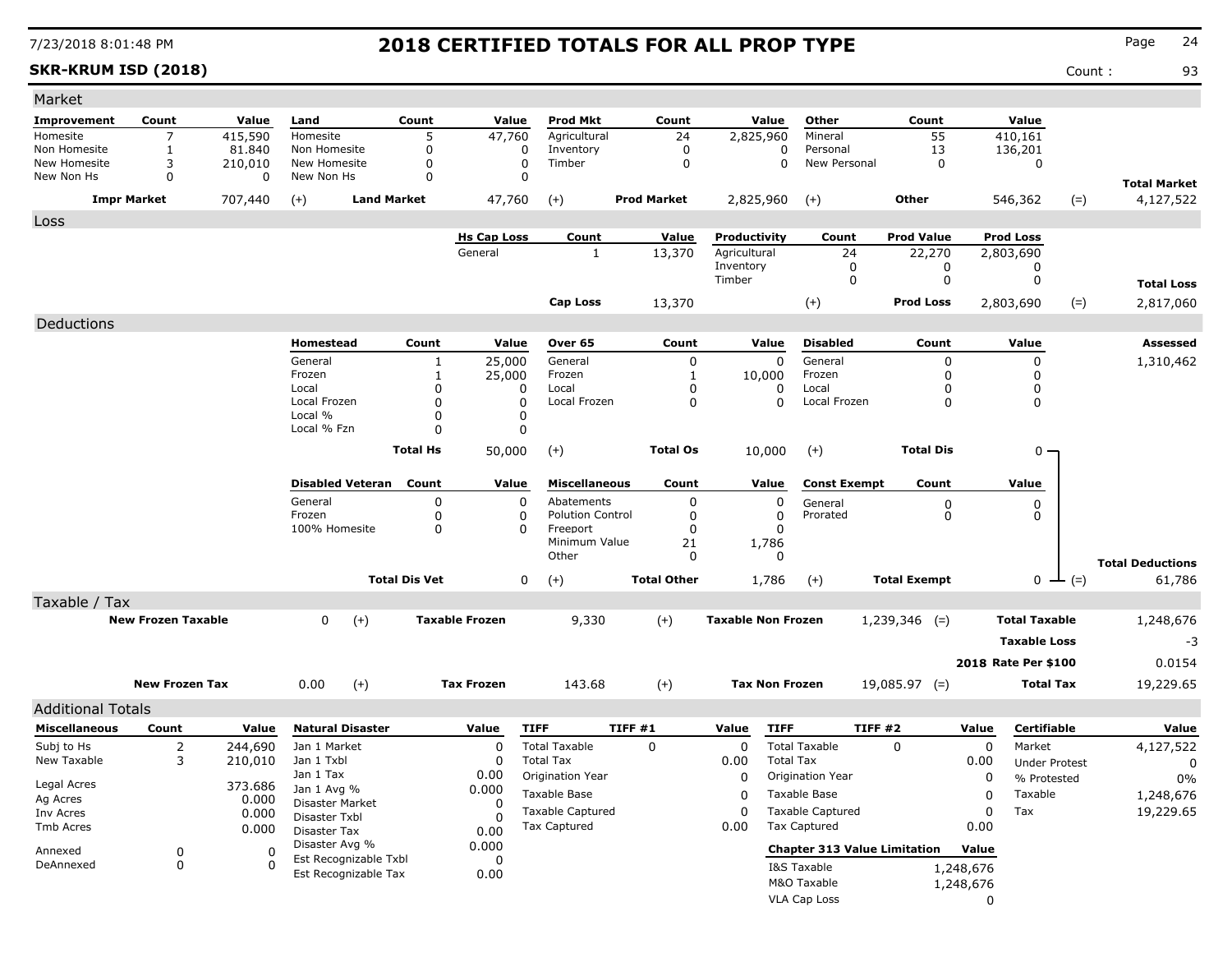## 7/23/2018 8:01:48 PM **2018 CERTIFIED TOTALS FOR ALL PROP TYPE** Page <sup>25</sup>

### **SNW-NORTHWEST ISD (2018)** Count : 57,173

| Market                       |                           |                           |                                |                         |                 |                       |                                          |        |                    |              |                  |                                               |                                |           |                              |       |                                      |
|------------------------------|---------------------------|---------------------------|--------------------------------|-------------------------|-----------------|-----------------------|------------------------------------------|--------|--------------------|--------------|------------------|-----------------------------------------------|--------------------------------|-----------|------------------------------|-------|--------------------------------------|
| <b>Improvement</b>           | Count                     | Value                     | Land                           | Count                   |                 | Value                 | <b>Prod Mkt</b>                          |        | Count              |              | Value            | Other                                         | Count                          |           | Value                        |       |                                      |
| Homesite                     | 3,995                     | 583,031,855               | Homesite                       | 4,380                   |                 | 175,733,752           | Agricultural                             |        | 811                | 253,068,947  |                  | Mineral                                       | 41,991                         |           | 222,953,099                  |       |                                      |
| Non Homesite<br>New Homesite | 146<br>335                | 6.115.580<br>17,245,596   | Non Homesite<br>New Homesite   |                         | 239<br>2        | 20,672,677<br>91,170  | Inventory<br>Timber                      |        | 0<br>$\mathbf 0$   |              | 0<br>0           | Personal<br>New Personal                      | 853<br>$\mathbf 0$             |           | 189,558,833<br>0             |       |                                      |
| New Non Hs                   | 7                         | 334,530                   | New Non Hs                     |                         | 0               |                       | 0                                        |        |                    |              |                  |                                               |                                |           |                              |       |                                      |
|                              | <b>Impr Market</b>        | 606,727,561               | $(+)$                          | <b>Land Market</b>      |                 | 196,497,599           | $(+)$                                    |        | <b>Prod Market</b> | 253,068,947  |                  | $(+)$                                         | Other                          |           | 412,511,932                  | $(=)$ | <b>Total Market</b><br>1,468,806,039 |
|                              |                           |                           |                                |                         |                 |                       |                                          |        |                    |              |                  |                                               |                                |           |                              |       |                                      |
| Loss                         |                           |                           |                                |                         |                 | <b>Hs Cap Loss</b>    | Count                                    |        | <u>Value</u>       | Productivity |                  | Count                                         | <b>Prod Value</b>              |           | <b>Prod Loss</b>             |       |                                      |
|                              |                           |                           |                                |                         |                 | General               | 1,214                                    |        | 21,528,375         | Agricultural |                  | 811                                           | 1,837,770                      |           | 251,231,177                  |       |                                      |
|                              |                           |                           |                                |                         |                 |                       |                                          |        |                    | Inventory    |                  | 0                                             | 0                              |           | 0                            |       |                                      |
|                              |                           |                           |                                |                         |                 |                       |                                          |        |                    | Timber       |                  | 0                                             | 0                              |           | 0                            |       | <b>Total Loss</b>                    |
|                              |                           |                           |                                |                         |                 |                       | Cap Loss                                 |        | 21,528,375         |              |                  | $(+)$                                         | <b>Prod Loss</b> 251,231,177   |           |                              | $(=)$ | 272,759,552                          |
| Deductions                   |                           |                           |                                |                         |                 |                       |                                          |        |                    |              |                  |                                               |                                |           |                              |       |                                      |
|                              |                           |                           | Homestead                      |                         | Count           | Value                 | Over 65                                  |        | Count              |              | Value            | <b>Disabled</b>                               | Count                          |           | Value                        |       | Assessed                             |
|                              |                           |                           | General                        |                         | 1,691           | 39,851,450            | General                                  |        | 50                 |              | 481,546          | General                                       | 8                              |           | 60,000                       |       | 1,196,046,487                        |
|                              |                           |                           | Frozen<br>Local                |                         | 655             | 14,825,898            | Frozen<br>Local                          |        | 555                | 5,119,338    |                  | Frozen<br>Local                               | 65                             |           | 513,870                      |       |                                      |
|                              |                           |                           | Local Frozen                   |                         | 0<br>$\Omega$   | 0<br>0                | Local Frozen                             |        | 0<br>0             |              | 0<br>$\Omega$    | Local Frozen                                  | 0<br>$\Omega$                  |           | 0<br>0                       |       |                                      |
|                              |                           |                           | Local %                        |                         | $\Omega$        | 0                     |                                          |        |                    |              |                  |                                               |                                |           |                              |       |                                      |
|                              |                           |                           | Local % Fzn                    |                         | $\Omega$        | 0                     |                                          |        |                    |              |                  |                                               |                                |           |                              |       |                                      |
|                              |                           |                           |                                |                         | <b>Total Hs</b> | 54,677,348            | $(+)$                                    |        | <b>Total Os</b>    | 5,600,884    |                  | $(+)$                                         | <b>Total Dis</b>               |           | 573,870 -                    |       |                                      |
|                              |                           |                           |                                | <b>Disabled Veteran</b> | Count           | Value                 | <b>Miscellaneous</b>                     |        | Count              |              | Value            | <b>Const Exempt</b>                           | Count                          |           | Value                        |       |                                      |
|                              |                           |                           | General                        |                         | 54              | 447,370               | Abatements                               |        | 0                  |              | 0                | General                                       | 271                            |           | 38,227,286                   |       |                                      |
|                              |                           |                           | Frozen                         |                         | 27              | 280,052               | <b>Polution Control</b>                  |        | $\overline{4}$     | 2,155,623    |                  | Prorated                                      | 1                              |           | 19,096                       |       |                                      |
|                              |                           |                           | 100% Homesite                  |                         | 30              | 4,915,044             | Freeport<br>Minimum Value                |        | 5<br>2,374         | 7,221,888    | 90,012           |                                               |                                |           |                              |       |                                      |
|                              |                           |                           |                                |                         |                 |                       | Other                                    |        | 0                  |              | 0                |                                               |                                |           |                              |       | <b>Total Deductions</b>              |
|                              |                           |                           |                                | <b>Total Dis Vet</b>    |                 | 5,642,466             | $(+)$                                    |        | <b>Total Other</b> | 9,467,523    |                  | $(+)$                                         | <b>Total Exempt</b>            |           | 38,246,382 $\rightarrow$ (=) |       | 114,208,473                          |
| Taxable / Tax                |                           |                           |                                |                         |                 |                       |                                          |        |                    |              |                  |                                               |                                |           |                              |       |                                      |
|                              | <b>New Frozen Taxable</b> |                           | 445,670                        | $(+)$                   |                 | <b>Taxable Frozen</b> | 78,773,168                               |        | $(+)$              |              |                  | <b>Taxable Non Frozen</b> $1,002,619,176$ (=) |                                |           | <b>Total Taxable</b>         |       | 1,081,838,014                        |
|                              |                           |                           |                                |                         |                 |                       |                                          |        |                    |              |                  |                                               |                                |           | <b>Taxable Loss</b>          |       | 29,143,984                           |
|                              |                           |                           |                                |                         |                 |                       |                                          |        |                    |              |                  |                                               |                                |           | 2018 Rate Per \$100          |       | 0.0149                               |
|                              | <b>New Frozen Tax</b>     |                           | 6,640.49                       | $(+)$                   |                 | <b>Tax Frozen</b>     | 740,688.73                               |        | $(+)$              |              |                  | Tax Non Frozen $14,937,811.82$ (=)            |                                |           | Total Tax                    |       | 15,685,141.04                        |
|                              |                           |                           |                                |                         |                 |                       |                                          |        |                    |              |                  |                                               |                                |           |                              |       |                                      |
| <b>Additional Totals</b>     |                           |                           |                                |                         |                 |                       |                                          |        |                    |              |                  |                                               |                                |           |                              |       |                                      |
| <b>Miscellaneous</b>         | Count                     | Value                     |                                | <b>Natural Disaster</b> |                 | Value                 | <b>TIFF</b>                              | TIFF#1 |                    | Value        | <b>TIFF</b>      | TIFF#2                                        |                                | Value     | Certifiable                  |       | Value                                |
| Subj to Hs<br>New Taxable    | 2,349<br>333              | 447,237,518<br>17,611,726 | Jan 1 Market<br>Jan 1 Txbl     |                         |                 | 0<br>0                | <b>Total Taxable</b><br><b>Total Tax</b> |        | 0                  | 0<br>0.00    | <b>Total Tax</b> | <b>Total Taxable</b>                          | 0                              | 0         | Market                       |       | 1,467,824,851                        |
|                              |                           |                           | Jan 1 Tax                      |                         |                 | 0.00                  | Origination Year                         |        |                    | 0            |                  | Origination Year                              |                                | 0.00<br>0 | <b>Under Protest</b>         |       | 981,188                              |
| Legal Acres                  |                           | 37,106.948                | Jan 1 Avg %                    |                         |                 | 0.000                 | Taxable Base                             |        |                    | 0            |                  | Taxable Base                                  |                                | 0         | % Protested<br>Taxable       |       | 0.067%<br>1,080,857,373              |
| Ag Acres<br>Inv Acres        |                           | 0.000<br>0.000            | Disaster Market                |                         |                 | 0                     | <b>Taxable Captured</b>                  |        |                    | 0            |                  | <b>Taxable Captured</b>                       |                                | 0         | Tax                          |       | 15,670,529.60                        |
| Tmb Acres                    |                           | 0.000                     | Disaster Txbl                  |                         |                 | $\Omega$              | Tax Captured                             |        |                    | 0.00         |                  | Tax Captured                                  |                                | 0.00      |                              |       |                                      |
|                              |                           |                           | Disaster Tax<br>Disaster Avg % |                         |                 | 0.00<br>0.000         |                                          |        |                    |              |                  |                                               |                                |           |                              |       |                                      |
| Annexed<br>DeAnnexed         | 0<br>0                    |                           | 0<br>0                         | Est Recognizable Txbl   |                 | 0                     |                                          |        |                    |              |                  | <b>Chapter 313 Value Limitation</b>           |                                | Value     |                              |       |                                      |
|                              |                           |                           |                                | Est Recognizable Tax    |                 | 0.00                  |                                          |        |                    |              |                  | I&S Taxable<br>M&O Taxable                    | 1,081,838,014<br>1,081,838,014 |           |                              |       |                                      |
|                              |                           |                           |                                |                         |                 |                       |                                          |        |                    |              |                  | VLA Cap Loss                                  |                                | 0         |                              |       |                                      |
|                              |                           |                           |                                |                         |                 |                       |                                          |        |                    |              |                  |                                               |                                |           |                              |       |                                      |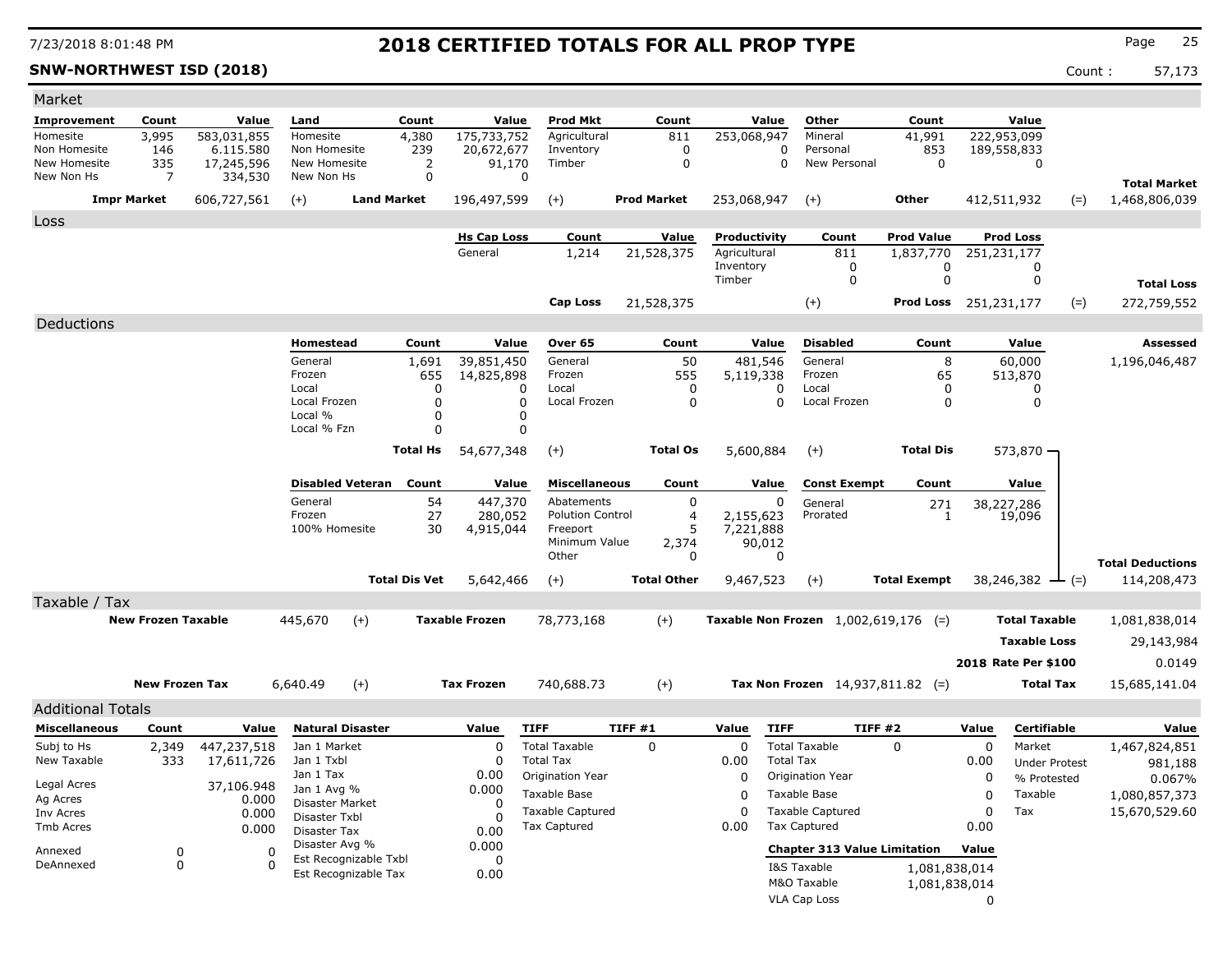## 7/23/2018 8:03:12 PM **2018 CERTIFIED TOTALS FOR ALL PROP TYPE** Page <sup>26</sup>

**SPA-PARADISE ISD (2018)** Count : 27,057

| Market                       |                           |                         |                                |                         |                 |                       |                                      |                    |                 |                           |                                      |                       |                            |                              |       |                                       |
|------------------------------|---------------------------|-------------------------|--------------------------------|-------------------------|-----------------|-----------------------|--------------------------------------|--------------------|-----------------|---------------------------|--------------------------------------|-----------------------|----------------------------|------------------------------|-------|---------------------------------------|
| <b>Improvement</b>           | Count                     | Value                   | Land                           |                         | Count           | Value                 | <b>Prod Mkt</b>                      | Count              |                 | Value                     | Other                                | Count                 |                            | Value                        |       |                                       |
| Homesite                     | 2,354                     | 287,718,661             | Homesite                       |                         | 2,279           | 94,363,890            | Agricultural                         | 1,159              |                 | 237,679,110               | Mineral                              | 18,202                |                            | 69,726,228                   |       |                                       |
| Non Homesite<br>New Homesite | 137<br>231                | 5.807.810<br>18,157,930 | Non Homesite<br>New Homesite   |                         | 277<br>2        | 20,989,800<br>69,200  | Inventory<br>Timber                  |                    | 0<br>$\Omega$   | 0<br>$\Omega$             | Personal<br>New Personal             | 445<br>$\mathbf 0$    |                            | 65,669,540<br>$\mathbf 0$    |       |                                       |
| New Non Hs                   | -14                       | 546,840                 | New Non Hs                     |                         | $\mathbf 0$     |                       | $\Omega$                             |                    |                 |                           |                                      |                       |                            |                              |       | <b>Total Market</b>                   |
|                              | <b>Impr Market</b>        | 312,231,241             | $(+)$                          | <b>Land Market</b>      |                 | 115,422,890           | $(+)$                                | <b>Prod Market</b> |                 | 237,679,110               | $(+)$                                | Other                 |                            | 135,395,768                  | $(=)$ | 800,729,009                           |
|                              |                           |                         |                                |                         |                 |                       |                                      |                    |                 |                           |                                      |                       |                            |                              |       |                                       |
| Loss                         |                           |                         |                                |                         |                 | <b>Hs Cap Loss</b>    | Count                                | Value              |                 | Productivity              | Count                                | <b>Prod Value</b>     |                            | <b>Prod Loss</b>             |       |                                       |
|                              |                           |                         |                                |                         |                 | General               | 1,044                                | 17,749,177         |                 | Agricultural              | 1,159                                | 2,202,690             |                            | 235,476,420                  |       |                                       |
|                              |                           |                         |                                |                         |                 |                       |                                      |                    |                 | Inventory                 | 0                                    | 0                     |                            | 0                            |       |                                       |
|                              |                           |                         |                                |                         |                 |                       |                                      |                    |                 | Timber                    | $\mathbf 0$                          | $\mathbf 0$           |                            | $\mathbf 0$                  |       | <b>Total Loss</b>                     |
|                              |                           |                         |                                |                         |                 |                       | <b>Cap Loss</b>                      | 17,749,177         |                 |                           | $(+)$                                | Prod Loss 235,476,420 |                            |                              | $(=)$ | 253,225,597                           |
| Deductions                   |                           |                         |                                |                         |                 |                       |                                      |                    |                 |                           |                                      |                       |                            |                              |       |                                       |
|                              |                           |                         | Homestead                      |                         | Count           | Value                 | Over 65                              | Count              |                 | Value                     | <b>Disabled</b>                      | Count                 |                            | Value                        |       | <b>Assessed</b>                       |
|                              |                           |                         | General                        |                         | 917             | 21,464,106            | General                              |                    | 38              | 340,000                   | General                              | $\mathsf{2}$          |                            | 20,000                       |       | 547,503,412                           |
|                              |                           |                         | Frozen<br>Local                |                         | 491<br>0        | 11,427,864            | Frozen<br>Local<br>$\Omega$          |                    | 449<br>$\Omega$ | 4,209,539<br>$\Omega$     | Frozen<br>Local                      | 28<br>0               |                            | 216,426                      |       |                                       |
|                              |                           |                         | Local Frozen                   |                         | $\Omega$        |                       | $\Omega$<br>Local Frozen             |                    | $\Omega$        | $\Omega$                  | Local Frozen                         | $\mathbf{0}$          |                            | 0<br>$\Omega$                |       |                                       |
|                              |                           |                         | Local %                        |                         | $\Omega$        |                       | 0                                    |                    |                 |                           |                                      |                       |                            |                              |       |                                       |
|                              |                           |                         | Local % Fzn                    |                         | $\mathbf 0$     |                       | 0                                    |                    |                 |                           |                                      |                       |                            |                              |       |                                       |
|                              |                           |                         |                                |                         | <b>Total Hs</b> | 32,891,970            | $(+)$                                | <b>Total Os</b>    |                 | 4,549,539                 | $(+)$                                | <b>Total Dis</b>      |                            | 236,426 -                    |       |                                       |
|                              |                           |                         |                                | <b>Disabled Veteran</b> | Count           | Value                 | <b>Miscellaneous</b>                 | Count              |                 | Value                     | <b>Const Exempt</b>                  | Count                 |                            | Value                        |       |                                       |
|                              |                           |                         | General                        |                         | 30              | 222,500               | Abatements                           |                    | $\mathbf 0$     | 0                         | General                              | 322                   |                            | 34,564,085                   |       |                                       |
|                              |                           |                         | Frozen                         |                         | 20              | 223,350               | <b>Polution Control</b>              |                    | 0               | 0                         | Prorated                             | 1                     |                            | 19,645                       |       |                                       |
|                              |                           |                         | 100% Homesite                  |                         | 16              | 3,396,340             | Freeport<br>Minimum Value            | 3,498              | $\Omega$        | $\Omega$<br>233,096       |                                      |                       |                            |                              |       |                                       |
|                              |                           |                         |                                |                         |                 |                       | Other                                |                    | $\Omega$        | $\Omega$                  |                                      |                       |                            |                              |       |                                       |
|                              |                           |                         |                                | <b>Total Dis Vet</b>    |                 | 3,842,190             | $(+)$                                | <b>Total Other</b> |                 | 233,096                   | $(+)$                                | <b>Total Exempt</b>   |                            | 34,583,730 $\rightarrow$ (=) |       | <b>Total Deductions</b><br>76,336,951 |
| Taxable / Tax                |                           |                         |                                |                         |                 |                       |                                      |                    |                 |                           |                                      |                       |                            |                              |       |                                       |
|                              | <b>New Frozen Taxable</b> |                         | 496,070                        | $(+)$                   |                 | <b>Taxable Frozen</b> | 52,748,301                           | $(+)$              |                 | <b>Taxable Non Frozen</b> |                                      | 417,922,090 (=)       |                            | <b>Total Taxable</b>         |       | 471,166,461                           |
|                              |                           |                         |                                |                         |                 |                       |                                      |                    |                 |                           |                                      |                       |                            | <b>Taxable Loss</b>          |       | 18,769,675                            |
|                              |                           |                         |                                |                         |                 |                       |                                      |                    |                 |                           |                                      |                       |                            | 2018 Rate Per \$100          |       | 0.0134                                |
|                              | <b>New Frozen Tax</b>     |                         |                                |                         |                 | <b>Tax Frozen</b>     |                                      |                    |                 |                           |                                      |                       |                            | <b>Total Tax</b>             |       |                                       |
|                              |                           |                         | 5,937.70                       | $(+)$                   |                 |                       | 458,976.59                           | $(+)$              |                 | <b>Tax Non Frozen</b>     |                                      | $5,597,202.64$ (=)    |                            |                              |       | 6,062,116.93                          |
| <b>Additional Totals</b>     |                           |                         |                                |                         |                 |                       |                                      |                    |                 |                           |                                      |                       |                            |                              |       |                                       |
| <b>Miscellaneous</b>         | Count                     | Value                   |                                | <b>Natural Disaster</b> |                 | Value                 | <b>TIFF</b>                          | TIFF #1            |                 | Value<br><b>TIFF</b>      |                                      | <b>TIFF #2</b>        | Value                      | Certifiable                  |       | Value                                 |
| Subj to Hs                   | 1,409                     | 244,941,524             | Jan 1 Market                   |                         |                 | 0                     | <b>Total Taxable</b>                 | $\Omega$           |                 | $\Omega$                  | <b>Total Taxable</b>                 | $\Omega$              | $\Omega$                   | Market                       |       | 800,514,148                           |
| New Taxable                  | 235                       | 18,483,760              | Jan 1 Txbl<br>Jan 1 Tax        |                         |                 | 0<br>0.00             | <b>Total Tax</b><br>Origination Year |                    |                 | 0.00<br>0                 | <b>Total Tax</b><br>Origination Year |                       | 0.00<br>0                  | <b>Under Protest</b>         |       | 214,861                               |
| Legal Acres                  |                           | 44,395.763              | Jan 1 Avg %                    |                         |                 | 0.000                 | <b>Taxable Base</b>                  |                    |                 | $\Omega$                  | Taxable Base                         |                       | 0                          | % Protested<br>Taxable       |       | 0.027%                                |
| Ag Acres                     |                           | 0.000                   | Disaster Market                |                         |                 | $\Omega$              | <b>Taxable Captured</b>              |                    |                 | 0                         | <b>Taxable Captured</b>              |                       | $\Omega$                   | Tax                          |       | 470,989,051                           |
| Inv Acres<br>Tmb Acres       |                           | 0.000<br>0.000          | Disaster Txbl                  |                         |                 | $\Omega$              | Tax Captured                         |                    |                 | 0.00                      | Tax Captured                         |                       | 0.00                       |                              |       | 6,059,739.63                          |
|                              |                           |                         | Disaster Tax<br>Disaster Avg % |                         |                 | 0.00<br>0.000         |                                      |                    |                 |                           | <b>Chapter 313 Value Limitation</b>  |                       | Value                      |                              |       |                                       |
| Annexed<br>DeAnnexed         | 0<br>$\mathbf 0$          |                         | $\Omega$<br>n                  | Est Recognizable Txbl   |                 | 0                     |                                      |                    |                 |                           | I&S Taxable                          |                       |                            |                              |       |                                       |
|                              |                           |                         |                                | Est Recognizable Tax    |                 | 0.00                  |                                      |                    |                 |                           | M&O Taxable                          |                       | 471,166,461<br>471,166,461 |                              |       |                                       |
|                              |                           |                         |                                |                         |                 |                       |                                      |                    |                 |                           | <b>VLA Cap Loss</b>                  |                       | $\Omega$                   |                              |       |                                       |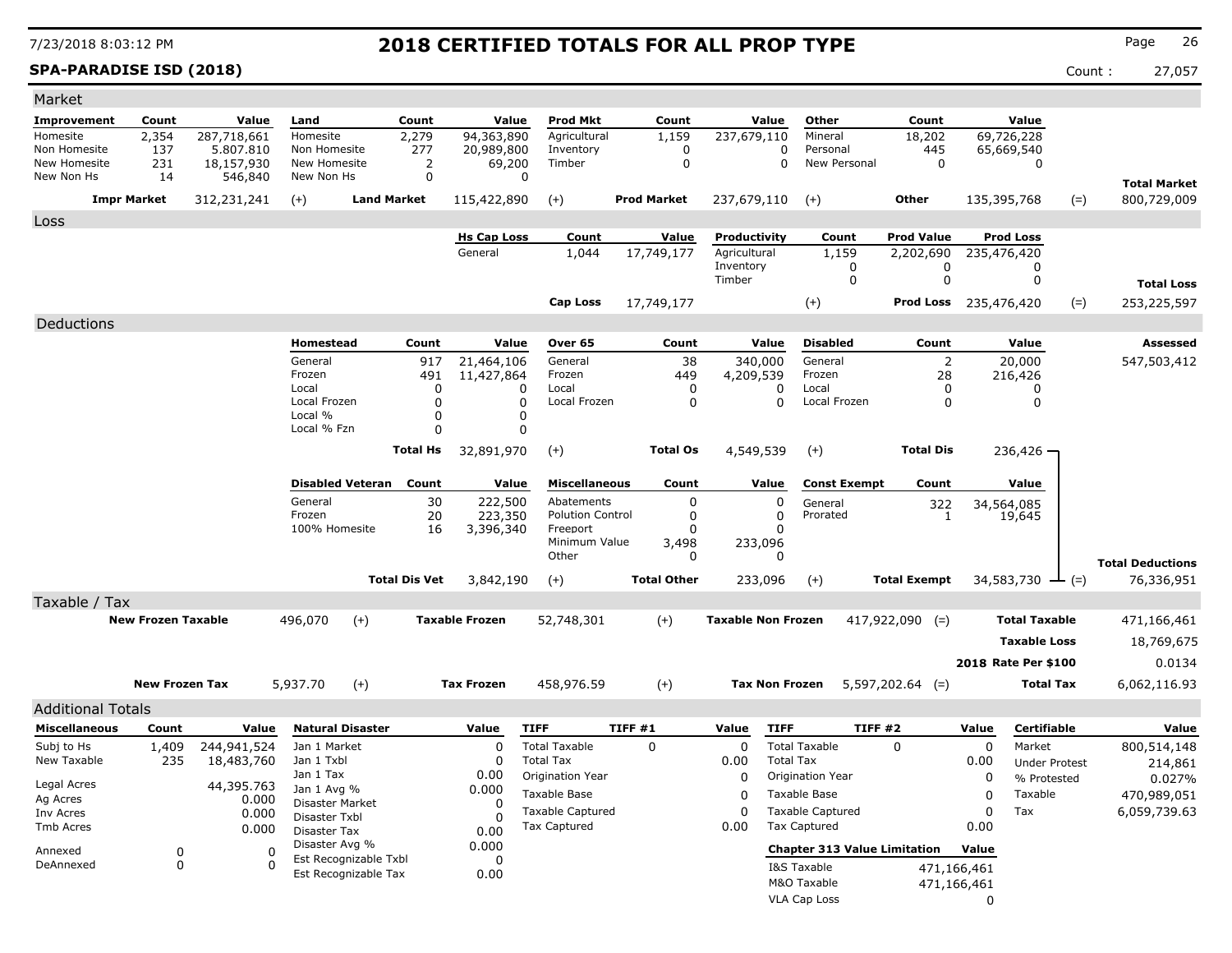## 7/23/2018 8:03:24 PM **2018 CERTIFIED TOTALS FOR ALL PROP TYPE** Page <sup>27</sup>

**SPN-PONDER ISD (2018)** Count : 5

| Market                     |                           |        |                                         |                      |                       |                         |                    |                           |                  |                                     |                     |             |                      |                               |
|----------------------------|---------------------------|--------|-----------------------------------------|----------------------|-----------------------|-------------------------|--------------------|---------------------------|------------------|-------------------------------------|---------------------|-------------|----------------------|-------------------------------|
| Improvement                | Count                     | Value  | Land                                    | Count                | Value                 | Prod Mkt                | Count              |                           | Value            | Other                               | Count               |             | Value                |                               |
| Homesite                   | 0                         | 0      | Homesite                                | 0                    | 0                     | Agricultural            | 0                  |                           | 0                | Mineral                             | 0                   |             | $\Omega$             |                               |
| Non Homesite               | 0                         | 0      | Non Homesite                            | 0                    | 0                     | Inventory               | 0                  |                           | 0                | Personal                            | 5                   |             | 45,230               |                               |
| New Homesite<br>New Non Hs | 0<br>0                    | 0<br>0 | New Homesite<br>New Non Hs              | 0<br>0               | 0<br>0                | Timber                  | $\mathbf 0$        |                           | $\Omega$         | New Personal                        | 0                   |             | 0                    |                               |
|                            | <b>Impr Market</b>        | 0      | <b>Land Market</b><br>$(+)$             |                      | 0                     | $(+)$                   | <b>Prod Market</b> |                           | 0                | $(+)$                               | Other               |             | 45,230<br>$(=)$      | <b>Total Market</b><br>45,230 |
| Loss                       |                           |        |                                         |                      |                       |                         |                    |                           |                  |                                     |                     |             |                      |                               |
|                            |                           |        |                                         |                      | <b>Hs Cap Loss</b>    | Count                   | Value              | Productivity              |                  | Count                               | <b>Prod Value</b>   |             | <b>Prod Loss</b>     |                               |
|                            |                           |        |                                         |                      | General               | 0                       | 0                  | Agricultural              |                  | 0                                   | 0                   |             | 0                    |                               |
|                            |                           |        |                                         |                      |                       |                         |                    | Inventory                 |                  | 0                                   | 0                   |             | 0                    |                               |
|                            |                           |        |                                         |                      |                       |                         |                    | Timber                    |                  | 0                                   | $\Omega$            |             | 0                    | <b>Total Loss</b>             |
|                            |                           |        |                                         |                      |                       | <b>Cap Loss</b>         | 0                  |                           |                  | $(+)$                               | <b>Prod Loss</b>    |             | 0<br>$(=)$           | 0                             |
| Deductions                 |                           |        |                                         |                      |                       |                         |                    |                           |                  |                                     |                     |             |                      |                               |
|                            |                           |        | Homestead                               | Count                | Value                 | Over 65                 | Count              |                           | Value            | <b>Disabled</b>                     | Count               |             | Value                | Assessed                      |
|                            |                           |        | General                                 | 0                    | 0                     | General                 | $\mathbf 0$        |                           | $\Omega$         | General                             | 0                   |             | 0                    | 45,230                        |
|                            |                           |        | Frozen                                  | 0                    | 0                     | Frozen                  | 0                  |                           | 0                | Frozen                              | 0                   |             | 0                    |                               |
|                            |                           |        | Local                                   | 0                    | 0                     | Local                   | $\Omega$           |                           | 0                | Local                               | 0                   |             | 0                    |                               |
|                            |                           |        | Local Frozen                            | 0                    | $\Omega$              | Local Frozen            | 0                  |                           | $\Omega$         | Local Frozen                        | $\Omega$            |             | 0                    |                               |
|                            |                           |        | Local %<br>Local % Fzn                  | 0<br>0               | 0<br>$\Omega$         |                         |                    |                           |                  |                                     |                     |             |                      |                               |
|                            |                           |        |                                         |                      |                       |                         |                    |                           |                  |                                     |                     |             |                      |                               |
|                            |                           |        |                                         | <b>Total Hs</b>      | 0                     | $(+)$                   | <b>Total Os</b>    |                           | 0                | $(+)$                               | <b>Total Dis</b>    |             | $0 -$                |                               |
|                            |                           |        | <b>Disabled Veteran</b>                 | Count                | Value                 | <b>Miscellaneous</b>    | Count              |                           | Value            | <b>Const Exempt</b>                 | Count               |             | Value                |                               |
|                            |                           |        | General                                 | 0                    | 0                     | Abatements              | 0                  |                           | 0                | General                             | 0                   |             | 0                    |                               |
|                            |                           |        | Frozen                                  | 0                    | 0                     | <b>Polution Control</b> | 0                  |                           | 0                | Prorated                            | 0                   |             | 0                    |                               |
|                            |                           |        | 100% Homesite                           | 0                    | 0                     | Freeport                | $\Omega$           |                           | 0                |                                     |                     |             |                      |                               |
|                            |                           |        |                                         |                      |                       | Minimum Value<br>Other  | 0<br>$\mathbf{0}$  |                           | 0<br>0           |                                     |                     |             |                      |                               |
|                            |                           |        |                                         |                      |                       |                         |                    |                           |                  |                                     |                     |             |                      | <b>Total Deductions</b>       |
|                            |                           |        |                                         | <b>Total Dis Vet</b> | 0                     | $(+)$                   | <b>Total Other</b> |                           | 0                | $(+)$                               | <b>Total Exempt</b> |             | $0 \perp (=)$        | 0                             |
| Taxable / Tax              |                           |        |                                         |                      |                       |                         |                    |                           |                  |                                     |                     |             |                      |                               |
|                            | <b>New Frozen Taxable</b> |        | $(+)$<br>$\mathbf{0}$                   |                      | <b>Taxable Frozen</b> | $\mathbf 0$             | $(+)$              | <b>Taxable Non Frozen</b> |                  |                                     | $45,230$ (=)        |             | <b>Total Taxable</b> | 45,230                        |
|                            |                           |        |                                         |                      |                       |                         |                    |                           |                  |                                     |                     |             | <b>Taxable Loss</b>  | 0                             |
|                            |                           |        |                                         |                      |                       |                         |                    |                           |                  |                                     |                     |             | 2018 Rate Per \$100  | 0.0146779                     |
|                            | <b>New Frozen Tax</b>     |        | 0.00<br>$(+)$                           |                      | <b>Tax Frozen</b>     | 0.00                    | $(+)$              | <b>Tax Non Frozen</b>     |                  |                                     | $663.88$ (=)        |             | <b>Total Tax</b>     | 663.88                        |
|                            |                           |        |                                         |                      |                       |                         |                    |                           |                  |                                     |                     |             |                      |                               |
| <b>Additional Totals</b>   |                           |        |                                         |                      |                       |                         |                    |                           |                  |                                     |                     |             |                      |                               |
| <b>Miscellaneous</b>       | Count                     | Value  | <b>Natural Disaster</b>                 |                      | Value                 | <b>TIFF</b>             | TIFF#1             | Value                     | <b>TIFF</b>      | TIFF #2                             |                     | Value       | Certifiable          | Value                         |
| Subj to Hs                 | 0                         | 0      | Jan 1 Market                            |                      | $\Omega$              | <b>Total Taxable</b>    | 0                  | 0                         |                  | <b>Total Taxable</b>                | $\Omega$            | 0           | Market               | 45,230                        |
| New Taxable                | 0                         | 0      | Jan 1 Txbl<br>Jan 1 Tax                 |                      | 0                     | <b>Total Tax</b>        |                    | 0.00                      | <b>Total Tax</b> |                                     |                     | 0.00        | <b>Under Protest</b> | 0                             |
| Legal Acres                |                           | 0.000  | Jan 1 Avg %                             |                      | 0.00<br>0.000         | Origination Year        |                    | 0                         |                  | Origination Year                    |                     | 0           | % Protested          | $0\%$                         |
| Ag Acres                   |                           | 0.000  | Disaster Market                         |                      | 0                     | Taxable Base            |                    | 0                         |                  | Taxable Base                        |                     | 0           | Taxable              | 45,230                        |
| Inv Acres                  |                           | 0.000  | Disaster Txbl                           |                      |                       | <b>Taxable Captured</b> |                    | 0                         |                  | <b>Taxable Captured</b>             |                     | 0           | Tax                  | 663.88                        |
| Tmb Acres                  |                           | 0.000  | Disaster Tax                            |                      | 0.00                  | Tax Captured            |                    | 0.00                      |                  | <b>Tax Captured</b>                 |                     | 0.00        |                      |                               |
| Annexed                    | 0                         | 0      | Disaster Avg %<br>Est Recognizable Txbl |                      | 0.000                 |                         |                    |                           |                  | <b>Chapter 313 Value Limitation</b> |                     | Value       |                      |                               |
| DeAnnexed                  | 0                         | 0      | Est Recognizable Tax                    |                      | 0<br>0.00             |                         |                    |                           |                  | I&S Taxable                         |                     | 45,230      |                      |                               |
|                            |                           |        |                                         |                      |                       |                         |                    |                           |                  | M&O Taxable                         |                     | 45,230      |                      |                               |
|                            |                           |        |                                         |                      |                       |                         |                    |                           |                  | VLA Cap Loss                        |                     | $\mathbf 0$ |                      |                               |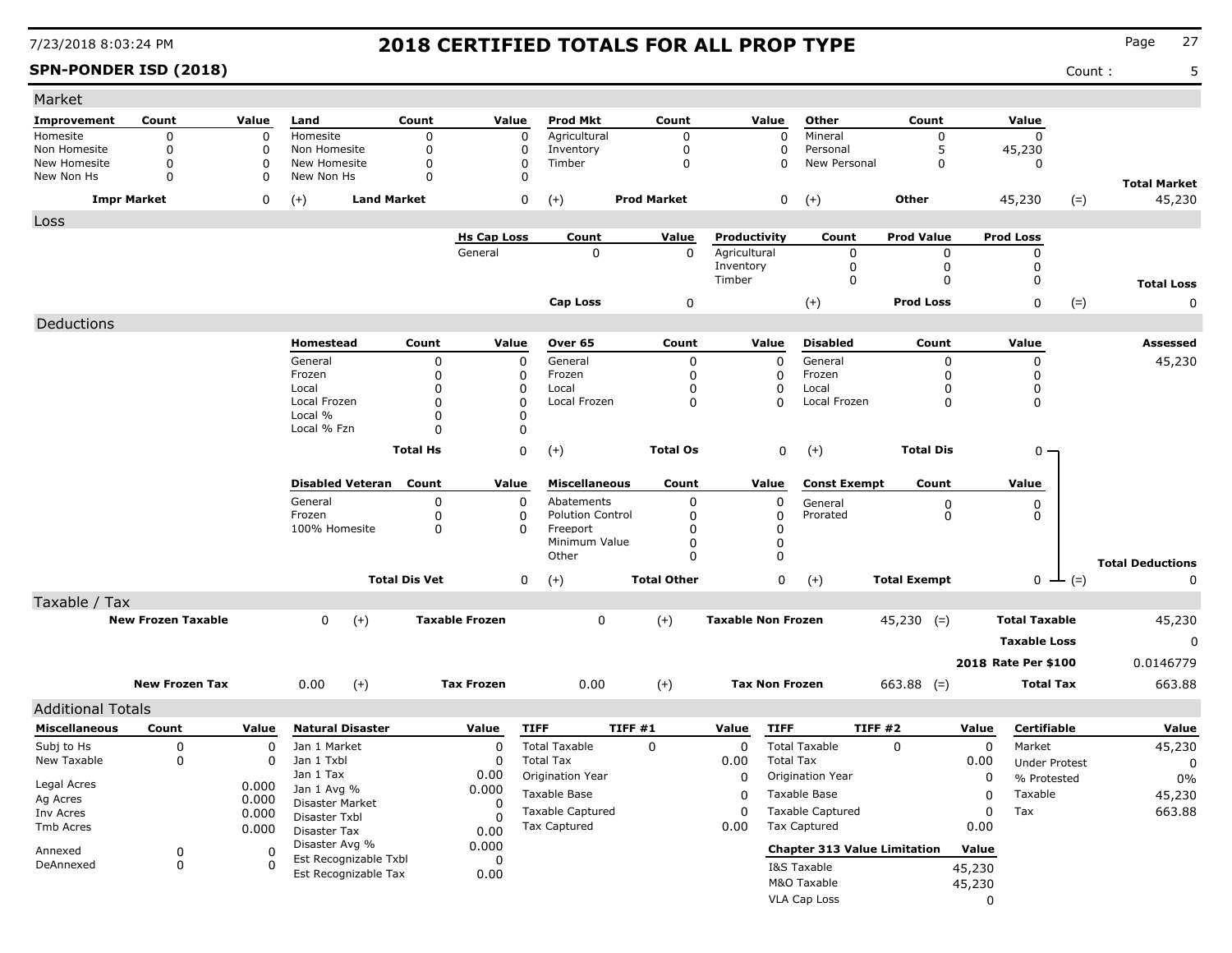## 7/23/2018 8:03:24 PM **2018 CERTIFIED TOTALS FOR ALL PROP TYPE** Page <sup>28</sup>

**SPO-POOLVILLE ISD (2018)** Count : 2,790

| Market                     |                           |                     |                            |                         |                            |                            |                         |                    |                           |                           |                                     |                     |            |                             |                         |
|----------------------------|---------------------------|---------------------|----------------------------|-------------------------|----------------------------|----------------------------|-------------------------|--------------------|---------------------------|---------------------------|-------------------------------------|---------------------|------------|-----------------------------|-------------------------|
| Improvement                | Count                     | Value               | Land                       |                         | Count                      | Value                      | <b>Prod Mkt</b>         | Count              |                           | Value                     | Other                               | Count               |            | Value                       |                         |
| Homesite                   | 560                       | 49,140,260          | Homesite                   |                         | 657                        | 21,063,870                 | Agricultural            | 281                |                           | 69,784,280                | Mineral                             | 1,090               |            | 2,451,804                   |                         |
| Non Homesite               | 50                        | 1,371,520           | Non Homesite               |                         | 72                         | 4,637,090                  | Inventory               | $\mathbf 0$        |                           | $\Omega$                  | Personal                            | 70                  |            | 26,757,245                  |                         |
| New Homesite<br>New Non Hs | 42<br>1                   | 1,891,790<br>15,800 | New Homesite<br>New Non Hs |                         | $\mathsf 0$<br>$\mathbf 0$ | $\mathbf 0$<br>$\mathbf 0$ | Timber                  | $\mathbf 0$        |                           | 0                         | New Personal                        | $\mathbf 0$         |            | $\mathbf 0$                 |                         |
|                            |                           |                     |                            |                         |                            |                            |                         |                    |                           |                           |                                     |                     |            |                             | <b>Total Market</b>     |
|                            | <b>Impr Market</b>        | 52,419,370          | $(+)$                      | <b>Land Market</b>      |                            | 25,700,960                 | $(+)$                   | <b>Prod Market</b> |                           | 69,784,280                | $(+)$                               | Other               |            | $(=)$<br>29,209,049         | 177,113,659             |
| Loss                       |                           |                     |                            |                         |                            |                            |                         |                    |                           |                           |                                     |                     |            |                             |                         |
|                            |                           |                     |                            |                         |                            | <b>Hs Cap Loss</b>         | Count                   | Value              |                           | Productivity              | Count                               | <b>Prod Value</b>   |            | <b>Prod Loss</b>            |                         |
|                            |                           |                     |                            |                         |                            | General                    | 227                     | 4,280,810          | Agricultural<br>Inventory |                           | 281<br>0                            | 780,750<br>0        |            | 69,003,530<br>0             |                         |
|                            |                           |                     |                            |                         |                            |                            |                         |                    | Timber                    |                           | $\mathbf 0$                         | $\mathbf 0$         |            | $\mathbf 0$                 | <b>Total Loss</b>       |
|                            |                           |                     |                            |                         |                            |                            | <b>Cap Loss</b>         |                    |                           |                           |                                     | <b>Prod Loss</b>    |            |                             |                         |
|                            |                           |                     |                            |                         |                            |                            |                         | 4,280,810          |                           |                           | $(+)$                               |                     |            | 69,003,530<br>$(=)$         | 73,284,340              |
| Deductions                 |                           |                     |                            |                         |                            |                            |                         |                    |                           |                           |                                     |                     |            |                             |                         |
|                            |                           |                     | <b>Homestead</b>           |                         | Count                      | Value                      | Over 65                 | Count              |                           | Value                     | <b>Disabled</b>                     | Count               |            | Value                       | <b>Assessed</b>         |
|                            |                           |                     | General                    |                         | 203                        | 4,288,051                  | General                 | 11                 |                           | 80,000                    | General                             | $\overline{4}$      |            | 20,000                      | 103,829,319             |
|                            |                           |                     | Frozen<br>Local            |                         | 122<br>0                   | 2,583,163<br>$\Omega$      | Frozen<br>Local         | 106<br>0           |                           | 928,662<br>$\Omega$       | Frozen<br>Local                     | 8<br>$\mathbf 0$    |            | 47,527<br>0                 |                         |
|                            |                           |                     | Local Frozen               |                         | $\mathbf 0$                | $\Omega$                   | Local Frozen            | 0                  |                           | $\Omega$                  | Local Frozen                        | $\mathbf 0$         |            | $\mathbf 0$                 |                         |
|                            |                           |                     | Local %                    |                         | 0                          | $\mathbf 0$                |                         |                    |                           |                           |                                     |                     |            |                             |                         |
|                            |                           |                     | Local % Fzn                |                         | $\Omega$                   | $\mathbf 0$                |                         |                    |                           |                           |                                     |                     |            |                             |                         |
|                            |                           |                     |                            |                         | <b>Total Hs</b>            | 6,871,214                  | $(+)$                   | <b>Total Os</b>    |                           | 1,008,662                 | $(+)$                               | <b>Total Dis</b>    |            | $67,527 -$                  |                         |
|                            |                           |                     |                            | <b>Disabled Veteran</b> | Count                      | Value                      | <b>Miscellaneous</b>    | Count              |                           | Value                     | <b>Const Exempt</b>                 | Count               |            | Value                       |                         |
|                            |                           |                     | General                    |                         | $\overline{7}$             |                            | Abatements              | 0                  |                           | 0                         |                                     |                     |            |                             |                         |
|                            |                           |                     | Frozen                     |                         | 11                         | 55,000<br>105,870          | <b>Polution Control</b> | 0                  |                           | $\Omega$                  | General<br>Prorated                 | 24<br>$\Omega$      |            | 1,149,437<br>$\Omega$       |                         |
|                            |                           |                     | 100% Homesite              |                         | 15                         | 1,922,651                  | Freeport                | $\Omega$           |                           | <sup>0</sup>              |                                     |                     |            |                             |                         |
|                            |                           |                     |                            |                         |                            |                            | Minimum Value           | 673                |                           | 48,170                    |                                     |                     |            |                             |                         |
|                            |                           |                     |                            |                         |                            |                            | Other                   | $\mathbf{0}$       |                           | $\Omega$                  |                                     |                     |            |                             | <b>Total Deductions</b> |
|                            |                           |                     |                            |                         | <b>Total Dis Vet</b>       | 2,083,521                  | $(+)$                   | <b>Total Other</b> |                           | 48,170                    | $(+)$                               | <b>Total Exempt</b> |            | 1,149,437 $\rightarrow$ (=) | 11,228,531              |
| Taxable / Tax              |                           |                     |                            |                         |                            |                            |                         |                    |                           |                           |                                     |                     |            |                             |                         |
|                            | <b>New Frozen Taxable</b> |                     | 61,210                     | $(+)$                   |                            | <b>Taxable Frozen</b>      | 7,470,038               | $(+)$              |                           | <b>Taxable Non Frozen</b> |                                     | $85,069,540$ (=)    |            | <b>Total Taxable</b>        | 92,600,788              |
|                            |                           |                     |                            |                         |                            |                            |                         |                    |                           |                           |                                     |                     |            | <b>Taxable Loss</b>         | 3,285,737               |
|                            |                           |                     |                            |                         |                            |                            |                         |                    |                           |                           |                                     |                     |            | 2018 Rate Per \$100         | 0.0137                  |
|                            |                           |                     |                            |                         |                            |                            |                         |                    |                           |                           |                                     |                     |            |                             |                         |
|                            | <b>New Frozen Tax</b>     |                     | 838.57                     | $(+)$                   |                            | <b>Tax Frozen</b>          | 57,796.09               | $(+)$              |                           | <b>Tax Non Frozen</b>     |                                     | $1,164,981.54$ (=)  |            | <b>Total Tax</b>            | 1,223,616.20            |
| <b>Additional Totals</b>   |                           |                     |                            |                         |                            |                            |                         |                    |                           |                           |                                     |                     |            |                             |                         |
| <b>Miscellaneous</b>       | Count                     | Value               |                            | <b>Natural Disaster</b> |                            | Value                      | <b>TIFF</b>             | TIFF#1             | Value                     | <b>TIFF</b>               |                                     | <b>TIFF #2</b>      | Value      | Certifiable                 | Value                   |
| Subj to Hs                 | 325                       | 38,025,180          | Jan 1 Market               |                         |                            | 0                          | <b>Total Taxable</b>    | 0                  | $\mathbf 0$               |                           | <b>Total Taxable</b>                | $\Omega$            | 0          | Market                      | 177,113,659             |
| New Taxable                | 41                        | 1,902,240           | Jan 1 Txbl                 |                         |                            | $\Omega$                   | <b>Total Tax</b>        |                    | 0.00                      | <b>Total Tax</b>          |                                     |                     | 0.00       | <b>Under Protest</b>        | $\mathbf 0$             |
| Legal Acres                |                           | 16,197.897          | Jan 1 Tax<br>Jan 1 Avg %   |                         |                            | 0.00<br>0.000              | Origination Year        |                    | 0                         |                           | Origination Year                    |                     | 0          | % Protested                 | 0%                      |
| Ag Acres                   |                           | 0.000               | Disaster Market            |                         |                            | $\Omega$                   | Taxable Base            |                    | $\Omega$                  |                           | Taxable Base                        |                     | 0          | Taxable                     | 92,600,788              |
| Inv Acres                  |                           | 0.000               | Disaster Txbl              |                         |                            | $\Omega$                   | <b>Taxable Captured</b> |                    | $\Omega$                  |                           | <b>Taxable Captured</b>             |                     | $\Omega$   | Tax                         | 1,223,616.20            |
| Tmb Acres                  |                           | 0.000               | Disaster Tax               |                         |                            | 0.00                       | <b>Tax Captured</b>     |                    | 0.00                      |                           | Tax Captured                        |                     | 0.00       |                             |                         |
| Annexed                    | $\mathbf 0$               | $\sqrt{ }$          | Disaster Avg %             | Est Recognizable Txbl   |                            | 0.000<br>$\Omega$          |                         |                    |                           |                           | <b>Chapter 313 Value Limitation</b> |                     | Value      |                             |                         |
| DeAnnexed                  | $\mathbf 0$               | റ                   |                            | Est Recognizable Tax    |                            | 0.00                       |                         |                    |                           |                           | I&S Taxable                         |                     | 92,600,788 |                             |                         |
|                            |                           |                     |                            |                         |                            |                            |                         |                    |                           |                           | M&O Taxable                         |                     | 92,600,788 |                             |                         |
|                            |                           |                     |                            |                         |                            |                            |                         |                    |                           |                           | <b>VLA Cap Loss</b>                 |                     | $\Omega$   |                             |                         |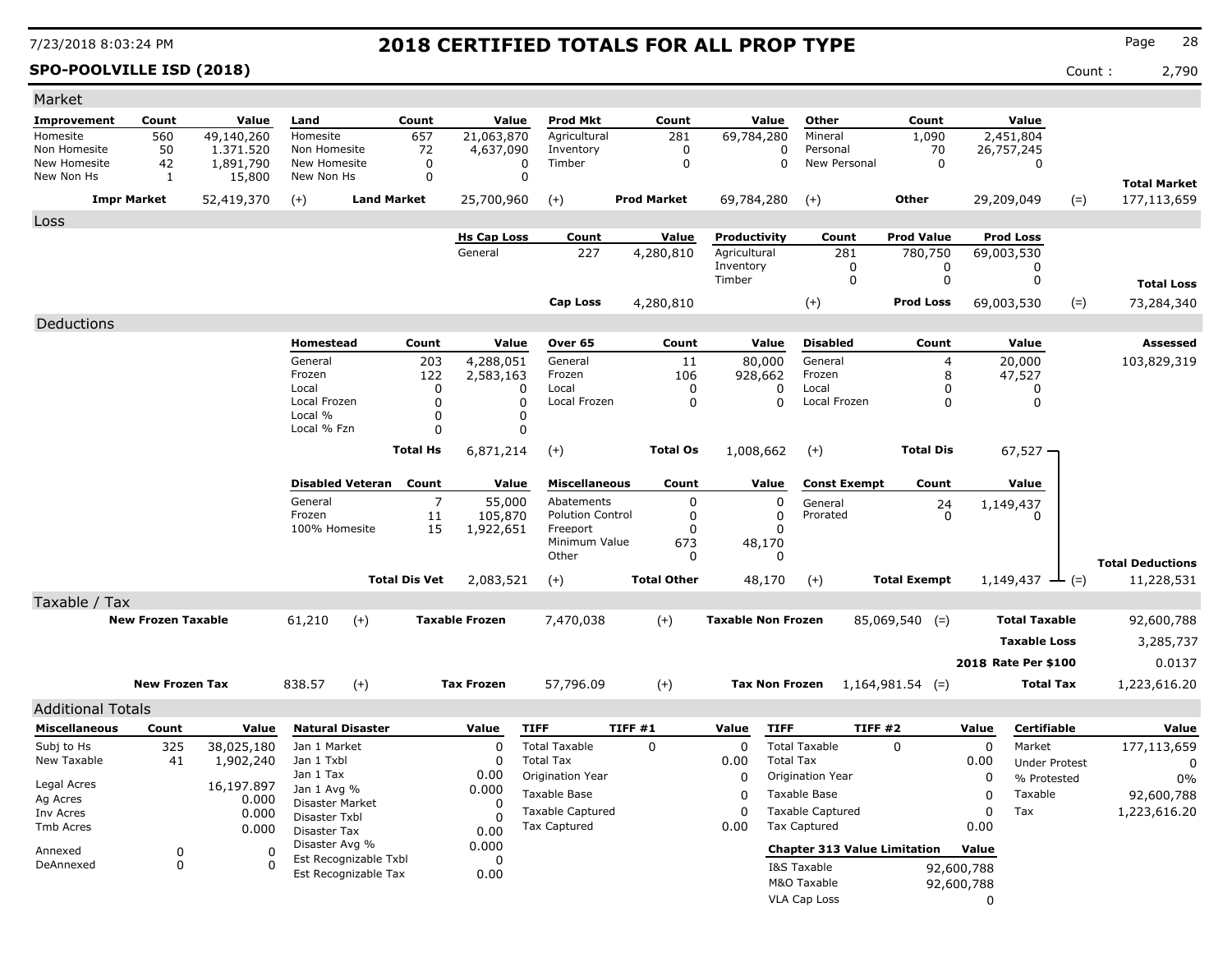## 7/23/2018 8:03:24 PM **2018 CERTIFIED TOTALS FOR ALL PROP TYPE** Page <sup>29</sup>

### **SPR-SPRINGTOWN ISD (2018)** Count : 4,939

| Market                       |                           |                      |                              |                         |                      |                       |                                                |        |                            |                           |                       |                                     |                     |             |                           |        |                         |
|------------------------------|---------------------------|----------------------|------------------------------|-------------------------|----------------------|-----------------------|------------------------------------------------|--------|----------------------------|---------------------------|-----------------------|-------------------------------------|---------------------|-------------|---------------------------|--------|-------------------------|
| Improvement                  | Count                     | Value                | Land                         |                         | Count                | Value                 | <b>Prod Mkt</b>                                |        | Count                      |                           | Value                 | Other                               | Count               |             | Value                     |        |                         |
| Homesite                     | 1,019                     | 116,435,700          | Homesite                     |                         | 1,029                | 37,574,780            | Agricultural                                   |        | 583                        | 88,954,800                |                       | Mineral                             | 2,524               |             | 5,144,955                 |        |                         |
| Non Homesite<br>New Homesite | 68                        | 2.388.380            | Non Homesite<br>New Homesite |                         | 120                  | 9,883,330             | Inventory<br>Timber                            |        | $\mathbf 0$<br>$\mathsf 0$ |                           | 0<br>$\Omega$         | Personal<br>New Personal            | 177<br>$\Omega$     |             | 21,675,120                |        |                         |
| New Non Hs                   | 141<br>2                  | 13,926,840<br>94,860 | New Non Hs                   |                         | 1<br>$\mathbf 0$     | 103,500               | 0                                              |        |                            |                           |                       |                                     |                     |             | 0                         |        |                         |
|                              |                           |                      |                              |                         |                      |                       |                                                |        |                            |                           |                       |                                     |                     |             |                           |        | <b>Total Market</b>     |
|                              | <b>Impr Market</b>        | 132,845,780          | $(+)$                        | <b>Land Market</b>      |                      | 47,561,610            | $(+)$                                          |        | <b>Prod Market</b>         | 88,954,800                |                       | $(+)$                               | <b>Other</b>        |             | 26,820,075                | $(=)$  | 296,182,265             |
| Loss                         |                           |                      |                              |                         |                      |                       |                                                |        |                            |                           |                       |                                     |                     |             |                           |        |                         |
|                              |                           |                      |                              |                         |                      | <b>Hs Cap Loss</b>    | Count                                          |        | Value                      | Productivity              |                       | Count                               | <b>Prod Value</b>   |             | <b>Prod Loss</b>          |        |                         |
|                              |                           |                      |                              |                         |                      | General               | 451                                            |        | 7,305,950                  | Agricultural<br>Inventory |                       | 583<br>0                            | 766,320<br>0        |             | 88,188,480<br>0           |        |                         |
|                              |                           |                      |                              |                         |                      |                       |                                                |        |                            | Timber                    |                       | 0                                   | $\mathbf 0$         |             | $\mathbf 0$               |        | <b>Total Loss</b>       |
|                              |                           |                      |                              |                         |                      |                       | <b>Cap Loss</b>                                |        | 7,305,950                  |                           |                       | $(+)$                               | <b>Prod Loss</b>    |             | 88,188,480                | $(=)$  | 95,494,430              |
|                              |                           |                      |                              |                         |                      |                       |                                                |        |                            |                           |                       |                                     |                     |             |                           |        |                         |
| Deductions                   |                           |                      |                              |                         |                      |                       |                                                |        |                            |                           |                       |                                     |                     |             |                           |        |                         |
|                              |                           |                      | Homestead                    |                         | Count                | Value                 | Over 65                                        |        | Count                      |                           | Value                 | <b>Disabled</b>                     | Count               |             | Value                     |        | Assessed                |
|                              |                           |                      | General<br>Frozen            |                         | 373                  | 8,702,579             | General<br>Frozen                              |        | 14                         | 115,000                   |                       | General<br>Frozen                   | 4                   |             | 40,000                    |        | 200,687,835             |
|                              |                           |                      | Local                        |                         | 267<br>$\mathbf 0$   | 6,331,490<br>0        | Local                                          |        | 248<br>$\mathbf 0$         | 2,331,648                 | $\mathbf 0$           | Local                               | 14<br>$\mathbf 0$   |             | 140,000<br>$\mathbf 0$    |        |                         |
|                              |                           |                      | Local Frozen                 |                         | 0                    | $\mathbf 0$           | Local Frozen                                   |        | $\mathbf 0$                |                           | $\mathbf 0$           | Local Frozen                        | 0                   |             | $\mathbf 0$               |        |                         |
|                              |                           |                      | Local %                      |                         | 0                    | $\mathbf 0$           |                                                |        |                            |                           |                       |                                     |                     |             |                           |        |                         |
|                              |                           |                      | Local % Fzn                  |                         | 0                    | $\Omega$              |                                                |        |                            |                           |                       |                                     |                     |             |                           |        |                         |
|                              |                           |                      |                              |                         | Total Hs             | 15,034,069            | $(+)$                                          |        | <b>Total Os</b>            | 2,446,648                 |                       | $(+)$                               | <b>Total Dis</b>    |             | $180,000 -$               |        |                         |
|                              |                           |                      |                              | <b>Disabled Veteran</b> | Count                | Value                 | <b>Miscellaneous</b>                           |        | Count                      |                           | Value                 | <b>Const Exempt</b>                 | Count               |             | Value                     |        |                         |
|                              |                           |                      | General                      |                         | 15                   | 111,210               | Abatements                                     |        | 0                          |                           | 0                     |                                     |                     |             |                           |        |                         |
|                              |                           |                      | Frozen                       |                         | 12                   | 125,830               | <b>Polution Control</b>                        |        | 0                          |                           | 0                     | General<br>Prorated                 | 59<br>$\mathbf{0}$  |             | 1,846,883<br>$\mathbf{0}$ |        |                         |
|                              |                           |                      | 100% Homesite                |                         | 13                   | 1,853,810             | Freeport                                       |        | $\Omega$                   |                           | $\mathbf 0$           |                                     |                     |             |                           |        |                         |
|                              |                           |                      |                              |                         |                      |                       | Minimum Value<br>Other                         |        | 1,175                      |                           | 71,003                |                                     |                     |             |                           |        |                         |
|                              |                           |                      |                              |                         |                      |                       |                                                |        | $\Omega$                   |                           | $\Omega$              |                                     |                     |             |                           |        | <b>Total Deductions</b> |
|                              |                           |                      |                              |                         | <b>Total Dis Vet</b> | 2,090,850             | $(+)$                                          |        | <b>Total Other</b>         |                           | 71,003                | $(+)$                               | <b>Total Exempt</b> |             | 1,846,883                 | $-(-)$ | 21,669,453              |
| Taxable / Tax                |                           |                      |                              |                         |                      |                       |                                                |        |                            |                           |                       |                                     |                     |             |                           |        |                         |
|                              | <b>New Frozen Taxable</b> |                      | 152,240                      | $(+)$                   |                      | <b>Taxable Frozen</b> | 28,868,122                                     |        | $(+)$                      | <b>Taxable Non Frozen</b> |                       |                                     | $149,998,020$ (=)   |             | <b>Total Taxable</b>      |        | 179,018,382             |
|                              |                           |                      |                              |                         |                      |                       |                                                |        |                            |                           |                       |                                     |                     |             | <b>Taxable Loss</b>       |        | 9,957,821               |
|                              |                           |                      |                              |                         |                      |                       |                                                |        |                            |                           |                       |                                     |                     |             | 2018 Rate Per \$100       |        | 0.01359                 |
|                              | <b>New Frozen Tax</b>     |                      | 2,068.93                     | $(+)$                   |                      | <b>Tax Frozen</b>     | 260,571.25                                     |        | $(+)$                      |                           | <b>Tax Non Frozen</b> |                                     | $2,034,892.84$ (=)  |             | <b>Total Tax</b>          |        | 2,297,533.02            |
|                              |                           |                      |                              |                         |                      |                       |                                                |        |                            |                           |                       |                                     |                     |             |                           |        |                         |
| <b>Additional Totals</b>     |                           |                      |                              |                         |                      |                       |                                                |        |                            |                           |                       |                                     |                     |             |                           |        |                         |
| <b>Miscellaneous</b>         | Count                     | Value                |                              | <b>Natural Disaster</b> |                      | Value                 | <b>TIFF</b>                                    | TIFF#1 |                            | Value                     | <b>TIFF</b>           | TIFF#2                              |                     | Value       | <b>Certifiable</b>        |        | Value                   |
| Subj to Hs                   | 642                       | 108,397,430          | Jan 1 Market                 |                         |                      | $\mathbf 0$           | <b>Total Taxable</b>                           |        | 0                          | $\Omega$                  |                       | <b>Total Taxable</b>                | $\mathbf 0$         | $\mathbf 0$ | Market                    |        | 296,182,258             |
| New Taxable                  | 140                       | 13,810,257           | Jan 1 Txbl<br>Jan 1 Tax      |                         |                      | $\Omega$              | <b>Total Tax</b>                               |        |                            | 0.00                      | <b>Total Tax</b>      |                                     |                     | 0.00        | <b>Under Protest</b>      |        | 7                       |
| Legal Acres                  |                           | 15,292.391           | Jan 1 Avg %                  |                         |                      | 0.00<br>0.000         | Origination Year                               |        |                            | $\Omega$                  |                       | Origination Year                    |                     | $\Omega$    | % Protested               |        | 0.000%                  |
| Ag Acres                     |                           | 0.000                | Disaster Market              |                         |                      | $\Omega$              | <b>Taxable Base</b>                            |        |                            | $\Omega$                  |                       | Taxable Base                        |                     | $\Omega$    | Taxable                   |        | 179,018,382             |
| Inv Acres                    |                           | 0.000                | Disaster Txbl                |                         |                      | O                     | <b>Taxable Captured</b><br><b>Tax Captured</b> |        |                            | $\Omega$                  |                       | <b>Taxable Captured</b>             |                     | $\Omega$    | Tax                       |        | 2,297,533.02            |
| Tmb Acres                    |                           | 0.000                | Disaster Tax                 |                         |                      | 0.00                  |                                                |        |                            | 0.00                      |                       | <b>Tax Captured</b>                 |                     | 0.00        |                           |        |                         |
| Annexed                      | 0                         | 0                    | Disaster Avg %               | Est Recognizable Txbl   |                      | 0.000<br>0            |                                                |        |                            |                           |                       | <b>Chapter 313 Value Limitation</b> |                     | Value       |                           |        |                         |
| DeAnnexed                    | $\Omega$                  | $\Omega$             |                              | Est Recognizable Tax    |                      | 0.00                  |                                                |        |                            |                           |                       | I&S Taxable                         |                     | 179,018,382 |                           |        |                         |
|                              |                           |                      |                              |                         |                      |                       |                                                |        |                            |                           |                       | M&O Taxable                         |                     | 179,018,382 |                           |        |                         |
|                              |                           |                      |                              |                         |                      |                       |                                                |        |                            |                           |                       | <b>VLA Cap Loss</b>                 |                     | $\Omega$    |                           |        |                         |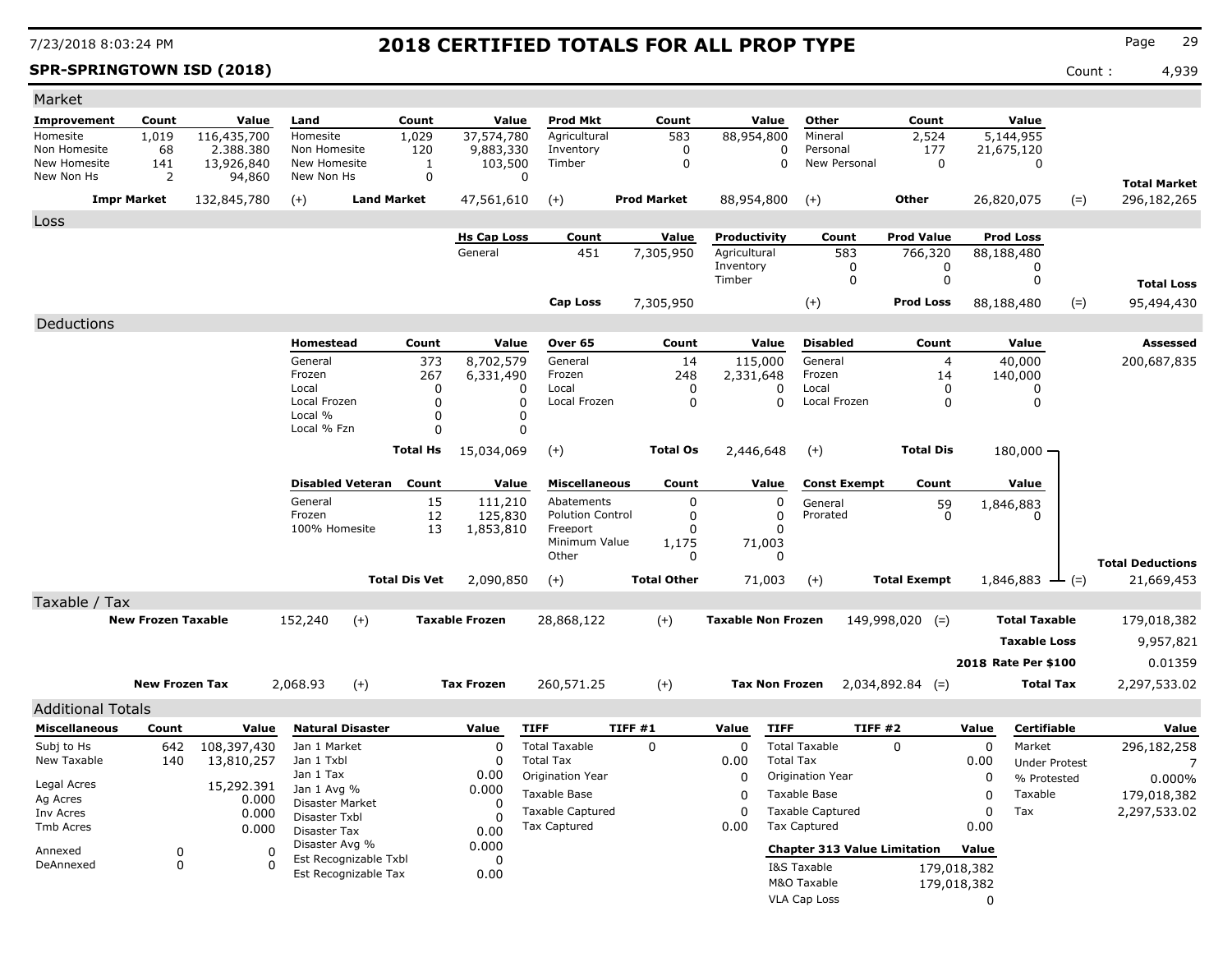## 7/23/2018 8:03:25 PM **2018 CERTIFIED TOTALS FOR ALL PROP TYPE** Page <sup>30</sup>

**SSL-SLIDELL ISD (2018)** Count : 8,948

| Market                        |                           |                         |                                |                         |                      |                               |                                                |                    |                    |                           |                       |                                                |                              |                         |                                |       |                                       |
|-------------------------------|---------------------------|-------------------------|--------------------------------|-------------------------|----------------------|-------------------------------|------------------------------------------------|--------------------|--------------------|---------------------------|-----------------------|------------------------------------------------|------------------------------|-------------------------|--------------------------------|-------|---------------------------------------|
| Improvement                   | Count                     | Value                   | Land                           |                         | Count                | Value                         | <b>Prod Mkt</b>                                |                    | Count              |                           | Value                 | Other                                          | Count                        |                         | Value                          |       |                                       |
| Homesite                      | 785                       | 78,596,833              | Homesite                       |                         | 745                  | 23,136,570                    | Agricultural                                   |                    | 824                | 198,520,960               |                       | Mineral                                        | 5,833                        |                         | 95,935,175                     |       |                                       |
| Non Homesite<br>New Homesite  | 41<br>65                  | 1.083.410<br>6,005,280  | Non Homesite<br>New Homesite   |                         | 111<br>2             | 7,559,230<br>14,880           | Inventory<br>Timber                            |                    | 0<br>$\mathbf 0$   |                           | 0<br>0                | Personal<br>New Personal                       | 128<br>$\mathbf 0$           |                         | 48,069,223<br>$\mathbf 0$      |       |                                       |
| New Non Hs                    | 1                         | 8,460                   | New Non Hs                     |                         | $\mathbf{1}$         | 9,670                         |                                                |                    |                    |                           |                       |                                                |                              |                         |                                |       |                                       |
|                               | <b>Impr Market</b>        | 85,693,983              | $(+)$                          | <b>Land Market</b>      |                      | 30,720,350                    | $(+)$                                          | <b>Prod Market</b> |                    | 198,520,960               |                       | $(+)$                                          | <b>Other</b>                 |                         | 144,004,398                    | $(=)$ | <b>Total Market</b><br>458,939,691    |
|                               |                           |                         |                                |                         |                      |                               |                                                |                    |                    |                           |                       |                                                |                              |                         |                                |       |                                       |
| Loss                          |                           |                         |                                |                         |                      |                               | Count                                          |                    | Value              | Productivity              |                       | Count                                          | <b>Prod Value</b>            |                         | <b>Prod Loss</b>               |       |                                       |
|                               |                           |                         |                                |                         |                      | <b>Hs Cap Loss</b><br>General | 229                                            |                    | 3,140,041          | Agricultural              |                       | 824                                            | 2,570,080                    |                         | 195,950,880                    |       |                                       |
|                               |                           |                         |                                |                         |                      |                               |                                                |                    |                    | Inventory                 |                       | 0                                              | 0                            |                         | 0                              |       |                                       |
|                               |                           |                         |                                |                         |                      |                               |                                                |                    |                    | Timber                    |                       | 0                                              | 0                            |                         | 0                              |       | <b>Total Loss</b>                     |
|                               |                           |                         |                                |                         |                      |                               | <b>Cap Loss</b>                                |                    | 3,140,041          |                           |                       | $(+)$                                          | <b>Prod Loss</b> 195,950,880 |                         |                                | $(=)$ | 199,090,921                           |
| Deductions                    |                           |                         |                                |                         |                      |                               |                                                |                    |                    |                           |                       |                                                |                              |                         |                                |       |                                       |
|                               |                           |                         | <b>Homestead</b>               |                         | Count                | Value                         | Over 65                                        |                    | Count              |                           | Value                 | <b>Disabled</b>                                | Count                        |                         | Value                          |       | <b>Assessed</b>                       |
|                               |                           |                         | General                        |                         | 230                  | 5,213,915                     | General                                        |                    | 12                 |                           | 98,490                | General                                        | $\overline{2}$               |                         | 20,000                         |       | 259,848,770                           |
|                               |                           |                         | Frozen<br>Local                |                         | 162                  | 3,794,170                     | Frozen<br>Local                                |                    | 146                | 1,398,406                 |                       | Frozen<br>Local                                | 10                           |                         | 80,000                         |       |                                       |
|                               |                           |                         | Local Frozen                   |                         | 0<br>$\Omega$        | 0<br>$\Omega$                 | Local Frozen                                   |                    | 0<br>0             |                           | 0<br>0                | Local Frozen                                   | 0<br>0                       |                         | 0<br>0                         |       |                                       |
|                               |                           |                         | Local %                        |                         | 221                  | 6,974,684                     |                                                |                    |                    |                           |                       |                                                |                              |                         |                                |       |                                       |
|                               |                           |                         | Local % Fzn                    |                         | 148                  | 4,603,330                     |                                                |                    |                    |                           |                       |                                                |                              |                         |                                |       |                                       |
|                               |                           |                         |                                |                         | <b>Total Hs</b>      | 20,586,099                    | $(+)$                                          |                    | <b>Total Os</b>    | 1,496,896                 |                       | $(+)$                                          | <b>Total Dis</b>             |                         | 100,000                        |       |                                       |
|                               |                           |                         |                                | <b>Disabled Veteran</b> | Count                | Value                         | <b>Miscellaneous</b>                           |                    | Count              |                           | Value                 | <b>Const Exempt</b>                            | Count                        |                         | Value                          |       |                                       |
|                               |                           |                         | General                        |                         | 8                    | 66,500                        | Abatements                                     |                    | 0                  |                           | $\Omega$              | General                                        | 58                           |                         | 12,682,111                     |       |                                       |
|                               |                           |                         | Frozen                         |                         | 8                    | 70,270                        | <b>Polution Control</b>                        |                    | $\overline{4}$     | 488,853                   |                       | Prorated                                       | $\Omega$                     |                         | 0                              |       |                                       |
|                               |                           |                         | 100% Homesite                  |                         | 6                    | 797,410                       | Freeport<br>Minimum Value                      |                    | $\mathbf 0$<br>699 |                           | O<br>67,414           |                                                |                              |                         |                                |       |                                       |
|                               |                           |                         |                                |                         |                      |                               | Other                                          |                    | $\mathbf 0$        |                           | $\mathbf{0}$          |                                                |                              |                         |                                |       |                                       |
|                               |                           |                         |                                |                         | <b>Total Dis Vet</b> | 934,180                       | $(+)$                                          |                    | <b>Total Other</b> |                           | 556,267               | $(+)$                                          | <b>Total Exempt</b>          |                         | $12,682,111$ $\rightarrow$ (=) |       | <b>Total Deductions</b><br>36,355,553 |
| Taxable / Tax                 |                           |                         |                                |                         |                      |                               |                                                |                    |                    |                           |                       |                                                |                              |                         |                                |       |                                       |
|                               | <b>New Frozen Taxable</b> |                         | 69,030                         | $(+)$                   |                      | <b>Taxable Frozen</b>         | 13,436,634                                     |                    | $(+)$              | <b>Taxable Non Frozen</b> |                       |                                                | $209,987,553$ (=)            |                         | <b>Total Taxable</b>           |       | 223,493,217                           |
|                               |                           |                         |                                |                         |                      |                               |                                                |                    |                    |                           |                       |                                                |                              |                         | <b>Taxable Loss</b>            |       | 4,840,589                             |
|                               |                           |                         |                                |                         |                      |                               |                                                |                    |                    |                           |                       |                                                |                              |                         | 2018 Rate Per \$100            |       |                                       |
|                               |                           |                         |                                |                         |                      |                               |                                                |                    |                    |                           |                       |                                                |                              |                         |                                |       | 0.0114                                |
|                               | <b>New Frozen Tax</b>     |                         | 786.94                         | $(+)$                   |                      | <b>Tax Frozen</b>             | 97,995.08                                      |                    | $(+)$              |                           | <b>Tax Non Frozen</b> |                                                | $2,393,857.94$ (=)           |                         | <b>Total Tax</b>               |       | 2,492,639.96                          |
| <b>Additional Totals</b>      |                           |                         |                                |                         |                      |                               |                                                |                    |                    |                           |                       |                                                |                              |                         |                                |       |                                       |
| <b>Miscellaneous</b>          | Count                     | Value                   |                                | <b>Natural Disaster</b> |                      | Value                         | <b>TIFF</b>                                    | TIFF #1            |                    | Value                     | <b>TIFF</b>           | TIFF#2                                         |                              | Value                   | Certifiable                    |       | Value                                 |
| Subj to Hs                    | 392                       | 59,325,654              | Jan 1 Market                   |                         |                      | 0                             | <b>Total Taxable</b>                           | $\mathbf 0$        |                    | $\mathbf 0$               |                       | <b>Total Taxable</b>                           | $\mathbf 0$                  | $\mathbf 0$             | Market                         |       | 457,124,954                           |
| New Taxable                   | 66                        | 5,402,278               | Jan 1 Txbl<br>Jan 1 Tax        |                         |                      | 0<br>0.00                     | <b>Total Tax</b>                               |                    |                    | 0.00                      | <b>Total Tax</b>      |                                                |                              | 0.00                    | <b>Under Protest</b>           |       | 1,814,737                             |
| Legal Acres                   |                           | 47,590.898              | Jan 1 Avg %                    |                         |                      | 0.000                         | Origination Year                               |                    |                    | $\mathbf 0$               |                       | Origination Year                               |                              | 0                       | % Protested                    |       | 0.395%                                |
| Ag Acres                      |                           | 0.000                   | Disaster Market                |                         |                      | O                             | <b>Taxable Base</b><br><b>Taxable Captured</b> |                    |                    | $\Omega$<br>$\Omega$      |                       | <b>Taxable Base</b><br><b>Taxable Captured</b> |                              | $\Omega$<br>$\Omega$    | Taxable<br>Tax                 |       | 221,678,480                           |
| Inv Acres<br><b>Tmb Acres</b> |                           | 0.000<br>0.000          | Disaster Txbl                  |                         |                      | U                             | <b>Tax Captured</b>                            |                    |                    | 0.00                      |                       | <b>Tax Captured</b>                            |                              | 0.00                    |                                |       | 2,471,952.02                          |
|                               |                           |                         | Disaster Tax<br>Disaster Avg % |                         |                      | 0.00<br>0.000                 |                                                |                    |                    |                           |                       |                                                |                              |                         |                                |       |                                       |
| Annexed<br>DeAnnexed          | 0<br>$\Omega$             | $\mathbf 0$<br>$\Omega$ |                                | Est Recognizable Txbl   |                      | 0                             |                                                |                    |                    |                           |                       | <b>Chapter 313 Value Limitation</b>            |                              | Value                   |                                |       |                                       |
|                               |                           |                         |                                | Est Recognizable Tax    |                      | 0.00                          |                                                |                    |                    |                           |                       | I&S Taxable<br>M&O Taxable                     |                              | 223,493,217             |                                |       |                                       |
|                               |                           |                         |                                |                         |                      |                               |                                                |                    |                    |                           |                       | <b>VLA Cap Loss</b>                            |                              | 223,493,217<br>$\Omega$ |                                |       |                                       |
|                               |                           |                         |                                |                         |                      |                               |                                                |                    |                    |                           |                       |                                                |                              |                         |                                |       |                                       |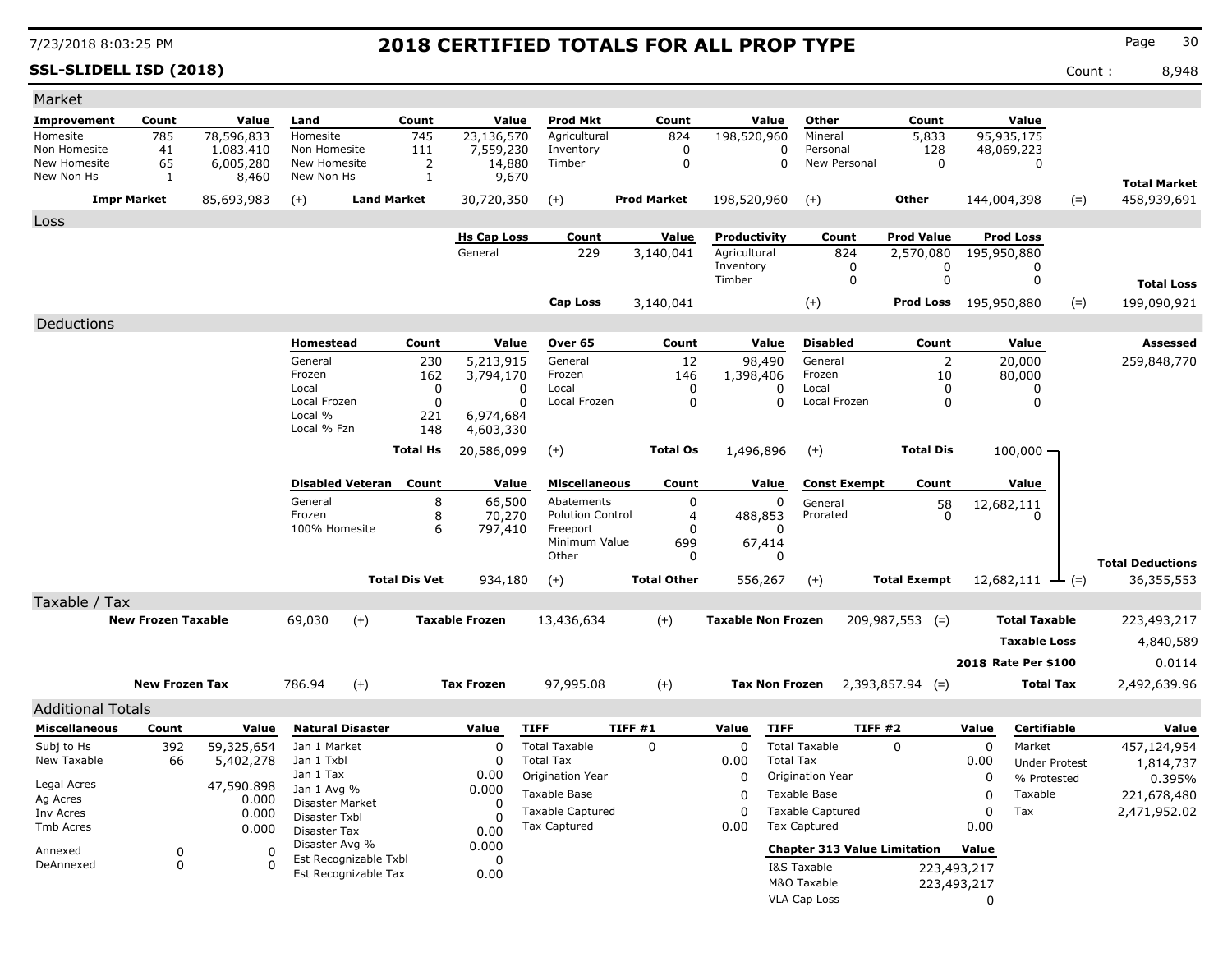## 7/23/2018 8:03:26 PM **2018 CERTIFIED TOTALS FOR ALL PROP TYPE** Page 31

### WCM-WISE CO BRANCH MAINTENANCE (2018) **WCM-WISE CO BRANCH MAINTENANCE (2018)** Count : 272,853

| rage |  |  |
|------|--|--|
|      |  |  |

| Market                       |                           |                                  |                              |                                  |                       |                          |                           |                                  |                             |                           |                                        |                                 |                     |                      |        |                                          |
|------------------------------|---------------------------|----------------------------------|------------------------------|----------------------------------|-----------------------|--------------------------|---------------------------|----------------------------------|-----------------------------|---------------------------|----------------------------------------|---------------------------------|---------------------|----------------------|--------|------------------------------------------|
| Improvement                  | Count                     | Value                            | Land                         | Count                            |                       | Value                    | <b>Prod Mkt</b>           | Count                            |                             | Value                     | Other                                  | Count                           |                     | Value                |        |                                          |
| Homesite                     | 29,154                    | 3,945,077,638                    | Homesite                     | 34,696                           |                       | 1,377,062,350            | Agricultural              | 11,402                           | 2,747,848,611               |                           | Mineral                                | 175,192                         | 1,213,547,290       |                      |        |                                          |
| Non Homesite<br>New Homesite | 1,565<br>2,885            | 58.575.930<br>175,905,398        | Non Homesite<br>New Homesite | 2,762                            | 33                    | 220,684,633<br>1,730,850 | Inventory<br>Timber       | 0<br>$\mathbf{1}$                |                             | 0<br>100,000              | Personal<br>New Personal               | $\Omega$                        | 6,114 1,817,444,676 | 0                    |        |                                          |
| New Non Hs                   | 118                       | 4,158,660                        | New Non Hs                   |                                  | $\mathbf{1}$          | 9,670                    |                           |                                  |                             |                           |                                        |                                 |                     |                      |        | <b>Total Market</b>                      |
|                              |                           | <b>Impr Market</b> 4,183,717,626 | $(+)$                        | <b>Land Market</b> 1,599,487,503 |                       |                          | $(+)$                     | <b>Prod Market</b> 2,747,948,611 |                             |                           | $(+)$                                  | Other                           | 3,030,991,966       |                      | $(=)$  | 11,562,145,706                           |
| Loss                         |                           |                                  |                              |                                  |                       |                          |                           |                                  |                             |                           |                                        |                                 |                     |                      |        |                                          |
|                              |                           |                                  |                              |                                  |                       | <b>Hs Cap Loss</b>       | Count                     | Value                            |                             | Productivity              | Count                                  | <b>Prod Value</b>               |                     | <b>Prod Loss</b>     |        |                                          |
|                              |                           |                                  |                              |                                  |                       | General                  | 9.199                     | 143,840,705                      | Agricultural                |                           | 11,402                                 | 27,063,430 2,720,785,181        |                     |                      |        |                                          |
|                              |                           |                                  |                              |                                  |                       |                          |                           |                                  | Inventory<br>Timber         |                           | 0<br>$\mathbf{1}$                      | 0<br>2,750                      |                     | 0                    |        |                                          |
|                              |                           |                                  |                              |                                  |                       |                          |                           |                                  |                             |                           |                                        |                                 |                     | 97,250               |        | <b>Total Loss</b>                        |
|                              |                           |                                  |                              |                                  |                       |                          | Cap Loss                  | 143,840,705                      |                             |                           | $(+)$                                  | <b>Prod Loss 2,720,882,431</b>  |                     |                      | $(=)$  | 2,864,723,136                            |
| Deductions                   |                           |                                  |                              |                                  |                       |                          |                           |                                  |                             |                           |                                        |                                 |                     |                      |        |                                          |
|                              |                           |                                  | Homestead                    | Count                            |                       | Value                    | Over 65                   | Count                            |                             | Value                     | <b>Disabled</b>                        | Count                           |                     | Value                |        | Assessed                                 |
|                              |                           |                                  | General                      |                                  | $\mathbf 0$           | $\mathbf 0$              | General                   | $\mathbf 0$                      |                             | $\Omega$                  | General                                | 0                               |                     | $\Omega$             |        | 8,697,422,570                            |
|                              |                           |                                  | Frozen<br>Local              |                                  | 0<br>0                | 0<br>$\Omega$            | Frozen<br>Local           | $\mathbf 0$<br>481               |                             | $\mathbf 0$<br>38,925,856 | Frozen<br>Local                        | $\mathbf 0$<br>55               |                     | n<br>3,546,709       |        |                                          |
|                              |                           |                                  | Local Frozen                 |                                  | $\Omega$              | $\Omega$                 | Local Frozen              | 5,222                            | 433,489,876                 |                           | Local Frozen                           | 372                             |                     | 25,502,355           |        |                                          |
|                              |                           |                                  | Local %<br>Local % Fzn       |                                  | 0                     | $\Omega$                 |                           |                                  |                             |                           |                                        |                                 |                     |                      |        |                                          |
|                              |                           |                                  |                              |                                  | 0                     | 0                        |                           |                                  |                             |                           |                                        |                                 |                     |                      |        |                                          |
|                              |                           |                                  |                              | <b>Total Hs</b>                  |                       | $\mathbf 0$              | $(+)$                     |                                  | <b>Total Os</b> 472,415,732 |                           | $(+)$                                  | <b>Total Dis</b>                |                     | 29,049,064 -         |        |                                          |
|                              |                           |                                  | <b>Disabled Veteran</b>      | Count                            |                       | Value                    | <b>Miscellaneous</b>      | Count                            |                             | Value                     | <b>Const Exempt</b>                    | Count                           |                     | Value                |        |                                          |
|                              |                           |                                  | General                      |                                  | 305                   | 2,418,864                | Abatements                | $\Omega$                         |                             | 0                         | General                                | 3,234                           |                     | 662,851,880          |        |                                          |
|                              |                           |                                  | Frozen                       |                                  | 201                   | 2,060,495                | <b>Polution Control</b>   | 40                               |                             | 53,640,718                | Prorated                               | 11                              |                     | 206,333              |        |                                          |
|                              |                           |                                  | 100% Homesite                |                                  | 196                   | 26,812,147               | Freeport<br>Minimum Value | 16                               |                             | 30,059,248                |                                        |                                 |                     |                      |        |                                          |
|                              |                           |                                  |                              |                                  |                       |                          | Other                     | 19,308<br>1                      |                             | 1,306,019<br>41,699       |                                        |                                 |                     |                      |        |                                          |
|                              |                           |                                  |                              | <b>Total Dis Vet</b> 31,291,506  |                       |                          | $(+)$                     | <b>Total Other</b>               |                             | 85,047,684                | $(+)$                                  | <b>Total Exempt</b> 663,058,213 |                     |                      | $-(-)$ | <b>Total Deductions</b><br>1,280,862,199 |
|                              |                           |                                  |                              |                                  |                       |                          |                           |                                  |                             |                           |                                        |                                 |                     |                      |        |                                          |
| Taxable / Tax                | <b>New Frozen Taxable</b> |                                  | 3,127,036                    | $(+)$                            | <b>Taxable Frozen</b> |                          | 371,439,923               | $(+)$                            |                             |                           | Taxable Non Frozen $7,041,993,412$ (=) |                                 |                     | <b>Total Taxable</b> |        | 7,416,560,371                            |
|                              |                           |                                  |                              |                                  |                       |                          |                           |                                  |                             |                           |                                        |                                 |                     |                      |        |                                          |
|                              |                           |                                  |                              |                                  |                       |                          |                           |                                  |                             |                           |                                        |                                 |                     | <b>Taxable Loss</b>  |        | 120,998,418                              |
|                              |                           |                                  |                              |                                  |                       |                          |                           |                                  |                             |                           |                                        |                                 |                     | 2018 Rate Per \$100  |        | 0.00046148                               |
|                              | <b>New Frozen Tax</b>     |                                  | 1,425.21                     | $(+)$                            | <b>Tax Frozen</b>     |                          | 116,242.74                | $(+)$                            |                             | <b>Tax Non Frozen</b>     |                                        | $3,249,087.98$ (=)              |                     | <b>Total Tax</b>     |        | 3,366,755.93                             |
| <b>Additional Totals</b>     |                           |                                  |                              |                                  |                       |                          |                           |                                  |                             |                           |                                        |                                 |                     |                      |        |                                          |
| <b>Miscellaneous</b>         | Count                     | Value                            | <b>Natural Disaster</b>      |                                  |                       | Value                    | <b>TIFF</b>               | TIFF #1                          | Value                       | <b>TIFF</b>               |                                        | <b>TIFF #2</b>                  | Value               | <b>Certifiable</b>   |        | Value                                    |
| Subj to Hs                   |                           | 15,686 2,671,063,222             | Jan 1 Market                 |                                  |                       | 0                        | <b>Total Taxable</b>      | 0                                | 0                           |                           | <b>Total Taxable</b>                   | $\Omega$                        | 0                   | Market               |        | 11,552,786,571                           |
| New Taxable                  | 2,867                     | 172,467,773                      | Jan 1 Txbl                   |                                  |                       | $\Omega$                 | <b>Total Tax</b>          |                                  | 0.00                        | <b>Total Tax</b>          |                                        |                                 | 0.00                | <b>Under Protest</b> |        | 9,359,135                                |
| Legal Acres                  |                           | 576,222.136                      | Jan 1 Tax<br>Jan 1 Avg %     |                                  |                       | 0.00<br>0.000            | Origination Year          |                                  | 0                           |                           | Origination Year                       |                                 | $\Omega$            | % Protested          |        | 0.081%                                   |
| Ag Acres                     |                           | 0.000                            | Disaster Market              |                                  |                       | <sup>0</sup>             | Taxable Base              |                                  | $\Omega$                    |                           | Taxable Base                           |                                 | $\Omega$            | Taxable              |        | 7,407,270,906                            |
| Inv Acres                    |                           | 0.000                            | Disaster Txbl                |                                  |                       | $\Omega$                 | Taxable Captured          |                                  | 0                           |                           | <b>Taxable Captured</b>                |                                 | $\Omega$            | Tax                  |        | 3,362,468.92                             |
| Tmb Acres                    |                           | 0.000                            | Disaster Tax                 |                                  |                       | 0.00                     | <b>Tax Captured</b>       |                                  | 0.00                        |                           | Tax Captured                           |                                 | 0.00                |                      |        |                                          |
| Annexed                      | 0                         | $\Omega$                         | Disaster Avg %               | Est Recognizable Txbl            |                       | 0.000<br>$\Omega$        |                           |                                  |                             |                           | <b>Chapter 313 Value Limitation</b>    |                                 | Value               |                      |        |                                          |
| DeAnnexed                    | $\mathbf 0$               | $\Omega$                         |                              | Est Recognizable Tax             |                       | 0.00                     |                           |                                  |                             |                           | I&S Taxable                            |                                 | 7,416,560,371       |                      |        |                                          |
|                              |                           |                                  |                              |                                  |                       |                          |                           |                                  |                             |                           | M&O Taxable                            |                                 | 7,416,560,371       |                      |        |                                          |
|                              |                           |                                  |                              |                                  |                       |                          |                           |                                  |                             |                           | VLA Cap Loss                           |                                 | $\Omega$            |                      |        |                                          |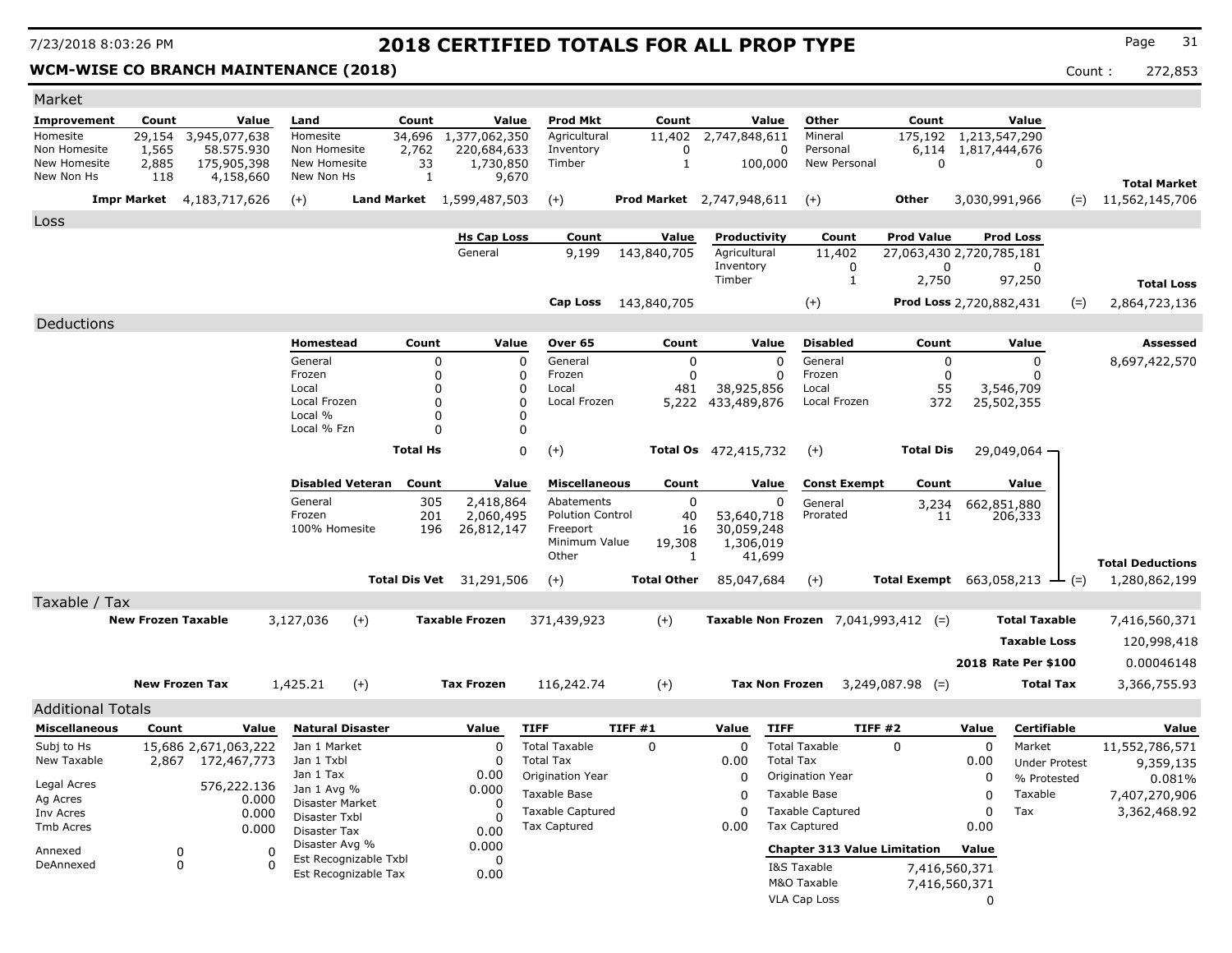### **WIS-WISE COUNTY (2018)** Count : 272,855

| Market                        |                           |                                  |                      |                                |                       |               |                                 |                                       |         |                    |                                  |                  |                                               |                                                     |                                    |                      |       |                                       |
|-------------------------------|---------------------------|----------------------------------|----------------------|--------------------------------|-----------------------|---------------|---------------------------------|---------------------------------------|---------|--------------------|----------------------------------|------------------|-----------------------------------------------|-----------------------------------------------------|------------------------------------|----------------------|-------|---------------------------------------|
| Improvement                   | Count                     | Value                            |                      | Land                           |                       | Count         | Value                           | <b>Prod Mkt</b>                       |         | Count              |                                  | Value            | Other                                         | Count                                               |                                    | Value                |       |                                       |
| Homesite                      | 29,156                    | 3,945,120,716                    |                      | Homesite                       |                       | 34,696        | 1,377,062,350                   | Agricultural                          |         | 11,402             | 2,747,848,611                    |                  | Mineral                                       |                                                     | 175,192 1,213,547,290              |                      |       |                                       |
| Non Homesite<br>New Homesite  | 1,565<br>2,885            | 58.575.930                       |                      | Non Homesite<br>New Homesite   |                       | 2,762<br>33   | 220,684,633<br>1,730,850        | Inventory<br>Timber                   |         | 0<br>$\mathbf{1}$  | 100,000                          | 0                | Personal<br>New Personal                      |                                                     | 6,114 1,817,444,676<br>$\mathbf 0$ | 0                    |       |                                       |
| New Non Hs                    | 118                       | 175,905,398<br>4,158,660         |                      | New Non Hs                     |                       | $\mathbf{1}$  | 9,670                           |                                       |         |                    |                                  |                  |                                               |                                                     |                                    |                      |       |                                       |
|                               |                           | <b>Impr Market</b> 4,183,760,704 |                      | $(+)$                          |                       |               | Land Market 1,599,487,503       | $(+)$                                 |         |                    | <b>Prod Market</b> 2,747,948,611 |                  | $(+)$                                         | Other                                               |                                    | 3,030,991,966        | $(=)$ | <b>Total Market</b><br>11,562,188,784 |
|                               |                           |                                  |                      |                                |                       |               |                                 |                                       |         |                    |                                  |                  |                                               |                                                     |                                    |                      |       |                                       |
| Loss                          |                           |                                  |                      |                                |                       |               | <b>Hs Cap Loss</b>              | Count                                 |         | Value              | Productivity                     |                  | Count                                         | <b>Prod Value</b>                                   |                                    | <b>Prod Loss</b>     |       |                                       |
|                               |                           |                                  |                      |                                |                       |               | General                         | 9,199                                 |         | 143,840,705        | Agricultural                     |                  | 11,402                                        | 27,063,430 2,720,785,181                            |                                    |                      |       |                                       |
|                               |                           |                                  |                      |                                |                       |               |                                 |                                       |         |                    | Inventory                        |                  | 0                                             |                                                     | 0                                  | 0                    |       |                                       |
|                               |                           |                                  |                      |                                |                       |               |                                 |                                       |         |                    | Timber                           |                  | $\mathbf{1}$                                  | 2,750                                               |                                    | 97,250               |       | <b>Total Loss</b>                     |
|                               |                           |                                  |                      |                                |                       |               |                                 | Cap Loss                              |         | 143,840,705        |                                  |                  | $(+)$                                         |                                                     | Prod Loss 2,720,882,431            |                      | $(=)$ | 2,864,723,136                         |
| Deductions                    |                           |                                  |                      |                                |                       |               |                                 |                                       |         |                    |                                  |                  |                                               |                                                     |                                    |                      |       |                                       |
|                               |                           |                                  |                      | Homestead                      |                       | Count         | Value                           | Over 65                               |         | Count              |                                  | Value            | <b>Disabled</b>                               | Count                                               |                                    | Value                |       | Assessed                              |
|                               |                           |                                  |                      | General                        |                       | $\Omega$      |                                 | $\mathbf 0$<br>General                |         | $\mathbf 0$        |                                  | $\Omega$         | General                                       |                                                     | $\mathbf 0$                        | $\mathbf 0$          |       | 8,697,465,648                         |
|                               |                           |                                  |                      | Frozen                         |                       | $\mathbf 0$   |                                 | 0<br>Frozen                           |         | 0                  |                                  | $\Omega$         | Frozen                                        |                                                     | 0                                  | $\Omega$             |       |                                       |
|                               |                           |                                  |                      | Local<br>Local Frozen          |                       | $\Omega$<br>n |                                 | 0<br>Local<br>0<br>Local Frozen       |         | 480<br>5,223       | 4,209,548<br>49,263,144          |                  | Local<br>Local Frozen                         |                                                     | 0<br>0                             | 0<br>$\Omega$        |       |                                       |
|                               |                           |                                  |                      | Local %                        |                       |               | 9,993 361,270,167               |                                       |         |                    |                                  |                  |                                               |                                                     |                                    |                      |       |                                       |
|                               |                           |                                  |                      | Local % Fzn                    |                       |               | 5,417 164,688,247               |                                       |         |                    |                                  |                  |                                               |                                                     |                                    |                      |       |                                       |
|                               |                           |                                  |                      |                                |                       |               | <b>Total Hs</b> 525,958,414     | $(+)$                                 |         | <b>Total Os</b>    | 53,472,692                       |                  | $(+)$                                         | <b>Total Dis</b>                                    |                                    | 0                    |       |                                       |
|                               |                           |                                  |                      |                                |                       |               |                                 |                                       |         |                    |                                  |                  |                                               |                                                     |                                    |                      |       |                                       |
|                               |                           |                                  |                      | <b>Disabled Veteran</b>        |                       | Count         | Value                           | <b>Miscellaneous</b>                  |         | Count              |                                  | Value            | <b>Const Exempt</b>                           | Count                                               |                                    | Value                |       |                                       |
|                               |                           |                                  |                      | General<br>Frozen              |                       | 307<br>264    | 2,443,100                       | Abatements<br><b>Polution Control</b> |         | 0                  |                                  | 0                | General                                       | 3,234                                               |                                    | 662,851,880          |       |                                       |
|                               |                           |                                  |                      | 100% Homesite                  |                       | 237           | 2,837,919<br>40,224,163         | Freeport                              |         | 40<br>16           | 53,640,718<br>30,059,248         |                  | Prorated                                      |                                                     | 11                                 | 206,333              |       |                                       |
|                               |                           |                                  |                      |                                |                       |               |                                 | Minimum Value                         |         | 19,196             | 1,299,191                        |                  |                                               |                                                     |                                    |                      |       |                                       |
|                               |                           |                                  |                      |                                |                       |               |                                 | Other                                 |         | 1                  | 41,699                           |                  |                                               |                                                     |                                    |                      |       | <b>Total Deductions</b>               |
|                               |                           |                                  |                      |                                |                       |               | <b>Total Dis Vet</b> 45,505,182 | $(+)$                                 |         | <b>Total Other</b> | 85,040,856                       |                  | $(+)$                                         | <b>Total Exempt</b> $663,058,213$ $\rightarrow$ (=) |                                    |                      |       | 1,373,035,357                         |
| Taxable / Tax                 |                           |                                  |                      |                                |                       |               |                                 |                                       |         |                    |                                  |                  |                                               |                                                     |                                    |                      |       |                                       |
|                               | <b>New Frozen Taxable</b> |                                  |                      | 3,689,549                      | $(+)$                 |               | <b>Taxable Frozen</b>           | 603,679,424                           |         | $(+)$              |                                  |                  | <b>Taxable Non Frozen</b> $6,717,061,318$ (=) |                                                     |                                    | <b>Total Taxable</b> |       | 7,324,430,291                         |
|                               |                           |                                  |                      |                                |                       |               |                                 |                                       |         |                    |                                  |                  |                                               |                                                     |                                    | <b>Taxable Loss</b>  |       | 182,983,850                           |
|                               |                           |                                  |                      |                                |                       |               |                                 |                                       |         |                    |                                  |                  |                                               |                                                     |                                    | 2018 Rate Per \$100  |       | 0.003464                              |
|                               |                           |                                  |                      |                                |                       |               |                                 |                                       |         |                    |                                  |                  |                                               |                                                     |                                    |                      |       |                                       |
|                               |                           | <b>New Frozen Tax</b>            |                      | 12,603.76                      | $(+)$                 |               | <b>Tax Frozen</b>               | 1,462,761.11                          |         | $(+)$              |                                  |                  | Tax Non Frozen $23,262,605.60$ (=)            |                                                     |                                    | <b>Total Tax</b>     |       | 24,737,970.47                         |
| <b>Additional Totals</b>      |                           |                                  |                      |                                |                       |               |                                 |                                       |         |                    |                                  |                  |                                               |                                                     |                                    |                      |       |                                       |
| <b>Miscellaneous</b>          | Count                     |                                  | Value                | <b>Natural Disaster</b>        |                       |               | Value                           | <b>TIFF</b>                           | TIFF #1 |                    | Value                            | <b>TIFF</b>      | TIFF#2                                        |                                                     | Value                              | Certifiable          |       | Value                                 |
| Subj to Hs                    |                           | 15,686 2,671,063,222             |                      | Jan 1 Market                   |                       |               | 0                               | <b>Total Taxable</b>                  |         | $\mathbf{1}$       | 53,781,733                       |                  | <b>Total Taxable</b>                          | 2                                                   | 3,510,540                          | Market               |       | 11,552,829,649                        |
| New Taxable                   |                           | 2,942 171,531,784                |                      | Jan 1 Txbl<br>Jan 1 Tax        |                       |               | 0<br>0.00                       | <b>Total Tax</b>                      |         |                    | 185,200.46                       | <b>Total Tax</b> |                                               |                                                     | 12,160.50                          | <b>Under Protest</b> |       | 9,359,135                             |
| Legal Acres                   |                           | 576,222.136                      |                      | Jan 1 Avg %                    |                       |               | 0.000                           | Origination Year<br>Taxable Base      |         |                    | 2007                             |                  | Origination Year                              |                                                     | 2010                               | % Protested          |       | 0.081%                                |
| Ag Acres                      |                           |                                  | 0.000                | Disaster Market                |                       |               | 0                               | <b>Taxable Captured</b>               |         |                    | 31,352,804                       |                  | Taxable Base<br><b>Taxable Captured</b>       |                                                     | 2,633,286                          | Taxable<br>Tax       |       | 7,315,182,450                         |
| Inv Acres<br><b>Tmb Acres</b> |                           |                                  | 0.000<br>0.000       | Disaster Txbl                  |                       |               | 0                               | <b>Tax Captured</b>                   |         |                    | 22,428,929<br>77,693.81          |                  | <b>Tax Captured</b>                           |                                                     | 877,254<br>3,038.81                |                      |       | 24,705,936.11                         |
|                               |                           |                                  |                      | Disaster Tax<br>Disaster Avg % |                       |               | 0.00<br>0.000                   |                                       |         |                    |                                  |                  |                                               |                                                     |                                    |                      |       |                                       |
| Annexed<br>DeAnnexed          | 0<br>$\mathbf 0$          |                                  | $\Omega$<br>$\Omega$ |                                | Est Recognizable Txbl |               | $\mathbf 0$                     |                                       |         |                    |                                  |                  | <b>Chapter 313 Value Limitation</b>           |                                                     | Value                              |                      |       |                                       |
|                               |                           |                                  |                      |                                | Est Recognizable Tax  |               | 0.00                            |                                       |         |                    |                                  |                  | I&S Taxable<br>M&O Taxable                    |                                                     | 7,324,430,291<br>7,324,430,291     |                      |       |                                       |
|                               |                           |                                  |                      |                                |                       |               |                                 |                                       |         |                    |                                  |                  | <b>VLA Cap Loss</b>                           |                                                     | $\Omega$                           |                      |       |                                       |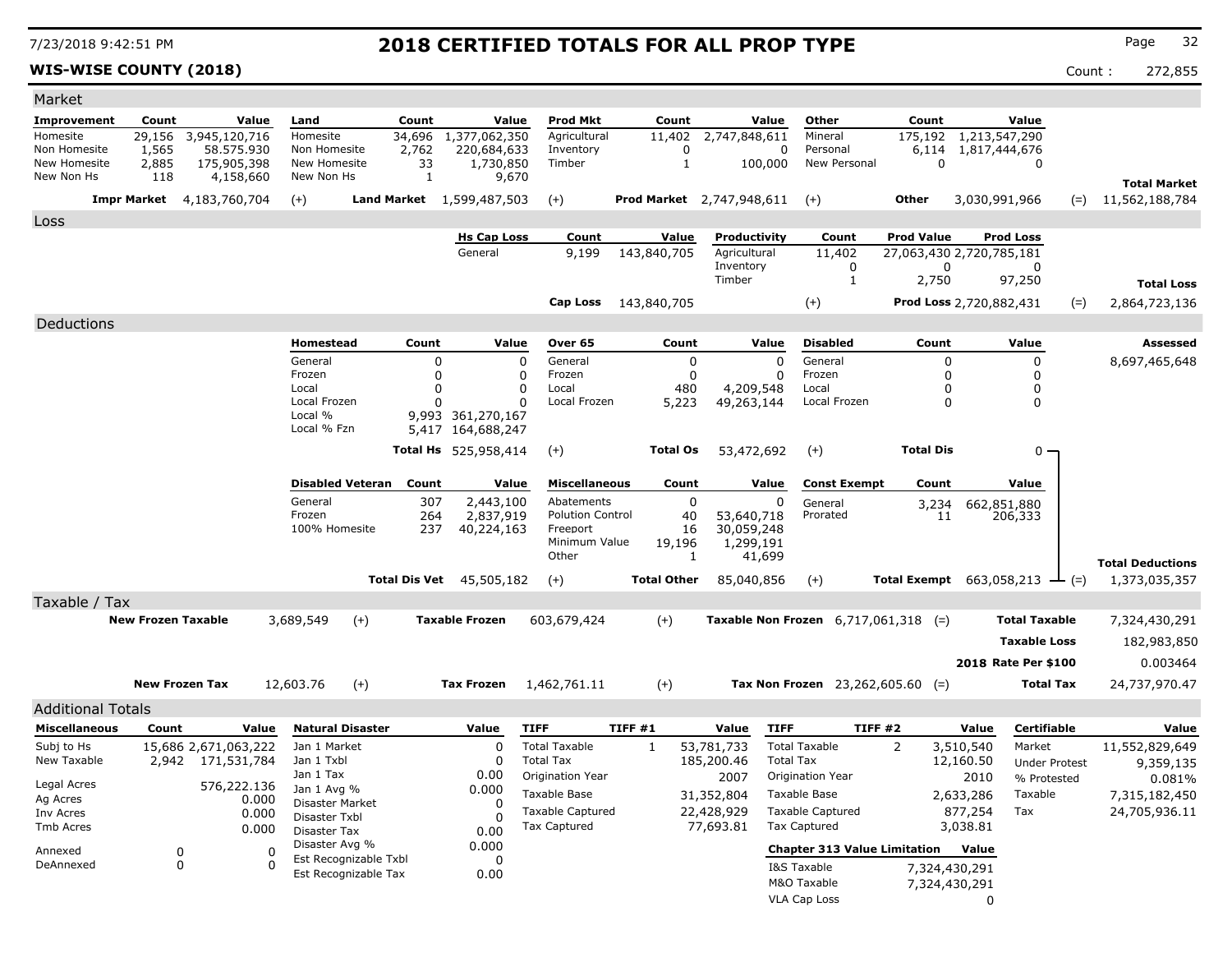**WT1-WCID #1 (2018)** Count : 265,133

| Market                       |                           |                                  |                              |                         |                 |                                 |                              |                                  |                           |                               |                                               |                         |                                              |                                        |
|------------------------------|---------------------------|----------------------------------|------------------------------|-------------------------|-----------------|---------------------------------|------------------------------|----------------------------------|---------------------------|-------------------------------|-----------------------------------------------|-------------------------|----------------------------------------------|----------------------------------------|
| <b>Improvement</b>           | Count                     | Value                            | Land                         |                         | Count           | Value                           | <b>Prod Mkt</b>              | Count                            | Value                     | Other                         | Count                                         |                         | Value                                        |                                        |
| Homesite                     | 26,461                    | 3,368,194,121                    | Homesite                     |                         | 31,596          | 1,203,465,254                   | Agricultural                 | 11,217                           | 2,685,442,461             | Mineral                       | 172,391                                       | 1,173,731,553           |                                              |                                        |
| Non Homesite<br>New Homesite | 1,549<br>2,744            | 58.055.140<br>158,051,258        | Non Homesite<br>New Homesite |                         | 2,708<br>33     | 211,653,073<br>1,730,850        | Inventory<br>Timber          | 0<br>1                           | 100,000                   | 0<br>Personal<br>New Personal | 5,276<br>$\mathbf 0$                          | 1,588,379,383           | 0                                            |                                        |
| New Non Hs                   | 118                       | 4,158,660                        | New Non Hs                   |                         | 1               | 9,670                           |                              |                                  |                           |                               |                                               |                         |                                              | <b>Total Market</b>                    |
|                              |                           | <b>Impr Market</b> 3,588,459,179 | $(+)$                        |                         |                 | Land Market 1,416,858,847       | $(+)$                        | <b>Prod Market</b> 2,685,542,461 |                           | $(+)$                         | Other                                         | 2,762,110,936           |                                              | $= 10,452,971,423$                     |
| Loss                         |                           |                                  |                              |                         |                 |                                 |                              |                                  |                           |                               |                                               |                         |                                              |                                        |
|                              |                           |                                  |                              |                         |                 | <b>Hs Cap Loss</b>              | Count                        | Value                            | Productivity              | Count                         | <b>Prod Value</b>                             |                         | <b>Prod Loss</b>                             |                                        |
|                              |                           |                                  |                              |                         |                 | General                         | 8,451                        | 134,612,859                      | Agricultural<br>Inventory | 11,217                        | 26,553,700 2,658,888,761<br>0                 | $\Omega$                | 0                                            |                                        |
|                              |                           |                                  |                              |                         |                 |                                 |                              |                                  | Timber                    |                               | $\mathbf{1}$<br>2,750                         |                         | 97,250                                       | <b>Total Loss</b>                      |
|                              |                           |                                  |                              |                         |                 |                                 |                              | Cap Loss 134,612,859             |                           | $(+)$                         |                                               | Prod Loss 2,658,986,011 | $(=)$                                        | 2,793,598,870                          |
| Deductions                   |                           |                                  |                              |                         |                 |                                 |                              |                                  |                           |                               |                                               |                         |                                              |                                        |
|                              |                           |                                  | Homestead                    |                         | Count           | Value                           | Over 65                      | Count                            | Value                     | <b>Disabled</b>               | Count                                         |                         | Value                                        | <b>Assessed</b>                        |
|                              |                           |                                  | General                      |                         | 0               |                                 | General<br>0                 | 0                                |                           | General<br>$\Omega$           |                                               | 0                       | $\mathbf 0$                                  | 7,659,372,553                          |
|                              |                           |                                  | Frozen                       |                         | 0               |                                 | 0<br>Frozen                  | 0                                |                           | Frozen<br>0                   |                                               | 0                       | 0                                            |                                        |
|                              |                           |                                  | Local                        |                         | $\Omega$        |                                 | 0<br>Local                   | O                                |                           | Local<br>$\Omega$             |                                               | $\Omega$                | 0                                            |                                        |
|                              |                           |                                  | Local Frozen                 |                         | $\Omega$        |                                 | $\Omega$<br>Local Frozen     | 0                                |                           | Local Frozen<br>$\Omega$      |                                               | 0                       | 0                                            |                                        |
|                              |                           |                                  | Local %                      |                         | $\Omega$        |                                 | 0                            |                                  |                           |                               |                                               |                         |                                              |                                        |
|                              |                           |                                  | Local % Fzn                  |                         | ∩               |                                 | $\mathbf 0$                  |                                  |                           |                               |                                               |                         |                                              |                                        |
|                              |                           |                                  |                              |                         | <b>Total Hs</b> |                                 | 0<br>$(+)$                   | <b>Total Os</b>                  |                           | 0<br>$(+)$                    | <b>Total Dis</b>                              |                         | 0 -                                          |                                        |
|                              |                           |                                  |                              | <b>Disabled Veteran</b> | Count           | Value                           | <b>Miscellaneous</b>         | Count                            | Value                     | <b>Const Exempt</b>           | Count                                         |                         | Value                                        |                                        |
|                              |                           |                                  | General                      |                         | 533             | 4,906,757                       | Abatements                   | 0                                |                           | 0<br>General                  | 3,002                                         |                         | 518,029,405                                  |                                        |
|                              |                           |                                  | Frozen                       |                         | 0               |                                 | <b>Polution Control</b><br>0 | 36                               | 53,151,865                | Prorated                      | 10                                            |                         | 167,083                                      |                                        |
|                              |                           |                                  | 100% Homesite                |                         | 220             | 38,859,723                      | Freeport<br>Minimum Value    | 14<br>18,976                     | 11,550,382<br>1,280,319   |                               |                                               |                         |                                              |                                        |
|                              |                           |                                  |                              |                         |                 |                                 | Other                        | 1                                | 41,699                    |                               |                                               |                         |                                              |                                        |
|                              |                           |                                  |                              |                         |                 | <b>Total Dis Vet</b> 43,766,480 | $(+)$                        | <b>Total Other</b>               | 66,024,265                | $(+)$                         |                                               |                         | Total Exempt $518,196,488$ $\rightarrow$ (=) | <b>Total Deductions</b><br>627,987,233 |
| Taxable / Tax                |                           |                                  |                              |                         |                 |                                 |                              |                                  |                           |                               |                                               |                         |                                              |                                        |
|                              | <b>New Frozen Taxable</b> |                                  | 0                            | $(+)$                   |                 | <b>Taxable Frozen</b>           | 0                            | $(+)$                            |                           |                               | <b>Taxable Non Frozen</b> $7,031,385,320$ (=) |                         | <b>Total Taxable</b>                         | 7,031,385,320                          |
|                              |                           |                                  |                              |                         |                 |                                 |                              |                                  |                           |                               |                                               |                         | <b>Taxable Loss</b>                          | 375,243                                |
|                              |                           |                                  |                              |                         |                 |                                 |                              |                                  |                           |                               |                                               |                         | 2018 Rate Per \$100                          | 0.00009626                             |
|                              | <b>New Frozen Tax</b>     |                                  | 0.00                         | $(+)$                   |                 | <b>Tax Frozen</b>               | 0.00                         | $(+)$                            |                           | <b>Tax Non Frozen</b>         | $676,805.03$ (=)                              |                         | <b>Total Tax</b>                             |                                        |
|                              |                           |                                  |                              |                         |                 |                                 |                              |                                  |                           |                               |                                               |                         |                                              | 676,805.03                             |
| <b>Additional Totals</b>     |                           |                                  |                              |                         |                 |                                 |                              |                                  |                           |                               |                                               |                         |                                              |                                        |
| <b>Miscellaneous</b>         | Count                     | Value                            | <b>Natural Disaster</b>      |                         |                 | Value                           | <b>TIFF</b>                  | TIFF#1                           | Value                     | <b>TIFF</b>                   | TIFF#2                                        | Value                   | Certifiable                                  | Value                                  |
| Subj to Hs                   |                           | 14,373 2,454,258,786             | Jan 1 Market                 |                         |                 | 0                               | <b>Total Taxable</b>         | $\Omega$                         | 0                         | <b>Total Taxable</b>          | $\Omega$                                      | 0                       | Market                                       | 10,443,612,307                         |
| New Taxable                  |                           | 2,810 161,650,268                | Jan 1 Txbl                   |                         |                 | $\mathbf 0$                     | <b>Total Tax</b>             |                                  | 0.00                      | <b>Total Tax</b>              |                                               | 0.00                    | <b>Under Protest</b>                         | 9,359,116                              |
| Legal Acres                  |                           | 563,994.381                      | Jan 1 Tax<br>Jan 1 Avg %     |                         |                 | 0.00<br>0.000                   | Origination Year             |                                  | 0                         | <b>Origination Year</b>       |                                               | 0                       | % Protested                                  | 0.090%                                 |
| Ag Acres                     |                           | 0.000                            | <b>Disaster Market</b>       |                         |                 | 0                               | Taxable Base                 |                                  | 0                         | Taxable Base                  |                                               | 0                       | Taxable                                      | 7,022,096,063                          |
| Inv Acres                    |                           | 0.000                            | Disaster Txbl                |                         |                 | $\Omega$                        | <b>Taxable Captured</b>      |                                  | 0                         | <b>Taxable Captured</b>       |                                               | 0                       | Tax                                          | 675,910.84                             |
| Tmb Acres                    |                           | 0.000                            | Disaster Tax                 |                         |                 | 0.00                            | <b>Tax Captured</b>          |                                  | 0.00                      | Tax Captured                  |                                               | 0.00                    |                                              |                                        |
| Annexed                      | 0                         | 0                                | Disaster Avg %               |                         |                 | 0.000                           |                              |                                  |                           |                               | <b>Chapter 313 Value Limitation</b>           | Value                   |                                              |                                        |
| DeAnnexed                    | $\mathbf 0$               | $\Omega$                         |                              | Est Recognizable Txbl   |                 | 0                               |                              |                                  |                           | I&S Taxable                   |                                               | 7,031,385,320           |                                              |                                        |
|                              |                           |                                  |                              | Est Recognizable Tax    |                 | 0.00                            |                              |                                  |                           | M&O Taxable                   |                                               | 7,031,385,320           |                                              |                                        |
|                              |                           |                                  |                              |                         |                 |                                 |                              |                                  |                           | <b>VLA Cap Loss</b>           |                                               | 0                       |                                              |                                        |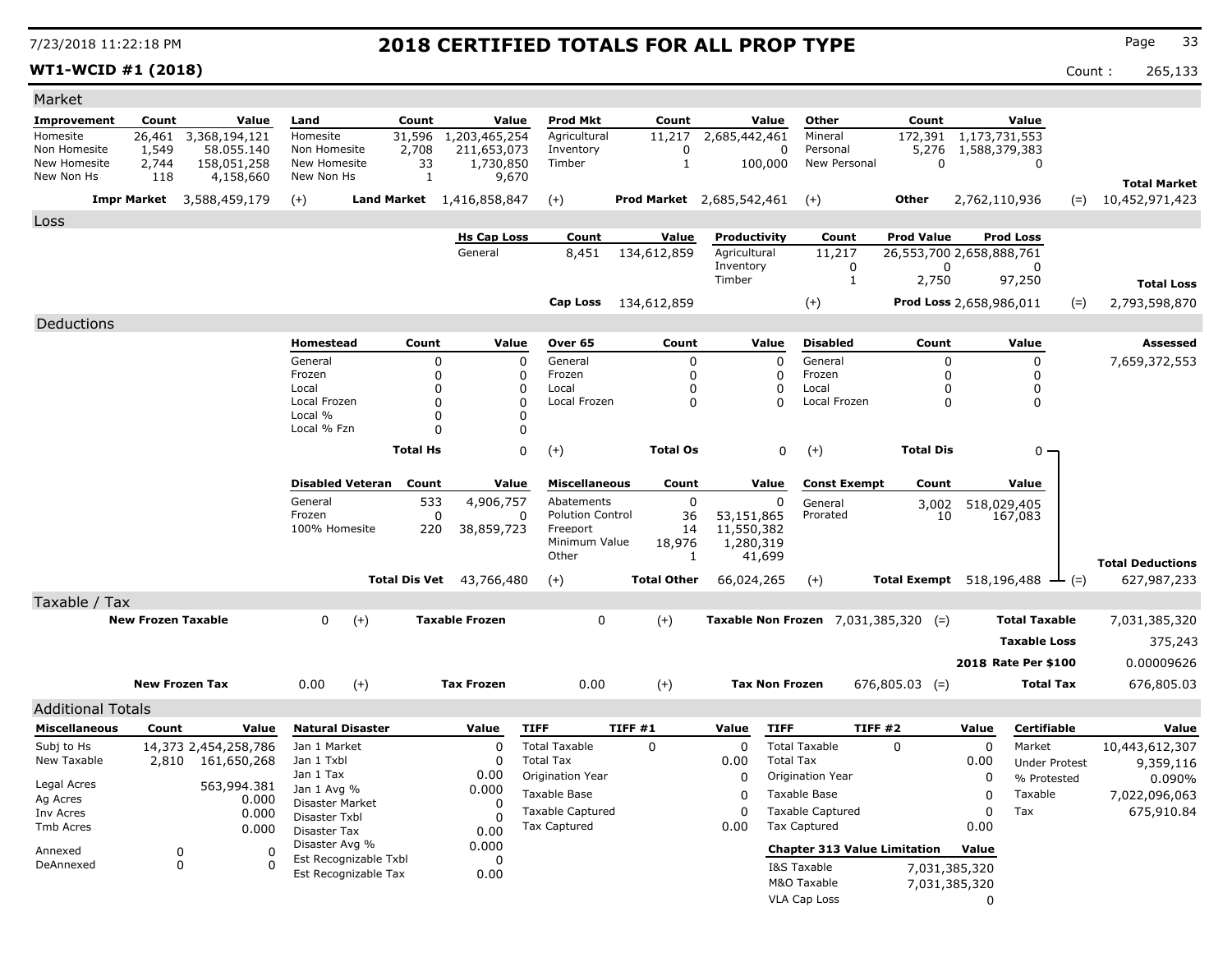### **WT2-WISE CO WATER SUPPLY (2018)** Count : 5,759

| Market                     |                           |                 |                                         |                      |                               |                                     |                    |             |                              |                                     |                                                     |             |                                |                         |
|----------------------------|---------------------------|-----------------|-----------------------------------------|----------------------|-------------------------------|-------------------------------------|--------------------|-------------|------------------------------|-------------------------------------|-----------------------------------------------------|-------------|--------------------------------|-------------------------|
| Improvement                | Count                     | Value           | Land                                    | Count                | Value                         | <b>Prod Mkt</b>                     | Count              |             | Value                        | Other                               | Count                                               |             | Value                          |                         |
| Homesite                   | 2,485                     | 548,042,294     | Homesite                                | 2,893                | 167,497,083                   | Agricultural                        | 103                |             | 29,229,890                   | Mineral                             | 1,535                                               |             | 16,349,761                     |                         |
| Non Homesite               | 12                        | 487.630         | Non Homesite                            | 41                   | 7,743,890                     | Inventory                           |                    | $\mathbf 0$ | $\mathbf 0$                  | Personal                            | 770                                                 |             | 140,262,932                    |                         |
| New Homesite<br>New Non Hs | 127<br>$\mathbf 0$        | 17,757,860<br>0 | New Homesite<br>New Non Hs              | 0<br>$\mathbf 0$     | $\Omega$<br>$\Omega$          | Timber                              |                    | $\Omega$    | 0                            | New Personal                        | $\Omega$                                            |             | $\mathbf 0$                    |                         |
|                            |                           |                 |                                         | <b>Land Market</b>   |                               |                                     | <b>Prod Market</b> |             |                              |                                     | Other                                               |             |                                | <b>Total Market</b>     |
|                            | <b>Impr Market</b>        | 566,287,784     | $(+)$                                   |                      | 175,240,973                   | $(+)$                               |                    |             | 29,229,890                   | $(+)$                               |                                                     |             | 156,612,693<br>$(=)$           | 927,371,340             |
| Loss                       |                           |                 |                                         |                      |                               |                                     |                    |             |                              |                                     |                                                     |             |                                |                         |
|                            |                           |                 |                                         |                      | <b>Hs Cap Loss</b><br>General | Count<br>695                        | Value<br>8,493,830 |             | Productivity<br>Agricultural | Count<br>103                        | <b>Prod Value</b><br>102,090                        |             | <b>Prod Loss</b><br>29,127,800 |                         |
|                            |                           |                 |                                         |                      |                               |                                     |                    |             | Inventory                    | 0                                   | 0                                                   |             | 0                              |                         |
|                            |                           |                 |                                         |                      |                               |                                     |                    |             | Timber                       | $\mathbf 0$                         | $\mathbf 0$                                         |             | $\mathbf 0$                    | <b>Total Loss</b>       |
|                            |                           |                 |                                         |                      |                               | <b>Cap Loss</b>                     | 8,493,830          |             |                              | $(+)$                               | <b>Prod Loss</b>                                    |             | 29,127,800<br>$(=)$            | 37,621,630              |
| Deductions                 |                           |                 |                                         |                      |                               |                                     |                    |             |                              |                                     |                                                     |             |                                |                         |
|                            |                           |                 | <b>Homestead</b>                        | Count                | Value                         | Over 65                             | Count              |             | Value                        | <b>Disabled</b>                     | Count                                               |             | Value                          | Assessed                |
|                            |                           |                 | General                                 | $\mathbf 0$          | $\mathbf 0$                   | General                             |                    | 0           | $\Omega$                     | General                             | $\mathbf 0$                                         |             | 0                              | 889,749,710             |
|                            |                           |                 | Frozen                                  | $\mathbf 0$          | 0                             | Frozen                              |                    | 0           | $\Omega$                     | Frozen                              | $\mathbf 0$                                         |             | 0                              |                         |
|                            |                           |                 | Local                                   | $\Omega$             | 0                             | Local                               |                    | 489         | 2,885,641                    | Local                               | $\mathbf 0$                                         |             | $\Omega$                       |                         |
|                            |                           |                 | Local Frozen<br>Local %                 | $\mathbf 0$<br>0     | 0<br>0                        | Local Frozen                        |                    | $\mathbf 0$ | $\Omega$                     | Local Frozen                        | $\mathbf 0$                                         |             | 0                              |                         |
|                            |                           |                 | Local % Fzn                             | $\Omega$             | 0                             |                                     |                    |             |                              |                                     |                                                     |             |                                |                         |
|                            |                           |                 |                                         | <b>Total Hs</b>      | 0                             | $(+)$                               | <b>Total Os</b>    |             | 2,885,641                    | $(+)$                               | <b>Total Dis</b>                                    |             | $0 \cdot$                      |                         |
|                            |                           |                 |                                         |                      |                               |                                     |                    |             |                              |                                     |                                                     |             |                                |                         |
|                            |                           |                 | <b>Disabled Veteran</b>                 | Count                | Value                         | <b>Miscellaneous</b>                | Count              |             | Value                        | <b>Const Exempt</b>                 | Count                                               |             | Value                          |                         |
|                            |                           |                 | General                                 | 36                   | 367,500                       | Abatements                          |                    | 0           | 0                            | General                             | 226                                                 | 143,019,306 |                                |                         |
|                            |                           |                 | Frozen<br>100% Homesite                 | $\mathbf 0$<br>13    | 0<br>2,521,833                | <b>Polution Control</b><br>Freeport |                    | 0<br>2      | $\Omega$<br>18,508,866       | Prorated                            | 1                                                   |             | 39,250                         |                         |
|                            |                           |                 |                                         |                      |                               | Minimum Value                       |                    | 414         | 41,393                       |                                     |                                                     |             |                                |                         |
|                            |                           |                 |                                         |                      |                               | Other                               |                    | 0           | $\Omega$                     |                                     |                                                     |             |                                | <b>Total Deductions</b> |
|                            |                           |                 |                                         | <b>Total Dis Vet</b> | 2,889,333                     | $(+)$                               | <b>Total Other</b> |             | 18,550,259                   | $(+)$                               | <b>Total Exempt</b> $143,058,556$ $\rightarrow$ (=) |             |                                | 167,383,789             |
| Taxable / Tax              |                           |                 |                                         |                      |                               |                                     |                    |             |                              |                                     |                                                     |             |                                |                         |
|                            | <b>New Frozen Taxable</b> |                 | $\mathbf 0$<br>$(+)$                    |                      | <b>Taxable Frozen</b>         | $\mathbf 0$                         | $(+)$              |             | <b>Taxable Non Frozen</b>    |                                     | $722,365,921$ (=)                                   |             | <b>Total Taxable</b>           | 722,365,921             |
|                            |                           |                 |                                         |                      |                               |                                     |                    |             |                              |                                     |                                                     |             | <b>Taxable Loss</b>            | $-275$                  |
|                            |                           |                 |                                         |                      |                               |                                     |                    |             |                              |                                     |                                                     |             |                                |                         |
|                            |                           |                 |                                         |                      |                               |                                     |                    |             |                              |                                     |                                                     |             | 2018 Rate Per \$100            | 0.001175                |
|                            | <b>New Frozen Tax</b>     |                 | $(+)$<br>0.00                           |                      | <b>Tax Frozen</b>             | 0.00                                | $(+)$              |             | <b>Tax Non Frozen</b>        |                                     | $848,780.28$ (=)                                    |             | <b>Total Tax</b>               | 848,780.28              |
| <b>Additional Totals</b>   |                           |                 |                                         |                      |                               |                                     |                    |             |                              |                                     |                                                     |             |                                |                         |
| <b>Miscellaneous</b>       | Count                     | Value           | <b>Natural Disaster</b>                 |                      | Value                         | <b>TIFF</b>                         | TIFF#1             |             | <b>TIFF</b><br>Value         |                                     | <b>TIFF #2</b>                                      | Value       | <b>Certifiable</b>             | Value                   |
| Subj to Hs                 | 1,186                     | 196,021,978     | Jan 1 Market                            |                      | 0                             | <b>Total Taxable</b>                | $\mathbf 0$        |             | 0                            | <b>Total Taxable</b>                | $\mathbf 0$                                         | 0           | Market                         | 927,371,321             |
| New Taxable                | 121                       | 14,043,960      | Jan 1 Txbl                              |                      | 0                             | <b>Total Tax</b>                    |                    |             | 0.00                         | <b>Total Tax</b>                    |                                                     | 0.00        | <b>Under Protest</b>           | 19                      |
| Legal Acres                |                           | 4,689.147       | Jan 1 Tax<br>Jan 1 Avg %                |                      | 0.00<br>0.000                 | Origination Year                    |                    |             | 0                            | Origination Year                    |                                                     | 0           | % Protested                    | 0.000%                  |
| Ag Acres                   |                           | 0.000           | Disaster Market                         |                      | $\Omega$                      | Taxable Base                        |                    |             | $\Omega$                     | <b>Taxable Base</b>                 |                                                     | 0           | Taxable                        | 722,365,921             |
| Inv Acres                  |                           | 0.000           | Disaster Txbl                           |                      | 0                             | <b>Taxable Captured</b>             |                    |             | 0                            | <b>Taxable Captured</b>             |                                                     | $\Omega$    | Tax                            | 848,780.28              |
| Tmb Acres                  |                           | 0.000           | Disaster Tax                            |                      | 0.00                          | Tax Captured                        |                    |             | 0.00                         | <b>Tax Captured</b>                 |                                                     | 0.00        |                                |                         |
| Annexed                    | 0                         | $\Omega$        | Disaster Avg %<br>Est Recognizable Txbl |                      | 0.000<br>0                    |                                     |                    |             |                              | <b>Chapter 313 Value Limitation</b> |                                                     | Value       |                                |                         |
| DeAnnexed                  | $\mathbf 0$               | $\Omega$        | Est Recognizable Tax                    |                      | 0.00                          |                                     |                    |             |                              | I&S Taxable                         |                                                     | 722,365,921 |                                |                         |
|                            |                           |                 |                                         |                      |                               |                                     |                    |             |                              | M&O Taxable                         |                                                     | 722,365,921 |                                |                         |
|                            |                           |                 |                                         |                      |                               |                                     |                    |             |                              | <b>VLA Cap Loss</b>                 |                                                     | $\Omega$    |                                |                         |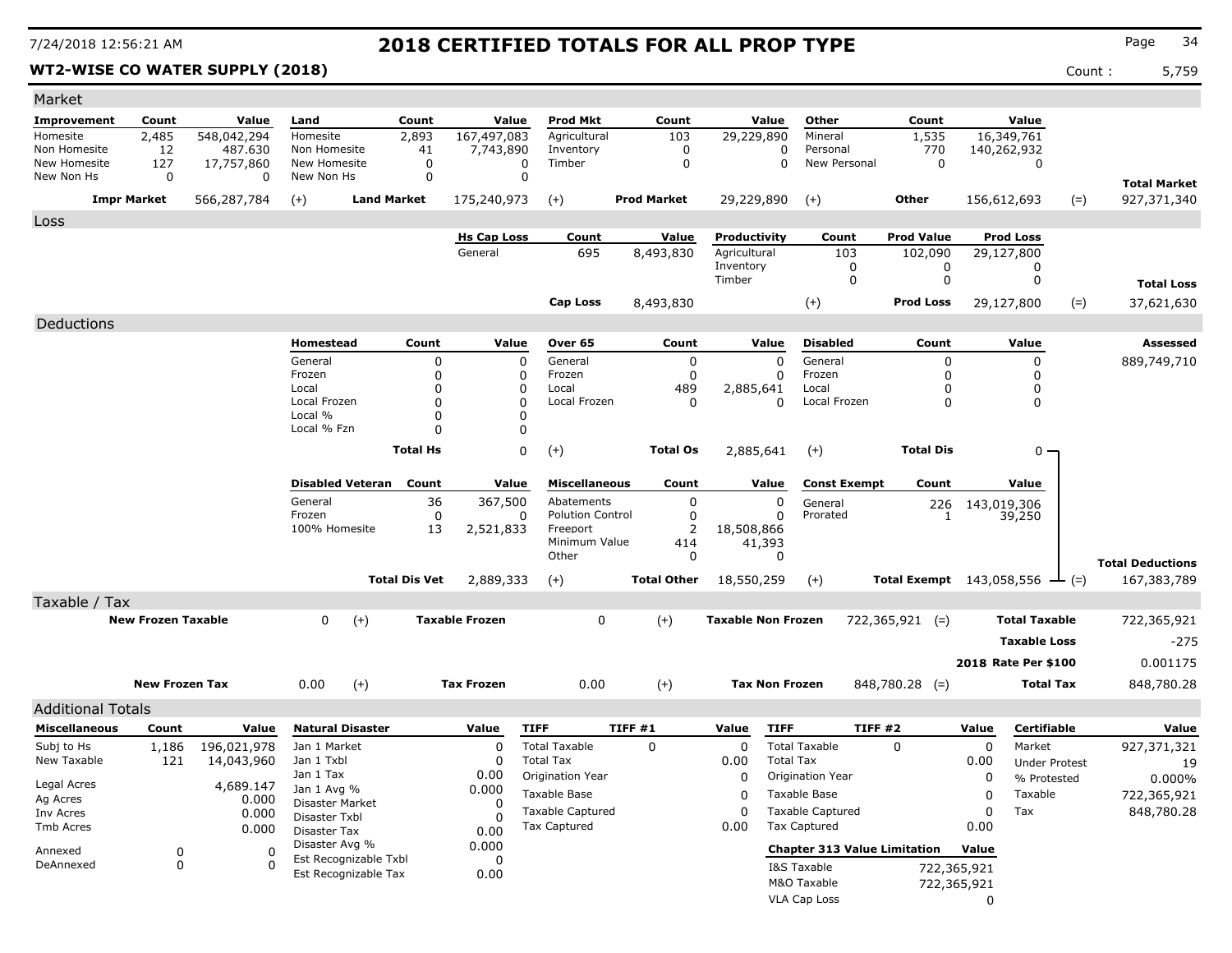### WT3-CLEAR CREEK WATER (2018) **Count :** 951

| Improvement<br>Count<br>Value<br>Land<br>Count<br>Value<br><b>Prod Mkt</b><br>Count<br>Value<br>Other<br>Count<br>Value<br>42<br>Homesite<br>37<br>857,380<br>73<br>26,030,690<br>Mineral<br>596<br>12,211,134<br>Homesite<br>3,357,981<br>Agricultural<br>54<br>Non Homesite<br>13<br>$\mathbf 0$<br>Personal<br>18,521,859<br>Non Homesite<br>33.160<br>1,287,670<br>Inventory<br>$\Omega$<br>4<br>$\Omega$<br>80,850<br>New Homesite<br>$\Omega$<br>Timber<br>$\mathbf 0$<br>New Personal<br>New Homesite<br>$\Omega$<br>0<br>$\overline{4}$<br>$\Omega$<br>$\mathbf 0$<br>$\Omega$<br>New Non Hs<br>$\mathbf 0$<br>$\mathbf 0$<br>New Non Hs<br><b>Total Market</b><br><b>Impr Market</b><br>3,471,991<br>$(+)$<br><b>Land Market</b><br>2,145,050<br><b>Prod Market</b><br>26,030,690<br>$(+)$<br>Other<br>30,732,993<br>$(=)$<br>62,380,724<br>$(+)$<br>Loss<br>Count<br>Value<br>Productivity<br>Count<br><b>Prod Value</b><br><b>Prod Loss</b><br><b>Hs Cap Loss</b><br>13<br>227,599<br>Agricultural<br>73<br>General<br>358,800<br>25,671,890<br>Inventory<br>0<br>0<br>0<br>$\mathbf 0$<br>$\mathbf 0$<br>Timber<br>$\mathbf 0$<br><b>Total Loss</b><br><b>Cap Loss</b><br>227,599<br>$(+)$<br><b>Prod Loss</b><br>25,671,890<br>25,899,489<br>$(=)$<br>Deductions<br>Homestead<br>Count<br>Value<br>Over 65<br>Count<br>Value<br><b>Disabled</b><br>Count<br>Value<br><b>Assessed</b><br>General<br>0<br>$\overline{0}$<br>General<br>$\mathbf 0$<br>$\mathbf 0$<br>General<br>$\mathbf 0$<br>$\mathbf 0$<br>36,481,235<br>$\mathbf 0$<br>Frozen<br>$\overline{0}$<br>Frozen<br>$\Omega$<br>0<br>Frozen<br>$\Omega$<br>$\Omega$<br>$\Omega$<br>Local<br>$\mathbf 0$<br>0<br>Local<br>$\Omega$<br>Local<br>0<br>0<br>$\Omega$<br>$\Omega$<br>$\Omega$<br>$\Omega$<br>Local Frozen<br>Local Frozen<br>$\Omega$<br>$\mathbf{0}$<br>Local Frozen<br>Local %<br>$\Omega$<br>$\Omega$<br>Local % Fzn<br>$\Omega$<br>0<br><b>Total Hs</b><br>0<br><b>Total Os</b><br>$\mathbf 0$<br><b>Total Dis</b><br>$(+)$<br>$(+)$<br>$0 \cdot$<br>Count<br><b>Disabled Veteran</b><br>Value<br><b>Miscellaneous</b><br>Count<br>Value<br><b>Const Exempt</b><br>Count<br>Value<br>General<br>1,980<br>Abatements<br>0<br>$\Omega$<br>1<br>3<br>General<br>87,091<br>Frozen<br>$\mathbf 0$<br><b>Polution Control</b><br>488,853<br>$\Omega$<br>0<br>4<br>Prorated<br>$\Omega$<br>100% Homesite<br>0<br>Freeport<br>$\mathbf{1}$<br>227,360<br>$\Omega$<br>8,971<br>Minimum Value<br>81<br>Other<br>0<br>0<br><b>Total Deductions</b><br><b>Total Dis Vet</b><br><b>Total Exempt</b><br>229,340<br><b>Total Other</b><br>497,824<br>87,091<br>814,255<br>$(+)$<br>$(+)$<br>$ (=)$<br>Taxable / Tax<br><b>Taxable Frozen</b><br>$(+)$<br><b>New Frozen Taxable</b><br>$\Omega$<br>$(+)$<br>$\mathbf{0}$<br><b>Taxable Non Frozen</b><br><b>Total Taxable</b><br>35,666,980<br>$35,666,980$ (=)<br><b>Taxable Loss</b><br>$-610$<br>2018 Rate Per \$100<br>0.00039<br>$(+)$<br><b>New Frozen Tax</b><br>0.00<br>$(+)$<br><b>Tax Frozen</b><br>0.00<br><b>Tax Non Frozen</b><br>$13,910.36$ (=)<br><b>Total Tax</b><br>13,910.36<br><b>Additional Totals</b><br><b>Miscellaneous</b><br>Count<br>Value<br><b>Natural Disaster</b><br>Value<br><b>TIFF</b><br>TIFF #1<br>Value<br><b>TIFF</b><br><b>TIFF #2</b><br>Value<br><b>Certifiable</b><br>Value<br><b>Total Taxable</b><br><b>Total Taxable</b><br>Subj to Hs<br>2,108,352<br>0<br>$\mathbf 0$<br>$\Omega$<br>$\Omega$<br>Market<br>62,380,724<br>18<br>Jan 1 Market<br>$\Omega$<br>New Taxable<br><b>Total Tax</b><br><b>Total Tax</b><br>4<br>80,850<br>Jan 1 Txbl<br>0<br>0.00<br>0.00<br><b>Under Protest</b><br>$\mathbf 0$<br>Jan 1 Tax<br>0.00<br>Origination Year<br>0<br>Origination Year<br>$\mathbf 0$<br>% Protested<br>0%<br>Legal Acres<br>6,588.621<br>Jan 1 Avg %<br>0.000<br>Taxable Base<br>Taxable Base<br>Taxable<br>$\Omega$<br>0<br>35,666,980<br>Ag Acres<br>0.000<br>Disaster Market<br>0<br><b>Taxable Captured</b><br><b>Taxable Captured</b><br>$\Omega$<br>$\Omega$<br>Tax<br>13,910.36<br>Inv Acres<br>0.000<br>Disaster Txbl<br>0<br>Tax Captured<br>0.00<br>Tax Captured<br>0.00<br><b>Tmb Acres</b><br>0.000<br>Disaster Tax<br>0.00<br>Disaster Avg %<br>0.000<br><b>Chapter 313 Value Limitation</b><br>Value<br>0<br>$\Omega$<br>Annexed<br>Est Recognizable Txbl<br>$\Omega$<br>$\mathbf 0$<br>DeAnnexed<br>0<br>I&S Taxable<br>35,666,980<br>Est Recognizable Tax<br>0.00<br>M&O Taxable<br>35,666,980<br><b>VLA Cap Loss</b> | Market |  |  |  |  |  |  |              |  |  |
|-----------------------------------------------------------------------------------------------------------------------------------------------------------------------------------------------------------------------------------------------------------------------------------------------------------------------------------------------------------------------------------------------------------------------------------------------------------------------------------------------------------------------------------------------------------------------------------------------------------------------------------------------------------------------------------------------------------------------------------------------------------------------------------------------------------------------------------------------------------------------------------------------------------------------------------------------------------------------------------------------------------------------------------------------------------------------------------------------------------------------------------------------------------------------------------------------------------------------------------------------------------------------------------------------------------------------------------------------------------------------------------------------------------------------------------------------------------------------------------------------------------------------------------------------------------------------------------------------------------------------------------------------------------------------------------------------------------------------------------------------------------------------------------------------------------------------------------------------------------------------------------------------------------------------------------------------------------------------------------------------------------------------------------------------------------------------------------------------------------------------------------------------------------------------------------------------------------------------------------------------------------------------------------------------------------------------------------------------------------------------------------------------------------------------------------------------------------------------------------------------------------------------------------------------------------------------------------------------------------------------------------------------------------------------------------------------------------------------------------------------------------------------------------------------------------------------------------------------------------------------------------------------------------------------------------------------------------------------------------------------------------------------------------------------------------------------------------------------------------------------------------------------------------------------------------------------------------------------------------------------------------------------------------------------------------------------------------------------------------------------------------------------------------------------------------------------------------------------------------------------------------------------------------------------------------------------------------------------------------------------------------------------------------------------------------------------------------------------------------------------------------------------------------------------------------------------------------------------------------------------------------------------------------------------------------------------------------------------------------------------------------------------------------------------------------------------------------------------------------------------------------------------------------------------------------------------------------------------------------------------------------------------------------------------------------------------------------------------------------------------------------------------------------------------------------------------------------------------------------------------------------------|--------|--|--|--|--|--|--|--------------|--|--|
|                                                                                                                                                                                                                                                                                                                                                                                                                                                                                                                                                                                                                                                                                                                                                                                                                                                                                                                                                                                                                                                                                                                                                                                                                                                                                                                                                                                                                                                                                                                                                                                                                                                                                                                                                                                                                                                                                                                                                                                                                                                                                                                                                                                                                                                                                                                                                                                                                                                                                                                                                                                                                                                                                                                                                                                                                                                                                                                                                                                                                                                                                                                                                                                                                                                                                                                                                                                                                                                                                                                                                                                                                                                                                                                                                                                                                                                                                                                                                                                                                                                                                                                                                                                                                                                                                                                                                                                                                                                                                                                 |        |  |  |  |  |  |  |              |  |  |
|                                                                                                                                                                                                                                                                                                                                                                                                                                                                                                                                                                                                                                                                                                                                                                                                                                                                                                                                                                                                                                                                                                                                                                                                                                                                                                                                                                                                                                                                                                                                                                                                                                                                                                                                                                                                                                                                                                                                                                                                                                                                                                                                                                                                                                                                                                                                                                                                                                                                                                                                                                                                                                                                                                                                                                                                                                                                                                                                                                                                                                                                                                                                                                                                                                                                                                                                                                                                                                                                                                                                                                                                                                                                                                                                                                                                                                                                                                                                                                                                                                                                                                                                                                                                                                                                                                                                                                                                                                                                                                                 |        |  |  |  |  |  |  |              |  |  |
|                                                                                                                                                                                                                                                                                                                                                                                                                                                                                                                                                                                                                                                                                                                                                                                                                                                                                                                                                                                                                                                                                                                                                                                                                                                                                                                                                                                                                                                                                                                                                                                                                                                                                                                                                                                                                                                                                                                                                                                                                                                                                                                                                                                                                                                                                                                                                                                                                                                                                                                                                                                                                                                                                                                                                                                                                                                                                                                                                                                                                                                                                                                                                                                                                                                                                                                                                                                                                                                                                                                                                                                                                                                                                                                                                                                                                                                                                                                                                                                                                                                                                                                                                                                                                                                                                                                                                                                                                                                                                                                 |        |  |  |  |  |  |  |              |  |  |
|                                                                                                                                                                                                                                                                                                                                                                                                                                                                                                                                                                                                                                                                                                                                                                                                                                                                                                                                                                                                                                                                                                                                                                                                                                                                                                                                                                                                                                                                                                                                                                                                                                                                                                                                                                                                                                                                                                                                                                                                                                                                                                                                                                                                                                                                                                                                                                                                                                                                                                                                                                                                                                                                                                                                                                                                                                                                                                                                                                                                                                                                                                                                                                                                                                                                                                                                                                                                                                                                                                                                                                                                                                                                                                                                                                                                                                                                                                                                                                                                                                                                                                                                                                                                                                                                                                                                                                                                                                                                                                                 |        |  |  |  |  |  |  |              |  |  |
|                                                                                                                                                                                                                                                                                                                                                                                                                                                                                                                                                                                                                                                                                                                                                                                                                                                                                                                                                                                                                                                                                                                                                                                                                                                                                                                                                                                                                                                                                                                                                                                                                                                                                                                                                                                                                                                                                                                                                                                                                                                                                                                                                                                                                                                                                                                                                                                                                                                                                                                                                                                                                                                                                                                                                                                                                                                                                                                                                                                                                                                                                                                                                                                                                                                                                                                                                                                                                                                                                                                                                                                                                                                                                                                                                                                                                                                                                                                                                                                                                                                                                                                                                                                                                                                                                                                                                                                                                                                                                                                 |        |  |  |  |  |  |  |              |  |  |
|                                                                                                                                                                                                                                                                                                                                                                                                                                                                                                                                                                                                                                                                                                                                                                                                                                                                                                                                                                                                                                                                                                                                                                                                                                                                                                                                                                                                                                                                                                                                                                                                                                                                                                                                                                                                                                                                                                                                                                                                                                                                                                                                                                                                                                                                                                                                                                                                                                                                                                                                                                                                                                                                                                                                                                                                                                                                                                                                                                                                                                                                                                                                                                                                                                                                                                                                                                                                                                                                                                                                                                                                                                                                                                                                                                                                                                                                                                                                                                                                                                                                                                                                                                                                                                                                                                                                                                                                                                                                                                                 |        |  |  |  |  |  |  |              |  |  |
|                                                                                                                                                                                                                                                                                                                                                                                                                                                                                                                                                                                                                                                                                                                                                                                                                                                                                                                                                                                                                                                                                                                                                                                                                                                                                                                                                                                                                                                                                                                                                                                                                                                                                                                                                                                                                                                                                                                                                                                                                                                                                                                                                                                                                                                                                                                                                                                                                                                                                                                                                                                                                                                                                                                                                                                                                                                                                                                                                                                                                                                                                                                                                                                                                                                                                                                                                                                                                                                                                                                                                                                                                                                                                                                                                                                                                                                                                                                                                                                                                                                                                                                                                                                                                                                                                                                                                                                                                                                                                                                 |        |  |  |  |  |  |  |              |  |  |
|                                                                                                                                                                                                                                                                                                                                                                                                                                                                                                                                                                                                                                                                                                                                                                                                                                                                                                                                                                                                                                                                                                                                                                                                                                                                                                                                                                                                                                                                                                                                                                                                                                                                                                                                                                                                                                                                                                                                                                                                                                                                                                                                                                                                                                                                                                                                                                                                                                                                                                                                                                                                                                                                                                                                                                                                                                                                                                                                                                                                                                                                                                                                                                                                                                                                                                                                                                                                                                                                                                                                                                                                                                                                                                                                                                                                                                                                                                                                                                                                                                                                                                                                                                                                                                                                                                                                                                                                                                                                                                                 |        |  |  |  |  |  |  |              |  |  |
|                                                                                                                                                                                                                                                                                                                                                                                                                                                                                                                                                                                                                                                                                                                                                                                                                                                                                                                                                                                                                                                                                                                                                                                                                                                                                                                                                                                                                                                                                                                                                                                                                                                                                                                                                                                                                                                                                                                                                                                                                                                                                                                                                                                                                                                                                                                                                                                                                                                                                                                                                                                                                                                                                                                                                                                                                                                                                                                                                                                                                                                                                                                                                                                                                                                                                                                                                                                                                                                                                                                                                                                                                                                                                                                                                                                                                                                                                                                                                                                                                                                                                                                                                                                                                                                                                                                                                                                                                                                                                                                 |        |  |  |  |  |  |  |              |  |  |
|                                                                                                                                                                                                                                                                                                                                                                                                                                                                                                                                                                                                                                                                                                                                                                                                                                                                                                                                                                                                                                                                                                                                                                                                                                                                                                                                                                                                                                                                                                                                                                                                                                                                                                                                                                                                                                                                                                                                                                                                                                                                                                                                                                                                                                                                                                                                                                                                                                                                                                                                                                                                                                                                                                                                                                                                                                                                                                                                                                                                                                                                                                                                                                                                                                                                                                                                                                                                                                                                                                                                                                                                                                                                                                                                                                                                                                                                                                                                                                                                                                                                                                                                                                                                                                                                                                                                                                                                                                                                                                                 |        |  |  |  |  |  |  |              |  |  |
|                                                                                                                                                                                                                                                                                                                                                                                                                                                                                                                                                                                                                                                                                                                                                                                                                                                                                                                                                                                                                                                                                                                                                                                                                                                                                                                                                                                                                                                                                                                                                                                                                                                                                                                                                                                                                                                                                                                                                                                                                                                                                                                                                                                                                                                                                                                                                                                                                                                                                                                                                                                                                                                                                                                                                                                                                                                                                                                                                                                                                                                                                                                                                                                                                                                                                                                                                                                                                                                                                                                                                                                                                                                                                                                                                                                                                                                                                                                                                                                                                                                                                                                                                                                                                                                                                                                                                                                                                                                                                                                 |        |  |  |  |  |  |  |              |  |  |
|                                                                                                                                                                                                                                                                                                                                                                                                                                                                                                                                                                                                                                                                                                                                                                                                                                                                                                                                                                                                                                                                                                                                                                                                                                                                                                                                                                                                                                                                                                                                                                                                                                                                                                                                                                                                                                                                                                                                                                                                                                                                                                                                                                                                                                                                                                                                                                                                                                                                                                                                                                                                                                                                                                                                                                                                                                                                                                                                                                                                                                                                                                                                                                                                                                                                                                                                                                                                                                                                                                                                                                                                                                                                                                                                                                                                                                                                                                                                                                                                                                                                                                                                                                                                                                                                                                                                                                                                                                                                                                                 |        |  |  |  |  |  |  |              |  |  |
|                                                                                                                                                                                                                                                                                                                                                                                                                                                                                                                                                                                                                                                                                                                                                                                                                                                                                                                                                                                                                                                                                                                                                                                                                                                                                                                                                                                                                                                                                                                                                                                                                                                                                                                                                                                                                                                                                                                                                                                                                                                                                                                                                                                                                                                                                                                                                                                                                                                                                                                                                                                                                                                                                                                                                                                                                                                                                                                                                                                                                                                                                                                                                                                                                                                                                                                                                                                                                                                                                                                                                                                                                                                                                                                                                                                                                                                                                                                                                                                                                                                                                                                                                                                                                                                                                                                                                                                                                                                                                                                 |        |  |  |  |  |  |  |              |  |  |
|                                                                                                                                                                                                                                                                                                                                                                                                                                                                                                                                                                                                                                                                                                                                                                                                                                                                                                                                                                                                                                                                                                                                                                                                                                                                                                                                                                                                                                                                                                                                                                                                                                                                                                                                                                                                                                                                                                                                                                                                                                                                                                                                                                                                                                                                                                                                                                                                                                                                                                                                                                                                                                                                                                                                                                                                                                                                                                                                                                                                                                                                                                                                                                                                                                                                                                                                                                                                                                                                                                                                                                                                                                                                                                                                                                                                                                                                                                                                                                                                                                                                                                                                                                                                                                                                                                                                                                                                                                                                                                                 |        |  |  |  |  |  |  |              |  |  |
|                                                                                                                                                                                                                                                                                                                                                                                                                                                                                                                                                                                                                                                                                                                                                                                                                                                                                                                                                                                                                                                                                                                                                                                                                                                                                                                                                                                                                                                                                                                                                                                                                                                                                                                                                                                                                                                                                                                                                                                                                                                                                                                                                                                                                                                                                                                                                                                                                                                                                                                                                                                                                                                                                                                                                                                                                                                                                                                                                                                                                                                                                                                                                                                                                                                                                                                                                                                                                                                                                                                                                                                                                                                                                                                                                                                                                                                                                                                                                                                                                                                                                                                                                                                                                                                                                                                                                                                                                                                                                                                 |        |  |  |  |  |  |  |              |  |  |
|                                                                                                                                                                                                                                                                                                                                                                                                                                                                                                                                                                                                                                                                                                                                                                                                                                                                                                                                                                                                                                                                                                                                                                                                                                                                                                                                                                                                                                                                                                                                                                                                                                                                                                                                                                                                                                                                                                                                                                                                                                                                                                                                                                                                                                                                                                                                                                                                                                                                                                                                                                                                                                                                                                                                                                                                                                                                                                                                                                                                                                                                                                                                                                                                                                                                                                                                                                                                                                                                                                                                                                                                                                                                                                                                                                                                                                                                                                                                                                                                                                                                                                                                                                                                                                                                                                                                                                                                                                                                                                                 |        |  |  |  |  |  |  |              |  |  |
|                                                                                                                                                                                                                                                                                                                                                                                                                                                                                                                                                                                                                                                                                                                                                                                                                                                                                                                                                                                                                                                                                                                                                                                                                                                                                                                                                                                                                                                                                                                                                                                                                                                                                                                                                                                                                                                                                                                                                                                                                                                                                                                                                                                                                                                                                                                                                                                                                                                                                                                                                                                                                                                                                                                                                                                                                                                                                                                                                                                                                                                                                                                                                                                                                                                                                                                                                                                                                                                                                                                                                                                                                                                                                                                                                                                                                                                                                                                                                                                                                                                                                                                                                                                                                                                                                                                                                                                                                                                                                                                 |        |  |  |  |  |  |  |              |  |  |
|                                                                                                                                                                                                                                                                                                                                                                                                                                                                                                                                                                                                                                                                                                                                                                                                                                                                                                                                                                                                                                                                                                                                                                                                                                                                                                                                                                                                                                                                                                                                                                                                                                                                                                                                                                                                                                                                                                                                                                                                                                                                                                                                                                                                                                                                                                                                                                                                                                                                                                                                                                                                                                                                                                                                                                                                                                                                                                                                                                                                                                                                                                                                                                                                                                                                                                                                                                                                                                                                                                                                                                                                                                                                                                                                                                                                                                                                                                                                                                                                                                                                                                                                                                                                                                                                                                                                                                                                                                                                                                                 |        |  |  |  |  |  |  |              |  |  |
|                                                                                                                                                                                                                                                                                                                                                                                                                                                                                                                                                                                                                                                                                                                                                                                                                                                                                                                                                                                                                                                                                                                                                                                                                                                                                                                                                                                                                                                                                                                                                                                                                                                                                                                                                                                                                                                                                                                                                                                                                                                                                                                                                                                                                                                                                                                                                                                                                                                                                                                                                                                                                                                                                                                                                                                                                                                                                                                                                                                                                                                                                                                                                                                                                                                                                                                                                                                                                                                                                                                                                                                                                                                                                                                                                                                                                                                                                                                                                                                                                                                                                                                                                                                                                                                                                                                                                                                                                                                                                                                 |        |  |  |  |  |  |  |              |  |  |
|                                                                                                                                                                                                                                                                                                                                                                                                                                                                                                                                                                                                                                                                                                                                                                                                                                                                                                                                                                                                                                                                                                                                                                                                                                                                                                                                                                                                                                                                                                                                                                                                                                                                                                                                                                                                                                                                                                                                                                                                                                                                                                                                                                                                                                                                                                                                                                                                                                                                                                                                                                                                                                                                                                                                                                                                                                                                                                                                                                                                                                                                                                                                                                                                                                                                                                                                                                                                                                                                                                                                                                                                                                                                                                                                                                                                                                                                                                                                                                                                                                                                                                                                                                                                                                                                                                                                                                                                                                                                                                                 |        |  |  |  |  |  |  |              |  |  |
|                                                                                                                                                                                                                                                                                                                                                                                                                                                                                                                                                                                                                                                                                                                                                                                                                                                                                                                                                                                                                                                                                                                                                                                                                                                                                                                                                                                                                                                                                                                                                                                                                                                                                                                                                                                                                                                                                                                                                                                                                                                                                                                                                                                                                                                                                                                                                                                                                                                                                                                                                                                                                                                                                                                                                                                                                                                                                                                                                                                                                                                                                                                                                                                                                                                                                                                                                                                                                                                                                                                                                                                                                                                                                                                                                                                                                                                                                                                                                                                                                                                                                                                                                                                                                                                                                                                                                                                                                                                                                                                 |        |  |  |  |  |  |  |              |  |  |
|                                                                                                                                                                                                                                                                                                                                                                                                                                                                                                                                                                                                                                                                                                                                                                                                                                                                                                                                                                                                                                                                                                                                                                                                                                                                                                                                                                                                                                                                                                                                                                                                                                                                                                                                                                                                                                                                                                                                                                                                                                                                                                                                                                                                                                                                                                                                                                                                                                                                                                                                                                                                                                                                                                                                                                                                                                                                                                                                                                                                                                                                                                                                                                                                                                                                                                                                                                                                                                                                                                                                                                                                                                                                                                                                                                                                                                                                                                                                                                                                                                                                                                                                                                                                                                                                                                                                                                                                                                                                                                                 |        |  |  |  |  |  |  |              |  |  |
|                                                                                                                                                                                                                                                                                                                                                                                                                                                                                                                                                                                                                                                                                                                                                                                                                                                                                                                                                                                                                                                                                                                                                                                                                                                                                                                                                                                                                                                                                                                                                                                                                                                                                                                                                                                                                                                                                                                                                                                                                                                                                                                                                                                                                                                                                                                                                                                                                                                                                                                                                                                                                                                                                                                                                                                                                                                                                                                                                                                                                                                                                                                                                                                                                                                                                                                                                                                                                                                                                                                                                                                                                                                                                                                                                                                                                                                                                                                                                                                                                                                                                                                                                                                                                                                                                                                                                                                                                                                                                                                 |        |  |  |  |  |  |  |              |  |  |
|                                                                                                                                                                                                                                                                                                                                                                                                                                                                                                                                                                                                                                                                                                                                                                                                                                                                                                                                                                                                                                                                                                                                                                                                                                                                                                                                                                                                                                                                                                                                                                                                                                                                                                                                                                                                                                                                                                                                                                                                                                                                                                                                                                                                                                                                                                                                                                                                                                                                                                                                                                                                                                                                                                                                                                                                                                                                                                                                                                                                                                                                                                                                                                                                                                                                                                                                                                                                                                                                                                                                                                                                                                                                                                                                                                                                                                                                                                                                                                                                                                                                                                                                                                                                                                                                                                                                                                                                                                                                                                                 |        |  |  |  |  |  |  |              |  |  |
|                                                                                                                                                                                                                                                                                                                                                                                                                                                                                                                                                                                                                                                                                                                                                                                                                                                                                                                                                                                                                                                                                                                                                                                                                                                                                                                                                                                                                                                                                                                                                                                                                                                                                                                                                                                                                                                                                                                                                                                                                                                                                                                                                                                                                                                                                                                                                                                                                                                                                                                                                                                                                                                                                                                                                                                                                                                                                                                                                                                                                                                                                                                                                                                                                                                                                                                                                                                                                                                                                                                                                                                                                                                                                                                                                                                                                                                                                                                                                                                                                                                                                                                                                                                                                                                                                                                                                                                                                                                                                                                 |        |  |  |  |  |  |  |              |  |  |
|                                                                                                                                                                                                                                                                                                                                                                                                                                                                                                                                                                                                                                                                                                                                                                                                                                                                                                                                                                                                                                                                                                                                                                                                                                                                                                                                                                                                                                                                                                                                                                                                                                                                                                                                                                                                                                                                                                                                                                                                                                                                                                                                                                                                                                                                                                                                                                                                                                                                                                                                                                                                                                                                                                                                                                                                                                                                                                                                                                                                                                                                                                                                                                                                                                                                                                                                                                                                                                                                                                                                                                                                                                                                                                                                                                                                                                                                                                                                                                                                                                                                                                                                                                                                                                                                                                                                                                                                                                                                                                                 |        |  |  |  |  |  |  |              |  |  |
|                                                                                                                                                                                                                                                                                                                                                                                                                                                                                                                                                                                                                                                                                                                                                                                                                                                                                                                                                                                                                                                                                                                                                                                                                                                                                                                                                                                                                                                                                                                                                                                                                                                                                                                                                                                                                                                                                                                                                                                                                                                                                                                                                                                                                                                                                                                                                                                                                                                                                                                                                                                                                                                                                                                                                                                                                                                                                                                                                                                                                                                                                                                                                                                                                                                                                                                                                                                                                                                                                                                                                                                                                                                                                                                                                                                                                                                                                                                                                                                                                                                                                                                                                                                                                                                                                                                                                                                                                                                                                                                 |        |  |  |  |  |  |  |              |  |  |
|                                                                                                                                                                                                                                                                                                                                                                                                                                                                                                                                                                                                                                                                                                                                                                                                                                                                                                                                                                                                                                                                                                                                                                                                                                                                                                                                                                                                                                                                                                                                                                                                                                                                                                                                                                                                                                                                                                                                                                                                                                                                                                                                                                                                                                                                                                                                                                                                                                                                                                                                                                                                                                                                                                                                                                                                                                                                                                                                                                                                                                                                                                                                                                                                                                                                                                                                                                                                                                                                                                                                                                                                                                                                                                                                                                                                                                                                                                                                                                                                                                                                                                                                                                                                                                                                                                                                                                                                                                                                                                                 |        |  |  |  |  |  |  |              |  |  |
|                                                                                                                                                                                                                                                                                                                                                                                                                                                                                                                                                                                                                                                                                                                                                                                                                                                                                                                                                                                                                                                                                                                                                                                                                                                                                                                                                                                                                                                                                                                                                                                                                                                                                                                                                                                                                                                                                                                                                                                                                                                                                                                                                                                                                                                                                                                                                                                                                                                                                                                                                                                                                                                                                                                                                                                                                                                                                                                                                                                                                                                                                                                                                                                                                                                                                                                                                                                                                                                                                                                                                                                                                                                                                                                                                                                                                                                                                                                                                                                                                                                                                                                                                                                                                                                                                                                                                                                                                                                                                                                 |        |  |  |  |  |  |  |              |  |  |
|                                                                                                                                                                                                                                                                                                                                                                                                                                                                                                                                                                                                                                                                                                                                                                                                                                                                                                                                                                                                                                                                                                                                                                                                                                                                                                                                                                                                                                                                                                                                                                                                                                                                                                                                                                                                                                                                                                                                                                                                                                                                                                                                                                                                                                                                                                                                                                                                                                                                                                                                                                                                                                                                                                                                                                                                                                                                                                                                                                                                                                                                                                                                                                                                                                                                                                                                                                                                                                                                                                                                                                                                                                                                                                                                                                                                                                                                                                                                                                                                                                                                                                                                                                                                                                                                                                                                                                                                                                                                                                                 |        |  |  |  |  |  |  |              |  |  |
|                                                                                                                                                                                                                                                                                                                                                                                                                                                                                                                                                                                                                                                                                                                                                                                                                                                                                                                                                                                                                                                                                                                                                                                                                                                                                                                                                                                                                                                                                                                                                                                                                                                                                                                                                                                                                                                                                                                                                                                                                                                                                                                                                                                                                                                                                                                                                                                                                                                                                                                                                                                                                                                                                                                                                                                                                                                                                                                                                                                                                                                                                                                                                                                                                                                                                                                                                                                                                                                                                                                                                                                                                                                                                                                                                                                                                                                                                                                                                                                                                                                                                                                                                                                                                                                                                                                                                                                                                                                                                                                 |        |  |  |  |  |  |  |              |  |  |
|                                                                                                                                                                                                                                                                                                                                                                                                                                                                                                                                                                                                                                                                                                                                                                                                                                                                                                                                                                                                                                                                                                                                                                                                                                                                                                                                                                                                                                                                                                                                                                                                                                                                                                                                                                                                                                                                                                                                                                                                                                                                                                                                                                                                                                                                                                                                                                                                                                                                                                                                                                                                                                                                                                                                                                                                                                                                                                                                                                                                                                                                                                                                                                                                                                                                                                                                                                                                                                                                                                                                                                                                                                                                                                                                                                                                                                                                                                                                                                                                                                                                                                                                                                                                                                                                                                                                                                                                                                                                                                                 |        |  |  |  |  |  |  |              |  |  |
|                                                                                                                                                                                                                                                                                                                                                                                                                                                                                                                                                                                                                                                                                                                                                                                                                                                                                                                                                                                                                                                                                                                                                                                                                                                                                                                                                                                                                                                                                                                                                                                                                                                                                                                                                                                                                                                                                                                                                                                                                                                                                                                                                                                                                                                                                                                                                                                                                                                                                                                                                                                                                                                                                                                                                                                                                                                                                                                                                                                                                                                                                                                                                                                                                                                                                                                                                                                                                                                                                                                                                                                                                                                                                                                                                                                                                                                                                                                                                                                                                                                                                                                                                                                                                                                                                                                                                                                                                                                                                                                 |        |  |  |  |  |  |  |              |  |  |
|                                                                                                                                                                                                                                                                                                                                                                                                                                                                                                                                                                                                                                                                                                                                                                                                                                                                                                                                                                                                                                                                                                                                                                                                                                                                                                                                                                                                                                                                                                                                                                                                                                                                                                                                                                                                                                                                                                                                                                                                                                                                                                                                                                                                                                                                                                                                                                                                                                                                                                                                                                                                                                                                                                                                                                                                                                                                                                                                                                                                                                                                                                                                                                                                                                                                                                                                                                                                                                                                                                                                                                                                                                                                                                                                                                                                                                                                                                                                                                                                                                                                                                                                                                                                                                                                                                                                                                                                                                                                                                                 |        |  |  |  |  |  |  |              |  |  |
|                                                                                                                                                                                                                                                                                                                                                                                                                                                                                                                                                                                                                                                                                                                                                                                                                                                                                                                                                                                                                                                                                                                                                                                                                                                                                                                                                                                                                                                                                                                                                                                                                                                                                                                                                                                                                                                                                                                                                                                                                                                                                                                                                                                                                                                                                                                                                                                                                                                                                                                                                                                                                                                                                                                                                                                                                                                                                                                                                                                                                                                                                                                                                                                                                                                                                                                                                                                                                                                                                                                                                                                                                                                                                                                                                                                                                                                                                                                                                                                                                                                                                                                                                                                                                                                                                                                                                                                                                                                                                                                 |        |  |  |  |  |  |  |              |  |  |
|                                                                                                                                                                                                                                                                                                                                                                                                                                                                                                                                                                                                                                                                                                                                                                                                                                                                                                                                                                                                                                                                                                                                                                                                                                                                                                                                                                                                                                                                                                                                                                                                                                                                                                                                                                                                                                                                                                                                                                                                                                                                                                                                                                                                                                                                                                                                                                                                                                                                                                                                                                                                                                                                                                                                                                                                                                                                                                                                                                                                                                                                                                                                                                                                                                                                                                                                                                                                                                                                                                                                                                                                                                                                                                                                                                                                                                                                                                                                                                                                                                                                                                                                                                                                                                                                                                                                                                                                                                                                                                                 |        |  |  |  |  |  |  |              |  |  |
|                                                                                                                                                                                                                                                                                                                                                                                                                                                                                                                                                                                                                                                                                                                                                                                                                                                                                                                                                                                                                                                                                                                                                                                                                                                                                                                                                                                                                                                                                                                                                                                                                                                                                                                                                                                                                                                                                                                                                                                                                                                                                                                                                                                                                                                                                                                                                                                                                                                                                                                                                                                                                                                                                                                                                                                                                                                                                                                                                                                                                                                                                                                                                                                                                                                                                                                                                                                                                                                                                                                                                                                                                                                                                                                                                                                                                                                                                                                                                                                                                                                                                                                                                                                                                                                                                                                                                                                                                                                                                                                 |        |  |  |  |  |  |  |              |  |  |
|                                                                                                                                                                                                                                                                                                                                                                                                                                                                                                                                                                                                                                                                                                                                                                                                                                                                                                                                                                                                                                                                                                                                                                                                                                                                                                                                                                                                                                                                                                                                                                                                                                                                                                                                                                                                                                                                                                                                                                                                                                                                                                                                                                                                                                                                                                                                                                                                                                                                                                                                                                                                                                                                                                                                                                                                                                                                                                                                                                                                                                                                                                                                                                                                                                                                                                                                                                                                                                                                                                                                                                                                                                                                                                                                                                                                                                                                                                                                                                                                                                                                                                                                                                                                                                                                                                                                                                                                                                                                                                                 |        |  |  |  |  |  |  |              |  |  |
|                                                                                                                                                                                                                                                                                                                                                                                                                                                                                                                                                                                                                                                                                                                                                                                                                                                                                                                                                                                                                                                                                                                                                                                                                                                                                                                                                                                                                                                                                                                                                                                                                                                                                                                                                                                                                                                                                                                                                                                                                                                                                                                                                                                                                                                                                                                                                                                                                                                                                                                                                                                                                                                                                                                                                                                                                                                                                                                                                                                                                                                                                                                                                                                                                                                                                                                                                                                                                                                                                                                                                                                                                                                                                                                                                                                                                                                                                                                                                                                                                                                                                                                                                                                                                                                                                                                                                                                                                                                                                                                 |        |  |  |  |  |  |  |              |  |  |
|                                                                                                                                                                                                                                                                                                                                                                                                                                                                                                                                                                                                                                                                                                                                                                                                                                                                                                                                                                                                                                                                                                                                                                                                                                                                                                                                                                                                                                                                                                                                                                                                                                                                                                                                                                                                                                                                                                                                                                                                                                                                                                                                                                                                                                                                                                                                                                                                                                                                                                                                                                                                                                                                                                                                                                                                                                                                                                                                                                                                                                                                                                                                                                                                                                                                                                                                                                                                                                                                                                                                                                                                                                                                                                                                                                                                                                                                                                                                                                                                                                                                                                                                                                                                                                                                                                                                                                                                                                                                                                                 |        |  |  |  |  |  |  |              |  |  |
|                                                                                                                                                                                                                                                                                                                                                                                                                                                                                                                                                                                                                                                                                                                                                                                                                                                                                                                                                                                                                                                                                                                                                                                                                                                                                                                                                                                                                                                                                                                                                                                                                                                                                                                                                                                                                                                                                                                                                                                                                                                                                                                                                                                                                                                                                                                                                                                                                                                                                                                                                                                                                                                                                                                                                                                                                                                                                                                                                                                                                                                                                                                                                                                                                                                                                                                                                                                                                                                                                                                                                                                                                                                                                                                                                                                                                                                                                                                                                                                                                                                                                                                                                                                                                                                                                                                                                                                                                                                                                                                 |        |  |  |  |  |  |  |              |  |  |
|                                                                                                                                                                                                                                                                                                                                                                                                                                                                                                                                                                                                                                                                                                                                                                                                                                                                                                                                                                                                                                                                                                                                                                                                                                                                                                                                                                                                                                                                                                                                                                                                                                                                                                                                                                                                                                                                                                                                                                                                                                                                                                                                                                                                                                                                                                                                                                                                                                                                                                                                                                                                                                                                                                                                                                                                                                                                                                                                                                                                                                                                                                                                                                                                                                                                                                                                                                                                                                                                                                                                                                                                                                                                                                                                                                                                                                                                                                                                                                                                                                                                                                                                                                                                                                                                                                                                                                                                                                                                                                                 |        |  |  |  |  |  |  | $\mathbf{0}$ |  |  |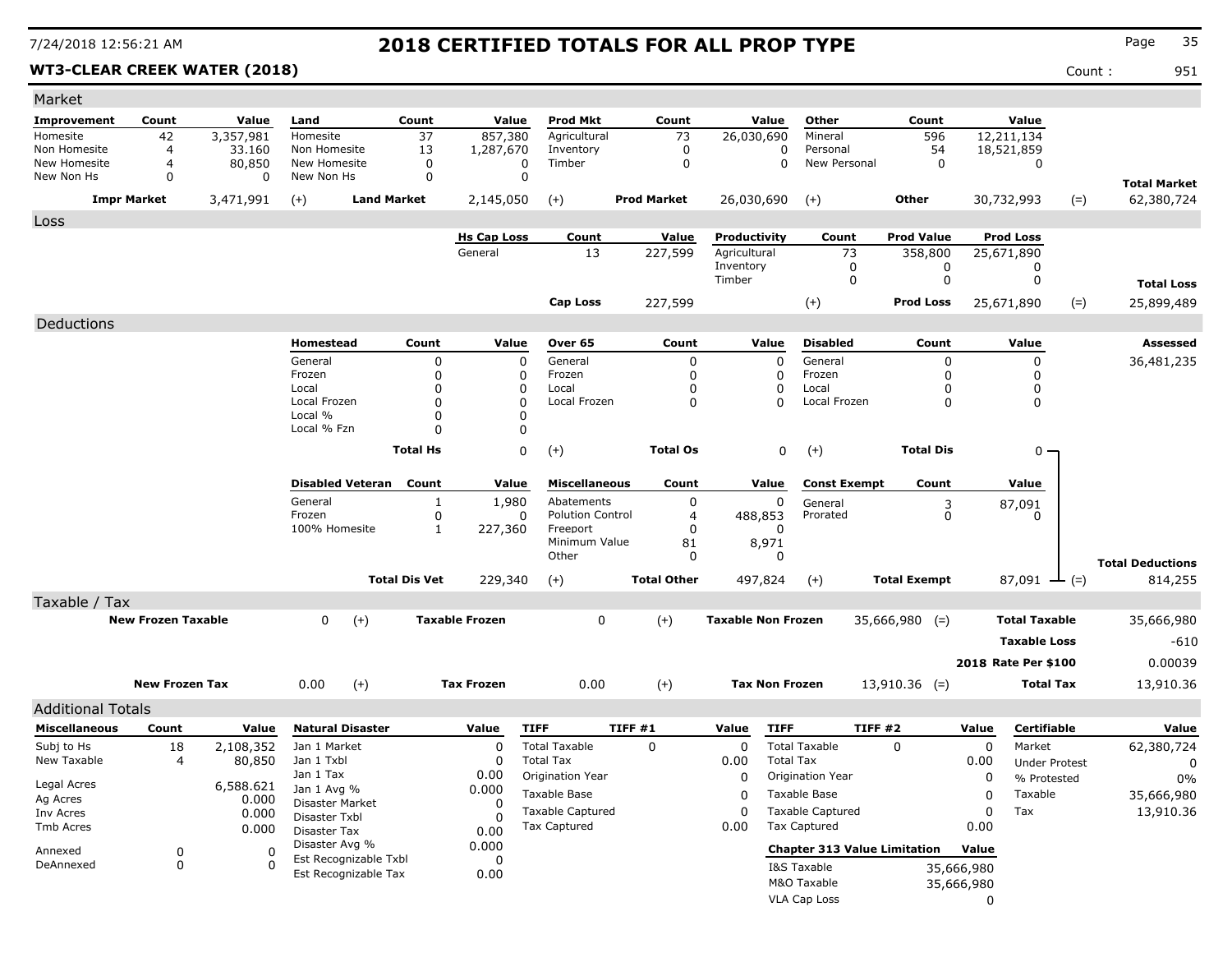### **WT4-NORTH FT WORTH WCID 1 (2018)** 523

| Market                                   |                    |                               |                            |                            |                         |                                      |                       |                           |                                         |                                     |                     |                     |                      |                                      |                     |
|------------------------------------------|--------------------|-------------------------------|----------------------------|----------------------------|-------------------------|--------------------------------------|-----------------------|---------------------------|-----------------------------------------|-------------------------------------|---------------------|---------------------|----------------------|--------------------------------------|---------------------|
| Improvement                              | Count              | Value                         | Land                       | Count                      | Value                   | <b>Prod Mkt</b>                      | Count                 | Value                     | Other                                   |                                     | Count               |                     | Value                |                                      |                     |
| Homesite                                 | 166                | 25,498,330                    | Homesite                   | 170                        | 5,192,390               | Agricultural                         | $\overline{4}$        | 1,564,360                 |                                         | Mineral                             | 344                 |                     | 894,153              |                                      |                     |
| Non Homesite                             | $\mathbf 0$        | $\Omega$                      | Non Homesite               | 0                          |                         | Inventory<br>0                       | $\mathbf 0$           |                           | 0                                       | Personal                            | 4                   |                     | 22,300               |                                      |                     |
| New Homesite<br>New Non Hs               | 10<br>$\mathbf 0$  | 15,430<br>0                   | New Homesite<br>New Non Hs | $\mathbf 0$<br>$\mathbf 0$ |                         | Timber<br>$\mathbf 0$<br>$\mathbf 0$ | $\mathbf 0$           |                           | $\mathbf 0$                             | New Personal                        | $\mathbf 0$         |                     | $\mathbf 0$          |                                      |                     |
|                                          |                    |                               |                            |                            |                         |                                      |                       |                           |                                         |                                     |                     |                     |                      |                                      | <b>Total Market</b> |
|                                          | <b>Impr Market</b> | 25,513,760                    | $(+)$                      | <b>Land Market</b>         | 5,192,390               | $(+)$                                | <b>Prod Market</b>    | 1,564,360                 | $(+)$                                   |                                     | Other               |                     | 916,453              | $(=)$                                | 33,186,963          |
| Loss                                     |                    |                               |                            |                            |                         |                                      |                       |                           |                                         |                                     |                     |                     |                      |                                      |                     |
|                                          |                    |                               |                            |                            | <b>Hs Cap Loss</b>      | Count                                | Value                 | Productivity              |                                         | Count                               | <b>Prod Value</b>   |                     | <b>Prod Loss</b>     |                                      |                     |
|                                          |                    |                               |                            |                            | General                 | 40                                   | 502,650               | Agricultural<br>Inventory |                                         | $\overline{a}$<br>0                 | 5,030<br>0          |                     | 1,559,330<br>0       |                                      |                     |
|                                          |                    |                               |                            |                            |                         |                                      |                       | Timber                    |                                         | $\mathbf 0$                         | $\mathbf 0$         |                     | 0                    |                                      | <b>Total Loss</b>   |
|                                          |                    |                               |                            |                            |                         | <b>Cap Loss</b>                      | 502,650               |                           | $(+)$                                   |                                     | <b>Prod Loss</b>    |                     | 1,559,330            | $(=)$                                | 2,061,980           |
| Deductions                               |                    |                               |                            |                            |                         |                                      |                       |                           |                                         |                                     |                     |                     |                      |                                      |                     |
|                                          |                    |                               | Homestead                  | Count                      | Value                   | Over 65                              | Count                 | Value                     |                                         | <b>Disabled</b>                     | Count               |                     | Value                |                                      | <b>Assessed</b>     |
|                                          |                    |                               | General                    |                            | $\mathbf 0$             | 0<br>General                         | 0                     |                           | $\mathbf 0$<br>General                  |                                     | $\Omega$            |                     | $\mathbf 0$          |                                      | 31,124,983          |
|                                          |                    |                               | Frozen                     |                            | $\mathbf 0$             | 0<br>Frozen                          | 0                     |                           | $\mathbf 0$<br>Frozen                   |                                     | $\Omega$            |                     | $\Omega$             |                                      |                     |
|                                          |                    |                               | Local                      |                            | 0                       | 0<br>Local                           | 0                     |                           | 0<br>Local                              |                                     | $\Omega$            |                     | 0                    |                                      |                     |
|                                          |                    |                               | Local Frozen               |                            | $\mathbf 0$             | 0<br>Local Frozen                    | 0                     |                           | 0                                       | Local Frozen                        | $\Omega$            |                     | $\mathbf 0$          |                                      |                     |
|                                          |                    |                               | Local %<br>Local % Fzn     |                            | 0<br>$\Omega$           | 0<br>$\mathbf 0$                     |                       |                           |                                         |                                     |                     |                     |                      |                                      |                     |
|                                          |                    |                               |                            | <b>Total Hs</b>            |                         | $\mathbf 0$                          | <b>Total Os</b>       |                           |                                         |                                     | <b>Total Dis</b>    |                     |                      |                                      |                     |
|                                          |                    |                               |                            |                            |                         | $(+)$                                |                       |                           | $\mathbf 0$<br>$(+)$                    |                                     |                     |                     | 0                    |                                      |                     |
|                                          |                    |                               | <b>Disabled Veteran</b>    | Count                      | Value                   | <b>Miscellaneous</b>                 | Count                 | Value                     |                                         | <b>Const Exempt</b>                 | Count               |                     | Value                |                                      |                     |
|                                          |                    |                               | General                    |                            | 2<br>24,000             | Abatements                           | 0                     |                           | 0<br>General                            |                                     |                     |                     | 1,703,410            |                                      |                     |
|                                          |                    |                               | Frozen                     |                            | 0                       | 0<br><b>Polution Control</b>         | 0                     |                           | 0                                       | Prorated                            | $\frac{1}{0}$       |                     | <sup>0</sup>         |                                      |                     |
|                                          |                    |                               | 100% Homesite              |                            | 3<br>581,360            | Freeport<br>Minimum Value            | 0<br>24               | 946                       | 0                                       |                                     |                     |                     |                      |                                      |                     |
|                                          |                    |                               |                            |                            |                         | Other                                | 0                     |                           | $\mathbf 0$                             |                                     |                     |                     |                      |                                      |                     |
|                                          |                    | <b>Total Dis Vet</b>          |                            | 605,360                    | $(+)$                   | <b>Total Other</b>                   |                       | 946                       | <b>Total Exempt</b><br>$(+)$            |                                     | 1,703,410<br>$-(-)$ |                     |                      | <b>Total Deductions</b><br>2,309,716 |                     |
| Taxable / Tax                            |                    |                               |                            |                            |                         |                                      |                       |                           |                                         |                                     |                     |                     |                      |                                      |                     |
| <b>New Frozen Taxable</b>                |                    |                               | $\Omega$                   | $(+)$                      | <b>Taxable Frozen</b>   | 0                                    | $(+)$                 | <b>Taxable Non Frozen</b> |                                         |                                     | $28,815,267$ (=)    |                     | <b>Total Taxable</b> |                                      | 28,815,267          |
|                                          |                    |                               |                            |                            |                         |                                      |                       |                           |                                         |                                     | <b>Taxable Loss</b> |                     |                      | -6                                   |                     |
|                                          |                    |                               |                            |                            |                         |                                      |                       |                           |                                         |                                     |                     |                     |                      |                                      |                     |
|                                          |                    |                               |                            |                            |                         |                                      |                       |                           |                                         |                                     |                     | 2018 Rate Per \$100 |                      |                                      | 0.006               |
| <b>New Frozen Tax</b>                    |                    | 0.00<br>$(+)$                 |                            | <b>Tax Frozen</b>          | 0.00                    | $(+)$                                | <b>Tax Non Frozen</b> |                           | $172,891.64$ (=)                        |                                     | <b>Total Tax</b>    |                     |                      | 172,891.64                           |                     |
| <b>Additional Totals</b>                 |                    |                               |                            |                            |                         |                                      |                       |                           |                                         |                                     |                     |                     |                      |                                      |                     |
| <b>Miscellaneous</b>                     | Count              | Value                         | <b>Natural Disaster</b>    |                            | Value                   | <b>TIFF</b>                          | TIFF#1                | Value                     | <b>TIFF</b>                             | <b>TIFF #2</b>                      |                     | Value               | Certifiable          |                                      | Value               |
| Subj to Hs                               | 109                | 18,627,630                    | Jan 1 Market               |                            | $\mathbf 0$             | <b>Total Taxable</b>                 | $\mathbf 0$           | 0                         | <b>Total Taxable</b>                    |                                     | $\mathbf 0$         | $\Omega$            | Market               |                                      | 33,186,963          |
| New Taxable                              | 9                  | 14,970                        | Jan 1 Txbl                 |                            | $\Omega$                | <b>Total Tax</b>                     |                       | 0.00                      | <b>Total Tax</b>                        |                                     |                     | 0.00                | <b>Under Protest</b> |                                      | 0                   |
| Legal Acres                              |                    | 157.487                       | Jan 1 Tax<br>Jan 1 Avg %   |                            | 0.00                    | Origination Year                     |                       |                           |                                         | Origination Year                    |                     | $\Omega$            | % Protested          |                                      | $0\%$               |
| Ag Acres                                 |                    | 0.000                         | Disaster Market            |                            | 0.000<br>0              | Taxable Base                         |                       | $\Omega$                  | Taxable Base                            |                                     |                     | 0                   | Taxable              |                                      | 28,815,267          |
| 0.000<br>Inv Acres<br>Tmb Acres<br>0.000 |                    | Disaster Txbl<br>Disaster Tax |                            | $\Omega$                   | <b>Taxable Captured</b> |                                      | $\mathbf{0}$          |                           | <b>Taxable Captured</b><br>Tax Captured |                                     | $\Omega$            | Tax                 |                      | 172,891.64                           |                     |
|                                          |                    |                               |                            | 0.00                       | <b>Tax Captured</b>     |                                      | 0.00                  |                           |                                         |                                     | 0.00                |                     |                      |                                      |                     |
| $\Omega$<br>$\Omega$<br>Annexed          |                    | Disaster Avg %                |                            | 0.000                      |                         |                                      |                       |                           |                                         | <b>Chapter 313 Value Limitation</b> | Value               |                     |                      |                                      |                     |
| DeAnnexed                                | $\mathbf 0$        | $\Omega$                      |                            | Est Recognizable Txbl      | $\mathbf 0$<br>0.00     |                                      |                       |                           | I&S Taxable                             |                                     |                     | 28,815,267          |                      |                                      |                     |
|                                          |                    |                               | Est Recognizable Tax       |                            |                         |                                      |                       |                           |                                         | M&O Taxable                         |                     | 28,815,267          |                      |                                      |                     |
|                                          |                    |                               |                            |                            |                         |                                      |                       |                           | VLA Cap Loss                            |                                     |                     | $\Omega$            |                      |                                      |                     |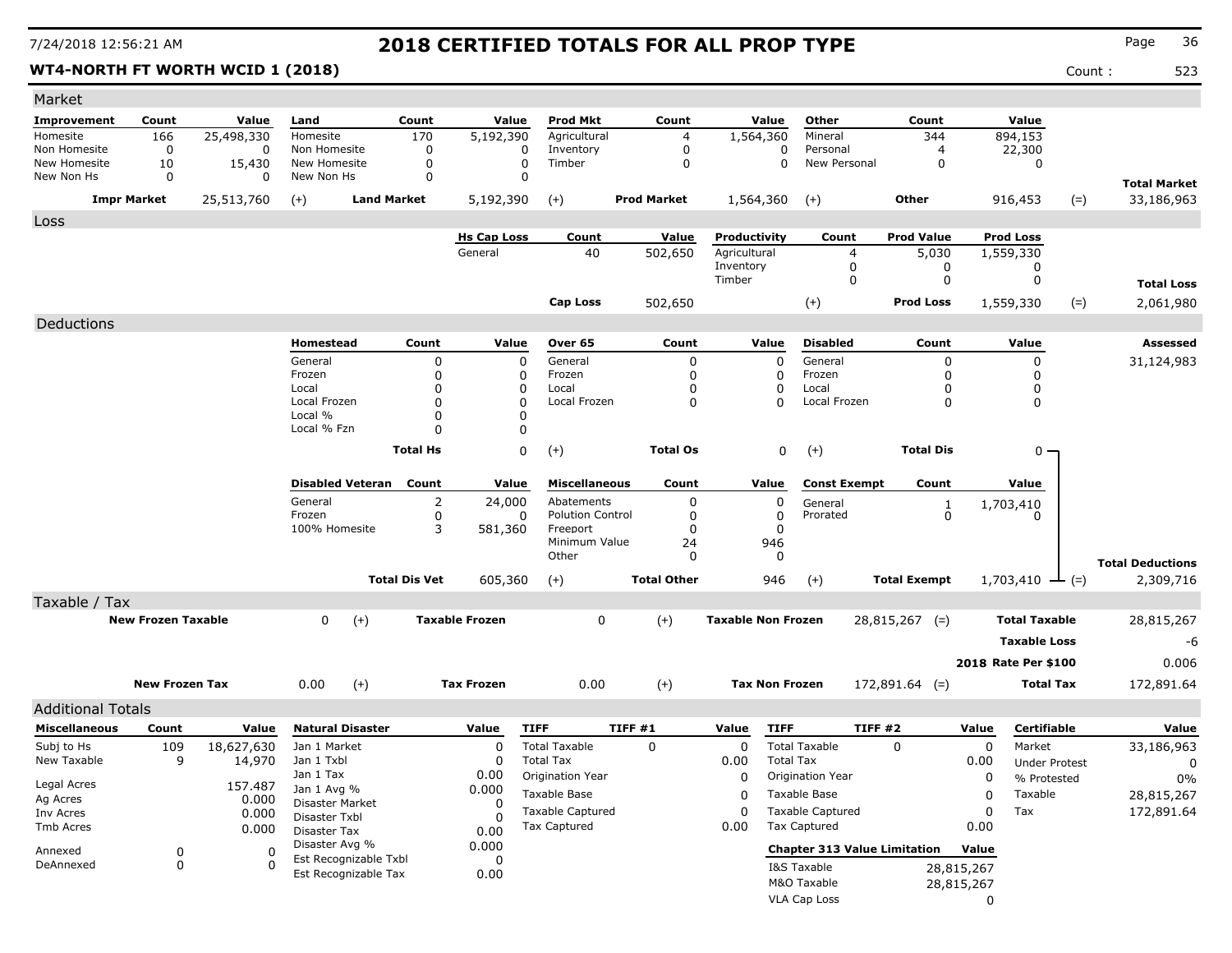### WT5-ALPHA RANCH WCID (2018) **Count :** 538

| <b>Prod Mkt</b><br>Other<br>Value<br>Improvement<br>Count<br>Value<br>Count<br>Value<br>Count<br>Value<br>Count<br>Land<br>6,400<br>5,581,210<br>416<br>4,663,953<br>Homesite<br>1<br>Homesite<br>$\Omega$<br>$\Omega$<br>Agricultural<br>5<br>Mineral<br>Non Homesite<br>0<br>Non Homesite<br>0<br>0<br>Inventory<br>0<br>0<br>Personal<br>0<br>0<br>0<br>$\mathbf 0$<br>New Homesite<br>$\mathbf 0$<br>New Homesite<br>$\mathbf 0$<br>0<br>Timber<br>$\mathbf 0$<br>New Personal<br>0<br>0<br>0<br>$\mathbf 0$<br>$\Omega$<br>$\Omega$<br>New Non Hs<br>0<br>New Non Hs<br><b>Total Market</b><br><b>Land Market</b><br>10,251,563<br><b>Impr Market</b><br>6,400<br>$(+)$<br>0<br>$(+)$<br><b>Prod Market</b><br>5,581,210<br>$(+)$<br>Other<br>4,663,953<br>$(=)$<br>Loss<br><b>Prod Value</b><br><b>Prod Loss</b><br><b>Hs Cap Loss</b><br>Count<br>Value<br>Productivity<br>Count<br>0<br>$\mathbf 0$<br>Agricultural<br>5<br>General<br>43,810<br>5,537,400<br>Inventory<br>0<br>0<br>0<br>0<br>Timber<br>0<br>0<br><b>Total Loss</b><br>$(+)$<br>5,537,400<br><b>Cap Loss</b><br>0<br><b>Prod Loss</b><br>5,537,400<br>$(=)$<br>Deductions<br><b>Disabled</b><br>Homestead<br>Count<br>Value<br>Over 65<br>Count<br>Value<br>Count<br>Value<br>Assessed<br>General<br>$\mathbf 0$<br>0<br>General<br>0<br>$\mathbf 0$<br>General<br>0<br>0<br>4,714,163<br>Frozen<br>0<br>0<br>Frozen<br>0<br>0<br>Frozen<br>0<br>0<br>Local<br>$\Omega$<br>0<br>Local<br>Local<br>0<br>0<br>$\Omega$<br>0<br>Local Frozen<br>0<br>0<br>Local Frozen<br>0<br>Local Frozen<br>0<br>0<br>0<br>Local %<br>0<br>0<br>Local % Fzn<br>$\Omega$<br>0<br>0<br>$(+)$<br>0<br><b>Total Dis</b><br><b>Total Hs</b><br><b>Total Os</b><br>$(+)$<br>$0 -$<br><b>Disabled Veteran</b><br>Count<br>Value<br><b>Miscellaneous</b><br>Count<br>Value<br><b>Const Exempt</b><br>Count<br>Value<br>0<br>Abatements<br>General<br>0<br>0<br>0<br>General<br>3<br>47<br>$\overline{0}$<br>Frozen<br>0<br>0<br><b>Polution Control</b><br>0<br>0<br>Prorated<br>0<br>100% Homesite<br>$\mathbf 0$<br>0<br>Freeport<br>0<br>0<br>Minimum Value<br>34<br>1,561<br>Other<br>$\Omega$<br>$\Omega$<br><b>Total Deductions</b><br><b>Total Dis Vet</b><br><b>Total Other</b><br><b>Total Exempt</b><br>0<br>1,561<br>47 — $(=)$<br>1,608<br>$(+)$<br>$(+)$<br><b>New Frozen Taxable</b><br>$(+)$<br><b>Taxable Frozen</b><br>$(+)$<br><b>Taxable Non Frozen</b><br><b>Total Taxable</b><br>0<br>0<br>$4,712,555$ (=)<br>4,712,555<br><b>Taxable Loss</b><br>0<br>2018 Rate Per \$100<br>0.00<br>$(+)$<br>$(+)$<br><b>New Frozen Tax</b><br>0.00<br><b>Tax Frozen</b><br>0.00<br><b>Tax Non Frozen</b><br>$0.00 (=)$<br><b>Total Tax</b><br>0.00<br><b>Additional Totals</b><br>TIFF#1<br>TIFF #2<br>Certifiable<br><b>Miscellaneous</b><br>Count<br>Value<br><b>Natural Disaster</b><br>Value<br><b>TIFF</b><br>Value<br><b>TIFF</b><br>Value<br>Value<br>0<br>Subj to Hs<br>0<br>Jan 1 Market<br><b>Total Taxable</b><br>0<br>0<br><b>Total Taxable</b><br>0<br>Market<br>10,251,563<br>0<br>0<br>New Taxable<br>Jan 1 Txbl<br><b>Total Tax</b><br><b>Total Tax</b><br>0<br>0<br>0<br>0.00<br>0.00<br><b>Under Protest</b><br>0<br>Jan 1 Tax<br>0.00<br>Origination Year<br>0<br>Origination Year<br>0<br>% Protested<br>0%<br>Legal Acres<br>792.500<br>Jan 1 Avg %<br>0.000<br>Taxable Base<br>Taxable Base<br>0<br>Taxable<br>4,712,555<br>0<br>Ag Acres<br>0.000<br>Disaster Market<br>0<br><b>Taxable Captured</b><br><b>Taxable Captured</b><br>Tax<br>0<br>0.00<br>0<br>Inv Acres<br>0.000<br>Disaster Txbl<br>0<br><b>Tax Captured</b><br>Tax Captured<br>0.00<br>0.00<br>Tmb Acres<br>0.000<br>Disaster Tax<br>0.00<br>Disaster Avg %<br>0.000<br><b>Chapter 313 Value Limitation</b><br>Value<br>Annexed<br>0<br>0<br>Est Recognizable Txbl<br>0<br>DeAnnexed<br>0<br>$\Omega$<br>I&S Taxable<br>4,712,555 | Taxable / Tax<br>Est Recognizable Tax<br>0.00<br>M&O Taxable<br>0<br><b>VLA Cap Loss</b> | Market |  |  |  |  |  |  |  |  |  |  |          |  |
|-----------------------------------------------------------------------------------------------------------------------------------------------------------------------------------------------------------------------------------------------------------------------------------------------------------------------------------------------------------------------------------------------------------------------------------------------------------------------------------------------------------------------------------------------------------------------------------------------------------------------------------------------------------------------------------------------------------------------------------------------------------------------------------------------------------------------------------------------------------------------------------------------------------------------------------------------------------------------------------------------------------------------------------------------------------------------------------------------------------------------------------------------------------------------------------------------------------------------------------------------------------------------------------------------------------------------------------------------------------------------------------------------------------------------------------------------------------------------------------------------------------------------------------------------------------------------------------------------------------------------------------------------------------------------------------------------------------------------------------------------------------------------------------------------------------------------------------------------------------------------------------------------------------------------------------------------------------------------------------------------------------------------------------------------------------------------------------------------------------------------------------------------------------------------------------------------------------------------------------------------------------------------------------------------------------------------------------------------------------------------------------------------------------------------------------------------------------------------------------------------------------------------------------------------------------------------------------------------------------------------------------------------------------------------------------------------------------------------------------------------------------------------------------------------------------------------------------------------------------------------------------------------------------------------------------------------------------------------------------------------------------------------------------------------------------------------------------------------------------------------------------------------------------------------------------------------------------------------------------------------------------------------------------------------------------------------------------------------------------------------------------------------------------------------------------------------------------------------------------------------------------------------------------------------------------------------------------------------------------------------------------------------------------------------------------------------------------------------------------------------------------------------------------------------------------------------------------------------------------------------------------|------------------------------------------------------------------------------------------|--------|--|--|--|--|--|--|--|--|--|--|----------|--|
|                                                                                                                                                                                                                                                                                                                                                                                                                                                                                                                                                                                                                                                                                                                                                                                                                                                                                                                                                                                                                                                                                                                                                                                                                                                                                                                                                                                                                                                                                                                                                                                                                                                                                                                                                                                                                                                                                                                                                                                                                                                                                                                                                                                                                                                                                                                                                                                                                                                                                                                                                                                                                                                                                                                                                                                                                                                                                                                                                                                                                                                                                                                                                                                                                                                                                                                                                                                                                                                                                                                                                                                                                                                                                                                                                                                                                                                                                   |                                                                                          |        |  |  |  |  |  |  |  |  |  |  |          |  |
|                                                                                                                                                                                                                                                                                                                                                                                                                                                                                                                                                                                                                                                                                                                                                                                                                                                                                                                                                                                                                                                                                                                                                                                                                                                                                                                                                                                                                                                                                                                                                                                                                                                                                                                                                                                                                                                                                                                                                                                                                                                                                                                                                                                                                                                                                                                                                                                                                                                                                                                                                                                                                                                                                                                                                                                                                                                                                                                                                                                                                                                                                                                                                                                                                                                                                                                                                                                                                                                                                                                                                                                                                                                                                                                                                                                                                                                                                   |                                                                                          |        |  |  |  |  |  |  |  |  |  |  |          |  |
|                                                                                                                                                                                                                                                                                                                                                                                                                                                                                                                                                                                                                                                                                                                                                                                                                                                                                                                                                                                                                                                                                                                                                                                                                                                                                                                                                                                                                                                                                                                                                                                                                                                                                                                                                                                                                                                                                                                                                                                                                                                                                                                                                                                                                                                                                                                                                                                                                                                                                                                                                                                                                                                                                                                                                                                                                                                                                                                                                                                                                                                                                                                                                                                                                                                                                                                                                                                                                                                                                                                                                                                                                                                                                                                                                                                                                                                                                   |                                                                                          |        |  |  |  |  |  |  |  |  |  |  |          |  |
|                                                                                                                                                                                                                                                                                                                                                                                                                                                                                                                                                                                                                                                                                                                                                                                                                                                                                                                                                                                                                                                                                                                                                                                                                                                                                                                                                                                                                                                                                                                                                                                                                                                                                                                                                                                                                                                                                                                                                                                                                                                                                                                                                                                                                                                                                                                                                                                                                                                                                                                                                                                                                                                                                                                                                                                                                                                                                                                                                                                                                                                                                                                                                                                                                                                                                                                                                                                                                                                                                                                                                                                                                                                                                                                                                                                                                                                                                   |                                                                                          |        |  |  |  |  |  |  |  |  |  |  |          |  |
|                                                                                                                                                                                                                                                                                                                                                                                                                                                                                                                                                                                                                                                                                                                                                                                                                                                                                                                                                                                                                                                                                                                                                                                                                                                                                                                                                                                                                                                                                                                                                                                                                                                                                                                                                                                                                                                                                                                                                                                                                                                                                                                                                                                                                                                                                                                                                                                                                                                                                                                                                                                                                                                                                                                                                                                                                                                                                                                                                                                                                                                                                                                                                                                                                                                                                                                                                                                                                                                                                                                                                                                                                                                                                                                                                                                                                                                                                   |                                                                                          |        |  |  |  |  |  |  |  |  |  |  |          |  |
|                                                                                                                                                                                                                                                                                                                                                                                                                                                                                                                                                                                                                                                                                                                                                                                                                                                                                                                                                                                                                                                                                                                                                                                                                                                                                                                                                                                                                                                                                                                                                                                                                                                                                                                                                                                                                                                                                                                                                                                                                                                                                                                                                                                                                                                                                                                                                                                                                                                                                                                                                                                                                                                                                                                                                                                                                                                                                                                                                                                                                                                                                                                                                                                                                                                                                                                                                                                                                                                                                                                                                                                                                                                                                                                                                                                                                                                                                   |                                                                                          |        |  |  |  |  |  |  |  |  |  |  |          |  |
|                                                                                                                                                                                                                                                                                                                                                                                                                                                                                                                                                                                                                                                                                                                                                                                                                                                                                                                                                                                                                                                                                                                                                                                                                                                                                                                                                                                                                                                                                                                                                                                                                                                                                                                                                                                                                                                                                                                                                                                                                                                                                                                                                                                                                                                                                                                                                                                                                                                                                                                                                                                                                                                                                                                                                                                                                                                                                                                                                                                                                                                                                                                                                                                                                                                                                                                                                                                                                                                                                                                                                                                                                                                                                                                                                                                                                                                                                   |                                                                                          |        |  |  |  |  |  |  |  |  |  |  |          |  |
|                                                                                                                                                                                                                                                                                                                                                                                                                                                                                                                                                                                                                                                                                                                                                                                                                                                                                                                                                                                                                                                                                                                                                                                                                                                                                                                                                                                                                                                                                                                                                                                                                                                                                                                                                                                                                                                                                                                                                                                                                                                                                                                                                                                                                                                                                                                                                                                                                                                                                                                                                                                                                                                                                                                                                                                                                                                                                                                                                                                                                                                                                                                                                                                                                                                                                                                                                                                                                                                                                                                                                                                                                                                                                                                                                                                                                                                                                   |                                                                                          |        |  |  |  |  |  |  |  |  |  |  |          |  |
|                                                                                                                                                                                                                                                                                                                                                                                                                                                                                                                                                                                                                                                                                                                                                                                                                                                                                                                                                                                                                                                                                                                                                                                                                                                                                                                                                                                                                                                                                                                                                                                                                                                                                                                                                                                                                                                                                                                                                                                                                                                                                                                                                                                                                                                                                                                                                                                                                                                                                                                                                                                                                                                                                                                                                                                                                                                                                                                                                                                                                                                                                                                                                                                                                                                                                                                                                                                                                                                                                                                                                                                                                                                                                                                                                                                                                                                                                   |                                                                                          |        |  |  |  |  |  |  |  |  |  |  |          |  |
|                                                                                                                                                                                                                                                                                                                                                                                                                                                                                                                                                                                                                                                                                                                                                                                                                                                                                                                                                                                                                                                                                                                                                                                                                                                                                                                                                                                                                                                                                                                                                                                                                                                                                                                                                                                                                                                                                                                                                                                                                                                                                                                                                                                                                                                                                                                                                                                                                                                                                                                                                                                                                                                                                                                                                                                                                                                                                                                                                                                                                                                                                                                                                                                                                                                                                                                                                                                                                                                                                                                                                                                                                                                                                                                                                                                                                                                                                   |                                                                                          |        |  |  |  |  |  |  |  |  |  |  |          |  |
|                                                                                                                                                                                                                                                                                                                                                                                                                                                                                                                                                                                                                                                                                                                                                                                                                                                                                                                                                                                                                                                                                                                                                                                                                                                                                                                                                                                                                                                                                                                                                                                                                                                                                                                                                                                                                                                                                                                                                                                                                                                                                                                                                                                                                                                                                                                                                                                                                                                                                                                                                                                                                                                                                                                                                                                                                                                                                                                                                                                                                                                                                                                                                                                                                                                                                                                                                                                                                                                                                                                                                                                                                                                                                                                                                                                                                                                                                   |                                                                                          |        |  |  |  |  |  |  |  |  |  |  |          |  |
|                                                                                                                                                                                                                                                                                                                                                                                                                                                                                                                                                                                                                                                                                                                                                                                                                                                                                                                                                                                                                                                                                                                                                                                                                                                                                                                                                                                                                                                                                                                                                                                                                                                                                                                                                                                                                                                                                                                                                                                                                                                                                                                                                                                                                                                                                                                                                                                                                                                                                                                                                                                                                                                                                                                                                                                                                                                                                                                                                                                                                                                                                                                                                                                                                                                                                                                                                                                                                                                                                                                                                                                                                                                                                                                                                                                                                                                                                   |                                                                                          |        |  |  |  |  |  |  |  |  |  |  |          |  |
|                                                                                                                                                                                                                                                                                                                                                                                                                                                                                                                                                                                                                                                                                                                                                                                                                                                                                                                                                                                                                                                                                                                                                                                                                                                                                                                                                                                                                                                                                                                                                                                                                                                                                                                                                                                                                                                                                                                                                                                                                                                                                                                                                                                                                                                                                                                                                                                                                                                                                                                                                                                                                                                                                                                                                                                                                                                                                                                                                                                                                                                                                                                                                                                                                                                                                                                                                                                                                                                                                                                                                                                                                                                                                                                                                                                                                                                                                   |                                                                                          |        |  |  |  |  |  |  |  |  |  |  |          |  |
|                                                                                                                                                                                                                                                                                                                                                                                                                                                                                                                                                                                                                                                                                                                                                                                                                                                                                                                                                                                                                                                                                                                                                                                                                                                                                                                                                                                                                                                                                                                                                                                                                                                                                                                                                                                                                                                                                                                                                                                                                                                                                                                                                                                                                                                                                                                                                                                                                                                                                                                                                                                                                                                                                                                                                                                                                                                                                                                                                                                                                                                                                                                                                                                                                                                                                                                                                                                                                                                                                                                                                                                                                                                                                                                                                                                                                                                                                   |                                                                                          |        |  |  |  |  |  |  |  |  |  |  |          |  |
|                                                                                                                                                                                                                                                                                                                                                                                                                                                                                                                                                                                                                                                                                                                                                                                                                                                                                                                                                                                                                                                                                                                                                                                                                                                                                                                                                                                                                                                                                                                                                                                                                                                                                                                                                                                                                                                                                                                                                                                                                                                                                                                                                                                                                                                                                                                                                                                                                                                                                                                                                                                                                                                                                                                                                                                                                                                                                                                                                                                                                                                                                                                                                                                                                                                                                                                                                                                                                                                                                                                                                                                                                                                                                                                                                                                                                                                                                   |                                                                                          |        |  |  |  |  |  |  |  |  |  |  |          |  |
|                                                                                                                                                                                                                                                                                                                                                                                                                                                                                                                                                                                                                                                                                                                                                                                                                                                                                                                                                                                                                                                                                                                                                                                                                                                                                                                                                                                                                                                                                                                                                                                                                                                                                                                                                                                                                                                                                                                                                                                                                                                                                                                                                                                                                                                                                                                                                                                                                                                                                                                                                                                                                                                                                                                                                                                                                                                                                                                                                                                                                                                                                                                                                                                                                                                                                                                                                                                                                                                                                                                                                                                                                                                                                                                                                                                                                                                                                   |                                                                                          |        |  |  |  |  |  |  |  |  |  |  |          |  |
|                                                                                                                                                                                                                                                                                                                                                                                                                                                                                                                                                                                                                                                                                                                                                                                                                                                                                                                                                                                                                                                                                                                                                                                                                                                                                                                                                                                                                                                                                                                                                                                                                                                                                                                                                                                                                                                                                                                                                                                                                                                                                                                                                                                                                                                                                                                                                                                                                                                                                                                                                                                                                                                                                                                                                                                                                                                                                                                                                                                                                                                                                                                                                                                                                                                                                                                                                                                                                                                                                                                                                                                                                                                                                                                                                                                                                                                                                   |                                                                                          |        |  |  |  |  |  |  |  |  |  |  |          |  |
|                                                                                                                                                                                                                                                                                                                                                                                                                                                                                                                                                                                                                                                                                                                                                                                                                                                                                                                                                                                                                                                                                                                                                                                                                                                                                                                                                                                                                                                                                                                                                                                                                                                                                                                                                                                                                                                                                                                                                                                                                                                                                                                                                                                                                                                                                                                                                                                                                                                                                                                                                                                                                                                                                                                                                                                                                                                                                                                                                                                                                                                                                                                                                                                                                                                                                                                                                                                                                                                                                                                                                                                                                                                                                                                                                                                                                                                                                   |                                                                                          |        |  |  |  |  |  |  |  |  |  |  |          |  |
|                                                                                                                                                                                                                                                                                                                                                                                                                                                                                                                                                                                                                                                                                                                                                                                                                                                                                                                                                                                                                                                                                                                                                                                                                                                                                                                                                                                                                                                                                                                                                                                                                                                                                                                                                                                                                                                                                                                                                                                                                                                                                                                                                                                                                                                                                                                                                                                                                                                                                                                                                                                                                                                                                                                                                                                                                                                                                                                                                                                                                                                                                                                                                                                                                                                                                                                                                                                                                                                                                                                                                                                                                                                                                                                                                                                                                                                                                   |                                                                                          |        |  |  |  |  |  |  |  |  |  |  |          |  |
|                                                                                                                                                                                                                                                                                                                                                                                                                                                                                                                                                                                                                                                                                                                                                                                                                                                                                                                                                                                                                                                                                                                                                                                                                                                                                                                                                                                                                                                                                                                                                                                                                                                                                                                                                                                                                                                                                                                                                                                                                                                                                                                                                                                                                                                                                                                                                                                                                                                                                                                                                                                                                                                                                                                                                                                                                                                                                                                                                                                                                                                                                                                                                                                                                                                                                                                                                                                                                                                                                                                                                                                                                                                                                                                                                                                                                                                                                   |                                                                                          |        |  |  |  |  |  |  |  |  |  |  |          |  |
|                                                                                                                                                                                                                                                                                                                                                                                                                                                                                                                                                                                                                                                                                                                                                                                                                                                                                                                                                                                                                                                                                                                                                                                                                                                                                                                                                                                                                                                                                                                                                                                                                                                                                                                                                                                                                                                                                                                                                                                                                                                                                                                                                                                                                                                                                                                                                                                                                                                                                                                                                                                                                                                                                                                                                                                                                                                                                                                                                                                                                                                                                                                                                                                                                                                                                                                                                                                                                                                                                                                                                                                                                                                                                                                                                                                                                                                                                   |                                                                                          |        |  |  |  |  |  |  |  |  |  |  |          |  |
|                                                                                                                                                                                                                                                                                                                                                                                                                                                                                                                                                                                                                                                                                                                                                                                                                                                                                                                                                                                                                                                                                                                                                                                                                                                                                                                                                                                                                                                                                                                                                                                                                                                                                                                                                                                                                                                                                                                                                                                                                                                                                                                                                                                                                                                                                                                                                                                                                                                                                                                                                                                                                                                                                                                                                                                                                                                                                                                                                                                                                                                                                                                                                                                                                                                                                                                                                                                                                                                                                                                                                                                                                                                                                                                                                                                                                                                                                   |                                                                                          |        |  |  |  |  |  |  |  |  |  |  |          |  |
|                                                                                                                                                                                                                                                                                                                                                                                                                                                                                                                                                                                                                                                                                                                                                                                                                                                                                                                                                                                                                                                                                                                                                                                                                                                                                                                                                                                                                                                                                                                                                                                                                                                                                                                                                                                                                                                                                                                                                                                                                                                                                                                                                                                                                                                                                                                                                                                                                                                                                                                                                                                                                                                                                                                                                                                                                                                                                                                                                                                                                                                                                                                                                                                                                                                                                                                                                                                                                                                                                                                                                                                                                                                                                                                                                                                                                                                                                   |                                                                                          |        |  |  |  |  |  |  |  |  |  |  |          |  |
|                                                                                                                                                                                                                                                                                                                                                                                                                                                                                                                                                                                                                                                                                                                                                                                                                                                                                                                                                                                                                                                                                                                                                                                                                                                                                                                                                                                                                                                                                                                                                                                                                                                                                                                                                                                                                                                                                                                                                                                                                                                                                                                                                                                                                                                                                                                                                                                                                                                                                                                                                                                                                                                                                                                                                                                                                                                                                                                                                                                                                                                                                                                                                                                                                                                                                                                                                                                                                                                                                                                                                                                                                                                                                                                                                                                                                                                                                   |                                                                                          |        |  |  |  |  |  |  |  |  |  |  |          |  |
|                                                                                                                                                                                                                                                                                                                                                                                                                                                                                                                                                                                                                                                                                                                                                                                                                                                                                                                                                                                                                                                                                                                                                                                                                                                                                                                                                                                                                                                                                                                                                                                                                                                                                                                                                                                                                                                                                                                                                                                                                                                                                                                                                                                                                                                                                                                                                                                                                                                                                                                                                                                                                                                                                                                                                                                                                                                                                                                                                                                                                                                                                                                                                                                                                                                                                                                                                                                                                                                                                                                                                                                                                                                                                                                                                                                                                                                                                   |                                                                                          |        |  |  |  |  |  |  |  |  |  |  |          |  |
|                                                                                                                                                                                                                                                                                                                                                                                                                                                                                                                                                                                                                                                                                                                                                                                                                                                                                                                                                                                                                                                                                                                                                                                                                                                                                                                                                                                                                                                                                                                                                                                                                                                                                                                                                                                                                                                                                                                                                                                                                                                                                                                                                                                                                                                                                                                                                                                                                                                                                                                                                                                                                                                                                                                                                                                                                                                                                                                                                                                                                                                                                                                                                                                                                                                                                                                                                                                                                                                                                                                                                                                                                                                                                                                                                                                                                                                                                   |                                                                                          |        |  |  |  |  |  |  |  |  |  |  |          |  |
|                                                                                                                                                                                                                                                                                                                                                                                                                                                                                                                                                                                                                                                                                                                                                                                                                                                                                                                                                                                                                                                                                                                                                                                                                                                                                                                                                                                                                                                                                                                                                                                                                                                                                                                                                                                                                                                                                                                                                                                                                                                                                                                                                                                                                                                                                                                                                                                                                                                                                                                                                                                                                                                                                                                                                                                                                                                                                                                                                                                                                                                                                                                                                                                                                                                                                                                                                                                                                                                                                                                                                                                                                                                                                                                                                                                                                                                                                   |                                                                                          |        |  |  |  |  |  |  |  |  |  |  |          |  |
|                                                                                                                                                                                                                                                                                                                                                                                                                                                                                                                                                                                                                                                                                                                                                                                                                                                                                                                                                                                                                                                                                                                                                                                                                                                                                                                                                                                                                                                                                                                                                                                                                                                                                                                                                                                                                                                                                                                                                                                                                                                                                                                                                                                                                                                                                                                                                                                                                                                                                                                                                                                                                                                                                                                                                                                                                                                                                                                                                                                                                                                                                                                                                                                                                                                                                                                                                                                                                                                                                                                                                                                                                                                                                                                                                                                                                                                                                   |                                                                                          |        |  |  |  |  |  |  |  |  |  |  |          |  |
|                                                                                                                                                                                                                                                                                                                                                                                                                                                                                                                                                                                                                                                                                                                                                                                                                                                                                                                                                                                                                                                                                                                                                                                                                                                                                                                                                                                                                                                                                                                                                                                                                                                                                                                                                                                                                                                                                                                                                                                                                                                                                                                                                                                                                                                                                                                                                                                                                                                                                                                                                                                                                                                                                                                                                                                                                                                                                                                                                                                                                                                                                                                                                                                                                                                                                                                                                                                                                                                                                                                                                                                                                                                                                                                                                                                                                                                                                   |                                                                                          |        |  |  |  |  |  |  |  |  |  |  |          |  |
|                                                                                                                                                                                                                                                                                                                                                                                                                                                                                                                                                                                                                                                                                                                                                                                                                                                                                                                                                                                                                                                                                                                                                                                                                                                                                                                                                                                                                                                                                                                                                                                                                                                                                                                                                                                                                                                                                                                                                                                                                                                                                                                                                                                                                                                                                                                                                                                                                                                                                                                                                                                                                                                                                                                                                                                                                                                                                                                                                                                                                                                                                                                                                                                                                                                                                                                                                                                                                                                                                                                                                                                                                                                                                                                                                                                                                                                                                   |                                                                                          |        |  |  |  |  |  |  |  |  |  |  |          |  |
|                                                                                                                                                                                                                                                                                                                                                                                                                                                                                                                                                                                                                                                                                                                                                                                                                                                                                                                                                                                                                                                                                                                                                                                                                                                                                                                                                                                                                                                                                                                                                                                                                                                                                                                                                                                                                                                                                                                                                                                                                                                                                                                                                                                                                                                                                                                                                                                                                                                                                                                                                                                                                                                                                                                                                                                                                                                                                                                                                                                                                                                                                                                                                                                                                                                                                                                                                                                                                                                                                                                                                                                                                                                                                                                                                                                                                                                                                   |                                                                                          |        |  |  |  |  |  |  |  |  |  |  |          |  |
|                                                                                                                                                                                                                                                                                                                                                                                                                                                                                                                                                                                                                                                                                                                                                                                                                                                                                                                                                                                                                                                                                                                                                                                                                                                                                                                                                                                                                                                                                                                                                                                                                                                                                                                                                                                                                                                                                                                                                                                                                                                                                                                                                                                                                                                                                                                                                                                                                                                                                                                                                                                                                                                                                                                                                                                                                                                                                                                                                                                                                                                                                                                                                                                                                                                                                                                                                                                                                                                                                                                                                                                                                                                                                                                                                                                                                                                                                   |                                                                                          |        |  |  |  |  |  |  |  |  |  |  |          |  |
|                                                                                                                                                                                                                                                                                                                                                                                                                                                                                                                                                                                                                                                                                                                                                                                                                                                                                                                                                                                                                                                                                                                                                                                                                                                                                                                                                                                                                                                                                                                                                                                                                                                                                                                                                                                                                                                                                                                                                                                                                                                                                                                                                                                                                                                                                                                                                                                                                                                                                                                                                                                                                                                                                                                                                                                                                                                                                                                                                                                                                                                                                                                                                                                                                                                                                                                                                                                                                                                                                                                                                                                                                                                                                                                                                                                                                                                                                   |                                                                                          |        |  |  |  |  |  |  |  |  |  |  |          |  |
|                                                                                                                                                                                                                                                                                                                                                                                                                                                                                                                                                                                                                                                                                                                                                                                                                                                                                                                                                                                                                                                                                                                                                                                                                                                                                                                                                                                                                                                                                                                                                                                                                                                                                                                                                                                                                                                                                                                                                                                                                                                                                                                                                                                                                                                                                                                                                                                                                                                                                                                                                                                                                                                                                                                                                                                                                                                                                                                                                                                                                                                                                                                                                                                                                                                                                                                                                                                                                                                                                                                                                                                                                                                                                                                                                                                                                                                                                   |                                                                                          |        |  |  |  |  |  |  |  |  |  |  |          |  |
|                                                                                                                                                                                                                                                                                                                                                                                                                                                                                                                                                                                                                                                                                                                                                                                                                                                                                                                                                                                                                                                                                                                                                                                                                                                                                                                                                                                                                                                                                                                                                                                                                                                                                                                                                                                                                                                                                                                                                                                                                                                                                                                                                                                                                                                                                                                                                                                                                                                                                                                                                                                                                                                                                                                                                                                                                                                                                                                                                                                                                                                                                                                                                                                                                                                                                                                                                                                                                                                                                                                                                                                                                                                                                                                                                                                                                                                                                   |                                                                                          |        |  |  |  |  |  |  |  |  |  |  |          |  |
|                                                                                                                                                                                                                                                                                                                                                                                                                                                                                                                                                                                                                                                                                                                                                                                                                                                                                                                                                                                                                                                                                                                                                                                                                                                                                                                                                                                                                                                                                                                                                                                                                                                                                                                                                                                                                                                                                                                                                                                                                                                                                                                                                                                                                                                                                                                                                                                                                                                                                                                                                                                                                                                                                                                                                                                                                                                                                                                                                                                                                                                                                                                                                                                                                                                                                                                                                                                                                                                                                                                                                                                                                                                                                                                                                                                                                                                                                   |                                                                                          |        |  |  |  |  |  |  |  |  |  |  |          |  |
|                                                                                                                                                                                                                                                                                                                                                                                                                                                                                                                                                                                                                                                                                                                                                                                                                                                                                                                                                                                                                                                                                                                                                                                                                                                                                                                                                                                                                                                                                                                                                                                                                                                                                                                                                                                                                                                                                                                                                                                                                                                                                                                                                                                                                                                                                                                                                                                                                                                                                                                                                                                                                                                                                                                                                                                                                                                                                                                                                                                                                                                                                                                                                                                                                                                                                                                                                                                                                                                                                                                                                                                                                                                                                                                                                                                                                                                                                   |                                                                                          |        |  |  |  |  |  |  |  |  |  |  |          |  |
|                                                                                                                                                                                                                                                                                                                                                                                                                                                                                                                                                                                                                                                                                                                                                                                                                                                                                                                                                                                                                                                                                                                                                                                                                                                                                                                                                                                                                                                                                                                                                                                                                                                                                                                                                                                                                                                                                                                                                                                                                                                                                                                                                                                                                                                                                                                                                                                                                                                                                                                                                                                                                                                                                                                                                                                                                                                                                                                                                                                                                                                                                                                                                                                                                                                                                                                                                                                                                                                                                                                                                                                                                                                                                                                                                                                                                                                                                   |                                                                                          |        |  |  |  |  |  |  |  |  |  |  |          |  |
|                                                                                                                                                                                                                                                                                                                                                                                                                                                                                                                                                                                                                                                                                                                                                                                                                                                                                                                                                                                                                                                                                                                                                                                                                                                                                                                                                                                                                                                                                                                                                                                                                                                                                                                                                                                                                                                                                                                                                                                                                                                                                                                                                                                                                                                                                                                                                                                                                                                                                                                                                                                                                                                                                                                                                                                                                                                                                                                                                                                                                                                                                                                                                                                                                                                                                                                                                                                                                                                                                                                                                                                                                                                                                                                                                                                                                                                                                   |                                                                                          |        |  |  |  |  |  |  |  |  |  |  |          |  |
|                                                                                                                                                                                                                                                                                                                                                                                                                                                                                                                                                                                                                                                                                                                                                                                                                                                                                                                                                                                                                                                                                                                                                                                                                                                                                                                                                                                                                                                                                                                                                                                                                                                                                                                                                                                                                                                                                                                                                                                                                                                                                                                                                                                                                                                                                                                                                                                                                                                                                                                                                                                                                                                                                                                                                                                                                                                                                                                                                                                                                                                                                                                                                                                                                                                                                                                                                                                                                                                                                                                                                                                                                                                                                                                                                                                                                                                                                   |                                                                                          |        |  |  |  |  |  |  |  |  |  |  |          |  |
|                                                                                                                                                                                                                                                                                                                                                                                                                                                                                                                                                                                                                                                                                                                                                                                                                                                                                                                                                                                                                                                                                                                                                                                                                                                                                                                                                                                                                                                                                                                                                                                                                                                                                                                                                                                                                                                                                                                                                                                                                                                                                                                                                                                                                                                                                                                                                                                                                                                                                                                                                                                                                                                                                                                                                                                                                                                                                                                                                                                                                                                                                                                                                                                                                                                                                                                                                                                                                                                                                                                                                                                                                                                                                                                                                                                                                                                                                   |                                                                                          |        |  |  |  |  |  |  |  |  |  |  |          |  |
|                                                                                                                                                                                                                                                                                                                                                                                                                                                                                                                                                                                                                                                                                                                                                                                                                                                                                                                                                                                                                                                                                                                                                                                                                                                                                                                                                                                                                                                                                                                                                                                                                                                                                                                                                                                                                                                                                                                                                                                                                                                                                                                                                                                                                                                                                                                                                                                                                                                                                                                                                                                                                                                                                                                                                                                                                                                                                                                                                                                                                                                                                                                                                                                                                                                                                                                                                                                                                                                                                                                                                                                                                                                                                                                                                                                                                                                                                   |                                                                                          |        |  |  |  |  |  |  |  |  |  |  |          |  |
|                                                                                                                                                                                                                                                                                                                                                                                                                                                                                                                                                                                                                                                                                                                                                                                                                                                                                                                                                                                                                                                                                                                                                                                                                                                                                                                                                                                                                                                                                                                                                                                                                                                                                                                                                                                                                                                                                                                                                                                                                                                                                                                                                                                                                                                                                                                                                                                                                                                                                                                                                                                                                                                                                                                                                                                                                                                                                                                                                                                                                                                                                                                                                                                                                                                                                                                                                                                                                                                                                                                                                                                                                                                                                                                                                                                                                                                                                   |                                                                                          |        |  |  |  |  |  |  |  |  |  |  |          |  |
|                                                                                                                                                                                                                                                                                                                                                                                                                                                                                                                                                                                                                                                                                                                                                                                                                                                                                                                                                                                                                                                                                                                                                                                                                                                                                                                                                                                                                                                                                                                                                                                                                                                                                                                                                                                                                                                                                                                                                                                                                                                                                                                                                                                                                                                                                                                                                                                                                                                                                                                                                                                                                                                                                                                                                                                                                                                                                                                                                                                                                                                                                                                                                                                                                                                                                                                                                                                                                                                                                                                                                                                                                                                                                                                                                                                                                                                                                   |                                                                                          |        |  |  |  |  |  |  |  |  |  |  |          |  |
|                                                                                                                                                                                                                                                                                                                                                                                                                                                                                                                                                                                                                                                                                                                                                                                                                                                                                                                                                                                                                                                                                                                                                                                                                                                                                                                                                                                                                                                                                                                                                                                                                                                                                                                                                                                                                                                                                                                                                                                                                                                                                                                                                                                                                                                                                                                                                                                                                                                                                                                                                                                                                                                                                                                                                                                                                                                                                                                                                                                                                                                                                                                                                                                                                                                                                                                                                                                                                                                                                                                                                                                                                                                                                                                                                                                                                                                                                   |                                                                                          |        |  |  |  |  |  |  |  |  |  |  |          |  |
|                                                                                                                                                                                                                                                                                                                                                                                                                                                                                                                                                                                                                                                                                                                                                                                                                                                                                                                                                                                                                                                                                                                                                                                                                                                                                                                                                                                                                                                                                                                                                                                                                                                                                                                                                                                                                                                                                                                                                                                                                                                                                                                                                                                                                                                                                                                                                                                                                                                                                                                                                                                                                                                                                                                                                                                                                                                                                                                                                                                                                                                                                                                                                                                                                                                                                                                                                                                                                                                                                                                                                                                                                                                                                                                                                                                                                                                                                   |                                                                                          |        |  |  |  |  |  |  |  |  |  |  |          |  |
|                                                                                                                                                                                                                                                                                                                                                                                                                                                                                                                                                                                                                                                                                                                                                                                                                                                                                                                                                                                                                                                                                                                                                                                                                                                                                                                                                                                                                                                                                                                                                                                                                                                                                                                                                                                                                                                                                                                                                                                                                                                                                                                                                                                                                                                                                                                                                                                                                                                                                                                                                                                                                                                                                                                                                                                                                                                                                                                                                                                                                                                                                                                                                                                                                                                                                                                                                                                                                                                                                                                                                                                                                                                                                                                                                                                                                                                                                   |                                                                                          |        |  |  |  |  |  |  |  |  |  |  | $\Omega$ |  |